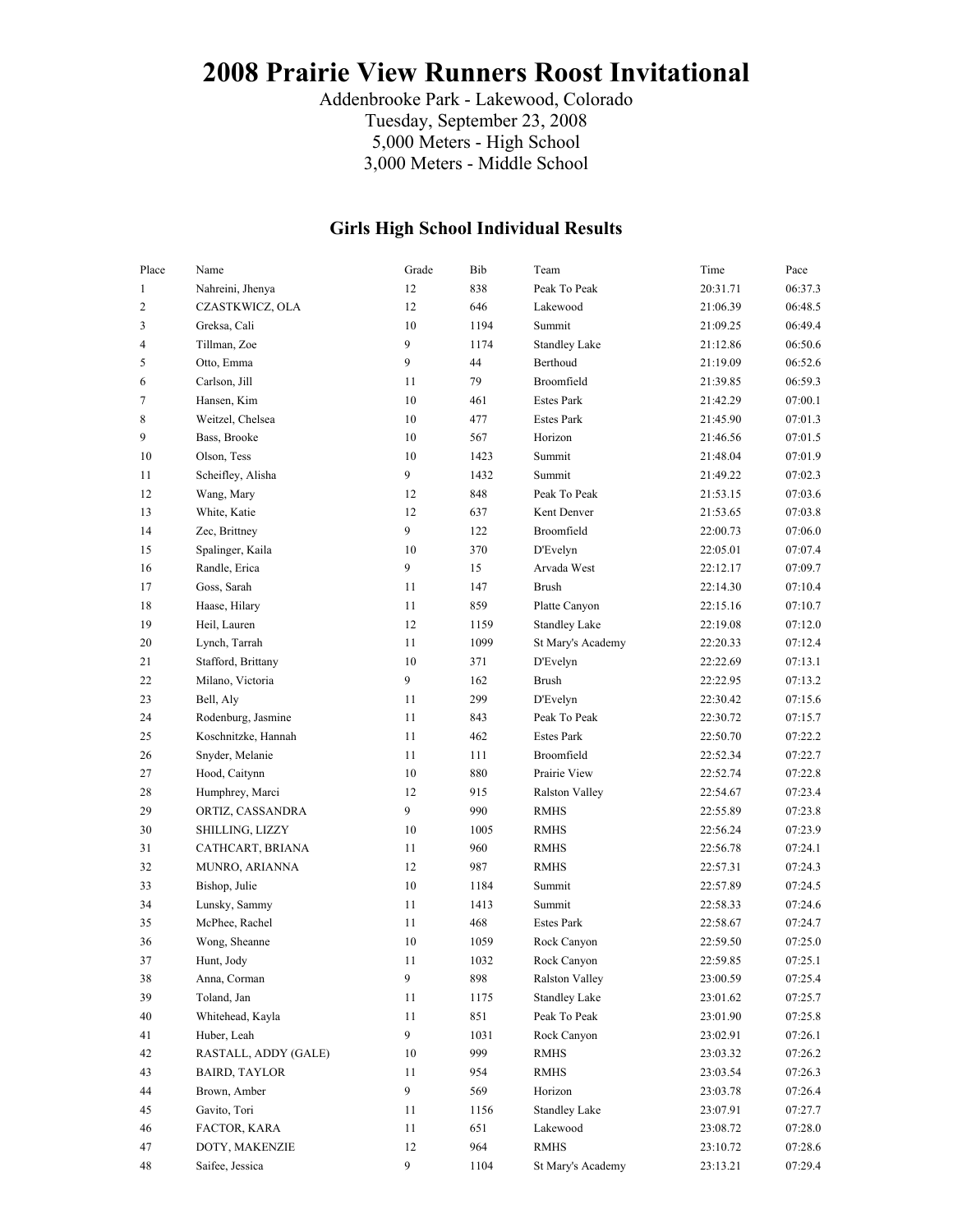| 49     | Steadman, Hanna    | $\overline{9}$ | 472            | <b>Estes Park</b>     | 23:18.95 | 07:31.3 |
|--------|--------------------|----------------|----------------|-----------------------|----------|---------|
| 50     | Johnson, Alex      | 9              | 824            | Peak To Peak          | 23:19.70 | 07:31.5 |
| 51     | Murdock, Jenn      | 12             | 530            | Frederick             | 23:19.94 | 07:31.6 |
| 52     | Leonard, Julia     | $10\,$         | 41             | Berthoud              | 23:20.22 | 07:31.7 |
| 53     | Hayes, Julia       | $10\,$         | 1196           | Summit                | 23:22.00 | 07:32.3 |
| 54     | Kane, Meghan       | 11             | 1199           | Summit                | 23:22.29 | 07:32.4 |
| 55     | SCHMIDT, KAYLAH    | $10\,$         | 1004           | <b>RMHS</b>           | 23:23.31 | 07:32.7 |
| 56     | MATHIS, SHELBY     | 11             | 984            | <b>RMHS</b>           | 23:23.69 | 07:32.8 |
| 57     | Atkins, Alyssa     | 11             | 451            | <b>Estes Park</b>     | 23:24.03 | 07:32.9 |
| 58     | Laing, Carmen      | 9              | 464            | <b>Estes Park</b>     | 23:24.34 | 07:33.0 |
| 59     | GILLETTE, SARAH    | 9              | 655            | Lakewood              | 23:24.61 | 07:33.1 |
| 60     | Barton, Briana     | 10             | 298            | D'Evelyn              | 23:24.93 | 07:33.2 |
| 61     | Trujillo, Ashley   | 11             | 945            | <b>Ralston Valley</b> | 23:25.21 | 07:33.3 |
| 62     | Loberg, Amy        | 10             | 42             | Berthoud              | 23:25.51 | 07:33.4 |
| 63     | VALDEZ, AUBREY     | 9              | 1011           | <b>RMHS</b>           | 23:26.51 | 07:33.7 |
| 64     | Morgan, Sarah      | 10             | 344            | D'Evelyn              | 23:28.33 | 07:34.3 |
|        |                    |                | 986            | <b>RMHS</b>           |          |         |
| 65     | MUELLER, GENEVA    | 11             |                |                       | 23:28.96 | 07:34.5 |
| 66     | Foy, Lindsey       | $10\,$         | 1311           | Valley                | 23:30.00 | 07:34.8 |
| 67     | Allen, Baylie      | 11             | 479            | Faith Christian       | 23:30.81 | 07:35.1 |
| 68     | Stamper, Brooke    | 12             | 113            | Broomfield            | 23:31.28 | 07:35.3 |
| 69     | PEEL, SHAYLA       | 11             | 992            | <b>RMHS</b>           | 23:32.82 | 07:35.7 |
| 70     | Micho, Meredith    | 9              | 1040           | Rock Canyon           | 23:34.28 | 07:36.2 |
| 71     | Robinson, Shanelle | 11             | 561            | Hinckley              | 23:36.90 | 07:37.1 |
| 72     | Jessen, Emma       | 10             | 38             | Berthoud              | 23:37.76 | 07:37.3 |
| 73     | Fagler, Dillon     | 9              | 32             | Berthoud              | 23:38.48 | 07:37.6 |
| 74     | Loberg, Sarah      | 11             | 43             | Berthoud              | 23:38.79 | 07:37.7 |
| 75     | Montano, Joslyn    | 11             | 1163           | <b>Standley Lake</b>  | 23:39.86 | 07:38.0 |
| 76     | Jackman, Shelby    | 12             | 1033           | Rock Canyon           | 23:42.25 | 07:38.8 |
| 77     | Lemmon, Courtney   | 9              | 923            | <b>Ralston Valley</b> | 23:45.62 | 07:39.9 |
| $78\,$ | Graebel, Jessica   | 11             | 1092           | St Mary's Academy     | 23:46.98 | 07:40.3 |
| 79     | Sharp, Alyssa      | 12             | 845            | Peak To Peak          | 23:48.11 | 07:40.7 |
| $80\,$ | Barlow, Lindsay    | 10             | 603            | Kent Denver           | 23:50.87 | 07:41.6 |
| 81     | McQuinn, Michelle  | 9              | 469            | <b>Estes Park</b>     | 23:51.53 | 07:41.8 |
| 82     | Brouillet, Melissa | 11             | 304            | D'Evelyn              | 23:52.34 | 07:42.0 |
| 83     | Haase, Kelly       | 12             | 860            | Platte Canyon         | 23:52.97 | 07:42.2 |
| 84     | Stamper, Sarah     | $10\,$         | 114            | Broomfield            | 23:53.54 | 07:42.4 |
| 85     | Owsley, Jessica    | 11             | 1042           | Rock Canyon           | 23:54.93 | 07:42.9 |
| 86     | Sullivan, Katie    | $10\,$         | 21             | Arvada West           | 23:55.25 | 07:43.0 |
| 87     | Brandenberg, Julie | 10             | 76             | Broomfield            | 23:55.57 | 07:43.1 |
| 88     | Secora, Molly      | 9              | 366            | D'Evelyn              | 23:55.94 | 07:43.2 |
| 89     | Lowrey, Erin       | 12             | 740            | Machebeuf             | 23:56.78 | 07:43.5 |
| 90     | Cyr, Katie         | 11             | 140            | <b>Brush</b>          | 23:58.64 | 07:44.1 |
| 91     | Swanson, Molly     | 10             | 473            | <b>Estes Park</b>     | 24:00.58 | 07:44.7 |
| 92     | Lynch, Alex        | 12             | 1161           | <b>Standley Lake</b>  | 24:02.02 | 07:45.2 |
| 93     | Hoekstra, Natalie  | 10             | 818            | Peak To Peak          | 24:06.18 | 07:46.5 |
| 94     |                    |                |                | Lakewood              |          |         |
|        | BERRYMAN, NATALIE  | 12             | 640            |                       | 24:06.87 | 07:46.7 |
| 95     | Dougherty, Taylor  | 11             | 907            | <b>Ralston Valley</b> | 24:11.09 | 07:48.1 |
| 96     | Mertens, Jill      | 11             | 161            | <b>Brush</b>          | 24:11.96 | 07:48.4 |
| 97     | Kolberg, Kristen   | 9              | 616            | Kent Denver           | 24:14.23 | 07:49.1 |
| 98     | Payne, Emily       | 12             | 492            | Faith Christian       | 24:15.98 | 07:49.7 |
| 99     | Miller, Samantha   | 12             | 931            | Ralston Valley        | 24:18.82 | 07:50.6 |
| 100    | Seely, Missy       | 10             | 1046           | Rock Canyon           | 24:21.38 | 07:51.4 |
| 101    | Duncan, Sarah      | 10             | 1024           | Rock Canyon           | 24:23.45 | 07:52.1 |
| 102    | Isely, Raquel      | 11             | 1096           | St Mary's Academy     | 24:23.72 | 07:52.2 |
| 103    | Reeves, Millie     | 11             | 102            | Broomfield            | 24:24.47 | 07:52.4 |
| 104    | Douglas, Morgan    | 11             | $\overline{2}$ | Arvada West           | 24:25.16 | 07:52.6 |
| 105    | McKinley, Jordon   | 11             | 929            | Ralston Valley        | 24:27.65 | 07:53.4 |
| 106    | Mitchell, Lauren   | 9              | 1100           | St Mary's Academy     | 24:31.50 | 07:54.7 |
| 107    | Galecki, Samantha  | 11             | 5              | Arvada West           | 24:33.16 | 07:55.2 |
| 108    | Duby, Andrea       | $10\,$         | 589            | Jefferson Academy     | 24:34.34 | 07:55.6 |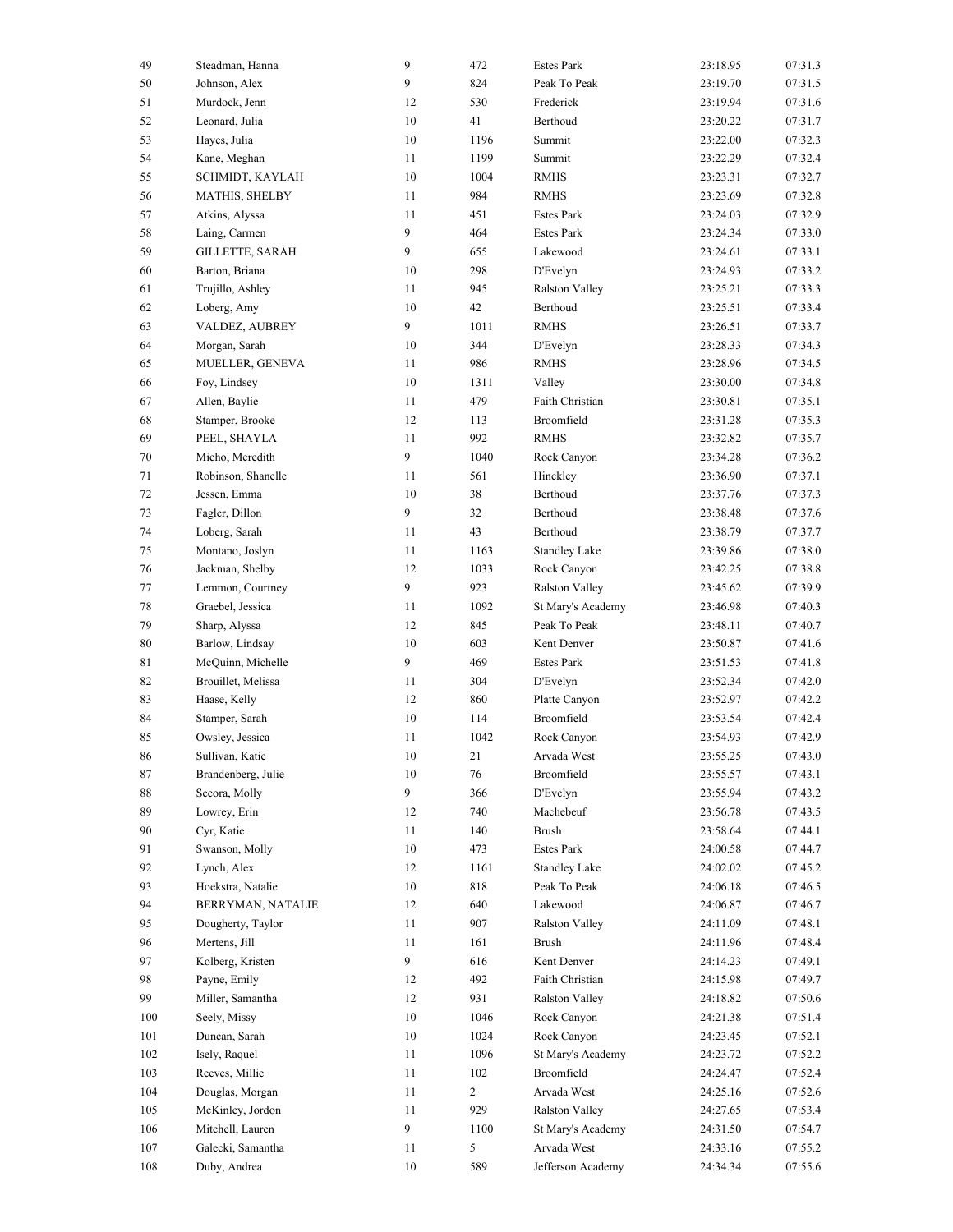| 109 | Fuselier, Abigail   | $\overline{9}$ | 1026                     | Rock Canyon           | 24:35.32 | 07:55.9 |
|-----|---------------------|----------------|--------------------------|-----------------------|----------|---------|
| 110 | Robertson, Amy      | 9              | 1103                     | St Mary's Academy     | 24:37.36 | 07:56.6 |
| 111 | Mardodk, Marley     | 10             | 466                      | <b>Estes Park</b>     | 24:37.90 | 07:56.7 |
| 112 | MAKEPEACE, MARIE    | 9              | 61                       | <b>Brighton</b>       | 24:38.10 | 07:56.8 |
| 113 | Vermilyea, Brittany | 11             | 946                      | <b>Ralston Valley</b> | 24:38.42 | 07:56.9 |
| 114 | Marler, Megan       | 9              | 338                      | <b>D'Evelyn</b>       | 24:40.91 | 07:57.7 |
| 115 | Adams, Caroline     | 9              | 601                      | Kent Denver           | 24:41.49 | 07:57.9 |
| 116 | Gallipo, Maddie     | 9              | 89                       | Broomfield            | 24:43.50 | 07:58.5 |
| 117 | Vanderpoel, Maddie  | 10             | 1054                     | Rock Canyon           | 24:43.91 | 07:58.7 |
| 118 | Maes, Jacqui        | 11             | 863                      | Platte Canyon         | 24:44.74 | 07:58.9 |
| 119 | CHRISTEN, CARLY     | 10             | 961                      | <b>RMHS</b>           | 24:47.08 | 07:59.7 |
| 120 | Griffith, Kayla     | 12             | 911                      | <b>Ralston Valley</b> | 24:47.90 | 08:00.0 |
| 121 | Henry, Savannah     | 9              | 1029                     | Rock Canyon           | 24:49.08 | 08:00.3 |
| 122 | Maksumuck, Tiffany  | 9              | 864                      | Platte Canyon         | 24:49.88 | 08:00.6 |
| 123 | Edstrom, Ellie      | 10             | $\overline{\mathcal{A}}$ | Arvada West           | 24:50.20 | 08:00.7 |
| 124 | Lowe, Melissa       | 9              | 623                      | Kent Denver           | 24:50.89 | 08:00.9 |
| 125 | Zehnder, Rachael    | 10             | 1178                     | <b>Standley Lake</b>  | 24:52.88 | 08:01.6 |
| 126 | Sbarbaro, Gina      | 10             | 362                      | <b>D'Evelyn</b>       | 24:53.96 | 08:01.9 |
|     |                     |                |                          |                       |          |         |
| 127 | Kostelecky, Kalli   | 11             | 8                        | Arvada West           | 24:54.38 | 08:02.1 |
| 128 | Finnegan, Patricia  | 9              | $8\,$                    | Broomfield            | 24:55.70 | 08:02.5 |
| 129 | Forrester, Daniel   | 9              | 1155                     | <b>Standley Lake</b>  | 24:57.29 | 08:03.0 |
| 130 | SNIEDER, JULIA      | 11             | 683                      | Lakewood              | 24:57.64 | 08:03.1 |
| 131 | Spillman, Maddie    | 11             | 1172                     | <b>Standley Lake</b>  | 24:58.48 | 08:03.4 |
| 132 | Cox, Ashley         | 10             | 1152                     | <b>Standley Lake</b>  | 24:59.00 | 08:03.5 |
| 133 | Fellows, Alyssa     | 12             | 438                      | Englewood             | 25:01.54 | 08:04.4 |
| 134 | Hasz, Kali          | 12             | 485                      | Faith Christian       | 25:01.79 | 08:04.4 |
| 135 | Kading, Jackie      | 12             | 614                      | Kent Denver           | 25:02.92 | 08:04.8 |
| 136 | Jefferson, Bailey   | 11             | 1198                     | Summit                | 25:04.86 | 08:05.4 |
| 137 | Kathrein, ellen     | 10             | 1160                     | <b>Standley Lake</b>  | 25:07.67 | 08:06.3 |
| 138 | Aschfort, Sarah     | 11             | 480                      | Faith Christian       | 25:09.11 | 08:06.8 |
| 139 | Schmidt, Lindsey    | 11             | 19                       | Arvada West           | 25:10.03 | 08:07.1 |
| 140 | Oliver, Taylor      | 10             | 14                       | Arvada West           | 25:10.28 | 08:07.2 |
| 141 | Bauman, Katherine   | 10             | 729                      | Machebeuf             | 25:11.78 | 08:07.7 |
| 142 | Will, Sami          | 10             | 1057                     | Rock Canyon           | 25:14.85 | 08:08.7 |
| 143 | Douchette, Margaret | 12             | 522                      | Frederick             | 25:15.10 | 08:08.7 |
| 144 | Del Valle, Sami     | 11             | 1334                     | Westminster           | 25:15.30 | 08:08.8 |
| 145 | Rose, Ali           | 12             | 16                       | Arvada West           | 25:17.02 | 08:09.4 |
| 146 | Rivero, Hailee      | 11             | 210                      | Clear Creek           | 25:17.47 | 08:09.5 |
| 147 | Trueax, Shelby      | 12             | 1053                     | Rock Canyon           | 25:18.89 | 08:10.0 |
| 148 | Miller, Tess        | 9              | 11                       | Arvada West           | 25:23.70 | 08:11.5 |
| 149 | Kaiser, Chelsea     | 9              | 94                       | Broomfield            | 25:24.02 | 08:11.6 |
| 150 | Zuk, Liz            | 10             | 406                      | D'Evelyn              | 25:25.22 | 08:12.0 |
| 151 | Cox, Codi           | 12             | 1089                     | St Mary's Academy     | 25:28.61 | 08:13.1 |
| 152 | Rog, Whitney        | 9              | 1169                     | <b>Standley Lake</b>  | 25:31.69 | 08:14.1 |
| 153 | Leroux, Alex        | 11             | 1379                     | Wheat Ridge           | 25:33.61 | 08:14.7 |
| 154 | Chmelka, sandy      | 12             |                          | <b>Standley Lake</b>  | 25:44.86 | 08:18.3 |
|     |                     |                | 1150                     |                       |          |         |
| 155 | HATCH, EMILY        | 11             | 972                      | <b>RMHS</b>           | 25:46.92 | 08:19.0 |
| 156 | PUNDT, DEANNE       | 11             | 995                      | <b>RMHS</b>           | 25:48.14 | 08:19.4 |
| 157 | TOLVO, ALEXANDRIA   | 11             | 68                       | <b>Brighton</b>       | 25:50.33 | 08:20.1 |
| 158 | westbrook, Jennifer | 11             | 1176                     | <b>Standley Lake</b>  | 25:52.06 | 08:20.7 |
| 159 | Carter, Alana       | 9              | 1356                     | Wheat Ridge           | 25:52.48 | 08:20.8 |
| 160 | Diep, Melanie       | 9              | 574                      | Horizon               | 25:52.97 | 08:21.0 |
| 161 | Jonas, Chloe        | 10             | 331                      | D'Evelyn              | 25:53.95 | 08:21.3 |
| 162 | Minard, Bev         | 11             | 470                      | <b>Estes Park</b>     | 25:54.20 | 08:21.4 |
| 163 | Nygren, Lauren      | 11             | 246                      | Dawson                | 25:54.45 | 08:21.4 |
| 164 | Moul, Erica         | 11             | 491                      | Faith Christian       | 25:56.17 | 08:22.0 |
| 165 | Ericson, Brooke     | 10             | 87                       | Broomfield            | 25:56.61 | 08:22.1 |
| 166 | ALBRECHT, LEEANN    | 9              | 952                      | <b>RMHS</b>           | 25:56.89 | 08:22.2 |
| 167 | Horvath, Katie      | 12             | 1095                     | St Mary's Academy     | 25:58.09 | 08:22.6 |
| 168 | Rivera, Sofia       | 10             | 445                      | Englewood             | 26:00.54 | 08:23.4 |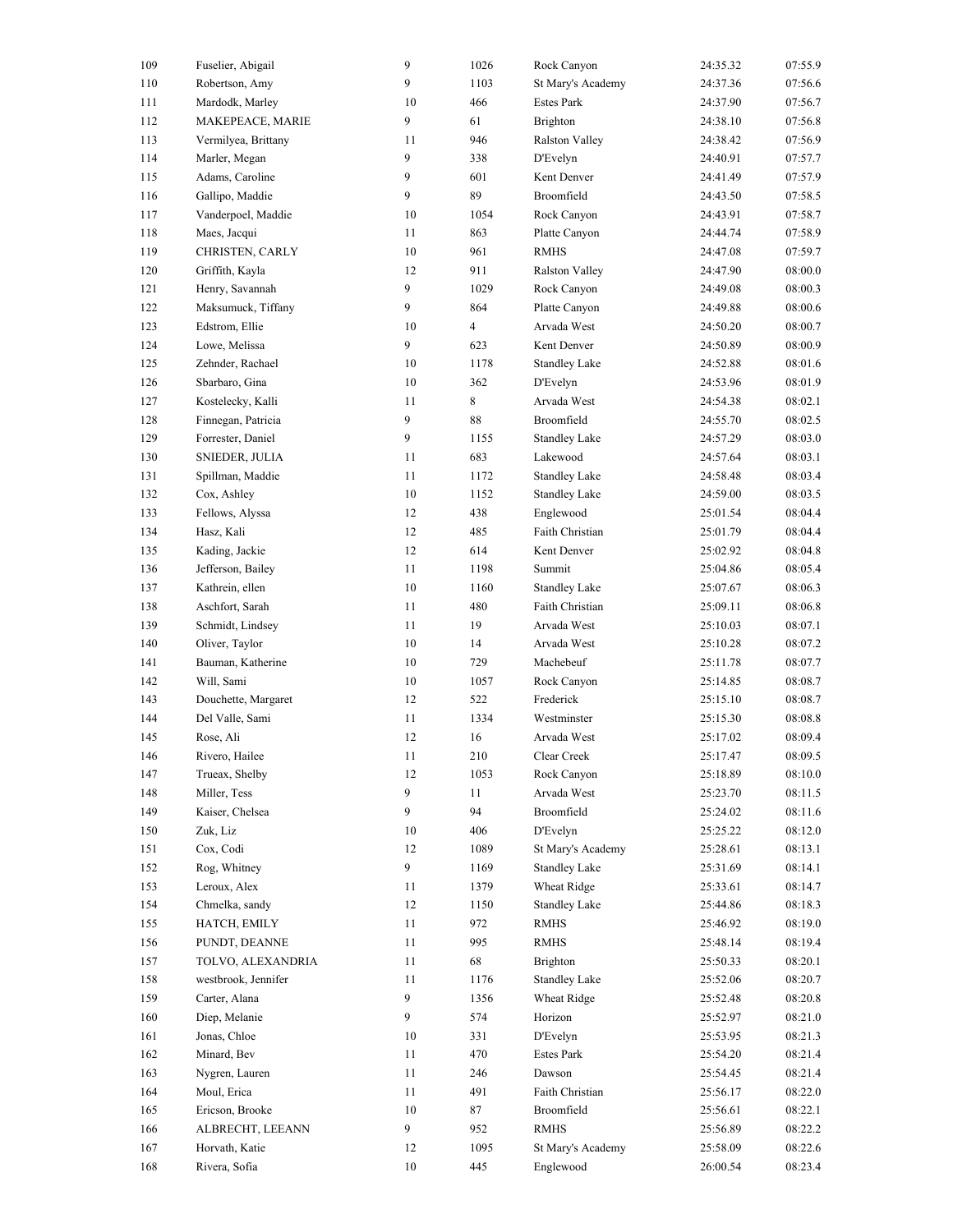| 169 | SMIDT, MEGHAN          | 9  | 66   | Brighton              | 26:01.26 | 08:23.6 |
|-----|------------------------|----|------|-----------------------|----------|---------|
| 170 | DACH, AMBER            | 9  | 647  | Lakewood              | 26:03.74 | 08:24.4 |
| 171 | Roylance, Angela       | 12 | 108  | Broomfield            | 26:08.32 | 08:25.9 |
| 172 | Albo, Victoria         | 12 | 123  | <b>Brush</b>          | 26:13.44 | 08:27.6 |
| 173 | ZOTT, KADY             | 9  | 692  | Lakewood              | 26:15.01 | 08:28.1 |
| 174 | Reeves, Sarah          | 12 | 103  | Broomfield            | 26:16.44 | 08:28.5 |
| 175 | Sanchez, Isabella      | 9  | 290  | Denver West           | 26:17.70 | 08:28.9 |
| 176 | Urchek, Kathleen       | 10 | 48   | Berthoud              | 26:18.67 | 08:29.2 |
| 177 | Nedeau, Michelle       | 10 | 346  | D'Evelyn              | 26:19.47 | 08:29.5 |
| 178 | Bolton, Megan          | 12 | 27   | Berthoud              | 26:20.48 | 08:29.8 |
| 179 | DiCaro, Chelsea        | 10 | 858  | Platte Canyon         | 26:21.86 | 08:30.3 |
| 180 | Wendt, Callie          | 10 | 24   | Arvada West           | 26:22.52 | 08:30.5 |
| 181 | PATTERSON, MARY        | 10 | 991  | <b>RMHS</b>           | 26:23.10 | 08:30.7 |
| 182 | Newton, Sarah          | 12 | 557  | Hinckley              | 26:25.06 | 08:31.3 |
| 183 | <b>GOODALL, MURPHI</b> | 11 | 656  | Lakewood              | 26:32.44 | 08:33.7 |
| 184 | STRANG, Savannah       | 9  | 685  | Lakewood              | 26:32.68 | 08:33.8 |
| 185 | KEELEY, SARHA          | 9  | 663  | Lakewood              | 26:33.97 | 08:34.2 |
| 186 | Kohlruss, Sierra       | 10 | 7    | Arvada West           |          | 08:35.0 |
|     |                        |    |      |                       | 26:36.65 |         |
| 187 | Stoehr, Hannah         | 9  | 942  | <b>Ralston Valley</b> | 26:38.71 | 08:35.7 |
| 188 | Whitmore, Brianna      | 12 | 120  | Broomfield            | 26:39.48 | 08:36.0 |
| 189 | Castellarin, Kathryn   | 9  | 1357 | Wheat Ridge           | 26:40.06 | 08:36.1 |
| 190 | Angelivich, Amanda     | 11 | 1303 | Valley                | 26:40.66 | 08:36.3 |
| 191 | Chrisp, Katie          | 12 | 1309 | Valley                | 26:41.07 | 08:36.5 |
| 192 | Abelman, Laura         | 11 | 600  | Kent Denver           | 26:41.70 | 08:36.7 |
| 193 | WORTMAN, MICHAELA      | 10 | 1014 | <b>RMHS</b>           | 26:42.83 | 08:37.0 |
| 194 | Landkomer, Devin       | 11 | 465  | <b>Estes Park</b>     | 26:49.40 | 08:39.2 |
| 195 | Cedillo, Ashley        | 11 | 553  | Hinckley              | 26:50.67 | 08:39.6 |
| 196 | Morris, Kate           | 12 | 245  | Dawson                | 26:53.95 | 08:40.6 |
| 197 | Templeton, Rebecca     | 11 | 495  | Faith Christian       | 26:54.23 | 08:40.7 |
| 198 | Dodeman, Laura         | 11 | 1190 | Summit                | 26:54.49 | 08:40.8 |
| 199 | Domenico, Frankie      | 10 | 1073 | Skyview               | 26:54.76 | 08:40.9 |
| 200 | PROVENCIO, LAUREN      | 11 | 993  | <b>RMHS</b>           | 26:55.03 | 08:41.0 |
| 201 | Williams, Hannah       | 12 | 947  | Ralston Valley        | 26:55.46 | 08:41.1 |
| 202 | PROVENCIO, LYNDSAY     | 11 | 994  | <b>RMHS</b>           | 26:56.02 | 08:41.3 |
| 203 | Shaha, Meaghan         | 9  | 1106 | St Mary's Academy     | 26:56.94 | 08:41.6 |
| 204 | Nicholls, Natalie      | 12 | 559  | Hinckley              | 27:03.37 | 08:43.7 |
| 205 | Wilson, Megan          | 12 | 218  | Clear Creek           | 27:04.54 | 08:44.0 |
| 206 | Garcia-Lance, Danielle | 9  | 203  | Clear Creek           | 27:06.55 | 08:44.7 |
| 207 | Langell, Whitney       | 12 | 1411 | Summit                | 27:07.99 | 08:45.2 |
| 208 | Yaron, Abbey           | 12 | 853  | Peak To Peak          | 27:08.58 | 08:45.3 |
| 209 | ELA, NICOLE            | 11 | 967  | <b>RMHS</b>           | 27:08.83 | 08:45.4 |
| 210 | Walker, Torrey         | 11 | 636  | Kent Denver           | 27:12.55 | 08:46.6 |
| 211 | Walker, D'Andra        | 9  | 747  | Machebeuf             | 27:15.63 | 08:47.6 |
| 212 | Secor, Kelly           | 9  | 1434 | Summit                | 27:16.20 | 08:47.8 |
| 213 | Stanton, Sydney        | 9  | 746  | Machebeuf             | 27:16.43 | 08:47.9 |
| 214 | Edelman, Mackenzie     | 11 | 436  | Englewood             | 27:25.75 | 08:50.9 |
| 215 | Unger, Ilana           | 10 | 251  | Dawson                | 27:28.55 | 08:51.8 |
|     | Sartor, Jordan         | 11 |      | Rock Canyon           |          |         |
| 216 |                        |    | 1045 |                       | 27:29.48 | 08:52.1 |
| 217 | Lensinski, Natalie     | 12 | 222  | Colorado Academy      | 27:32.27 | 08:53.0 |
| 218 | Broz, Juliana          | 11 | 1086 | St Mary's Academy     | 27:32.50 | 08:53.1 |
| 219 | Scanlan, Julia         | 9  | 1431 | Summit                | 27:32.96 | 08:53.2 |
| 220 | Reed, Danica           | 12 | 100  | Broomfield            | 27:33.92 | 08:53.5 |
| 221 | deCsesznak, Abbee      | 11 | 1359 | Wheat Ridge           | 27:38.38 | 08:55.0 |
| 222 | White, Phoebe          | 12 | 1107 | St Mary's Academy     | 27:40.00 | 08:55.5 |
| 223 | Beluts, Rosana         | 11 | 552  | Hinckley              | 27:44.48 | 08:56.9 |
| 224 | Cramer, Caroline       | 10 | 219  | Colorado Academy      | 27:46.19 | 08:57.5 |
| 225 | RADAR, CLAIRE          | 10 | 677  | Lakewood              | 27:46.56 | 08:57.6 |
| 226 | Turner, Brooke         | 12 | 1438 | Summit                | 27:46.90 | 08:57.7 |
| 227 | Lee, Hannah            | 11 | 1378 | Wheat Ridge           | 27:47.50 | 08:57.9 |
| 228 | Lowrey, Sarah          | 10 | 741  | Machebeuf             | 27:50.99 | 08:59.0 |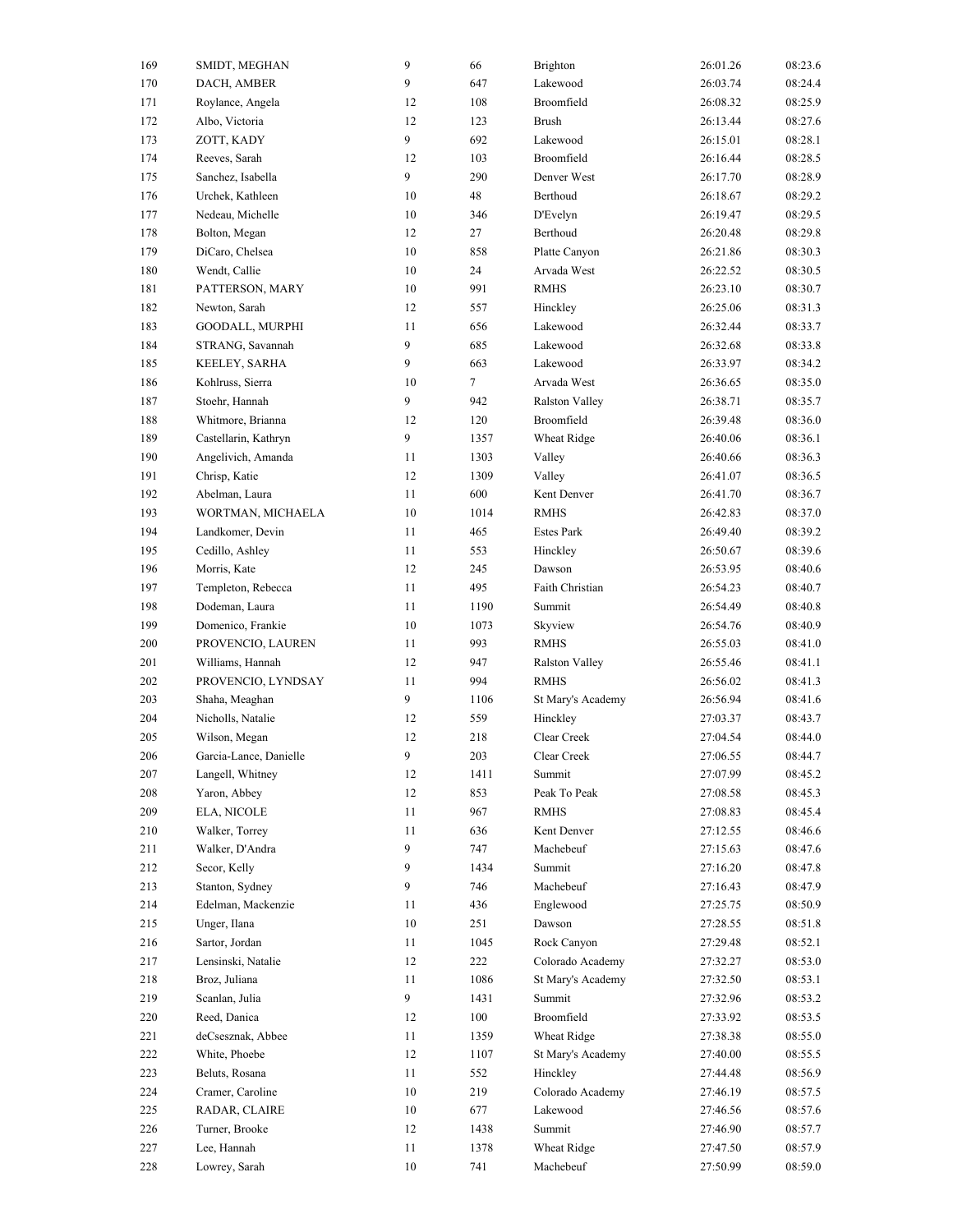| 229 | Jimenez, Janiece          | $10\,$ | 737  | Machebeuf             | 27:51.29 | 08:59.1 |
|-----|---------------------------|--------|------|-----------------------|----------|---------|
| 230 | Roozen, Emily             | $10\,$ | 866  | Platte Canyon         | 27:54.00 | 09:00.0 |
| 231 | Garcia, Destiny           | 9      | 1366 | Wheat Ridge           | 27:55.12 | 09:00.4 |
| 232 | Terrell, Hilary           | 12     | 1437 | Summit                | 27:57.93 | 09:01.3 |
| 233 | Siert, Shelby             | 11     | 1397 | Wheat Ridge           | 27:59.19 | 09:01.7 |
| 234 | Dunn, Courtney            | 11     | 31   | Berthoud              | 27:59.89 | 09:01.9 |
| 235 | SPENCER, TARA             | 10     | 1007 | <b>RMHS</b>           | 28:00.52 | 09:02.1 |
| 236 | LANIGAN, DANAE            | 10     | 978  | <b>RMHS</b>           | 28:02.61 | 09:02.8 |
| 237 | Tandler, Elizabeth        | $10\,$ | 943  | Ralston Valley        | 28:03.25 | 09:03.0 |
| 238 | Tomlinson, Annie          | 11     | 635  | Kent Denver           | 28:04.08 | 09:03.3 |
| 239 | Gillespie, Katelyn        | 9      | 1091 | St Mary's Academy     | 28:04.71 | 09:03.5 |
| 240 | King, Kelly               | 9      | 1036 | Rock Canyon           | 28:05.00 | 09:03.5 |
| 241 | Johnson, Samantha         | 9      | 239  | Dawson                | 28:10.08 | 09:05.2 |
| 242 | WIGGINS, RACHEL           | 9      | 1013 | <b>RMHS</b>           | 28:11.76 | 09:05.7 |
| 243 | Shelby-Frech, Shelby      | $10\,$ | 1048 | Rock Canyon           | 28:15.43 | 09:06.9 |
| 244 | Labelzan, Alexa           | 12     | 831  | Peak To Peak          | 28:16.35 | 09:07.2 |
| 245 | Cunningham, Rachael       | 12     | 458  | <b>Estes Park</b>     | 28:16.59 | 09:07.3 |
| 246 | Clark, Rachel             | 9      | 1088 | St Mary's Academy     | 28:26.09 | 09:10.4 |
|     |                           | 9      |      |                       | 28:26.34 |         |
| 247 | Bechter, Callan           |        | 1085 | St Mary's Academy     |          | 09:10.4 |
| 248 | Salzmann, Brita           | 10     | 1394 | Wheat Ridge           | 28:32.54 | 09:12.4 |
| 249 | Williams, Katie           | 9      | 253  | Dawson                | 28:34.15 | 09:13.0 |
| 250 | Asgedom, Liya             | 11     | 551  | Hinckley              | 28:39.39 | 09:14.6 |
| 251 | Story, Alison             | 12     | 372  | D'Evelyn              | 28:39.93 | 09:14.8 |
| 252 | Lane, Emily               | 10     | 617  | Kent Denver           | 28:42.01 | 09:15.5 |
| 253 | Paulino, Ahley            | 10     | 1167 | <b>Standley Lake</b>  | 28:42.70 | 09:15.7 |
| 254 | STREIN, RACHEL            | 9      | 1008 | <b>RMHS</b>           | 28:45.10 | 09:16.5 |
| 255 | Rockford, Sarah           | 10     | 223  | Colorado Academy      | 28:45.92 | 09:16.7 |
| 256 | Moreno, Melissa           | 9      | 1101 | St Mary's Academy     | 28:48.48 | 09:17.6 |
| 257 | AIKEN, SARAH              | 11     | 951  | <b>RMHS</b>           | 28:54.86 | 09:19.6 |
| 258 | Eickman, Kayla            | 9      | 437  | Englewood             | 28:56.45 | 09:20.1 |
| 259 | Wright, Rebecca           | 10     | 948  | <b>Ralston Valley</b> | 29:13.78 | 09:25.7 |
| 260 | Forte, Jenna              | 9      | 1277 | The Academy           | 29:13.97 | 09:25.8 |
| 261 | Rael, Veronica            | 10     | 99   | Broomfield            | 29:15.28 | 09:26.2 |
| 262 | Lindel, Katie             | $10\,$ | 739  | Machebeuf             | 29:18.39 | 09:27.2 |
| 263 | Long, Sarah               | 12     | 621  | Kent Denver           | 29:19.59 | 09:27.6 |
| 264 | Holleman, Jazmyn          | 9      | 555  | Hinckley              | 29:21.08 | 09:28.1 |
| 265 | Pinkley, Tiffany          | 9      | 935  | Ralston Valley        | 29:21.29 | 09:28.2 |
| 266 | Wolever, Raelene          | 10     | 182  | Brush                 | 29:25.76 | 09:29.6 |
| 267 | <b>GRANELLA, CRISTINA</b> | 12     | 51   | <b>Brighton</b>       | 29:29.77 | 09:30.9 |
| 268 | Humrich, Karlee           | 9      | 916  | Ralston Valley        | 29:30.34 | 09:31.1 |
| 269 | KLEIN, RACHEL             | $10\,$ | 976  | <b>RMHS</b>           | 29:31.40 | 09:31.4 |
| 270 | MATHESON, GRAHAM          | 10     | 670  | Lakewood              | 29:32.72 | 09:31.8 |
| 271 | Schat, Jillian            | 9      | 585  | Horizon               | 29:33.63 | 09:32.1 |
| 272 | Brandenberg, Amy          | 11     | 75   | Broomfield            | 29:36.01 | 09:32.9 |
| 273 | Davis, Devony             | 11     | 1333 | Westminster           | 29:37.89 | 09:33.5 |
| 274 | Hazzard, Sheila           | 12     | 440  | Englewood             | 29:39.72 | 09:34.1 |
|     | Johnson, Karissa          | 9      | 881  | Prairie View          |          | 09:34.6 |
| 275 | Zhou, Angela              | $10\,$ |      |                       | 29:41.36 | 09:36.9 |
| 276 |                           |        | 255  | Dawson                | 29:48.51 |         |
| 277 |                           |        |      |                       |          |         |
| 278 | Schilling, Savannah       | 11     | 110  | Broomfield            | 29:49.17 | 09:37.2 |
|     | Gall, Hannah              | 10     | 237  | Dawson                | 29:52.07 | 09:38.1 |
| 279 | Tappy, Jessica            | 11     | 115  | Broomfield            | 29:54.64 | 09:38.9 |
| 280 | Olson, Paige              | 9      | 1422 | Summit                | 29:54.91 | 09:39.0 |
| 281 | Neel, Rose                | 12     | 1421 | Summit                | 29:55.13 | 09:39.1 |
| 282 | Tannyhill, Sarah          | 11     | 633  | Kent Denver           | 29:55.83 | 09:39.3 |
| 283 | Guardado, Wendy           | 12     | 92   | Broomfield            | 29:57.29 | 09:39.8 |
| 284 | MITGOS, LISA              | 12     | 63   | Brighton              | 30:03.21 | 09:41.7 |
| 285 | Thomson, Amber            | 12     | 534  | Frederick             | 30:03.49 | 09:41.8 |
| 286 | Smith, Megan              | 9      | 215  | Clear Creek           | 30:12.59 | 09:44.7 |
| 287 | Boyd, Shelby              | 9      | 537  | Front Range Christian | 30:19.62 | 09:47.0 |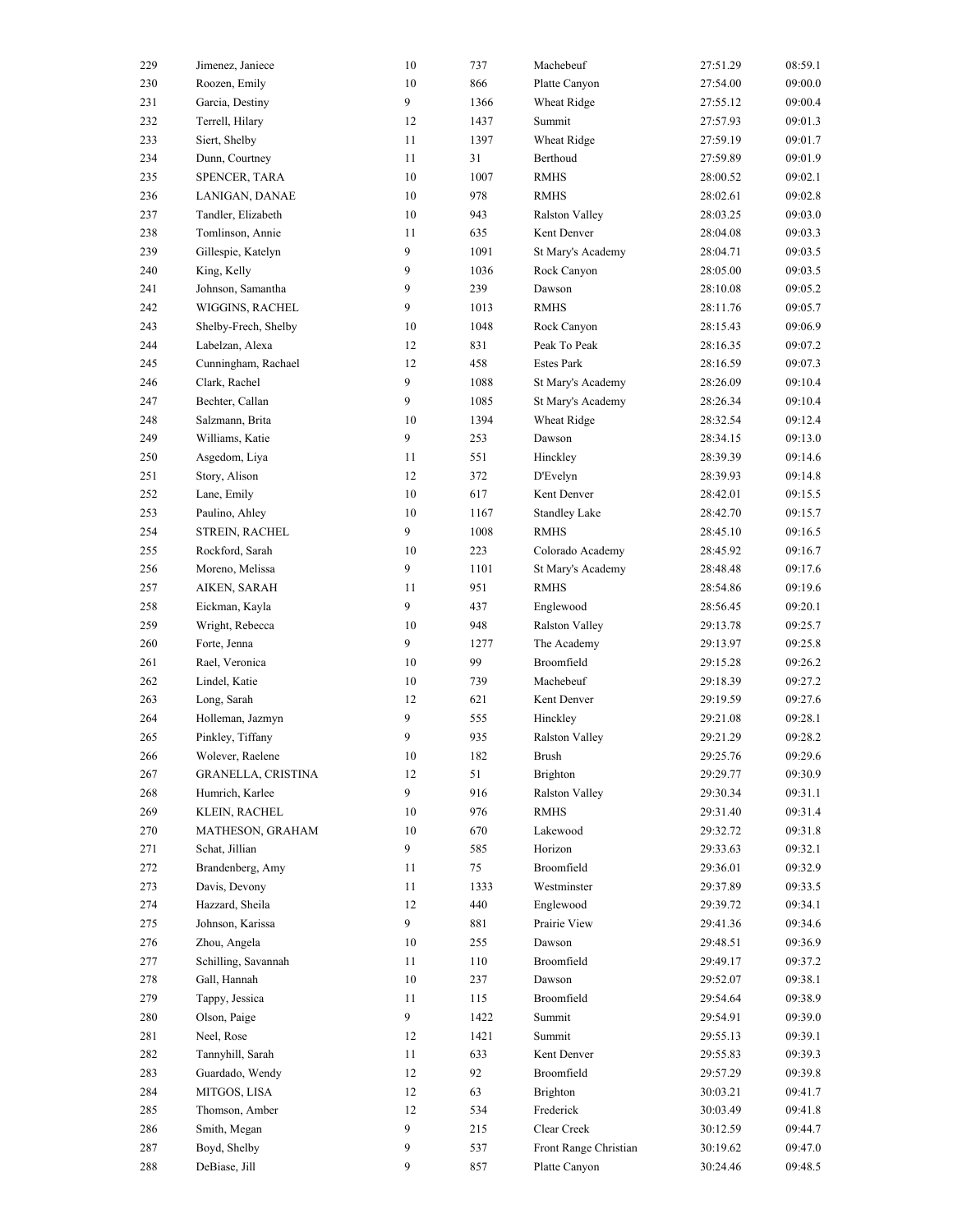| 289 | Powell, Kelsey       | $\overline{9}$ | 544  | Front Range Christian | 30:28.45 | 09:49.8 |
|-----|----------------------|----------------|------|-----------------------|----------|---------|
| 290 | Becker, Emily        | 10             | 536  | Front Range Christian | 30:33.37 | 09:51.4 |
| 291 | Leitz, Allison       | 9              | 922  | Ralston Valley        | 30:33.82 | 09:51.6 |
| 292 | Mefford, Anne        | 9              | 1387 | Wheat Ridge           | 30:37.38 | 09:52.7 |
| 293 | Downs, Summer        | 9              | 539  | Front Range Christian | 30:40.31 | 09:53.6 |
| 294 | Brown, Leah          | 10             | 305  | D'Evelyn              | 30:43.61 | 09:54.7 |
| 295 | Barr, Emilia         | 9              | 899  | <b>Ralston Valley</b> | 30:51.75 | 09:57.3 |
| 296 | FEHER, CRISTINA      | 12             | 652  | Lakewood              | 30:52.90 | 09:57.7 |
| 297 | Chameroy, Katie      | 10             | 571  | Horizon               | 30:54.90 | 09:58.4 |
| 298 | JAGER, CRYSTAL       | $10\,$         | 974  | <b>RMHS</b>           | 31:06.75 | 10:02.2 |
| 299 | Kriska, Stevie       | $10\,$         | 884  | Prairie View          | 31:09.13 | 10:02.9 |
| 300 | Alcazar, Areli       | 12             | 550  | Hinckley              | 31:10.64 | 10:03.4 |
| 301 | Porth, Deanna        | 10             | 543  | Front Range Christian | 31:11.80 | 10:03.8 |
| 302 | Gaskell, Shannon     | 11             | 554  | Hinckley              | 31:15.06 | 10:04.9 |
| 303 | Saunders, Ariel      | 12             | 533  | Frederick             | 31:16.19 | 10:05.2 |
| 304 | Helm, Morgan         | 10             | 487  | Faith Christian       | 31:16.44 | 10:05.3 |
| 305 | Toll, Caroline       | 10             | 634  | Kent Denver           | 31:16.63 | 10:05.4 |
| 306 | Materi, Amberly      | 11             | 528  | Frederick             | 31:18.35 | 10:05.9 |
|     |                      | 9              |      |                       |          |         |
| 307 | Emily, Bisque        |                | 909  | <b>Ralston Valley</b> | 31:20.51 | 10:06.6 |
| 308 | Redd, Hillary        | 11             | 1102 | St Mary's Academy     | 31:20.81 | 10:06.7 |
| 309 | EKBLAD, HANNAH       | 11             | 965  | <b>RMHS</b>           | 31:32.67 | 10:10.5 |
| 310 | Scheideler, Jennifer | 10             | 1105 | St Mary's Academy     | 31:40.21 | 10:13.0 |
| 311 | ROCKWOOD, TORI       | 12             | 1001 | <b>RMHS</b>           | 31:41.85 | 10:13.5 |
| 312 | Chase, Christina     | 9              | 1087 | St Mary's Academy     | 31:42.21 | 10:13.6 |
| 313 | SPENCER, BETH        | 12             | 1006 | <b>RMHS</b>           | 31:42.78 | 10:13.8 |
| 314 | STAVILE, SARA        | 9              | 684  | Lakewood              | 31:44.77 | 10:14.4 |
| 315 | Dierdorf, Alexis     | 9              | 876  | Prairie View          | 31:45.12 | 10:14.6 |
| 316 | Sambel, Lexy         | 11             | 892  | Prairie View          | 31:45.36 | 10:14.6 |
| 317 | Lee, Esther          | 9              | 1098 | St Mary's Academy     | 31:58.68 | 10:18.9 |
| 318 | FAUCETT, MICHELLE    | 9              | 968  | <b>RMHS</b>           | 32:00.32 | 10:19.5 |
| 319 | Horne, Mattie        | 9              | 1373 | Wheat Ridge           | 32:21.25 | 10:26.2 |
| 320 | WITTICH, CLARA       | 12             | 69   | <b>Brighton</b>       | 32:26.58 | 10:27.9 |
| 321 | Whetton, Janine      | 9              | 403  | D'Evelyn              | 32:31.21 | 10:29.4 |
| 322 | Melissa, Bell        | 9              | 930  | <b>Ralston Valley</b> | 32:45.95 | 10:34.2 |
| 323 | BROWN, KELSEY        | 10             | 643  | Lakewood              | 33:02.73 | 10:39.6 |
| 324 | ERNSTROM, SOPHIA     | 9              | 650  | Lakewood              | 33:02.94 | 10:39.7 |
| 325 | KELSON, JULIA        | 10             | 664  | Lakewood              | 33:03.29 | 10:39.8 |
| 326 | <b>BEULL, BROOKE</b> | 9              | 641  | Lakewood              | 33:05.21 | 10:40.4 |
| 327 | Ferguson, Sophie     | 9              | 1192 | Summit                | 33:10.34 | 10:42.0 |
| 328 | Schwabb, Sydney      | 12             | 1433 | Summit                | 33:30.28 | 10:48.5 |
| 329 | JAGER, CAYLA         | 12             | 973  | <b>RMHS</b>           | 33:46.41 | 10:53.7 |
| 330 | RUPP, BREAUNA        | 11             | 1003 | <b>RMHS</b>           | 33:46.69 | 10:53.8 |
| 331 | Granger, Makena      | 9              | 1093 | St Mary's Academy     | 33:49.63 | 10:54.7 |
| 332 | Lopez, Amanda        | 10             | 926  | <b>Ralston Valley</b> | 33:53.71 | 10:56.0 |
| 333 | Paige, Jo Anna       | 12             | 889  | Prairie View          | 34:02.38 | 10:58.8 |
|     |                      | 10             |      |                       |          |         |
| 334 | Ahrens, Natalie      |                | 535  | Front Range Christian | 34:13.83 | 11:02.5 |
| 335 | Rowland, Dayanna     | 9              | 584  | Horizon               | 34:20.81 | 11:04.8 |
| 336 | Mitsch, Elizabeth    | 9              | 582  | Horizon               | 34:21.12 | 11:04.9 |
| 337 |                      |                |      | Horizon               | 34:21.79 | 11:05.1 |
| 338 | Carman, Mackenzie    | 9              | 570  |                       |          |         |
|     | Lazzara, Andrea      | 9              | 738  | Machebeuf             | 34:39.09 | 11:10.7 |
| 339 | Benavides, Jennifer  | 9              | 568  | Horizon               | 34:39.54 | 11:10.8 |
| 340 | DeWitt, Jenny        | 9              | 538  | Front Range Christian | 35:04.81 | 11:19.0 |
| 341 | Duclose, Claire      | 12             | 83   | Broomfield            | 35:07.25 | 11:19.8 |
| 342 | Lang, Kate           | 11             | 619  | Kent Denver           | 35:19.48 | 11:23.7 |
| 343 | Pontius, Liz         | 9              | 541  | Front Range Christian | 35:23.97 | 11:25.2 |
| 344 | Kristina, Bishard    | 9              | 919  | Ralston Valley        | 35:33.89 | 11:28.4 |
| 345 | Shown, Haley         | 10             | 563  | Hinckley              | 35:44.26 | 11:31.7 |
| 346 | Kriska, Ashlee       | 9              | 883  | Prairie View          | 35:47.19 | 11:32.6 |
| 347 | McCarthy, Kelly      | 11             | 1384 | Wheat Ridge           | 36:06.29 | 11:38.8 |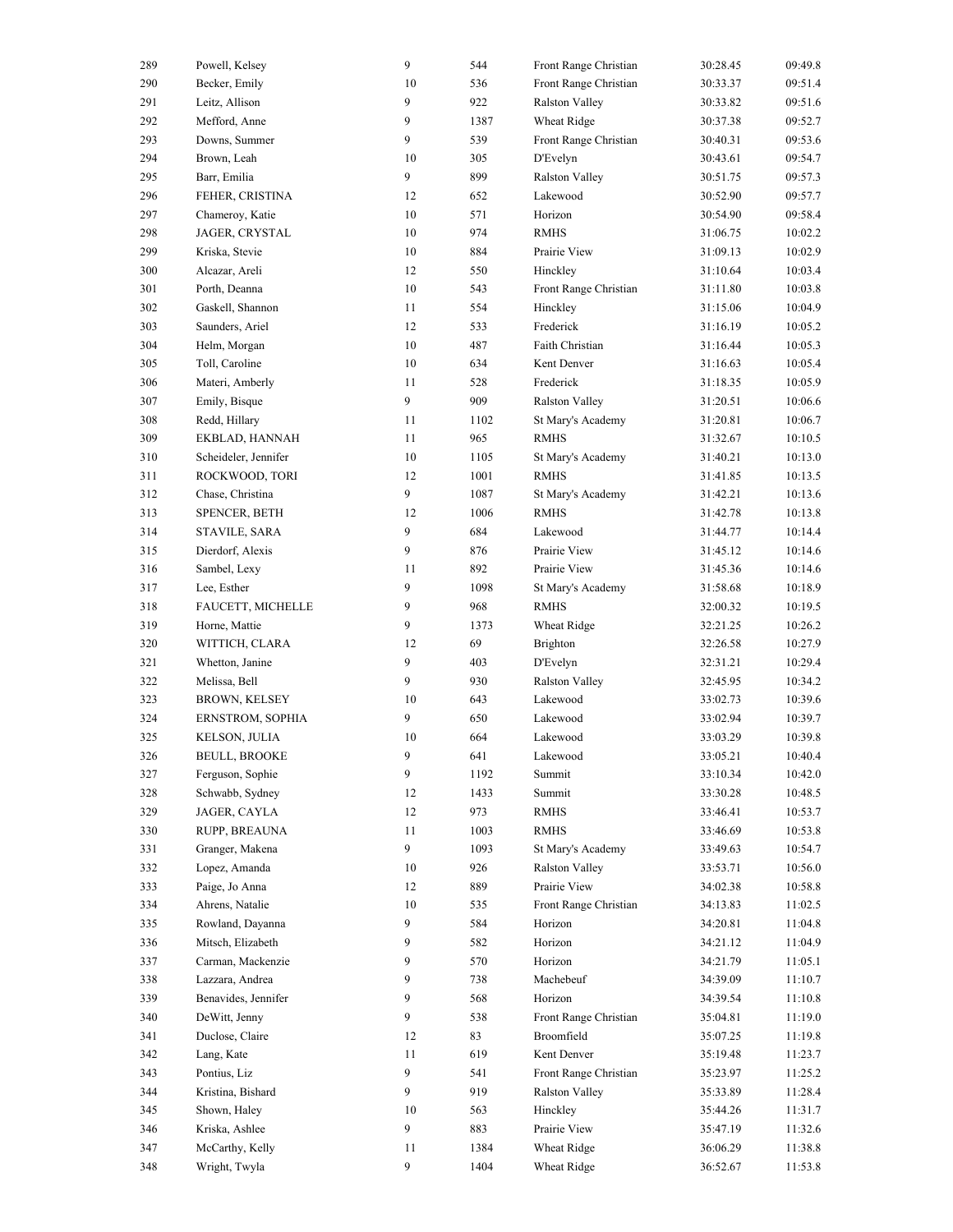| 349 | Marceau, Carly          | 11 | 1382 | Wheat Ridge          | 36:52.92 | 11:53.8 |
|-----|-------------------------|----|------|----------------------|----------|---------|
| 350 | Ruptak, Alyssa          | 12 | 1393 | Wheat Ridge          | 36:56.30 | 11:54.9 |
| 351 | Sincair, Emily          | 11 | 1171 | <b>Standley Lake</b> | 37:00.29 | 11:56.2 |
| 352 | Piper, Michelle         | 12 | 596  | Jefferson Academy    | 37:07.28 | 11:58.5 |
| 353 | Choun, Kayla            | 9  | 312  | D'Evelyn             | 37:13.41 | 12:00.5 |
| 354 | Cycota, Alex            | 12 | 1090 | St Mary's Academy    | 37:14.08 | 12:00.7 |
| 355 | Atkeson. Paula          | 10 | 1084 | St Mary's Academy    | 37:16.96 | 12:01.6 |
| 356 | Knight, Maya            | 9  | 1097 | St Mary's Academy    | 37:31.26 | 12:06.2 |
| 357 | <b>BEGEJ, ELIZABETH</b> | 12 | 639  | Lakewood             | 37:47.10 | 12:11.3 |
| 358 | Adem, Lammi             | 12 | 549  | Hinckley             | 37:48.94 | 12:11.9 |
| 359 | Brown, Maddie           | 10 | 873  | Prairie View         | 43:58.73 | 14:11.2 |
|     |                         |    |      |                      |          |         |

## **Girls High School Team Results**

| Place          | Points | Team              | Team Points                 | Name                | Grade            | Pace  | Ti              |
|----------------|--------|-------------------|-----------------------------|---------------------|------------------|-------|-----------------|
| $\mathbf{1}$   | 57     | Summit            |                             |                     |                  |       |                 |
|                |        |                   | $\ensuremath{\mathfrak{Z}}$ | Greksa, Cali        | 10               | 6:49  | 21              |
|                |        |                   | $10\,$                      | Olson, Tess         | 10               | 7:01  | 21              |
|                |        |                   | 11                          | Scheifley, Alisha   | $\overline{9}$   | 7:02  | $\overline{21}$ |
|                |        |                   | 33                          | Bishop, Julie       | 10               | 7:24  | 2 <sub>2</sub>  |
|                |        |                   | 34                          | Lunsky, Sammy       | 11               | 7:24  | 2 <sub>2</sub>  |
|                |        |                   | 53                          | Hayes, Julia        | 10               | 7:32  | 2 <sup>3</sup>  |
|                |        |                   | 54                          | Kane, Meghan        | 11               | 7:32  | 2 <sup>3</sup>  |
|                |        |                   | 134                         | Jefferson, Bailey   | 11               | 8:05  | 25              |
|                |        |                   | 192                         | Dodeman, Laura      | 11               | 8:40  | 2 <sub>6</sub>  |
|                |        |                   | 200                         | Langell, Whitney    | 12               | 8:44  | 27              |
|                |        |                   | 205                         | Secor, Kelly        | 9                | 8:47  | 27              |
|                |        |                   | 211                         | Scanlan, Julia      | 9                | 8:52  | 27              |
|                |        |                   | 217                         | Turner, Brooke      | 12               | 8:57  | 27              |
|                |        |                   | 223                         | Terrell, Hilary     | 12               | 9:00  | 27              |
|                |        |                   | 268                         | Olson, Paige        | 9                | 9:38  | 2 <sub>5</sub>  |
|                |        |                   | 269                         | Neel, Rose          | 12               | 9:39  | 2 <sup>5</sup>  |
|                |        |                   | 315                         | Ferguson, Sophie    | 9                | 10:41 | 3 <sup>2</sup>  |
|                |        |                   | 316                         | Schwabb, Sydney     | 12               | 10:48 | 3 <sup>3</sup>  |
| $\overline{2}$ | $75\,$ | <b>Estes Park</b> |                             |                     |                  |       |                 |
|                |        |                   | $\boldsymbol{7}$            | Hansen, Kim         | 10               | 7:00  | 21              |
|                |        |                   | $\,$ 8 $\,$                 | Weitzel, Chelsea    | 10               | 7:00  | $\overline{21}$ |
|                |        |                   | 25                          | Koschnitzke, Hannah | 11               | 7:21  | 2 <sub>2</sub>  |
|                |        |                   | 35                          | McPhee, Rachel      | 11               | 7:24  | $\overline{2}$  |
|                |        |                   | 49                          | Steadman, Hanna     | 9                | 7:30  | 2 <sub>3</sub>  |
|                |        |                   | 57                          | Atkins, Alyssa      | 11               | 7:32  | 2 <sub>3</sub>  |
|                |        |                   | 58                          | Laing, Carmen       | $\overline{9}$   | 7:32  | 2 <sub>3</sub>  |
|                |        |                   | $80\,$                      | McQuinn, Michelle   | $\boldsymbol{9}$ | 7:41  | 2 <sup>3</sup>  |
|                |        |                   | 90                          | Swanson, Molly      | 10               | 7:44  | 2 <sup>2</sup>  |
|                |        |                   | 109                         | Mardodk, Marley     | 10               | 7:56  | 2 <sup>2</sup>  |
|                |        |                   | 159                         | Minard, Bev         | 11               | 8:21  | 2 <sub>5</sub>  |
|                |        |                   | 188                         | Landkomer, Devin    | 11               | 8:39  | 26              |
|                |        |                   | 236                         | Cunningham, Rachael | 12               | 9:07  | 28              |
| 3              | $77\,$ | Peak To Peak      |                             |                     |                  |       |                 |
|                |        |                   | $\mathbf{1}$                | Nahreini, Jhenya    | 12               | 6:37  | 2(              |
|                |        |                   | 12                          | Wang, Mary          | 12               | 7:03  | $\overline{21}$ |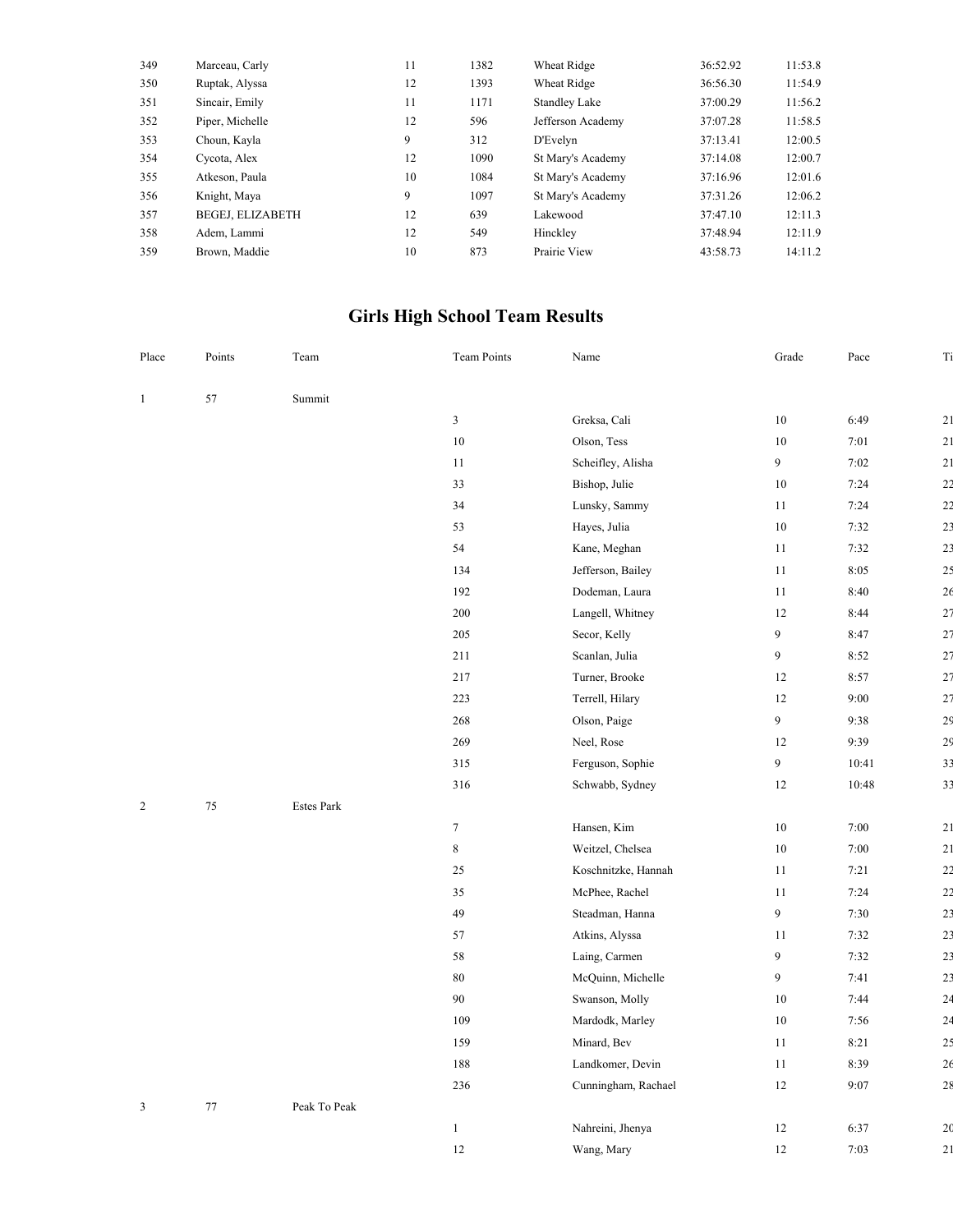|   |         |               | 24      | Rodenburg, Jasmine  | 11               | 7:15  | 22             |
|---|---------|---------------|---------|---------------------|------------------|-------|----------------|
|   |         |               | $40\,$  | Whitehead, Kayla    | 11               | 7:25  | 2 <sup>3</sup> |
|   |         |               | $50\,$  | Johnson, Alex       | 9                | 7:31  | 2 <sup>3</sup> |
|   |         |               | $78\,$  | Sharp, Alyssa       | 12               | 7:40  | 2 <sup>3</sup> |
|   |         |               | 92      | Hoekstra, Natalie   | $10\,$           | 7:46  | 2 <sup>2</sup> |
|   |         |               | 201     | Yaron, Abbey        | 12               | 8:45  | 27             |
|   |         |               | 235     | Labelzan, Alexa     | $12\,$           | 9:07  | 28             |
| 4 | $107\,$ | Standley Lake |         |                     |                  |       |                |
|   |         |               | 4       | Tillman, Zoe        | $\boldsymbol{9}$ | 6:50  | 21             |
|   |         |               | 19      | Heil, Lauren        | 12               | 7:11  | 2 <sub>2</sub> |
|   |         |               | 39      | Toland, Jan         | 11               | 7:25  | 2 <sup>3</sup> |
|   |         |               | 45      | Gavito, Tori        | 11               | 7:27  | 2 <sup>3</sup> |
|   |         |               | $74\,$  | Montano, Joslyn     | 11               | 7:37  | 2 <sub>3</sub> |
|   |         |               | 91      | Lynch, Alex         | 12               | 7:45  | 24             |
|   |         |               | 123     | Zehnder, Rachael    | $10\,$           | 8:01  | 2 <sup>2</sup> |
|   |         |               | 127     | Forrester, Daniel   | 9                | 8:02  | 2 <sup>2</sup> |
|   |         |               | 129     | Spillman, Maddie    | 11               | 8:03  | 24             |
|   |         |               | 130     | Cox, Ashley         | $10\,$           | 8:03  | 2 <sup>2</sup> |
|   |         |               | 135     | Kathrein, ellen     | $10\,$           | 8:06  | 25             |
|   |         |               | 149     | Rog, Whitney        | 9                | 8:13  | 2 <sup>5</sup> |
|   |         |               | 151     | Chmelka, sandy      | 12               | 8:18  | 2 <sup>5</sup> |
|   |         |               | 155     | westbrook, Jennifer | 11               | 8:20  | 2 <sup>5</sup> |
|   |         |               | 244     | Paulino, Ahley      | $10\,$           | 9:15  | 28             |
|   |         |               | 339     | Sincair, Emily      | 11               | 11:56 | 37             |
| 5 | 113     | Broomfield    |         |                     |                  |       |                |
|   |         |               | 6       | Carlson, Jill       | 11               | 6:59  | 21             |
|   |         |               | 14      | Zec, Brittney       | 9                | 7:05  | 2 <sub>2</sub> |
|   |         |               | $26\,$  | Snyder, Melanie     | 11               | 7:22  | 2 <sub>2</sub> |
|   |         |               | 67      | Stamper, Brooke     | 12               | 7:35  | 2 <sup>3</sup> |
|   |         |               | 83      | Stamper, Sarah      | $10\,$           | 7:42  | 2 <sup>3</sup> |
|   |         |               | 86      | Brandenberg, Julie  | $10\,$           | 7:42  | 2 <sup>3</sup> |
|   |         |               | 102     | Reeves, Millie      | 11               | 7:52  | 2 <sup>4</sup> |
|   |         |               | 114     | Gallipo, Maddie     | 9                | 7:58  | 24             |
|   |         |               | 126     | Finnegan, Patricia  | $\boldsymbol{9}$ | 8:02  | 2 <sup>2</sup> |
|   |         |               | 146     | Kaiser, Chelsea     | 9                | 8:11  | 25             |
|   |         |               | 162     | Ericson, Brooke     | $10\,$           | 8:21  | 2 <sup>5</sup> |
|   |         |               | 168     | Roylance, Angela    | 12               | 8:25  | 26             |
|   |         |               | 171     | Reeves, Sarah       | 12               | 8:28  | 26             |
|   |         |               | 184     | Whitmore, Brianna   | 12               | 8:35  | 26             |
|   |         |               | 212     | Reed, Danica        | 12               | 8:53  | 27             |
|   |         |               | $250\,$ | Rael, Veronica      | $10\,$           | 9:26  | 29             |
|   |         |               | 261     | Brandenberg, Amy    | 11               | 9:32  | 29             |
|   |         |               | 265     | Schilling, Savannah | 11               | 9:37  | 29             |
|   |         |               | 267     | Tappy, Jessica      | 11               | 9:38  | 29             |
|   |         |               | 271     | Guardado, Wendy     | $12\,$           | 9:39  | 29             |
|   |         |               | 329     | Duclose, Claire     | $12\,$           | 11:19 | 3 <sup>5</sup> |
| 6 | 119     | D'Evelyn      |         |                     |                  |       |                |
|   |         |               | 15      | Spalinger, Kaila    | $10\,$           | 7:07  | 22             |
|   |         |               | $21\,$  | Stafford, Brittany  | $10\,$           | 7:12  | 2 <sub>2</sub> |
|   |         |               | 23      | Bell, Aly           | 11               | 7:15  | 2 <sub>2</sub> |
|   |         |               | 60      | Barton, Briana      | $10\,$           | 7:32  | 2 <sup>3</sup> |
|   |         |               | 64      | Morgan, Sarah       | $10\,$           | 7:34  | 2 <sub>3</sub> |
|   |         |               |         |                     |                  |       |                |

| 14  | Zec, Brittney      |
|-----|--------------------|
| 26  | Snyder, Melanie    |
| 67  | Stamper, Brooke    |
| 83  | Stamper, Sarah     |
| 86  | Brandenberg, Julio |
| 102 | Reeves, Millie     |
| 114 | Gallipo, Maddie    |
| 126 | Finnegan, Patricia |
| 146 | Kaiser, Chelsea    |
| 162 | Ericson, Brooke    |
| 168 | Roylance, Angela   |
| 171 | Reeves, Sarah      |
| 184 | Whitmore, Briann   |
| 212 | Reed, Danica       |
| 250 | Rael, Veronica     |
| 261 | Brandenberg, Am    |
| 265 | Schilling, Savanna |
| 267 | Tappy, Jessica     |
|     |                    |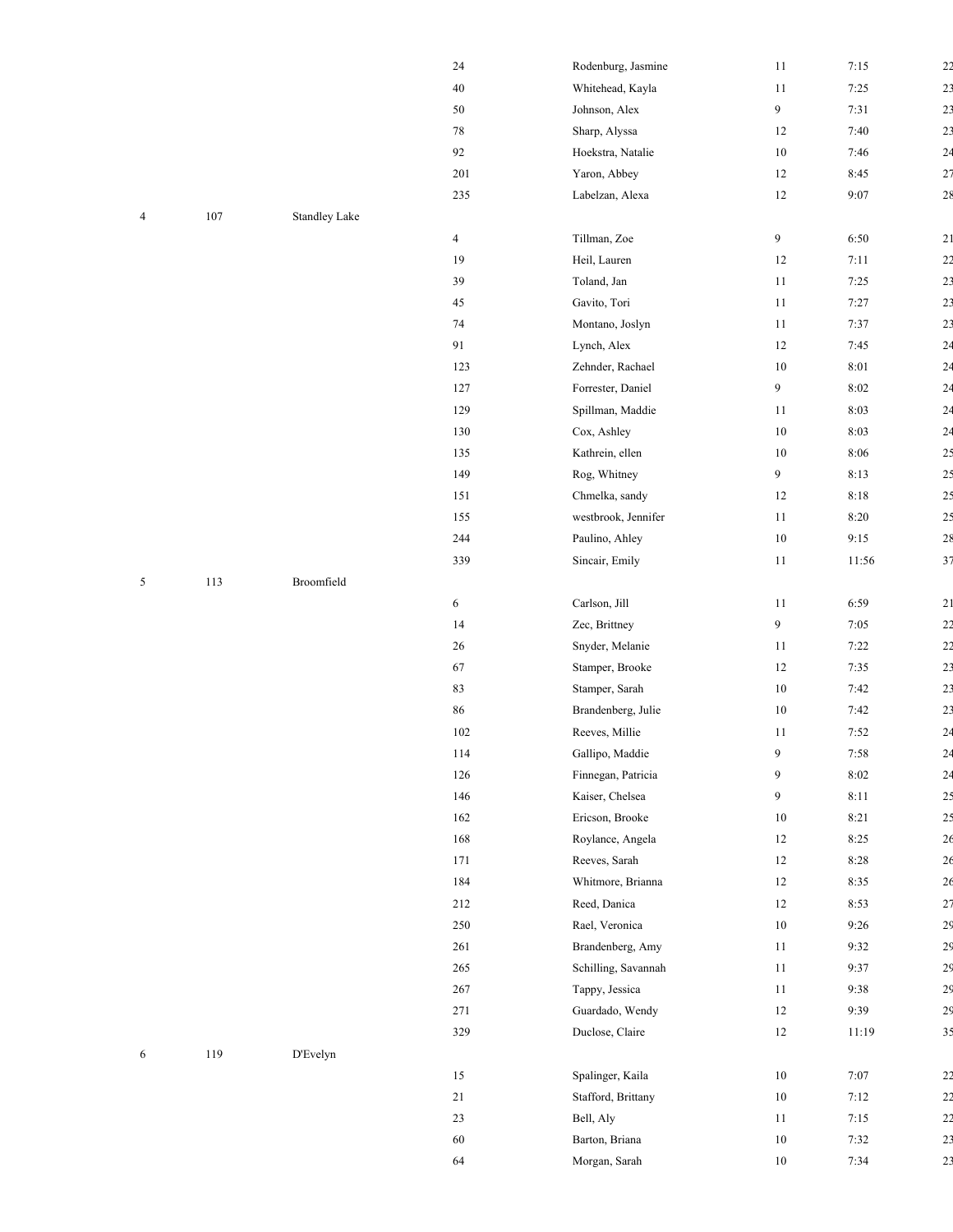|   |         |             | $81\,$   | Brouillet, Melissa   | 11             | 7:41    | 2 <sup>3</sup> |
|---|---------|-------------|----------|----------------------|----------------|---------|----------------|
|   |         |             | $\bf 87$ | Secora, Molly        | $\overline{9}$ | 7:42    | 2 <sup>3</sup> |
|   |         |             | 112      | Marler, Megan        | 9              | 7:57    | 2 <sup>4</sup> |
|   |         |             | 124      | Sbarbaro, Gina       | $10\,$         | 8:01    | 24             |
|   |         |             | 147      | Zuk, Liz             | $10\,$         | 8:11    | 25             |
|   |         |             | 158      | Jonas, Chloe         | $10\,$         | 8:20    | 2 <sup>5</sup> |
|   |         |             | 173      | Nedeau, Michelle     | $10\,$         | 8:29    | 26             |
|   |         |             | 242      | Story, Alison        | 12             | 9:14    | 28             |
|   |         |             | 282      | Brown, Leah          | 10             | 9:54    | 3 <sup>0</sup> |
|   |         |             | 309      | Whetton, Janine      | 9              | 10:29   | 3 <sup>2</sup> |
|   |         |             | 340      | Choun, Kayla         | 9              | 12:00   | 37             |
| 7 | $122\,$ | $\rm RMHS$  |          |                      |                |         |                |
|   |         |             | $29\,$   | ORTIZ, CASSANDRA     | $\overline{9}$ | 7:23    | 22             |
|   |         |             | $30\,$   | SHILLING, LIZZY      | $10\,$         | 7:23    | 2 <sub>2</sub> |
|   |         |             | 31       | CATHCART, BRIANA     | 11             | 7:23    | 2 <sub>2</sub> |
|   |         |             | 32       | MUNRO, ARIANNA       | 12             | 7:24    | 2 <sub>2</sub> |
|   |         |             | 42       | RASTALL, ADDY (GALE) | $10\,$         | 7:26    | 2 <sup>3</sup> |
|   |         |             | 43       | <b>BAIRD, TAYLOR</b> | 11             | 7:26    | 2 <sup>3</sup> |
|   |         |             | $47\,$   | DOTY, MAKENZIE       | 12             | 7:28    | 2 <sup>3</sup> |
|   |         |             | 55       | SCHMIDT, KAYLAH      | $10\,$         | 7:32    | 2 <sup>3</sup> |
|   |         |             | 56       | MATHIS, SHELBY       | 11             | 7:32    | 2 <sup>3</sup> |
|   |         |             | 63       | VALDEZ, AUBREY       | 9              | 7:33    | 2 <sup>3</sup> |
|   |         |             | 65       | MUELLER, GENEVA      | 11             | 7:34    | 2 <sup>3</sup> |
|   |         |             | 68       | PEEL, SHAYLA         | 11             | 7:35    | 2 <sup>3</sup> |
|   |         |             | 117      | CHRISTEN, CARLY      | $10\,$         | 7:59    | 2 <sup>2</sup> |
|   |         |             | 152      | HATCH, EMILY         | $11\,$         | 8:18    | 25             |
|   |         |             | 153      | PUNDT, DEANNE        | 11             | 8:19    | 25             |
|   |         |             | 163      | ALBRECHT, LEEANN     | 9              | 8:21    | 25             |
|   |         |             | 177      | PATTERSON, MARY      | 10             | 8:30    | 26             |
|   |         |             | 187      | WORTMAN, MICHAELA    | $10\,$         | 8:36    | 26             |
|   |         |             | 193      | PROVENCIO, LAUREN    | 11             | 8:40    | 26             |
|   |         |             | 195      | PROVENCIO, LYNDSAY   | 11             | 8:41    | 26             |
|   |         |             | $202\,$  | ELA, NICOLE          | 11             | 8:45    | 27             |
|   |         |             | 226      | SPENCER, TARA        | 10             | 9:01    | 28             |
|   |         |             | $227\,$  | LANIGAN, DANAE       | $10\,$         | 9:02    | 28             |
|   |         |             | 233      | WIGGINS, RACHEL      | 9              | 9:05    | 28             |
|   |         |             | 245      | STREIN, RACHEL       | 9              | 9:16    | 28             |
|   |         |             | 247      | AIKEN, SARAH         | 11             | 9:19    | 28             |
|   |         |             | 258      | KLEIN, RACHEL        | $10\,$         | 9:31    | 29             |
|   |         |             | 286      | JAGER, CRYSTAL       | $10\,$         | 10:01   | 31             |
|   |         |             | 297      | EKBLAD, HANNAH       | 11             | $10:10$ | 31             |
|   |         |             | 299      | ROCKWOOD, TORI       | 12             | 10:13   | 31             |
|   |         |             | 301      | SPENCER, BETH        | 12             | 10:13   | 31             |
|   |         |             | 306      | FAUCETT, MICHELLE    | 9              | 10:19   | 32             |
|   |         |             | 317      | JAGER, CAYLA         | 12             | 10:53   | 33             |
|   |         |             | $318\,$  | RUPP, BREAUNA        | $11\,$         | 10:53   | 33             |
| 8 | 183     | Rock Canyon |          |                      |                |         |                |
|   |         |             | 36       | Wong, Sheanne        | $10\,$         | 7:24    | 22             |
|   |         |             | 37       | Hunt, Jody           | 11             | 7:24    | 2 <sub>2</sub> |
|   |         |             | 41       | Huber, Leah          | 9              | 7:25    | 2 <sup>3</sup> |
|   |         |             | 69       | Micho, Meredith      | 9              | 7:36    | 2 <sup>3</sup> |
|   |         |             | 75       | Jackman, Shelby      | 12             | 7:38    | 2 <sub>3</sub> |
|   |         |             |          |                      |                |         |                |

| 183 | Rock Canyon |  |
|-----|-------------|--|
|     |             |  |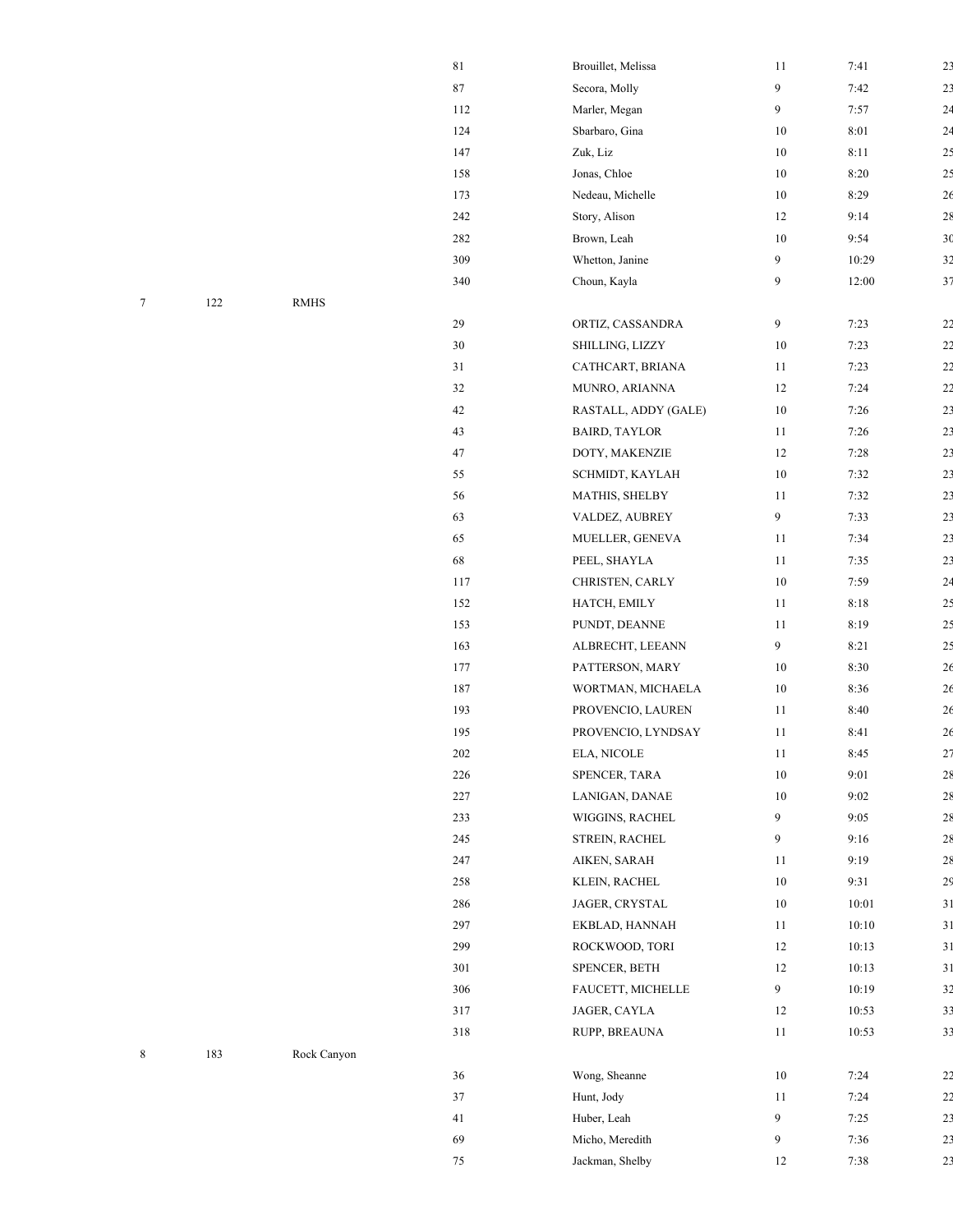|        |         |                       | 84             | Owsley, Jessica      | 11             | 7:42   | 2 <sup>3</sup> |
|--------|---------|-----------------------|----------------|----------------------|----------------|--------|----------------|
|        |         |                       | 99             | Seely, Missy         | $10\,$         | 7:51   | 2 <sup>2</sup> |
|        |         |                       | $100\,$        | Duncan, Sarah        | $10\,$         | 7:51   | 2 <sup>4</sup> |
|        |         |                       | 107            | Fuselier, Abigail    | 9              | 7:55   | 24             |
|        |         |                       | 115            | Vanderpoel, Maddie   | 10             | 7:58   | 2 <sup>2</sup> |
|        |         |                       | 119            | Henry, Savannah      | 9              | $8:00$ | 2 <sup>4</sup> |
|        |         |                       | 140            | Will, Sami           | $10\,$         | 8:08   | 25             |
|        |         |                       | 144            | Trueax, Shelby       | 12             | 8:09   | 25             |
|        |         |                       | $209\,$        | Sartor, Jordan       | 11             | 8:51   | 27             |
|        |         |                       | 231            | King, Kelly          | 9              | 9:03   | 28             |
|        |         |                       | 234            | Shelby-Frech, Shelby | $10\,$         | 9:06   | 28             |
| 9      | 190     | Berthoud              |                |                      |                |        |                |
|        |         |                       | 5              | Otto, Emma           | 9              | 6:52   | 21             |
|        |         |                       | 52             | Leonard, Julia       | $10\,$         | 7:31   | 2 <sup>3</sup> |
|        |         |                       | 62             | Loberg, Amy          | $10\,$         | 7:33   | 2 <sup>3</sup> |
|        |         |                       | 71             | Jessen, Emma         | $10\,$         | 7:37   | 2 <sup>3</sup> |
|        |         |                       | 72             | Fagler, Dillon       | 9              | 7:37   | 2 <sup>3</sup> |
|        |         |                       | 73             | Loberg, Sarah        | 11             | 7:37   | 2 <sup>3</sup> |
|        |         |                       | 172            | Urchek, Kathleen     | $10\,$         | 8:29   | 26             |
|        |         |                       | 174            | Bolton, Megan        | 12             | 8:29   | 26             |
|        |         |                       | $225\,$        | Dunn, Courtney       | 11             | 9:01   | 27             |
| $10\,$ | $200\,$ | Lakewood              |                |                      |                |        |                |
|        |         |                       | $\overline{c}$ | CZASTKWICZ, OLA      | $12\,$         | 6:48   | 21             |
|        |         |                       | 46             | FACTOR, KARA         | 11             | 7:27   | 2 <sup>3</sup> |
|        |         |                       | 59             | GILLETTE, SARAH      | 9              | 7:32   | 2 <sup>3</sup> |
|        |         |                       | 93             | BERRYMAN, NATALIE    | 12             | 7:46   | 24             |
|        |         |                       | 128            | SNIEDER, JULIA       | 11             | 8:02   | 24             |
|        |         |                       | 167            | DACH, AMBER          | 9              | 8:24   | 26             |
|        |         |                       | 170            | ZOTT, KADY           | 9              | 8:28   | 26             |
|        |         |                       | 179            | GOODALL, MURPHI      | 11             | 8:33   | 26             |
|        |         |                       | 180            | STRANG, Savannah     | 9              | 8:33   | 26             |
|        |         |                       | 181            | KEELEY, SARHA        | $\overline{9}$ | 8:33   | 26             |
|        |         |                       | $216\,$        | RADAR, CLAIRE        | $10\,$         | 8:57   | 2 <sub>7</sub> |
|        |         |                       | 259            | MATHESON, GRAHAM     | $10\,$         | 9:31   | 2 <sup>5</sup> |
|        |         |                       | 284            | FEHER, CRISTINA      | 12             | 9:57   | 3 <sup>0</sup> |
|        |         |                       | 302            | STAVILE, SARA        | $\overline{9}$ | 10:14  | 31             |
|        |         |                       | 311            | BROWN, KELSEY        | $10\,$         | 10:39  | 3 <sup>2</sup> |
|        |         |                       | 312            | ERNSTROM, SOPHIA     | 9              | 10:39  | 3 <sup>3</sup> |
|        |         |                       | 313            | KELSON, JULIA        | 10             | 10:39  | 33             |
|        |         |                       | 314            | <b>BEULL, BROOKE</b> | 9              | 10:40  | 33             |
|        |         |                       | 344            | BEGEJ, ELIZABETH     | 12             | 12:11  | 37             |
| 11     | $203\,$ | <b>Ralston Valley</b> |                |                      |                |        |                |
|        |         |                       | 28             | Humphrey, Marci      | $12\,$         | 7:23   | 22             |
|        |         |                       | $38\,$         | Anna, Corman         | 9              | 7:25   | 23             |
|        |         |                       | 61             | Trujillo, Ashley     | 11             | 7:33   | 23             |
|        |         |                       | 76             | Lemmon, Courtney     | 9              | 7:39   | 2 <sup>3</sup> |
|        |         |                       | 94             | Dougherty, Taylor    | 11             | 7:48   | 24             |
|        |         |                       | 98             | Miller, Samantha     | 12             | 7:50   | 2 <sup>2</sup> |
|        |         |                       | 104            | McKinley, Jordon     | 11             | 7:53   | 2 <sup>2</sup> |
|        |         |                       | 111            | Vermilyea, Brittany  | $11\,$         | 7:56   | 2 <sup>2</sup> |
|        |         |                       | $118\,$        | Griffith, Kayla      | 12             | 7:59   | 24             |
|        |         |                       | 183            | Stoehr, Hannah       | 9              | 8:35   | 26             |

| 9 | 190 | Berthoud |     |                    |
|---|-----|----------|-----|--------------------|
|   |     |          | 5   | Otto, Emma         |
|   |     |          | 52  | Leonard, Julia     |
|   |     |          | 62  | Loberg, Amy        |
|   |     |          | 71  | Jessen, Emma       |
|   |     |          | 72  | Fagler, Dillon     |
|   |     |          | 73  | Loberg, Sarah      |
|   |     |          | 172 | Urchek, Kathl      |
|   |     |          | 174 | Bolton, Mega       |
|   |     |          | 225 | $D$ unn $C$ ourtn. |

| 10 | 200 | Lakewood |
|----|-----|----------|
|----|-----|----------|

| 203<br><b>Ralston Valley</b><br>-11 |
|-------------------------------------|
|-------------------------------------|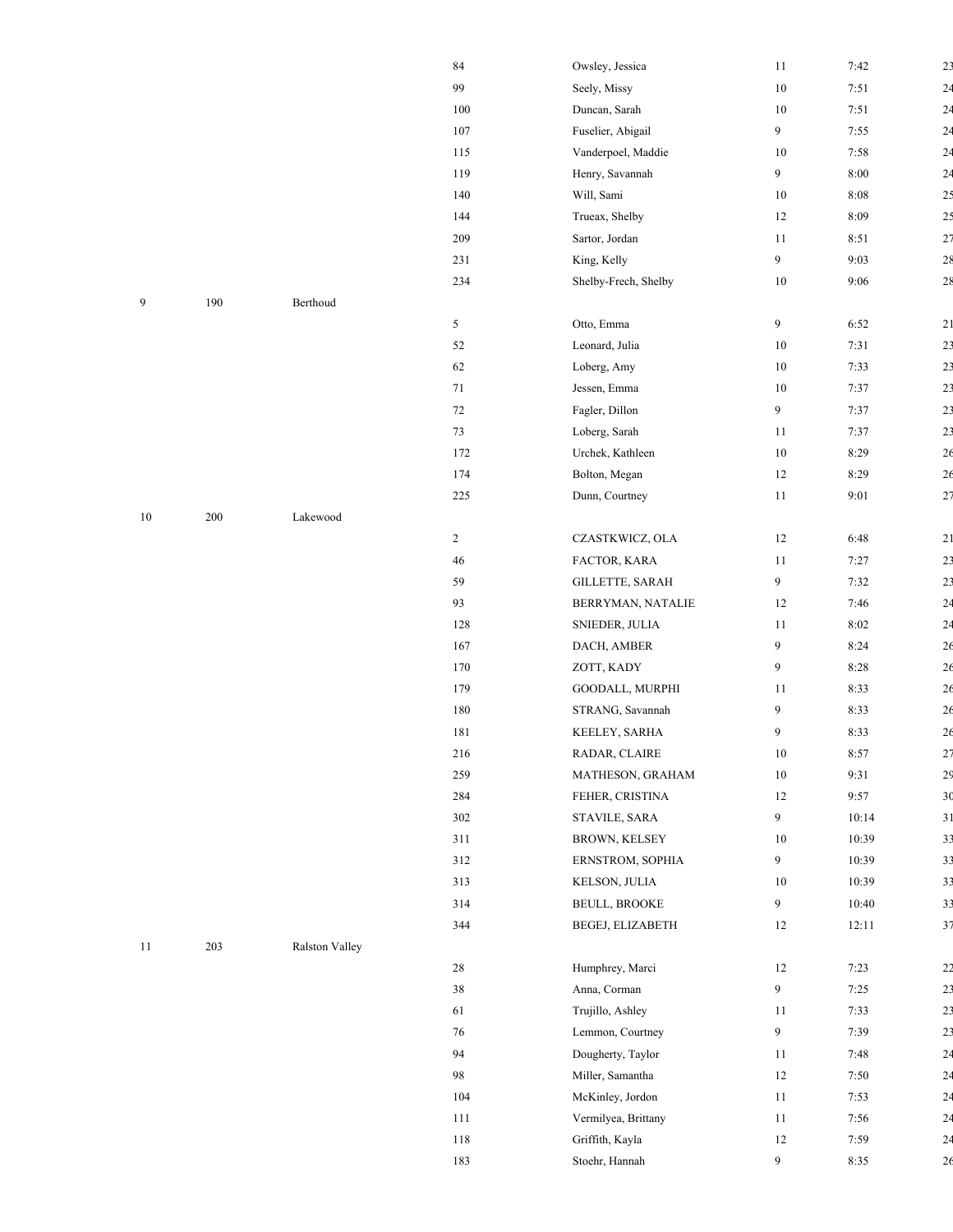|    |         |                   | 194     | Williams, Hannah     | $12\,$           | 8:40    | 26             |
|----|---------|-------------------|---------|----------------------|------------------|---------|----------------|
|    |         |                   | $228\,$ | Tandler, Elizabeth   | $10\,$           | 9:02    | 28             |
|    |         |                   | 249     | Wright, Rebecca      | $10\,$           | 9:25    | 2 <sup>5</sup> |
|    |         |                   | 254     | Pinkley, Tiffany     | $\boldsymbol{9}$ | 9:28    | 29             |
|    |         |                   | 257     | Humrich, Karlee      | 9                | 9:30    | 29             |
|    |         |                   | 279     | Leitz, Allison       | 9                | 9:51    | 3 <sup>0</sup> |
|    |         |                   | 283     | Barr, Emilia         | 9                | 9:57    | 3 <sup>0</sup> |
|    |         |                   | 295     | Emily, Bisque        | 9                | 10:06   | 31             |
|    |         |                   | 310     | Melissa, Bell        | 9                | 10:33   | 3 <sup>2</sup> |
|    |         |                   | 320     | Lopez, Amanda        | 10               | 10:55   | 33             |
|    |         |                   | 332     | Kristina, Bishard    | $\boldsymbol{9}$ | 11:28   | 3 <sup>5</sup> |
| 12 | 223     | Brush             |         |                      |                  |         |                |
|    |         |                   | 17      | Goss, Sarah          | 11               | 7:10    | 22             |
|    |         |                   | $22\,$  | Milano, Victoria     | 9                | 7:12    | 22             |
|    |         |                   | 89      | Cyr, Katie           | 11               | 7:43    | 2 <sup>3</sup> |
|    |         |                   | 95      | Mertens, Jill        | 11               | 7:48    | 2 <sup>2</sup> |
|    |         |                   | 169     | Albo, Victoria       | 12               | 8:27    | 26             |
|    |         |                   | $255\,$ | Wolever, Raelene     | $10\,$           | 9:29    | 29             |
| 13 | 246     | St Mary's Academy |         |                      |                  |         |                |
|    |         |                   | $20\,$  | Lynch, Tarrah        | 11               | 7:12    | 22             |
|    |         |                   | $48\,$  | Saifee, Jessica      | $\boldsymbol{9}$ | 7:29    | 2 <sup>3</sup> |
|    |         |                   | 77      | Graebel, Jessica     | 11               | 7:40    | 2 <sup>3</sup> |
|    |         |                   | 101     | Isely, Raquel        | 11               | 7:51    | 2 <sup>2</sup> |
|    |         |                   | 105     | Mitchell, Lauren     | $\boldsymbol{9}$ | 7:54    | 2 <sup>2</sup> |
|    |         |                   | 108     | Robertson, Amy       | 9                | 7:56    | 24             |
|    |         |                   | 148     | Cox, Codi            | 12               | 8:12    | 25             |
|    |         |                   | 164     | Horvath, Katie       | 12               | 8:22    | 2 <sup>5</sup> |
|    |         |                   | 196     | Shaha, Meaghan       | 9                | 8:41    | 26             |
|    |         |                   | 210     | Broz, Juliana        | 11               | 8:52    | 27             |
|    |         |                   | 214     | White, Phoebe        | 12               | 8:55    | 27             |
|    |         |                   | 230     | Gillespie, Katelyn   | $\boldsymbol{9}$ | 9:03    | 28             |
|    |         |                   | 237     | Clark, Rachel        | 9                | 9:10    | 28             |
|    |         |                   | 238     | Bechter, Callan      | 9                | 9:10    | 28             |
|    |         |                   | 246     | Moreno, Melissa      | 9                | 9:17    | 28             |
|    |         |                   | 296     | Redd, Hillary        | 11               | $10:06$ | 31             |
|    |         |                   | 298     | Scheideler, Jennifer | $10\,$           | 10:12   | 31             |
|    |         |                   | $300\,$ | Chase, Christina     | 9                | 10:13   | 31             |
|    |         |                   | 305     | Lee, Esther          | 9                | 10:18   | 31             |
|    |         |                   | 319     | Granger, Makena      | 9                | 10:54   | 33             |
|    |         |                   | 341     | Cycota, Alex         | 12               | 12:00   | 37             |
|    |         |                   | $342\,$ | Atkeson, Paula       | $10\,$           | 12:01   | 37             |
|    |         |                   | 343     | Knight, Maya         | 9                | 12:06   | 37             |
| 14 | $301\,$ | Kent Denver       |         |                      |                  |         |                |
|    |         |                   | 13      | White, Katie         | 12               | 7:03    | 21             |
|    |         |                   | 79      | Barlow, Lindsay      | 10               | 7:41    | 2 <sup>3</sup> |
|    |         |                   | 96      | Kolberg, Kristen     | 9                | 7:49    | 2 <sup>2</sup> |
|    |         |                   | 113     | Adams, Caroline      | 9                | 7:57    | 2 <sup>4</sup> |
|    |         |                   | 122     | Lowe, Melissa        | 9                | 8:00    | 2 <sup>2</sup> |
|    |         |                   | 133     | Kading, Jackie       | 12               | 8:04    | 2 <sup>5</sup> |
|    |         |                   | 186     | Abelman, Laura       | 11               | 8:36    | 26             |
|    |         |                   | 203     | Walker, Torrey       | 11               | 8:46    | 27             |
|    |         |                   | 229     | Tomlinson, Annie     | 11               | 9:03    | 28             |

|    |     |              | 332 | Kristina, Bishard |
|----|-----|--------------|-----|-------------------|
| 12 | 223 | <b>Brush</b> |     |                   |
|    |     |              | 17  | Goss, Sarah       |
|    |     |              | 22  | Milano, Victoria  |
|    |     |              | 89  | Cyr, Katie        |
|    |     |              | 95  | Mertens, Jill     |

| 14 | 301 | Kent Denver |  |
|----|-----|-------------|--|
|    |     |             |  |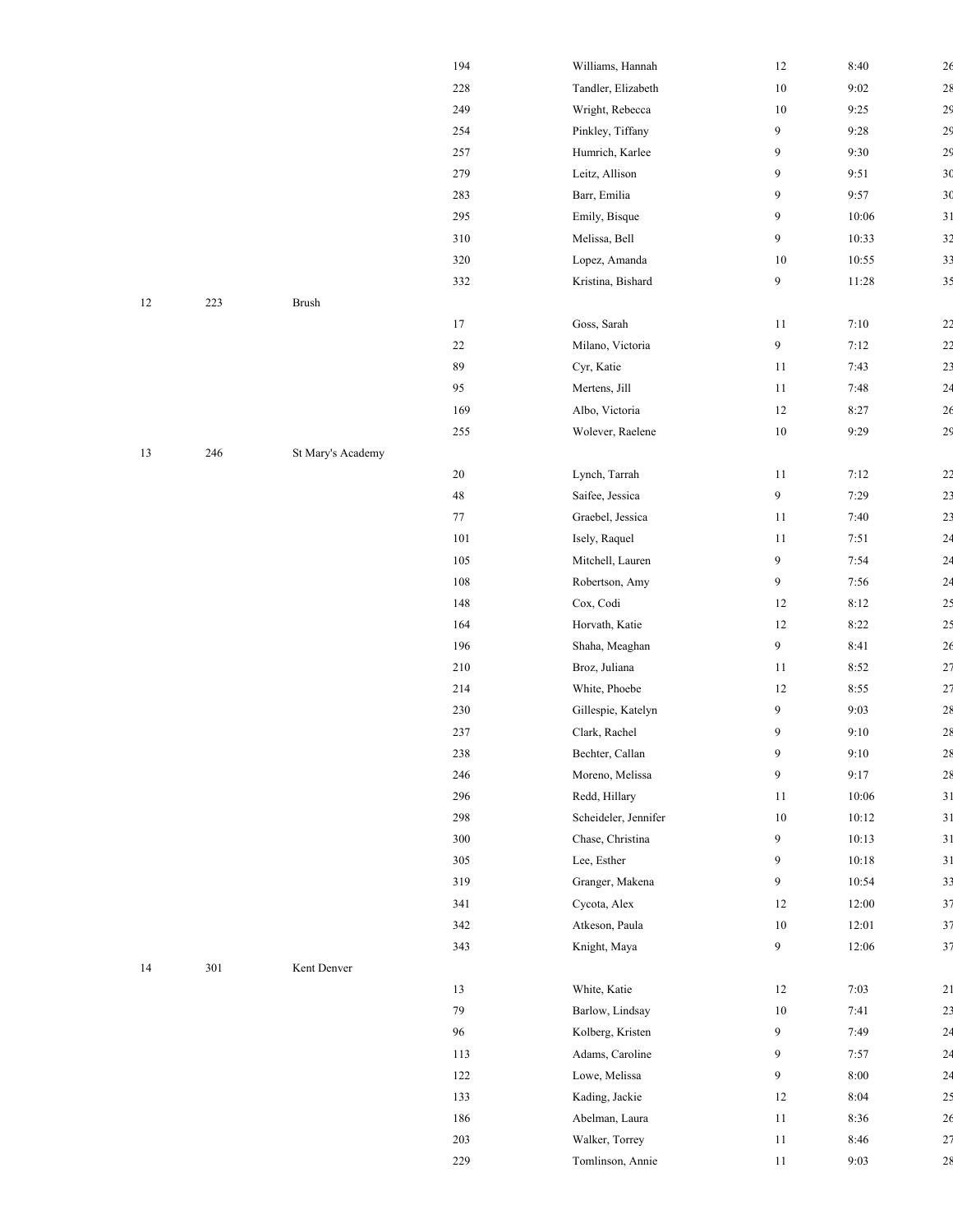|    |     |                 | 243    | Lane, Emily         | 10             | 9:15   |
|----|-----|-----------------|--------|---------------------|----------------|--------|
|    |     |                 | 252    | Long, Sarah         | 12             | 9:27   |
|    |     |                 | 270    | Tannyhill, Sarah    | $11\,$         | 9:39   |
|    |     |                 | 293    | Toll, Caroline      | $10\,$         | 10:05  |
|    |     |                 | 330    | Lang, Kate          | 11             | 11:23  |
| 15 | 310 | Arvada West     |        |                     |                |        |
|    |     |                 | 16     | Randle, Erica       | $\overline{9}$ | 7:09   |
|    |     |                 | 85     | Sullivan, Katie     | 10             | 7:42   |
|    |     |                 | 103    | Douglas, Morgan     | 11             | 7:52   |
|    |     |                 | 106    | Galecki, Samantha   | 11             | 7:55   |
|    |     |                 | 121    | Edstrom, Ellie      | 10             | $8:00$ |
|    |     |                 | 125    | Kostelecky, Kalli   | $11\,$         | 8:01   |
|    |     |                 | 137    | Schmidt, Lindsey    | $11\,$         | 8:07   |
|    |     |                 | 138    | Oliver, Taylor      | $10\,$         | 8:07   |
|    |     |                 | 142    | Rose, Ali           | 12             | 8:09   |
|    |     |                 | 145    | Miller, Tess        | 9              | 8:11   |
|    |     |                 | 176    | Wendt, Callie       | $10\,$         | 8:30   |
|    |     |                 | 182    | Kohlruss, Sierra    | $10\,$         | 8:34   |
| 16 | 336 | Platte Canyon   |        |                     |                |        |
|    |     |                 | $18\,$ | Haase, Hilary       | $11\,$         | $7:10$ |
|    |     |                 | 82     | Haase, Kelly        | 12             | 7:41   |
|    |     |                 | 116    | Maes, Jacqui        | $11\,$         | 7:58   |
|    |     |                 | 120    | Maksumuck, Tiffany  | $\overline{9}$ | $8:00$ |
|    |     |                 | 175    | DiCaro, Chelsea     | 10             | 8:30   |
|    |     |                 | 221    | Roozen, Emily       | 10             | 9:00   |
|    |     |                 | 276    | DeBiase, Jill       | 9              | 9:48   |
| 17 | 431 | Faith Christian |        |                     |                |        |
|    |     |                 | 66     | Allen, Baylie       | $11\,$         | 7:34   |
|    |     |                 | 97     | Payne, Emily        | 12             | 7:49   |
|    |     |                 | 132    | Hasz, Kali          | 12             | 8:04   |
|    |     |                 | 136    | Aschfort, Sarah     | 11             | 8:06   |
|    |     |                 | 161    | Moul, Erica         | $11\,$         | 8:21   |
|    |     |                 | 191    | Templeton, Rebecca  | 11             | 8:40   |
|    |     |                 | 292    | Helm, Morgan        | $10\,$         | 10:05  |
| 18 | 470 | Horizon         |        |                     |                |        |
|    |     |                 | 9      | Bass, Brooke        | $10\,$         | 7:01   |
|    |     |                 | 44     | Brown, Amber        | 9              | 7:26   |
|    |     |                 | 157    | Diep, Melanie       | 9              | 8:20   |
|    |     |                 | 260    | Schat, Jillian      | 9              | 9:31   |
|    |     |                 | 285    | Chameroy, Katie     | 10             | 9:58   |
|    |     |                 | 323    | Rowland, Dayanna    | 9              | 11:04  |
|    |     |                 | 324    | Mitsch, Elizabeth   | 9              | 11:04  |
|    |     |                 | 325    | Carman, Mackenzie   | 9              | 11:04  |
|    |     |                 | 327    | Benavides, Jennifer | 9              | 11:10  |
| 19 | 634 | Hinckley        |        |                     |                |        |
|    |     |                 | $70\,$ | Robinson, Shanelle  | 11             | 7:36   |
|    |     |                 | 178    | Newton, Sarah       | 12             | 8:31   |
|    |     |                 | 189    | Cedillo, Ashley     | 11             | 8:39   |
|    |     |                 | 197    | Nicholls, Natalie   | 12             | 8:43   |

|    |     |                 | 243     | Lane, Emily         | $10\,$ | 9:15     | 28             |
|----|-----|-----------------|---------|---------------------|--------|----------|----------------|
|    |     |                 | 252     | Long, Sarah         | 12     | 9:27     | 2 <sup>5</sup> |
|    |     |                 | 270     | Tannyhill, Sarah    | 11     | 9:39     | 2 <sub>5</sub> |
|    |     |                 | 293     | Toll, Caroline      | $10\,$ | 10:05    | 31             |
|    |     |                 | 330     | Lang, Kate          | 11     | 11:23    | 35             |
| 15 | 310 | Arvada West     |         |                     |        |          |                |
|    |     |                 | 16      | Randle, Erica       | 9      | 7:09     | 22             |
|    |     |                 | 85      | Sullivan, Katie     | $10\,$ | 7:42     | 2 <sub>3</sub> |
|    |     |                 | 103     | Douglas, Morgan     | 11     | 7:52     | 24             |
|    |     |                 | 106     | Galecki, Samantha   | 11     | 7:55     | 24             |
|    |     |                 | 121     | Edstrom, Ellie      | $10\,$ | 8:00     | 24             |
|    |     |                 | 125     | Kostelecky, Kalli   | 11     | $8:01$   | 24             |
|    |     |                 | 137     | Schmidt, Lindsey    | 11     | 8:07     | 25             |
|    |     |                 | 138     | Oliver, Taylor      | $10\,$ | 8:07     | 2 <sub>5</sub> |
|    |     |                 | 142     | Rose, Ali           | 12     | 8:09     | 25             |
|    |     |                 | 145     | Miller, Tess        | 9      | 8:11     | 25             |
|    |     |                 | 176     | Wendt, Callie       | $10\,$ | 8:30     | $2\epsilon$    |
|    |     |                 | 182     | Kohlruss, Sierra    | $10\,$ | 8:34     | 26             |
| 16 | 336 | Platte Canyon   |         |                     |        |          |                |
|    |     |                 | $18\,$  | Haase, Hilary       | 11     | 7:10     | 22             |
|    |     |                 | $82\,$  | Haase, Kelly        | 12     | 7:41     | 2 <sup>3</sup> |
|    |     |                 | 116     | Maes, Jacqui        | 11     | 7:58     | 2 <sup>4</sup> |
|    |     |                 | $120\,$ | Maksumuck, Tiffany  | 9      | 8:00     | 24             |
|    |     |                 | 175     | DiCaro, Chelsea     | $10\,$ | 8:30     | 26             |
|    |     |                 | 221     | Roozen, Emily       | $10\,$ | 9:00     | 27             |
|    |     |                 | 276     | DeBiase, Jill       | 9      | 9:48     | 3 <sup>0</sup> |
| 17 | 431 | Faith Christian |         |                     |        |          |                |
|    |     |                 | 66      | Allen, Baylie       | 11     | 7:34     | 2 <sup>3</sup> |
|    |     |                 | 97      | Payne, Emily        | 12     | 7:49     | 2 <sup>4</sup> |
|    |     |                 | 132     | Hasz, Kali          | $12\,$ | 8:04     | 25             |
|    |     |                 | 136     | Aschfort, Sarah     | 11     | 8:06     | 25             |
|    |     |                 | 161     | Moul, Erica         | 11     | 8:21     | 2 <sup>5</sup> |
|    |     |                 | 191     | Templeton, Rebecca  | $11\,$ | $8:40\,$ | 26             |
|    |     |                 | $292\,$ | Helm, Morgan        | $10\,$ | 10:05    | 31             |
| 18 | 470 | Horizon         |         |                     |        |          |                |
|    |     |                 | 9       | Bass, Brooke        | $10\,$ | 7:01     | 21             |
|    |     |                 | 44      | Brown, Amber        | 9      | 7:26     | 23             |
|    |     |                 | 157     | Diep, Melanie       | 9      | 8:20     | 2 <sub>5</sub> |
|    |     |                 | 260     | Schat, Jillian      | 9      | 9:31     | 2 <sup>5</sup> |
|    |     |                 | 285     | Chameroy, Katie     | $10\,$ | 9:58     | 3 <sub>0</sub> |
|    |     |                 | 323     | Rowland, Dayanna    | 9      | 11:04    | 34             |
|    |     |                 | 324     | Mitsch, Elizabeth   | 9      | 11:04    | 34             |
|    |     |                 | 325     | Carman, Mackenzie   | 9      | 11:04    | 34             |
|    |     |                 | 327     | Benavides, Jennifer | 9      | 11:10    | 34             |
| 19 | 634 | Hinckley        |         |                     |        |          |                |
|    |     |                 | $70\,$  | Robinson, Shanelle  | 11     | 7:36     | 23             |
|    |     |                 | 178     | Newton, Sarah       | 12     | 8:31     | 26             |
|    |     |                 | 189     | Cedillo, Ashley     | 11     | 8:39     | 2 <sub>6</sub> |
|    |     |                 | 197     | Nicholls, Natalie   | 12     | 8:43     | 27             |
|    |     |                 | 215     | Beluts, Rosana      | 11     | 8:56     | 27             |
|    |     |                 | 241     | Asgedom, Liya       | 11     | 9:14     | 28             |
|    |     |                 | 253     | Holleman, Jazmyn    | 9      | 9:28     | 2 <sup>5</sup> |
|    |     |                 |         |                     |        |          |                |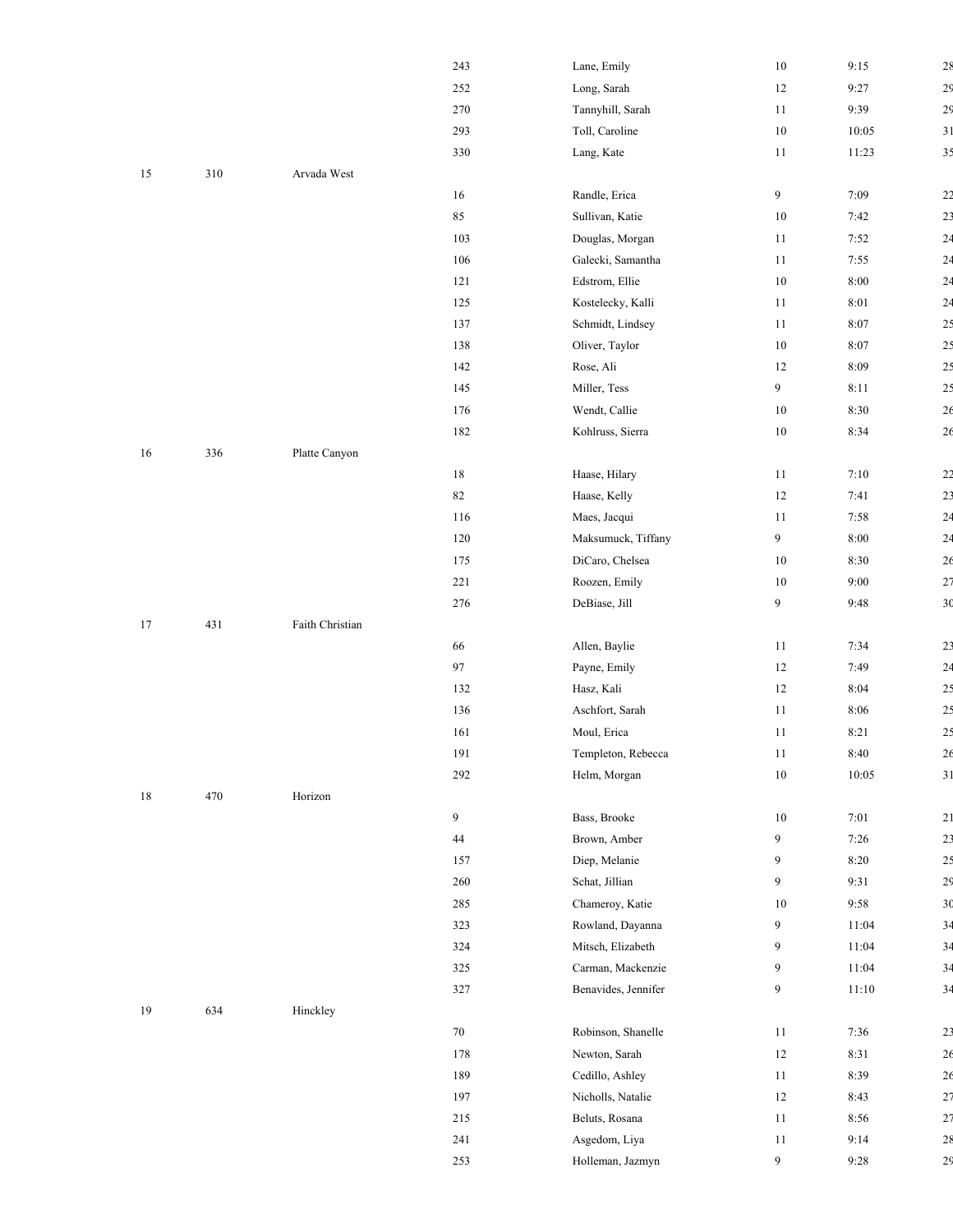|    |     |             | 288 | Alcazar, Areli           |
|----|-----|-------------|-----|--------------------------|
|    |     |             | 290 | Gaskell, Shannon         |
|    |     |             | 333 | Shown, Haley             |
|    |     |             | 345 | Adem, Lammi              |
| 20 | 637 | Machebeuf   |     |                          |
|    |     |             | 88  | Lowrey, Erin             |
|    |     |             | 139 | Bauman, Katherine        |
|    |     |             | 204 | Walker, D'Andra          |
|    |     |             | 206 | Stanton, Sydney          |
|    |     |             | 219 | Lowrey, Sarah            |
|    |     |             | 220 | Jimenez, Janiece         |
|    |     |             | 251 | Lindel, Katie            |
|    |     |             | 326 | Lazzara, Andrea          |
| 21 | 686 | Brighton    |     |                          |
|    |     |             | 110 | MAKEPEACE, MARIE         |
|    |     |             | 154 | TOLVO, ALEXANDRI.        |
|    |     |             | 166 | SMIDT, MEGHAN            |
|    |     |             | 256 |                          |
|    |     |             | 272 | <b>GRANELLA, CRISTIN</b> |
|    |     |             |     | MITGOS, LISA             |
|    |     |             | 308 | WITTICH, CLARA           |
| 22 | 704 | Wheat Ridge |     |                          |
|    |     |             | 150 | Leroux, Alex             |
|    |     |             | 156 | Carter, Alana            |
|    |     |             | 185 | Castellarin, Kathryn     |
|    |     |             | 213 | deCsesznak, Abbee        |
|    |     |             | 218 | Lee, Hannah              |
|    |     |             | 222 | Garcia, Destiny          |
|    |     |             | 224 | Siert, Shelby            |
|    |     |             | 239 | Salzmann, Brita          |
|    |     |             | 280 | Mefford, Anne            |
|    |     |             | 307 | Horne, Mattie            |
|    |     |             | 335 | McCarthy, Kelly          |
|    |     |             | 336 | Wright, Twyla            |
|    |     |             | 337 | Marceau, Carly           |
|    |     |             | 338 | Ruptak, Alyssa           |
| 23 | 751 | Englewood   |     |                          |
|    |     |             | 131 | Fellows, Alyssa          |
|    |     |             | 165 | Rivera, Sofia            |
|    |     |             | 207 | Edelman, Mackenzie       |
|    |     |             | 248 | Eickman, Kayla           |
|    |     |             | 262 | Hazzard, Sheila          |
| 24 | 756 | Frederick   |     |                          |
|    |     |             | 51  | Murdock, Jenn            |
|    |     |             | 141 | Douchette, Margaret      |
|    |     |             | 273 | Thomson, Amber           |
|    |     |             | 291 | Saunders, Ariel          |
|    |     |             | 294 | Materi, Amberly          |
| 25 | 790 | Dawson      |     |                          |
|    |     |             | 160 | Nygren, Lauren           |
|    |     |             | 190 | Morris, Kate             |
|    |     |             | 208 | Unger, Ilana             |
|    |     |             |     |                          |

|    |         |             | 288     | Alcazar, Areli       | $12\,$           | 10:03 | 31             |
|----|---------|-------------|---------|----------------------|------------------|-------|----------------|
|    |         |             | 290     | Gaskell, Shannon     | $11\,$           | 10:04 | 31             |
|    |         |             | 333     | Shown, Haley         | $10\,$           | 11:31 | 3 <sup>5</sup> |
|    |         |             | 345     | Adem, Lammi          | 12               | 12:11 | 37             |
| 20 | 637     | Machebeuf   |         |                      |                  |       |                |
|    |         |             | $88\,$  | Lowrey, Erin         | 12               | 7:43  | 23             |
|    |         |             | 139     | Bauman, Katherine    | 10               | 8:07  | 2 <sup>5</sup> |
|    |         |             | 204     | Walker, D'Andra      | 9                | 8:47  | 27             |
|    |         |             | $206\,$ | Stanton, Sydney      | 9                | 8:47  | 27             |
|    |         |             | 219     | Lowrey, Sarah        | $10\,$           | 8:58  | 27             |
|    |         |             | 220     | Jimenez, Janiece     | $10\,$           | 8:59  | 27             |
|    |         |             | 251     | Lindel, Katie        | $10\,$           | 9:27  | 29             |
|    |         |             | 326     | Lazzara, Andrea      | 9                | 11:10 | 34             |
| 21 | 686     | Brighton    |         |                      |                  |       |                |
|    |         |             | $110\,$ | MAKEPEACE, MARIE     | $\boldsymbol{9}$ | 7:56  | 24             |
|    |         |             | 154     | TOLVO, ALEXANDRIA    | 11               | 8:20  | 2 <sup>5</sup> |
|    |         |             | 166     | SMIDT, MEGHAN        | 9                | 8:23  | 26             |
|    |         |             | 256     | GRANELLA, CRISTINA   | 12               | 9:30  | 29             |
|    |         |             | $272\,$ | MITGOS, LISA         | 12               | 9:41  | 3 <sup>0</sup> |
|    |         |             | 308     | WITTICH, CLARA       | $12\,$           | 10:27 | 3 <sup>2</sup> |
| 22 | 704     | Wheat Ridge |         |                      |                  |       |                |
|    |         |             | 150     | Leroux, Alex         | 11               | 8:14  | 25             |
|    |         |             | 156     | Carter, Alana        | 9                | 8:20  | 2 <sup>5</sup> |
|    |         |             | 185     | Castellarin, Kathryn | 9                | 8:36  | 26             |
|    |         |             | 213     | deCsesznak, Abbee    | 11               | 8:54  | 27             |
|    |         |             | 218     | Lee, Hannah          | 11               | 8:57  | 27             |
|    |         |             | 222     | Garcia, Destiny      | 9                | 9:00  | 27             |
|    |         |             | 224     | Siert, Shelby        | 11               | 9:01  | 27             |
|    |         |             | 239     | Salzmann, Brita      | 10               | 9:12  | 28             |
|    |         |             | $280\,$ | Mefford, Anne        | 9                | 9:52  | 3 <sup>0</sup> |
|    |         |             | 307     | Horne, Mattie        | $\boldsymbol{9}$ | 10:26 | 32             |
|    |         |             | 335     | McCarthy, Kelly      | 11               | 11:38 | 36             |
|    |         |             | 336     | Wright, Twyla        | 9                | 11:53 | 36             |
|    |         |             | 337     | Marceau, Carly       | 11               | 11:53 | 36             |
|    |         |             | 338     | Ruptak, Alyssa       | $12\,$           | 11:54 | 36             |
| 23 | $751\,$ | Englewood   |         |                      |                  |       |                |
|    |         |             | 131     | Fellows, Alyssa      | 12               | 8:04  | 25             |
|    |         |             | 165     | Rivera, Sofia        | 10               | 8:23  | 26             |
|    |         |             | $207\,$ | Edelman, Mackenzie   | 11               | 8:50  | 27             |
|    |         |             | 248     | Eickman, Kayla       | 9                | 9:20  | 28             |
|    |         |             | 262     | Hazzard, Sheila      | 12               | 9:33  | 2 <sub>5</sub> |
| 24 | 756     | Frederick   |         |                      |                  |       |                |
|    |         |             | 51      | Murdock, Jenn        | 12               | 7:31  | 2 <sup>3</sup> |
|    |         |             | 141     | Douchette, Margaret  | 12               | 8:08  | 2 <sup>5</sup> |
|    |         |             | 273     | Thomson, Amber       | 12               | 9:41  | 3 <sup>0</sup> |
|    |         |             | 291     | Saunders, Ariel      | 12               | 10:05 | 31             |
|    |         |             | 294     | Materi, Amberly      | $11\,$           | 10:05 | 31             |
| 25 | 790     | Dawson      |         |                      |                  |       |                |
|    |         |             | 160     | Nygren, Lauren       | 11               | 8:21  | 25             |
|    |         |             | 190     | Morris, Kate         | 12               | 8:40  | 26             |
|    |         |             | 208     | Unger, Ilana         | 10               | 8:51  | 27             |
|    |         |             | 232     | Johnson, Samantha    | 9                | 9:05  | 28             |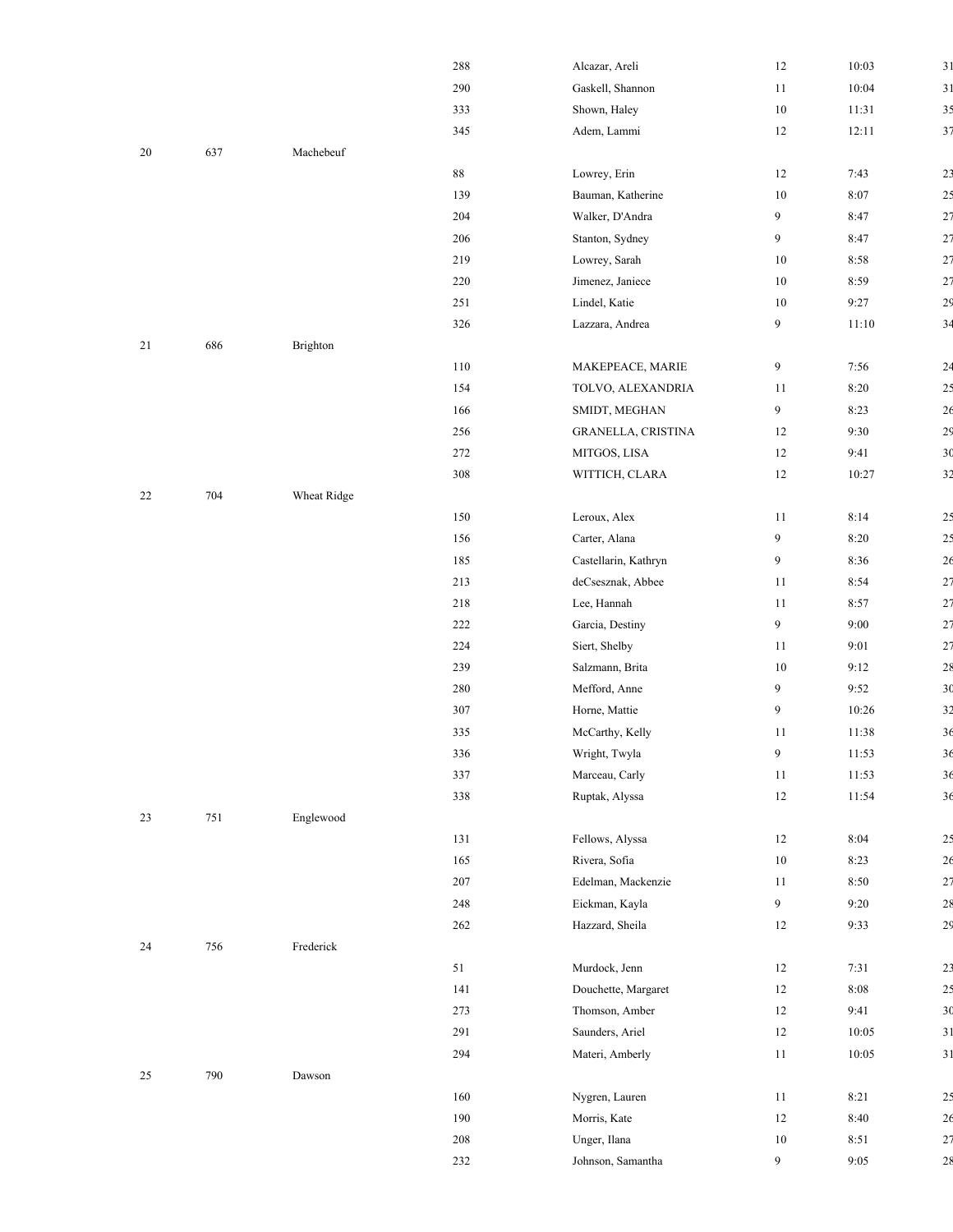|        |        |                       | 240 | Williams, Katie        | 9              | 9:12  | 28             |
|--------|--------|-----------------------|-----|------------------------|----------------|-------|----------------|
|        |        |                       | 264 | Zhou, Angela           | $10\,$         | 9:36  | 2 <sub>9</sub> |
|        |        |                       | 266 | Gall, Hannah           | $10\,$         | 9:38  | 2 <sub>9</sub> |
| 26     | 814    | Clear Creek           |     |                        |                |       |                |
|        |        |                       | 143 | Rivero, Hailee         | 11             | 8:09  | 25             |
|        |        |                       | 198 | Wilson, Megan          | 12             | 8:43  | 27             |
|        |        |                       | 199 | Garcia-Lance, Danielle | 9              | 8:44  | 27             |
|        |        |                       | 274 | Smith, Megan           | 9              | 9:44  | 3 <sup>0</sup> |
| 27     | 880    | Prairie View          |     |                        |                |       |                |
|        |        |                       | 27  | Hood, Caitynn          | $10\,$         | 7:22  | 22             |
|        |        |                       | 263 | Johnson, Karissa       | $\overline{9}$ | 9:34  | 29             |
|        |        |                       | 287 | Kriska, Stevie         | $10\,$         | 10:02 | 31             |
|        |        |                       | 303 | Dierdorf, Alexis       | 9              | 10:14 | 31             |
|        |        |                       | 304 | Sambel, Lexy           | 11             | 10:14 | 31             |
|        |        |                       | 321 | Paige, Jo Anna         | 12             | 10:58 | 34             |
|        |        |                       | 334 | Kriska, Ashlee         | 9              | 11:32 | 35             |
|        |        |                       | 346 | Brown, Maddie          | $10\,$         | 14:10 | 43             |
| $28\,$ | $1111$ | Front Range Christian |     |                        |                |       |                |
|        |        |                       | 275 | Boyd, Shelby           | 9              | 9:46  | 3 <sub>0</sub> |
|        |        |                       | 277 | Powell, Kelsey         | 9              | 9:49  | 3 <sub>0</sub> |
|        |        |                       | 278 | Becker, Emily          | $10\,$         | 9:51  | 3 <sub>0</sub> |
|        |        |                       | 281 | Downs, Summer          | 9              | 9:53  | 3 <sub>0</sub> |
|        |        |                       | 289 | Porth, Deanna          | 10             | 10:03 | 31             |
|        |        |                       | 322 | Ahrens, Natalie        | 10             | 11:02 | 34             |
|        |        |                       | 328 | DeWitt, Jenny          | 9              | 11:18 | 3 <sup>5</sup> |
|        |        |                       | 331 | Pontius, Liz           | 9              | 11:24 | 3 <sup>5</sup> |
|        |        |                       |     |                        |                |       |                |

#### **High School Boys Individual Results**

| Place          | Name              | Grade | Bib  | Team                  | Time     | Pace    |
|----------------|-------------------|-------|------|-----------------------|----------|---------|
| $\mathbf{1}$   | Muller, Tim       | 12    | 345  | D'Evelyn              | 17:10.09 | 05:32.3 |
| $\overline{c}$ | English, Mike     | 12    | 575  | Horizon               | 17:20.40 | 05:35.6 |
| 3              | Johnson, Kevin    | 11    | 330  | D'Evelyn              | 17:38.83 | 05:41.6 |
| 4              | Rindels, Deron    | 11    | 494  | Faith Christian       | 17:57.67 | 05:47.6 |
| 5              | Pottinger, Sam    | 11    | 355  | D'Evelyn              | 17:59.74 | 05:48.3 |
| 6              | Yeager, Sam       | 10    | 499  | Faith Christian       | 18:02.03 | 05:49.0 |
| $\tau$         | Fortney, Evan     | 9     | 483  | Faith Christian       | 18:14.26 | 05:53.0 |
| 8              | Ryther, Drew      | 11    | 17   | Arvada West           | 18:20.31 | 05:54.9 |
| 9              | Voth, Caleb       | 10    | 496  | Faith Christian       | 18:24.31 | 05:56.2 |
| 10             | Rice, Chris       | 12    | 1429 | Summit                | 18:25.06 | 05:56.5 |
| 11             | Weber, Isaac      | 12    | 497  | Faith Christian       | 18:31.67 | 05:58.6 |
| 12             | Frederick, Robert | 12    | 910  | <b>Ralston Valley</b> | 18:43.04 | 06:02.3 |
| 13             | Tarket, Chris     | 12    | 1173 | <b>Standley Lake</b>  | 18:44.31 | 06:02.7 |
| 14             | Gwin, Derek       | 11    | 37   | Berthoud              | 18:45.24 | 06:03.0 |
| 15             | Thoms, Brad       | 12    | 475  | <b>Estes Park</b>     | 18:47.64 | 06:03.8 |
| 16             | Radigan, Will     | 11    | 1428 | Summit                | 18:50.10 | 06:04.5 |
| 17             | Armstrong, Zach   | 12    | 1182 | Summit                | 18:52.59 | 06:05.4 |
| 18             | Hoffman, Thomas   | 12    | 862  | Platte Canyon         | 18:59.44 | 06:07.6 |
| 19             | Horan, CJ         | 11    | 442  | Englewood             | 19:00.99 | 06:08.1 |
| 20             | Recca, Kit        | 11    | 359  | D'Evelyn              | 19:03.18 | 06:08.8 |
| 21             | Anderson, Thomas  | 11    | 1016 | Rock Canyon           | 19:04.52 | 06:09.2 |
| 22             | HILL, THOMAS      | 10    | 658  | Lakewood              | 19:05.29 | 06:09.4 |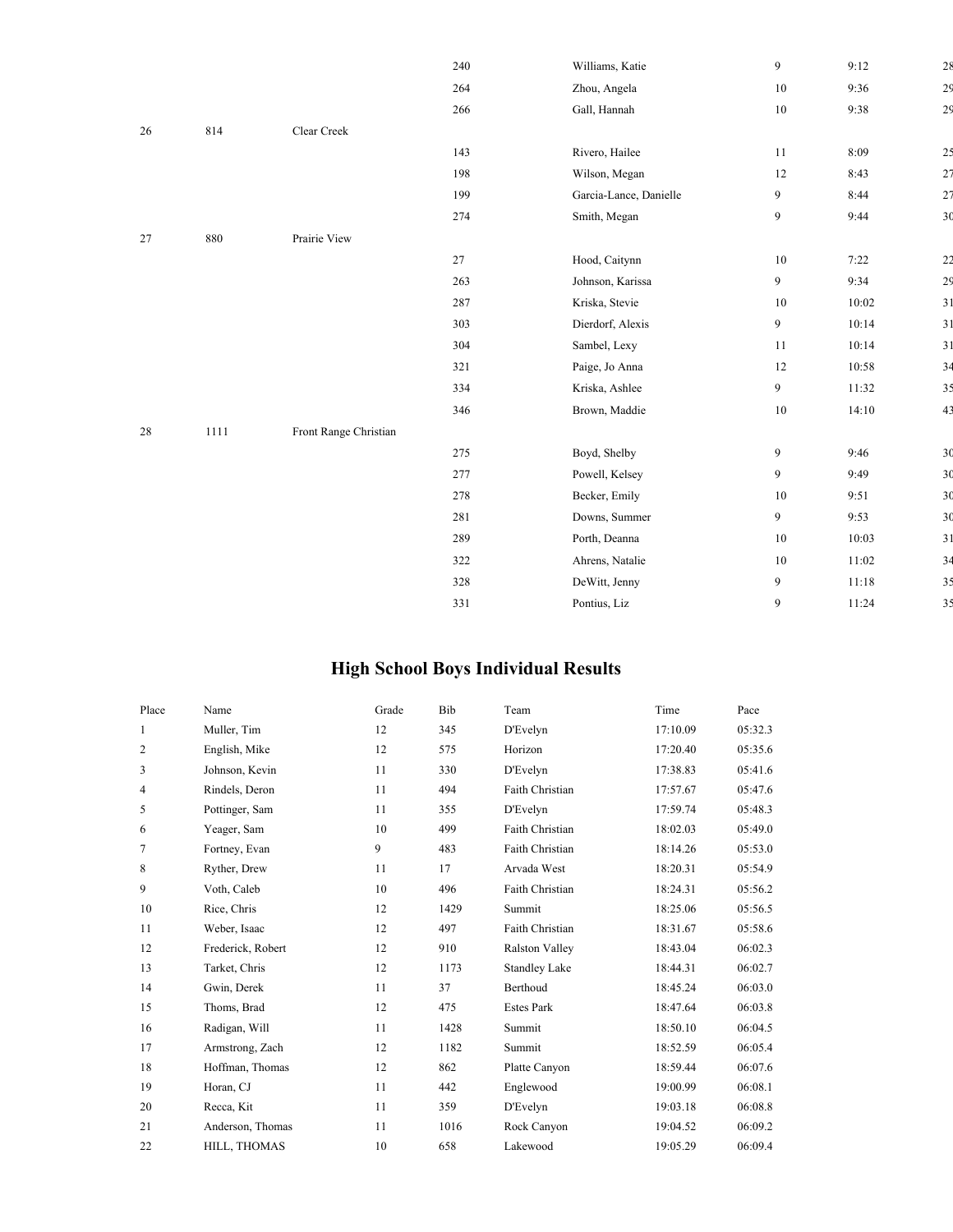| 23 | Hegarty, Joel         | 11 | 486  | Faith Christian       | 19:06.26 | 06:09.8 |
|----|-----------------------|----|------|-----------------------|----------|---------|
| 24 | Olivas, Daniel        | 9  | 583  | Horizon               | 19:06.87 | 06:10.0 |
| 25 | Lang, Gus             | 11 | 618  | Kent Denver           | 19:08.01 | 06:10.3 |
| 26 | Mahoney, Sean         | 11 | 595  | Jefferson Academy     | 19:08.45 | 06:10.5 |
| 27 | Vial, Chris           | 10 | 399  | D'Evelyn              | 19:08.78 | 06:10.6 |
| 28 | Donaldson, Ian        | 12 | 81   | Broomfield            | 19:13.98 | 06:12.3 |
| 29 | Tomczak, Kels         | 10 | 1052 | Rock Canyon           | 19:14.53 | 06:12.4 |
| 30 | Aberle, Carson        | 10 | 897  | Ralston Valley        | 19:17.66 | 06:13.4 |
| 31 | Johnson, Chris        | 12 | 329  | D'Evelyn              | 19:19.88 | 06:14.2 |
| 32 | LARSON, BEN           | 10 | 980  | <b>RMHS</b>           | 19:22.05 | 06:14.9 |
| 33 | DYER, JOHN            | 12 | 649  | Lakewood              | 19:23.53 | 06:15.3 |
| 34 | Hoekstra, Matt        | 12 | 817  | Peak To Peak          | 19:25.35 | 06:15.9 |
| 35 | Shaw, Josh            | 12 | 368  | D'Evelyn              | 19:26.47 | 06:16.3 |
| 36 | Nelson, Alex          | 9  | 13   | Arvada West           | 19:27.16 | 06:16.5 |
| 37 | Kirk, Jack            | 12 | 39   | Berthoud              | 19:27.90 | 06:16.7 |
| 38 | Secora, Conner        | 11 | 365  | D'Evelyn              | 19:28.89 | 06:17.1 |
| 39 | Howard, Jon           | 12 | 206  | Clear Creek           | 19:29.46 | 06:17.2 |
| 40 | Garcia, Zach          | 12 | 90   | Broomfield            | 19:34.38 | 06:18.8 |
| 41 | Zimmermann, Tom       | 11 | 949  | <b>Ralston Valley</b> | 19:36.51 | 06:19.5 |
| 42 | Pawlek, Alex          | 9  | 890  | Prairie View          | 19:37.23 | 06:19.8 |
| 43 | Derek, Schneider      | 11 | 1310 | Valley                | 19:37.77 | 06:19.9 |
| 44 | FISHER, DANIEL        | 9  | 970  | <b>RMHS</b>           | 19:38.27 | 06:20.1 |
| 45 | Shappell, Evan        | 9  | 367  | D'Evelyn              | 19:38.59 | 06:20.2 |
| 46 | Hanshue, Lance        | 11 | 861  | Platte Canyon         | 19:41.56 | 06:21.1 |
| 47 | FELIX, DIEGO          | 11 | 969  | <b>RMHS</b>           | 19:42.73 | 06:21.5 |
| 48 | THORNTON, SCOTT       | 10 | 1010 | <b>RMHS</b>           | 19:43.36 | 06:21.7 |
| 49 | Huckenpahler, Eric    | 12 | 328  | D'Evelyn              | 19:43.78 | 06:21.9 |
| 50 | Shoemake, Austin      | 9  | 1050 | Rock Canyon           | 19:44.69 | 06:22.2 |
| 51 | Dumford, Nick         | 10 | 3    | Arvada West           | 19:45.00 | 06:22.3 |
| 52 | HARRISON, ANDREW      | 9  | 971  | <b>RMHS</b>           | 19:45.48 | 06:22.4 |
| 53 | EKBLAD, JOHN          | 9  | 966  | <b>RMHS</b>           | 19:45.70 | 06:22.5 |
| 54 | <b>BRIAN, HAYDEN</b>  | 11 | 957  | <b>RMHS</b>           | 19:45.93 | 06:22.6 |
| 55 | Miller, Shane         | 10 | 932  | Ralston Valley        | 19:46.42 | 06:22.7 |
| 56 | Dysart, Jake          | 9  | 1025 | Rock Canyon           | 19:46.64 | 06:22.8 |
| 57 | <b>JONES, ANDREW</b>  | 10 | 975  | <b>RMHS</b>           | 19:46.88 | 06:22.9 |
| 58 | Boeckner, Blake       | 12 | 74   | Broomfield            | 19:47.46 | 06:23.1 |
| 59 | Golsan, Spencer       | 10 | 36   | Berthoud              | 19:48.13 | 06:23.3 |
| 60 | Arribas, Guillermo    | 11 | 1017 | Rock Canyon           | 19:49.20 | 06:23.6 |
| 61 | Downs, Caleb          | 11 | 523  | Frederick             | 19:50.55 | 06:24.0 |
| 62 | Burdon, Mike          | 12 | 1022 | Rock Canyon           | 19:51.08 | 06:24.2 |
| 63 | RANDALL, JEFF         | 11 | 998  | <b>RMHS</b>           | 19:51.93 | 06:24.5 |
| 64 | Kessler, David        | 10 | 221  | Colorado Academy      | 19:52.72 | 06:24.7 |
| 65 | Walton, Doug          | 11 | 116  | Broomfield            | 19:53.52 | 06:25.0 |
| 66 | Smith, Steven         | 11 | 564  | Hinckley              | 19:54.42 | 06:25.3 |
| 67 | Holocher, Luke        | 11 | 593  | Jefferson Academy     | 19:55.78 | 06:25.7 |
| 68 | Waltermire, Dan       | 10 | 1055 | Rock Canyon           | 19:56.23 | 06:25.9 |
| 69 | SUMEARLL, JAKE        | 11 | 1009 | <b>RMHS</b>           | 19:56.71 | 06:26.0 |
| 70 | Durant, Jarrett       | 11 | 590  | Jefferson Academy     | 20:00.55 | 06:27.3 |
| 71 | <b>QUANSTROM, ROY</b> | 10 | 997  | <b>RMHS</b>           | 20:06.85 | 06:29.3 |
| 72 | TAYLOR, TIM           | 10 | 686  | Lakewood              | 20:07.45 | 06:29.5 |
| 73 | Falkum, Josh          | 11 | 525  | Frederick             | 20:08.19 | 06:29.7 |
| 74 | Nissen, Daniel        | 12 | 1164 | <b>Standley Lake</b>  | 20:08.81 | 06:29.9 |
| 75 | Pate, Aaron           | 12 | 209  | Clear Creek           | 20:09.35 | 06:30.1 |
| 76 | Dowler, Tyler         | 12 | 435  | Englewood             | 20:09.80 | 06:30.3 |
| 77 | Divine, Tom           | 11 | 30   | Berthoud              | 20:10.56 | 06:30.5 |
| 78 | Larson, Mitch         | 10 | 9    | Arvada West           | 20:10.92 | 06:30.6 |
|    |                       |    |      |                       |          |         |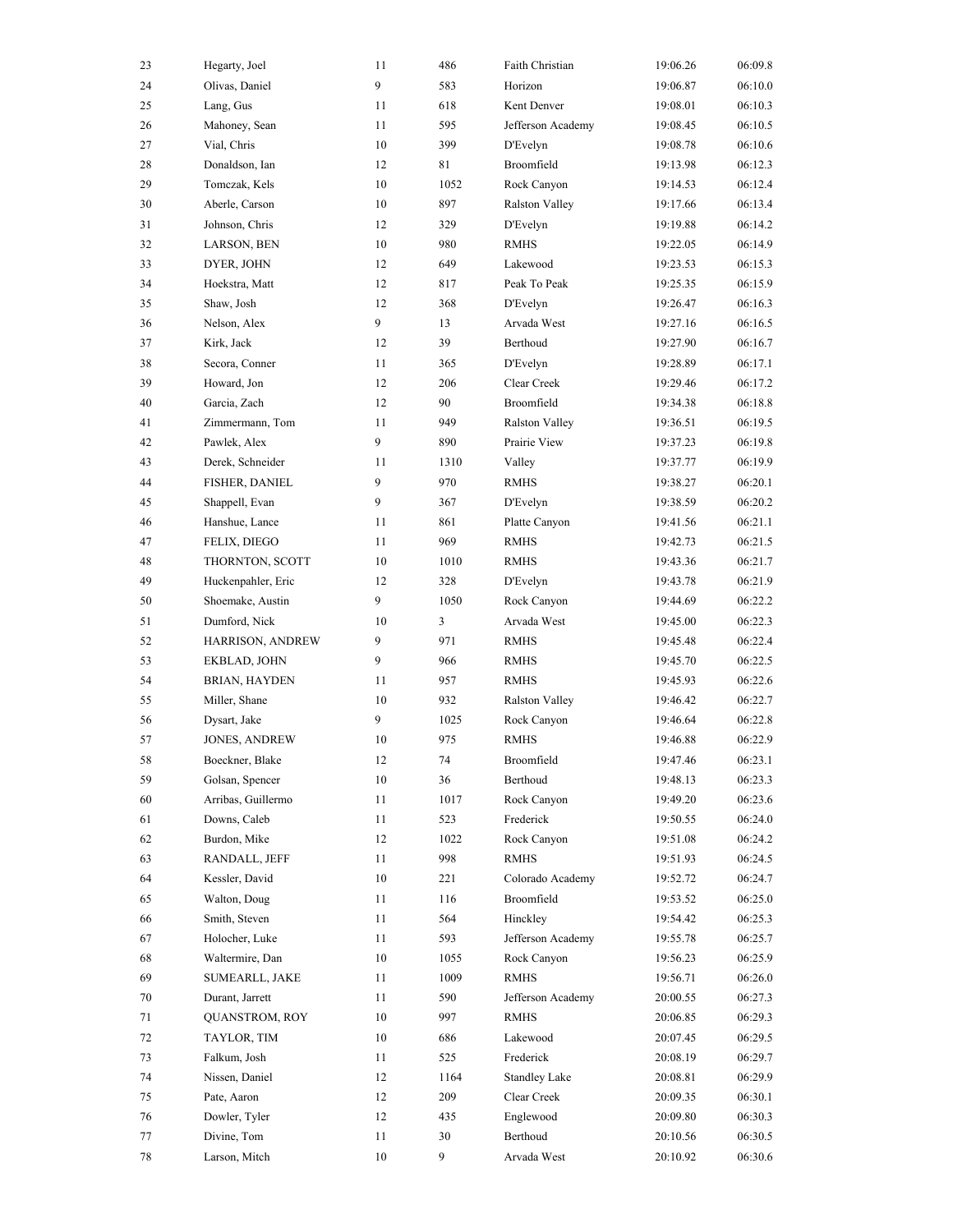| 79  | Ralston, Corbin     | 10     | 937  | <b>Ralston Valley</b> | 20:11.43 | 06:30.8 |
|-----|---------------------|--------|------|-----------------------|----------|---------|
| 80  | Patrick, Nick       | 10     | 350  | D'Evelyn              | 20:11.79 | 06:30.9 |
| 81  | Semcken, Matt       | 10     | 214  | Clear Creek           | 20:12.12 | 06:31.0 |
| 82  | Hooper, Ryan        | 10     | 327  | D'Evelyn              | 20:13.55 | 06:31.5 |
| 83  | Chris, Richter      | 12     | 1308 | Valley                | 20:14.48 | 06:31.8 |
| 84  | Crumpley, Damon     | 12     | 1153 | <b>Standley Lake</b>  | 20:15.66 | 06:32.1 |
| 85  | Padon', Mitch       | 11     | 934  | Ralston Valley        | 20:15.89 | 06:32.2 |
| 86  | Woodfin, Clark      | 10     | 121  | Broomfield            | 20:16.23 | 06:32.3 |
| 87  | Reyna, Joaquin      | 10     | 560  | Hinckley              | 20:17.56 | 06:32.8 |
| 88  | Dolifka, David      | 12     | 233  | Dawson                | 20:20.65 | 06:33.8 |
| 89  | Olson, Erik         | 10     | 1041 | Rock Canyon           | 20:21.10 | 06:33.9 |
| 90  | Gentile, Nick       | 10     | 6    | Arvada West           | 20:21.33 | 06:34.0 |
| 91  | CICERO, DANIEL      | 10     | 962  | <b>RMHS</b>           | 20:24.96 | 06:35.1 |
| 92  | Mathe, Ryan         | 11     | 97   | Broomfield            | 20:25.46 | 06:35.3 |
| 93  | Tyus, Andy          | 12     | 22   | Arvada West           | 20:25.87 | 06:35.4 |
| 94  | FORRY, IAN          | 10     | 653  | Lakewood              | 20:26.16 | 06:35.5 |
| 95  | Johnston, Connor    | 9      | 1035 | Rock Canyon           | 20:26.86 | 06:35.8 |
| 96  | ROTMAN, ANDREW      | 10     | 1002 | <b>RMHS</b>           | 20:27.54 | 06:36.0 |
| 97  | Lane, Luke          | 12     | 885  | Prairie View          | 20:28.02 | 06:36.1 |
| 98  | SANCHEZ, DEREK      | 10     | 679  | Lakewood              | 20:28.72 | 06:36.4 |
| 99  | Boyd, Ricky         | 12     | 1149 | <b>Standley Lake</b>  | 20:29.09 | 06:36.5 |
| 100 | Adame, Nathan       | 9      | 545  | Ft Lupton             | 20:30.33 | 06:36.9 |
| 101 | Canlas, Mike        | 12     | 78   | Broomfield            | 20:31.05 | 06:37.1 |
| 102 | McIntyre, Monty     | 11     | 10   | Arvada West           | 20:31.90 | 06:37.4 |
| 103 | PETERSON, MATT      | 9      | 675  | Lakewood              | 20:32.43 | 06:37.6 |
| 104 | Schvetz, Bill       | 10     | 213  | Clear Creek           | 20:32.89 | 06:37.7 |
| 105 | Rothman, Jake       | 9      | 250  | Dawson                | 20:34.38 | 06:38.2 |
| 106 | Divine, Nick        | 11     | 29   | Berthoud              | 20:34.78 | 06:38.3 |
| 107 | Shearer, Kip        | 12     | 1047 | Rock Canyon           | 20:36.00 | 06:38.7 |
| 108 | McPherson, Sean     | 12     | 744  | Machebeuf             | 20:36.49 | 06:38.9 |
| 109 | Broman, Robert      | 12     | 229  | Dawson                | 20:37.07 | 06:39.1 |
| 110 | Miller, Todd        | 9      | 1162 | <b>Standley Lake</b>  | 20:37.60 | 06:39.2 |
| 111 | BASHAM, JOHN        | 10     | 955  | <b>RMHS</b>           | 20:37.86 | 06:39.3 |
| 112 | Wylde, Andrew       | 10     | 1405 | Wheat Ridge           | 20:38.29 | 06:39.4 |
| 113 | Manion, Danny       | 9      | 1038 | Rock Canyon           | 20:38.67 | 06:39.6 |
| 114 | Evans, Lance        | $10\,$ | 317  | D'Evelyn              | 20:39.20 | 06:39.7 |
| 115 | GROSS, MATT         | 10     | 657  | Lakewood              | 20:43.62 | 06:41.2 |
| 116 | MILLER, CHRIS       | 10     | 985  | <b>RMHS</b>           | 20:44.39 | 06:41.4 |
| 117 | Snell, Mike         | 12     | 447  | Englewood             | 20:44.64 | 06:41.5 |
| 118 | Robison, Joe        | 10     | 107  | Broomfield            | 20:44.88 | 06:41.6 |
| 119 | Besson, Marc        | 10     | 72   | Broomfield            | 20:45.95 | 06:41.9 |
| 120 | Barker, Chase       | 10     | 566  | Horizon               | 20:47.32 | 06:42.4 |
| 121 | Howard, Jace        | 10     | 205  | Clear Creek           | 20:48.72 | 06:42.8 |
| 122 | Danahey, Patrick    | 10     | 314  | D'Evelyn              | 20:49.39 | 06:43.0 |
| 123 | Crumpley, Levi      | 12     | 1154 | <b>Standley Lake</b>  | 20:50.48 | 06:43.4 |
| 124 | Cook, Luke          | 9      | 856  | Platte Canyon         | 20:50.81 | 06:43.5 |
| 125 | Antoun, Danny       | 12     | 294  | D'Evelyn              | 20:51.20 | 06:43.6 |
| 126 | Wyss, Luke          | 9      | 1177 | <b>Standley Lake</b>  | 20:51.73 | 06:43.8 |
| 127 | Ibrra, Fernado      | 12     | 819  | Peak To Peak          | 20:52.37 | 06:44.0 |
| 128 | Beamis, Evan        | 9      | 900  | Ralston Valley        | 20:53.58 | 06:44.4 |
| 129 | Blas Aquino, Hernan | 10     | 73   | Broomfield            | 20:54.30 | 06:44.6 |
| 130 | CARROLL, JEFF       | 10     | 645  | Lakewood              | 20:55.08 | 06:44.9 |
| 131 | Hadden, Ross        | 11     | 484  | Faith Christian       | 20:55.36 | 06:45.0 |
| 132 | Cahill, Bryan       | 11     | 28   | Berthoud              | 20:55.61 | 06:45.0 |
| 133 | Rigali, Will        | 11     | 531  | Frederick             | 20:55.94 | 06:45.1 |
| 134 | Holland, John       | 11     | 326  | D'Evelyn              | 20:56.21 | 06:45.2 |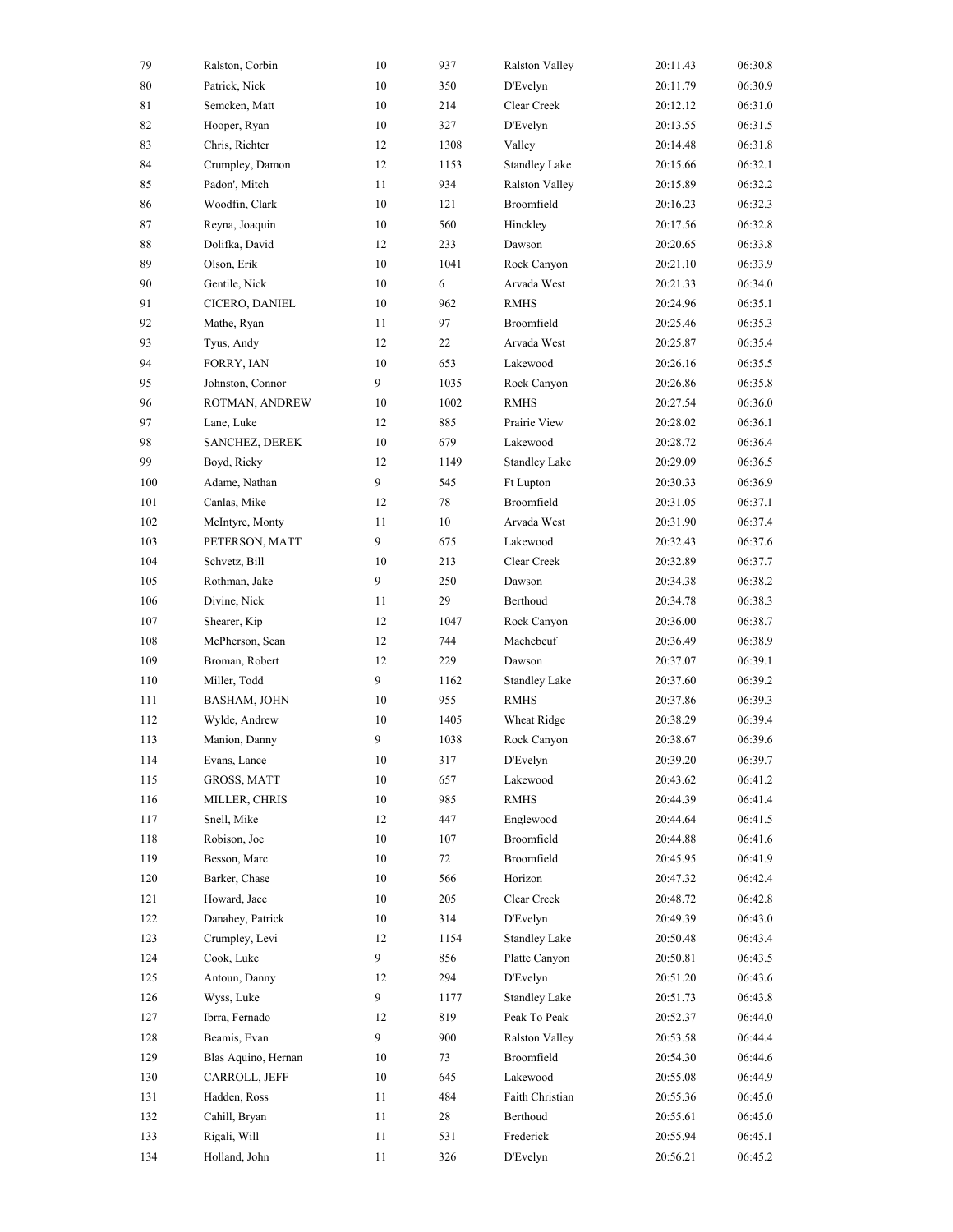| 135 | Clark, Justine         | 11     | 1151 | <b>Standley Lake</b>  | 20:56.58 | 06:45.3 |
|-----|------------------------|--------|------|-----------------------|----------|---------|
| 136 | Theodore, Steven       | 9      | 1051 | Rock Canyon           | 20:57.14 | 06:45.5 |
| 137 | Hemming, Jess          | 12     | 1028 | Rock Canyon           | 20:57.85 | 06:45.8 |
| 138 | KELSON, TAYLOR         | 12     | 665  | Lakewood              | 21:00.34 | 06:46.6 |
| 139 | Bowen, Amos            | $10\,$ | 128  | <b>Brush</b>          | 21:04.27 | 06:47.8 |
| 140 | WRAY, KYLE             | 12     | 1015 | <b>RMHS</b>           | 21:04.89 | 06:48.0 |
| 141 | Ibarra, Angel          | 12     | 735  | Machebeuf             | 21:05.39 | 06:48.2 |
| 142 | Buttler, Peter         | $10\,$ | 456  | <b>Estes Park</b>     | 21:05.74 | 06:48.3 |
| 143 | Dufficy, Conor         | 11     | 315  | D'Evelyn              | 21:06.38 | 06:48.5 |
| 144 | Zuniga, Derek          | 10     | 183  | <b>Brush</b>          | 21:08.21 | 06:49.1 |
| 145 | Frauenhoff, Zach       | 9      | 320  | D'Evelyn              | 21:08.50 | 06:49.2 |
| 146 | Moore, Adam            | 11     | 12   | Arvada West           | 21:09.00 | 06:49.4 |
| 147 | <b>BRATSCHUN, ALEX</b> | 10     | 956  | <b>RMHS</b>           | 21:10.30 | 06:49.8 |
| 148 | Daggett, Scott         | 12     | 521  | Frederick             | 21:11.06 | 06:50.0 |
| 149 | Ray, Stewart           | 10     | 938  | <b>Ralston Valley</b> | 21:12.49 | 06:50.5 |
| 150 | Willis, John           | 12     | 1439 | Summit                | 21:13.62 | 06:50.8 |
| 151 | Wyser, Ryan            | 9      | 1406 | Wheat Ridge           | 21:14.04 | 06:51.0 |
| 152 | MAKEPEACE, JOE         | 11     | 60   | Brighton              | 21:21.44 | 06:53.4 |
| 153 | LeMaire, Nick          | $10\,$ | 580  | Horizon               | 21:22.13 | 06:53.6 |
| 154 | Dahlstrom, Dale        | 12     | 1023 | Rock Canyon           | 21:27.09 | 06:55.2 |
| 155 | Andrade, Alexander     | 9      | 198  | Clear Creek           | 21:29.09 | 06:55.8 |
| 156 | Chen, David            | 12     | 311  | D'Evelyn              | 21:29.51 | 06:56.0 |
| 157 | Shlegel, Cody          | 9      | 1049 | Rock Canyon           | 21:29.97 | 06:56.1 |
| 158 | Knight, Ethan          | 9      | 546  | Ft Lupton             | 21:30.78 | 06:56.4 |
| 159 | Davis, John-Walker     | 11     | 572  | Horizon               | 21:31.93 | 06:56.8 |
| 160 | Satterthwaite, Jake    | 11     | 45   | Berthoud              | 21:32.25 | 06:56.9 |
| 161 | Hartman, Jacob         | 11     | 577  | Horizon               | 21:32.65 | 06:57.0 |
| 162 | Howard, Lavon          | 12     | 1078 | Skyview               | 21:33.12 | 06:57.1 |
| 163 | Kimata, Nate           | 12     | 594  | Jefferson Academy     | 21:33.40 | 06:57.2 |
| 164 | Stewart, Brian         | 12     | 216  | Clear Creek           | 21:35.73 | 06:58.0 |
| 165 | Bobb, Quinton          | 9      | 1185 | Summit                | 21:37.51 | 06:58.6 |
| 166 | Cardnial, Michael      | 12     | 804  | Peak To Peak          | 21:38.33 | 06:58.8 |
| 167 | Warner, Everett        | 12     | 118  | Broomfield            | 21:39.08 | 06:59.1 |
| 168 | Overson, Jocob         | 9      | 841  | Peak To Peak          | 21:39.57 | 06:59.2 |
| 169 | Ricket, Thomas         | 11     | 106  | Broomfield            | 21:40.32 | 06:59.5 |
| 170 | Hilvitz, Spencer       | 12     | 816  | Peak To Peak          | 21:41.24 | 06:59.8 |
| 171 | Howard, Tyler          | 9      | 1030 | Rock Canyon           | 21:41.89 | 07:00.0 |
| 172 | Eder, Robby            | 10     | 732  | Machebeuf             | 21:42.40 | 07:00.1 |
| 173 | Andrade, Sebastian     | 9      | 199  | Clear Creek           | 21:42.74 | 07:00.2 |
| 174 | LANDEROS, JESSE        | 9      | 56   | Brighton              | 21:45.08 | 07:01.0 |
| 175 | Woodford, Joev         | 11     | 895  | Prairie View          | 21:49.54 | 07:02.4 |
| 176 | DACH, AUSTIN           | 10     | 648  | Lakewood              | 21:49.77 | 07:02.5 |
| 177 | Wilson, Andrew         | 10     | 1058 | Rock Canyon           | 21:50.01 | 07:02.6 |
| 178 | Gulati, Gunsagar       | 12     | 813  | Peak To Peak          | 21:51.34 | 07:03.0 |
| 179 | DEMCHOK, DAVID         | 9      | 963  | <b>RMHS</b>           | 21:51.65 | 07:03.1 |
| 180 | Beckman, Todd          | 9      | 798  | Peak To Peak          | 21:54.16 | 07:03.9 |
| 181 | Moravec, Mike          | 12     | 888  | Prairie View          | 21:54.43 | 07:04.0 |
| 182 | Nedeau, Nick           | 11     | 347  | D'Evelyn              | 21:54.96 | 07:04.2 |
| 183 | Madsen, Nolan          | 9      | 336  | D'Evelyn              | 21:55.33 | 07:04.3 |
| 184 | Keown, Matt            | 11     | 241  | Dawson                | 21:57.86 | 07:05.1 |
| 185 | Stevens, Bryce         | 10     | 172  | Brush                 | 21:58.31 | 07:05.3 |
| 186 | Bruner, JT             | 12     | 1020 | Rock Canyon           | 21:58.78 | 07:05.4 |
| 187 | Greef, Joe             | 10     | 812  | Peak To Peak          | 21:59.01 | 07:05.5 |
| 188 | Schindler, Lex         | 10     | 867  | Platte Canyon         | 21:59.29 | 07:05.6 |
| 189 | Massey, Kevin          | 12     | 158  | Brush                 | 22:01.10 | 07:06.2 |
| 190 | Todd, Corey            | 10     | 869  | Platte Canyon         | 22:01.88 | 07:06.4 |
|     |                        |        |      |                       |          |         |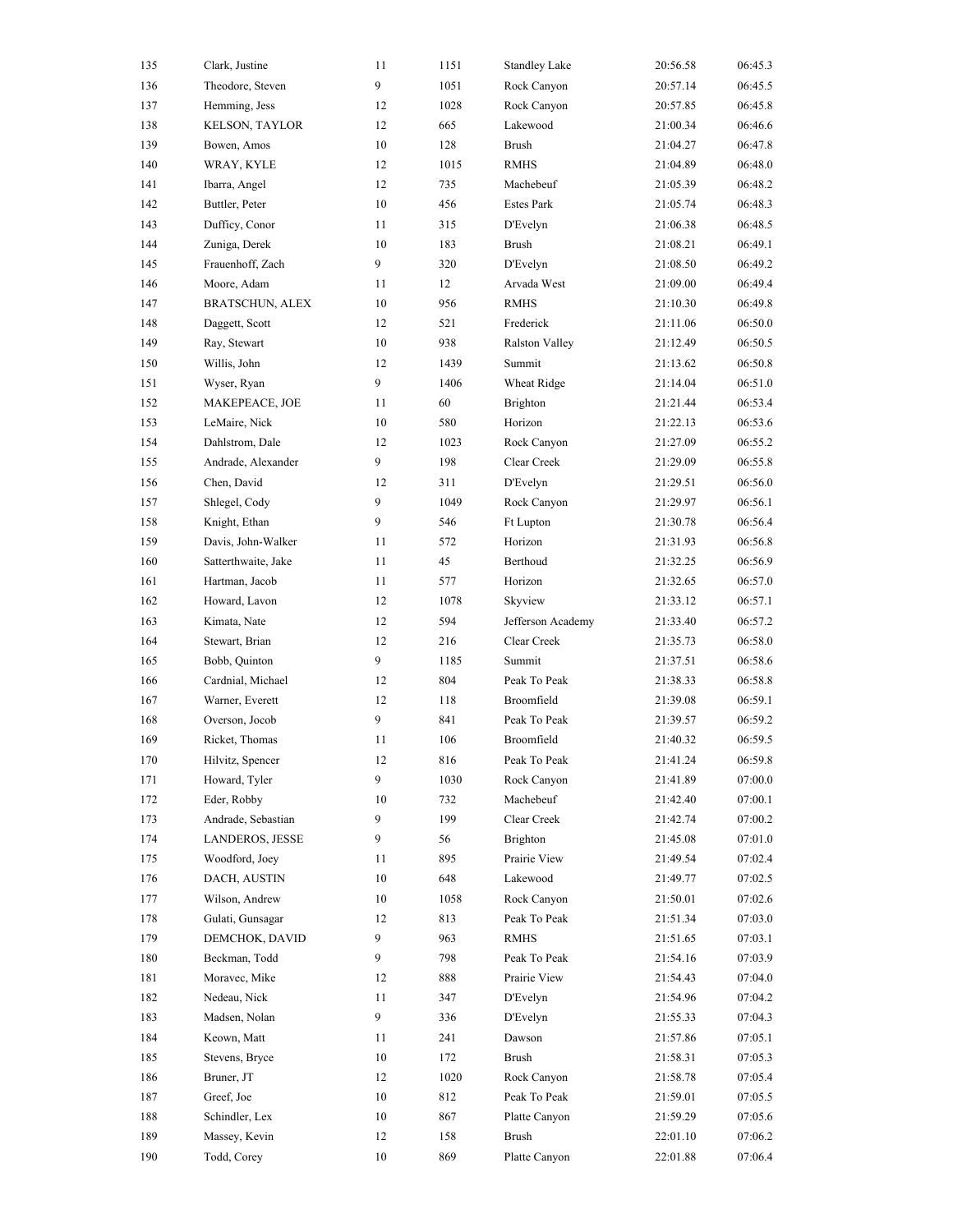| 191 | Koehn, Duncan          | 10 | 1407 | Summit                | 22:02.79 | 07:06.7 |
|-----|------------------------|----|------|-----------------------|----------|---------|
| 192 | Sawyer, Clint          | 9  | 1430 | Summit                | 22:03.61 | 07:07.0 |
| 193 | <b>MYERS, ALEX</b>     | 11 | 671  | Lakewood              | 22:04.35 | 07:07.2 |
| 194 | Nicholls, Ben          | 10 | 558  | Hinckley              | 22:04.59 | 07:07.3 |
| 195 | Kleiner, Zach          | 10 | 333  | D'Evelyn              | 22:05.08 | 07:07.4 |
| 196 | Hallock, Austin        | 12 | 913  | Ralston Valley        | 22:05.37 | 07:07.5 |
| 197 | MERICH, RICHARD        | 11 | 62   | Brighton              | 22:05.78 | 07:07.7 |
| 198 | Price, Ethan           | 12 | 356  | D'Evelyn              | 22:06.30 | 07:07.8 |
| 199 | Williamson, Brian      | 9  | 1329 | Valley                | 22:09.01 | 07:08.7 |
| 200 | Barker, Davis          | 9  | 297  | D'Evelyn              | 22:10.33 | 07:09.1 |
| 201 | Couri, Brian           | 12 | 903  | <b>Ralston Valley</b> | 22:11.72 | 07:09.6 |
| 202 | Gabriel, Michael       | 10 | 439  | Englewood             | 22:12.36 | 07:09.8 |
| 203 | Seebuger, Nick         | 10 | 844  | Peak To Peak          | 22:12.73 | 07:09.9 |
| 204 | Lormand, Marshall      | 12 | 1380 | Wheat Ridge           | 22:13.99 | 07:10.3 |
| 205 | Hanson, Ryan           | 9  | 1371 | Wheat Ridge           | 22:14.23 | 07:10.4 |
| 206 | Crawford, Andrew       | 11 | 313  | D'Evelyn              | 22:14.81 | 07:10.6 |
| 207 | Archuleta, Ryan        | 10 | 870  | Prairie View          | 22:15.16 | 07:10.7 |
| 208 | Ebert, Mike            | 12 | 84   | Broomfield            | 22:15.44 | 07:10.8 |
| 209 | Savoie, Will           | 10 | 630  | Kent Denver           | 22:15.96 | 07:11.0 |
| 210 | GIBSON, RYAN           | 10 | 654  | Lakewood              | 22:16.37 | 07:11.1 |
| 211 | JOHNSON, ERIC          | 10 | 54   | Brighton              | 22:16.80 | 07:11.2 |
| 212 | Howard, Joe            | 10 | 443  | Englewood             | 22:17.69 | 07:11.5 |
| 213 | Binford, Collin        | 9  | 872  | Prairie View          | 22:17.91 | 07:11.6 |
| 214 | JOHNSON, ALEX          | 12 | 661  | Lakewood              | 22:19.10 | 07:12.0 |
| 215 | Becker, Kyle           | 9  | 228  | Dawson                | 22:19.37 | 07:12.1 |
| 216 | Pacheco, Eric          | 10 | 1349 | Westminster           | 22:19.66 | 07:12.1 |
| 217 | Aquino, Peter          | 12 | 1330 | Westminster           | 22:25.05 | 07:13.9 |
| 218 | Osland, Beau           | 12 | 626  | Kent Denver           | 22:25.52 | 07:14.0 |
| 219 | Birney, Blaine         | 10 | 302  | D'Evelyn              | 22:25.78 | 07:14.1 |
| 220 | Gamble, David          | 9  | 459  | <b>Estes Park</b>     | 22:27.03 | 07:14.5 |
| 221 | Fell, Ben              | 11 | 33   | Berthoud              | 22:29.80 | 07:15.4 |
| 222 | Loera, Antonio         | 11 | 1080 | Skyview               | 22:31.90 | 07:16.1 |
| 223 | <b>GUTIERREZ, JOSE</b> | 11 | 52   | Brighton              | 22:32.19 | 07:16.2 |
| 224 | Hassebrook, Hayden     | 12 | 526  | Frederick             | 22:34.89 | 07:17.1 |
| 225 | Ritter, Evan           | 10 | 1043 | Rock Canyon           | 22:37.29 | 07:17.8 |
| 226 | KRAWCZAK, KYLE         | 9  | 666  | Lakewood              | 22:38.16 | 07:18.1 |
| 227 | HECK, DANIEL           | 9  | 53   | <b>Brighton</b>       | 22:38.74 | 07:18.3 |
| 228 | Huetson, Connor        | 10 | 1344 | Westminster           | 22:39.46 | 07:18.5 |
| 229 | Durbano, Adrian        | 9  | 1364 | Wheat Ridge           | 22:39.70 | 07:18.6 |
| 230 | Johnson, Kevin         | 9  | 917  | <b>Ralston Valley</b> | 22:40.12 | 07:18.7 |
| 231 | Ruschmyer, Bubba       | 11 | 211  | Clear Creek           | 22:40.73 | 07:18.9 |
| 232 | Tophoj, Mikkel         | 12 | 599  | Jefferson Academy     | 22:41.19 | 07:19.1 |
| 233 | Burkel, David          | 11 | 588  | Jefferson Academy     | 22:42.24 | 07:19.4 |
| 234 | Fitzgerald, Robert     | 11 | 1337 | Westminster           | 22:43.44 | 07:19.8 |
| 235 | <b>LEWIS, JASON</b>    | 10 | 982  | <b>RMHS</b>           | 22:46.61 | 07:20.8 |
| 236 | Traylor, Frank         | 9  | 225  | Colorado Academy      | 22:46.98 | 07:21.0 |
| 237 | Ladwig, Erik           | 11 | 1410 | Summit                | 22:50.66 | 07:22.1 |
| 238 | Sutton, Kyle           | 10 | 398  | D'Evelyn              | 22:51.79 | 07:22.5 |
| 239 | Ricket, JJ             | 9  | 105  | Broomfield            | 22:53.90 | 07:23.2 |
| 240 | Smith, Jake            | 10 | 745  | Machebeuf             | 22:54.67 | 07:23.4 |
| 241 | Frank, Logan           | 9  | 1365 | Wheat Ridge           | 22:55.07 | 07:23.6 |
| 242 | LANDEROS, JORDAN       | 10 | 58   | <b>Brighton</b>       | 22:55.44 | 07:23.7 |
| 243 | Doran, Liam            | 10 | 82   | Broomfield            | 22:56.39 | 07:24.0 |
| 244 | Mitchell, Keifer       | 11 | 98   | Broomfield            | 22:56.69 | 07:24.1 |
| 245 | Mandagere, Kevin       | 11 | 244  | Dawson                | 22:57.08 | 07:24.2 |
| 246 | Sanchez, Austin        | 10 | 289  | Denver West           | 22:58.70 | 07:24.7 |
|     |                        |    |      |                       |          |         |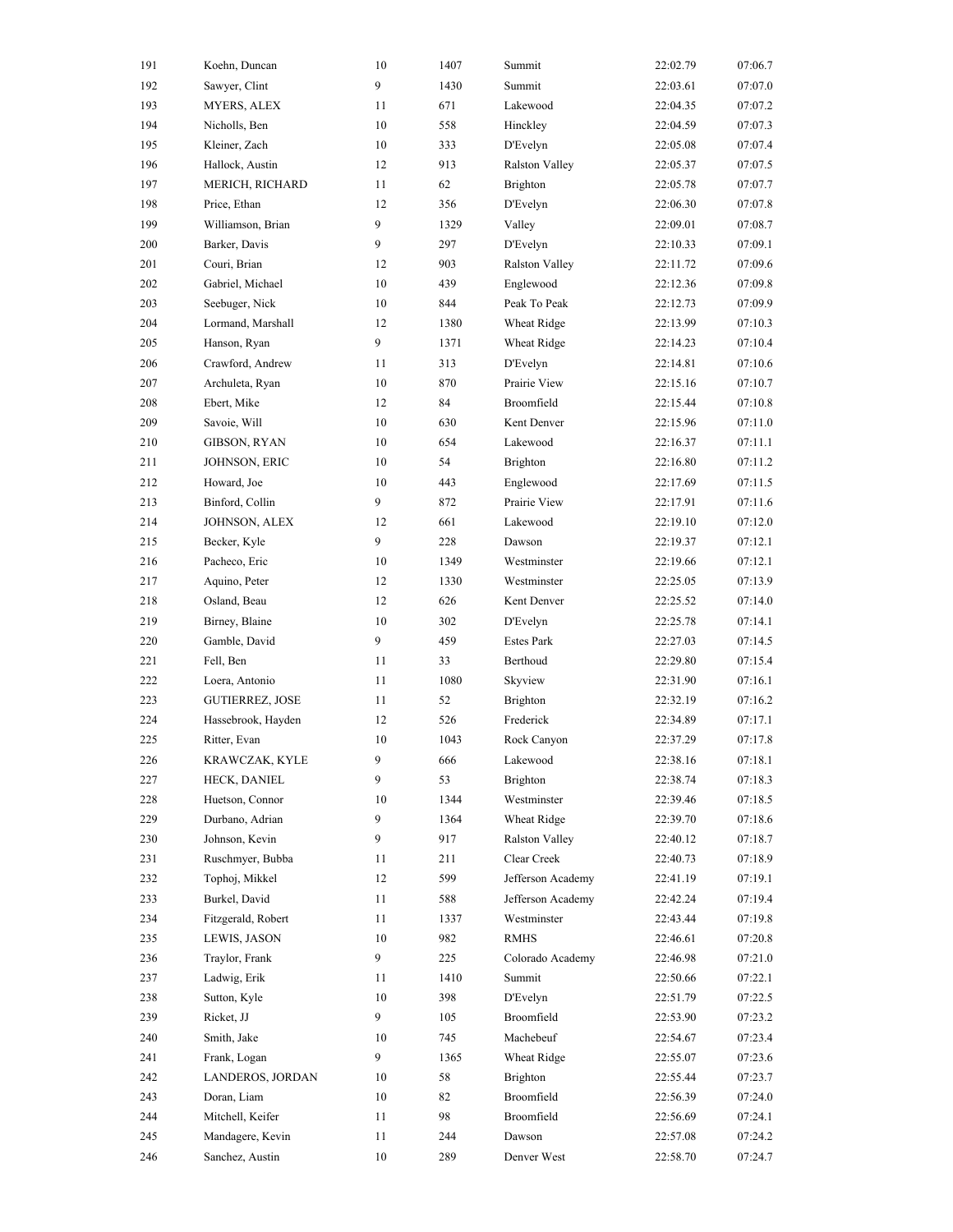| 247 | BONA, JASON         | 11 | 50   | Brighton              | 22:59.65 | 07:25.0 |
|-----|---------------------|----|------|-----------------------|----------|---------|
| 248 | Grosek, Ryan        | 11 | 1340 | Westminster           | 23:00.91 | 07:25.5 |
| 249 | Becker, Preston     | 12 | 1019 | Rock Canyon           | 23:02.75 | 07:26.0 |
| 250 | Spellman, Garrett   | 9  | 112  | Broomfield            | 23:03.01 | 07:26.1 |
| 251 | LUKE, FALCON        | 9  | 668  | Lakewood              | 23:03.52 | 07:26.3 |
| 252 | Merkley, Jacob      | 10 | 529  | Frederick             | 23:03.95 | 07:26.4 |
| 253 | Arendall, Mitch     | 10 | 1148 | <b>Standley Lake</b>  | 23:04.17 | 07:26.5 |
| 254 | Wenker, John        | 11 | 498  | Faith Christian       | 23:05.64 | 07:27.0 |
| 255 | Day, Tyler          | 10 | 875  | Prairie View          | 23:09.04 | 07:28.1 |
| 256 | Gerken, Adam        | 9  | 1027 | Rock Canyon           | 23:11.59 | 07:28.9 |
| 257 | Calden, Walker      | 9  | 457  | <b>Estes Park</b>     | 23:13.11 | 07:29.4 |
| 258 | Frye, Justin        | 11 | 1279 | The Academy           | 23:13.48 | 07:29.5 |
| 259 | Stanford, Nick      | 11 | 586  | Horizon               | 23:13.89 | 07:29.6 |
| 260 | Troutman, Brendan   | 10 | 944  | Ralston Valley        | 23:14.29 | 07:29.8 |
| 261 | Alexander, Nicolas  | 11 | 25   | Berthoud              | 23:15.62 | 07:30.2 |
| 262 | Cogger, Thomas      | 9  | 731  | Machebeuf             | 23:16.17 | 07:30.4 |
| 263 | Klaes, Riley        | 11 | 40   | Berthoud              | 23:16.41 | 07:30.5 |
| 264 | Lubchenco, Sterling | 9  | 927  | <b>Ralston Valley</b> | 23:17.80 | 07:30.9 |
| 265 | Starr, Tyler        | 10 | 272  | Denver Academy        | 23:19.57 | 07:31.5 |
| 266 | Cavanaugh, Will     | 12 | 874  | Prairie View          | 23:22.03 | 07:32.3 |
| 267 | TRAFTON, CONNER     | 10 | 687  | Lakewood              | 23:23.66 | 07:32.8 |
| 268 | Jung, Richard       | 12 | 332  | D'Evelyn              | 23:24.27 | 07:33.0 |
| 269 | NIELSON, FORREST    | 9  | 64   | Brighton              | 23:24.62 | 07:33.1 |
| 270 | Tanner, Zach        | 9  | 847  | Peak To Peak          | 23:24.94 | 07:33.2 |
| 271 | KREISHER, KENYAN    | 11 | 977  | <b>RMHS</b>           | 23:25.47 | 07:33.4 |
| 272 | Snyder, Josh        | 9  | 940  | <b>Ralston Valley</b> | 23:27.16 | 07:33.9 |
| 273 | Mayne, Zach         | 9  | 489  | Faith Christian       | 23:27.94 | 07:34.2 |
| 274 | Bejarano, Iran      | 9  | 871  | Prairie View          | 23:28.17 | 07:34.2 |
| 275 | Sanchez, Matt       | 12 | 1044 | Rock Canyon           | 23:30.66 | 07:35.1 |
| 276 | Reeves, Keller      | 10 | 101  | Broomfield            | 23:32.53 | 07:35.7 |
| 277 | Carpenter, John     | 12 | 855  | Platte Canyon         | 23:33.60 | 07:36.0 |
| 278 | Gleason, Pete       | 12 | 91   | Broomfield            | 23:35.09 | 07:36.5 |
| 279 | Engstrom, Kent      | 12 | 86   | Broomfield            | 23:36.05 | 07:36.8 |
| 280 | Del Negro, Michael  | 10 | 1360 | Wheat Ridge           | 23:37.83 | 07:37.4 |
| 281 | SWARR, MASON        | 11 | 67   | <b>Brighton</b>       | 23:40.48 | 07:38.2 |
| 282 | Hastings, Travis    | 9  | 1158 | <b>Standley Lake</b>  | 23:40.99 | 07:38.4 |
| 283 | Dewey, Graham       | 11 | 608  | Kent Denver           | 23:41.79 | 07:38.6 |
| 284 | Valazquez, Eduardo  | 9  | 449  | Englewood             | 23:42.11 | 07:38.7 |
| 285 | NUGENT, KELLY       | 10 | 988  | RMHS                  | 23:42.40 | 07:38.8 |
| 286 | Gafner, Connor      | 9  | 236  | Dawson                | 23:42.82 | 07:39.0 |
| 287 | Kinney, KC          | 9  | 488  | Faith Christian       | 23:43.20 | 07:39.1 |
| 288 | McDermott, Tim      | 10 | 743  | Machebeuf             | 23:43.57 | 07:39.2 |
| 289 | Satriana, Joe       | 9  | 18   | Arvada West           | 23:43.85 | 07:39.3 |
| 290 | Elliott, Ben        | 10 | 85   | Broomfield            | 23:44.29 | 07:39.4 |
| 291 | Eldredge, Connor    | 9  | 908  | Ralston Valley        | 23:44.99 | 07:39.7 |
| 292 | Ventura, Rafael     | 12 | 292  | Denver West           | 23:46.07 | 07:40.0 |
| 293 | Bauman, Brandon     | 9  | 481  | Faith Christian       | 23:47.32 | 07:40.4 |
| 294 | <b>BROWN, MATT</b>  | 10 | 644  | Lakewood              | 23:50.87 | 07:41.6 |
| 295 | French, David       | 11 | 35   | Berthoud              | 23:51.14 | 07:41.7 |
| 296 | McCall, Keenan      | 9  | 1383 | Wheat Ridge           | 23:54.28 | 07:42.7 |
| 297 | Whaley, James       | 9  | 274  | Denver Academy        | 23:59.64 | 07:44.4 |
| 298 | Santa Cruz, Jesse   | 10 | 532  | Frederick             | 23:59.82 | 07:44.5 |
| 299 | Vulcani, Jack       | 9  | 1401 | Wheat Ridge           | 24:00.72 | 07:44.7 |
| 300 | Olivas, Javier      | 10 | 1081 | Skyview               | 24:02.43 | 07:45.3 |
| 301 | Reynolds, Aaron     | 10 | 939  | Ralston Valley        | 24:02.67 | 07:45.4 |
| 302 | Hite, Ryan          | 10 |      | D'Evelyn              | 24:03.05 | 07:45.5 |
|     |                     |    | 325  |                       |          |         |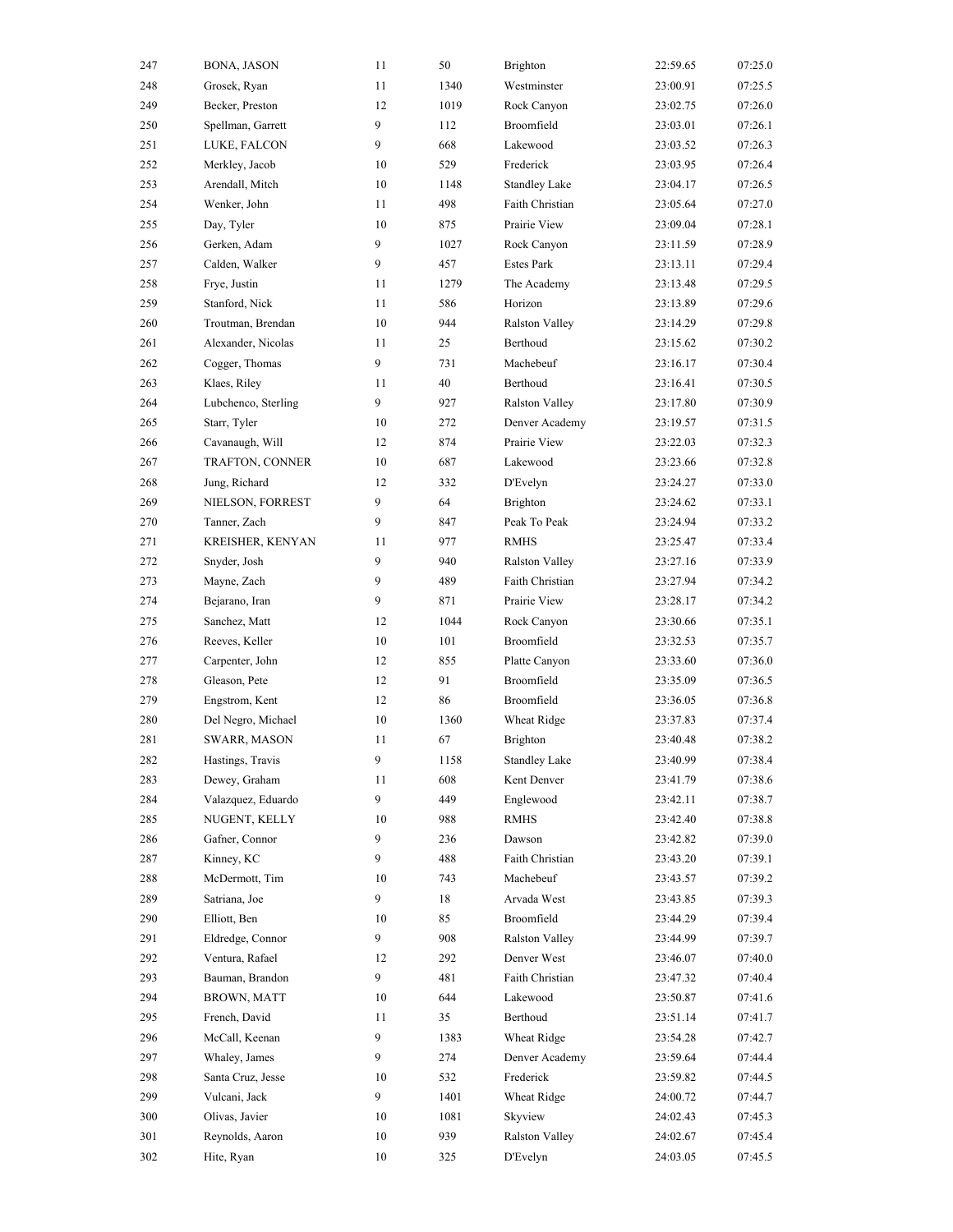| 303 | Wagner, Matt         | 9      | 23   | Arvada West           | 24:04.02 | 07:45.8 |
|-----|----------------------|--------|------|-----------------------|----------|---------|
| 304 | Thompkins, Nick      | 9      | 1399 | Wheat Ridge           | 24:04.90 | 07:46.1 |
| 305 | Bulmer, Brandon      | 9      | 1021 | Rock Canyon           | 24:05.65 | 07:46.3 |
| 306 | Cowan, Zach          | 9      | 607  | Kent Denver           | 24:07.46 | 07:46.9 |
| 307 | Lewis, Matt          | 12     | 925  | <b>Ralston Valley</b> | 24:11.97 | 07:48.4 |
| 308 | Welch, Brian         | 12     | 119  | Broomfield            | 24:12.34 | 07:48.5 |
| 309 | Callahan, Juba       | 11     | 260  | Denver Academy        | 24:14.17 | 07:49.1 |
| 310 | Babish, Daniel       | $10\,$ | 728  | Machebeuf             | 24:18.93 | 07:50.6 |
| 311 | Gorell, Donald       | 10     | 878  | Prairie View          | 24:24.97 | 07:52.6 |
| 312 | Macres, Taylor       | 9      | 1280 | The Academy           | 24:29.54 | 07:54.0 |
| 313 | Lemmons, Phillip     | 9      | 924  | <b>Ralston Valley</b> | 24:32.21 | 07:54.9 |
| 314 | Woods, James         | 10     | 450  | Englewood             | 24:35.35 | 07:55.9 |
| 315 | Shover, Michael      | 12     | 562  | Hinckley              | 24:39.39 | 07:57.2 |
| 316 | YORK, LUCIEN         | 11     | 70   | Brighton              | 24:40.20 | 07:57.5 |
| 317 | CALDWELL, SKYLAR     | 11     | 959  | <b>RMHS</b>           | 24:40.99 | 07:57.7 |
| 318 | Kleber, Chase        | 9      | 882  | Prairie View          | 24:42.13 | 07:58.1 |
| 319 | Gifford, Calvin      | 9      | 576  | Horizon               | 24:46.66 | 07:59.6 |
| 320 | Johnson, Garrett     | 9      | 1034 | Rock Canyon           | 24:47.86 | 08:00.0 |
| 321 | Cook, Jake           | 9      | 200  | Clear Creek           | 24:49.04 | 08:00.3 |
| 322 | SHARBER, MATT        | 11     | 681  | Lakewood              | 24:51.15 | 08:01.0 |
| 323 | LAGROW, NICK         | 11     | 667  | Lakewood              | 24:52.84 | 08:01.6 |
| 324 | Gazewood, Joey       | 11     | 877  | Prairie View          | 24:53.69 | 08:01.8 |
| 325 | Steverson, Nick      | 10     | 448  | Englewood             | 25:01.33 | 08:04.3 |
| 326 | Hamilton, Josh       | 10     | 914  | Ralston Valley        | 25:10.83 | 08:07.4 |
| 327 | Cruz, Ubaldo         | 11     | 138  | <b>Brush</b>          | 25:15.64 | 08:08.9 |
| 328 | Carrillo, Fernando   | 12     | 137  | <b>Brush</b>          | 25:16.11 | 08:09.1 |
| 329 | <b>WALKER, CHRIS</b> | 9      | 688  | Lakewood              | 25:17.05 | 08:09.4 |
| 330 | Wesson, Jake         | 9      | 1056 | Rock Canyon           | 25:19.85 | 08:10.3 |
| 331 | Meeker, Troy         | 9      | 1416 | Summit                | 25:27.00 | 08:12.6 |
| 332 | Brunetti, Darian     | 10     | 1355 | Wheat Ridge           | 25:33.30 | 08:14.6 |
| 333 | Wilkie, Alec         | 11     | 405  | D'Evelyn              | 25:36.01 | 08:15.5 |
| 334 | Anderson, Nick       | 12     | 125  | <b>Brush</b>          | 25:37.55 | 08:16.0 |
| 335 | Kendall, Robert      | 12     | 1375 | Wheat Ridge           | 25:39.69 | 08:16.7 |
| 336 | Lormand, Nick        | 10     | 1381 | Wheat Ridge           | 25:40.04 | 08:16.8 |
| 337 | Mong, Connor         | 10     | 343  | D'Evelyn              | 25:42.19 | 08:17.5 |
| 338 | Ricket, Gabe         | $10\,$ | 104  | Broomfield            | 25:42.43 | 08:17.6 |
| 339 | NUGENT, MATTHEW      | 10     | 989  | <b>RMHS</b>           | 25:43.95 | 08:18.0 |
| 340 | Garret, Unknown      | 10     | 460  | <b>Estes Park</b>     | 25:44.56 | 08:18.2 |
| 341 | Hranac, Reed         | 12     | 1374 | Wheat Ridge           | 25:45.27 | 08:18.5 |
| 342 | Lopez, Alex          | 9      | 886  | Prairie View          | 25:46.75 | 08:19.0 |
| 343 | McDermott, John      | 12     | 742  | Machebeuf             | 25:47.70 | 08:19.3 |
| 344 | Smith, Ravi          | 10     | 47   | Berthoud              | 25:49.67 | 08:19.9 |
| 345 | Anderson, Nicolas    | 12     | 71   | Broomfield            | 25:49.89 | 08:20.0 |
| 346 | Roylance, Nathan     | 9      | 109  | Broomfield            | 25:50.09 | 08:20.0 |
| 347 | DeFrisco, Weston     | 12     | 80   | Broomfield            | 25:50.17 | 08:20.1 |
| 348 | Jennings, Eric       | 9      | 736  | Machebeuf             | 25:53.24 | 08:21.0 |
| 349 | Bradford, Hunter     | 9      | 259  | Denver Academy        | 25:55.50 | 08:21.8 |
| 350 | Kwon, Daniel         | 11     | 266  | Denver Academy        | 25:59.20 | 08:23.0 |
| 351 | Knoeble, Kyle        | 9      | 207  | Clear Creek           | 25:59.93 | 08:23.2 |
| 352 | Arrance, Austin      | 9      | 1183 | Summit                | 26:07.64 | 08:25.7 |
| 353 | Wood, Nick           | 12     | 894  | Prairie View          | 26:14.17 | 08:27.8 |
| 354 | PATZ, COLIN          | 10     | 674  | Lakewood              | 26:43.49 | 08:37.3 |
| 355 | Whitehead, Elliot    | 9      | 850  | Peak To Peak          | 26:57.16 | 08:41.7 |
| 356 | Caaranza, Dominic    | 9      | 1331 | Westminster           | 27:04.30 | 08:44.0 |
| 357 | McCurry, Dillon      | 10     | 887  | Prairie View          | 27:05.51 | 08:44.4 |
| 358 | Rybczynski, Warren   | 9      | 360  | D'Evelyn              | 27:07.41 | 08:45.0 |
|     |                      |        |      |                       |          |         |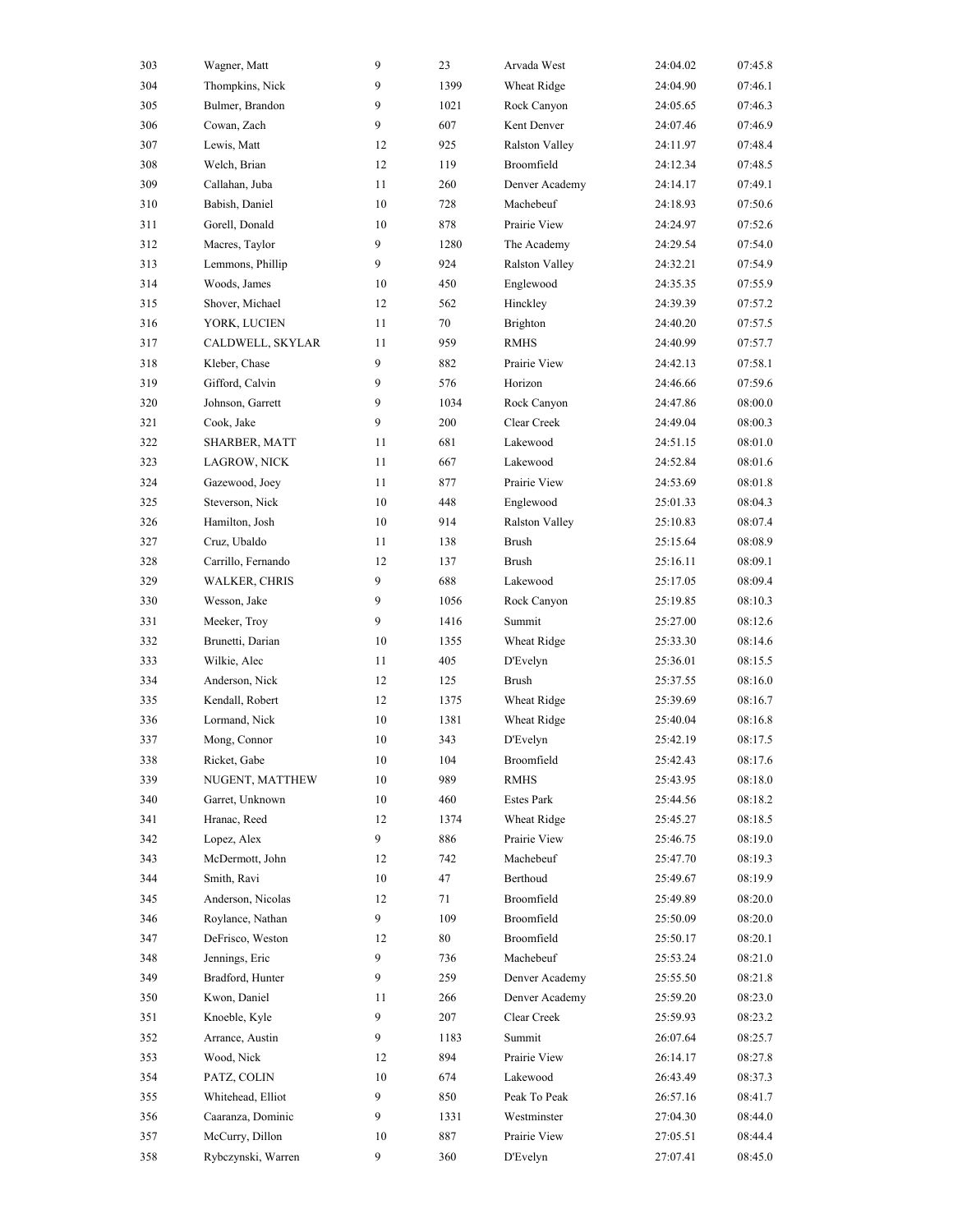| 359 | LUKE, JAEGER          | 11 | 669  | Lakewood              | 27:07.84 | 08:45.1 |
|-----|-----------------------|----|------|-----------------------|----------|---------|
| 360 | <b>JONES, MATT</b>    | 11 | 662  | Lakewood              | 27:08.70 | 08:45.4 |
| 361 | <b>WAYMAN, DILLON</b> | 10 | 1012 | <b>RMHS</b>           | 27:11.51 | 08:46.3 |
| 362 | Traudt, Ryan          | 10 | 587  | Horizon               | 27:18.98 | 08:48.7 |
| 363 | Newton, Hayden        | 9  | 865  | Platte Canyon         | 27:21.29 | 08:49.4 |
| 364 | WICKS, WYATT          | 9  | 689  | Lakewood              | 27:25.31 | 08:50.7 |
| 365 | Easton, Charlie       | 11 | 1336 | Westminster           | 27:26.57 | 08:51.2 |
| 366 | Helligo, Montgomery   | 9  | 1076 | Skyview               | 27:40.44 | 08:55.6 |
| 367 | Kram, Kyler           | 11 | 556  | Hinckley              | 28:13.65 | 09:06.3 |
| 368 | Story, Ted            | 9  | 373  | D'Evelyn              | 28:30.15 | 09:11.7 |
| 369 | Pasko, A.J.           | 9  | 1391 | Wheat Ridge           | 28:53.10 | 09:19.1 |
| 370 | Rexwinkle, Cherokee   | 9  | 891  | Prairie View          | 28:53.36 | 09:19.1 |
| 371 | Langmacher, Jesse     | 9  | 920  | <b>Ralston Valley</b> | 28:55.14 | 09:19.7 |
| 372 | Krafchak, Spencer     | 9  | 1409 | Summit                | 29:03.00 | 09:22.3 |
| 373 | Oden, Forest          | 9  | 247  | Dawson                | 29:52.66 | 09:38.3 |
| 374 | McKenna, James        | 9  | 341  | D'Evelyn              | 30:27.07 | 09:49.4 |
| 375 | ZINK, MICHAEL         | 9  | 691  | Lakewood              | 30:35.50 | 09:52.1 |
| 376 | Bair, Ty              | 12 | 257  | Denver Academy        | 30:46.37 | 09:55.6 |
| 377 | Sussenbach, Zach      | 9  | 868  | Platte Canyon         | 30:46.65 | 09:55.7 |
| 378 | ROCKWOOD, TED         | 10 | 1000 | <b>RMHS</b>           | 30:48.57 | 09:56.3 |
| 379 | Blickley, Steven      | 10 | 258  | Denver Academy        | 31:06.91 | 10:02.2 |
| 380 | Richardson, Kyle      | 9  | 548  | Ft Lupton             | 31:26.09 | 10:08.4 |
| 381 | BRISEÑO, ANDRE        | 9  | 642  | Lakewood              | 32:34.14 | 10:30.4 |
| 382 | Halbert, Tyler        | 10 | 879  | Prairie View          | 33:03.14 | 10:39.7 |
| 383 | Pinkney, John         | 11 | 444  | Englewood             | 36:52.39 | 11:53.7 |
| 384 | Hatheway, Kyle        | 10 | 1341 | Westminster           | 36:55.01 | 11:54.5 |
| 385 | Hartner, Jacob        | 9  | 578  | Horizon               | 38:30.08 | 12:25.2 |
| 386 | Vigil, Alex           | 9  | 1400 | Wheat Ridge           | 40:30.42 | 13:04.0 |

## **Boys High School Team Results**

| Place        | Points | Team            | <b>Team Points</b> | Name            | Grade | Pace | Time     |
|--------------|--------|-----------------|--------------------|-----------------|-------|------|----------|
| $\mathbf{1}$ | 26     | Faith Christian |                    |                 |       |      |          |
|              |        |                 | 4                  | Rindels, Deron  | 11    | 5:47 | 17:57.67 |
|              |        |                 | 6                  | Yeager, Sam     | 10    | 5:49 | 18:02.03 |
|              |        |                 | $\tau$             | Fortney, Evan   | 9     | 5:52 | 18:14.26 |
|              |        |                 | 9                  | Voth, Caleb     | 10    | 5:56 | 18:24.31 |
|              |        |                 | 11                 | Weber, Isaac    | 12    | 5:58 | 18:31.67 |
|              |        |                 | 23                 | Hegarty, Joel   | 11    | 6:09 | 19:06.26 |
|              |        |                 | 127                | Hadden, Ross    | 11    | 6:44 | 20:55.36 |
|              |        |                 | 246                | Wenker, John    | 11    | 7:26 | 23:05.64 |
|              |        |                 | 264                | Mayne, Zach     | 9     | 7:33 | 23:27.94 |
|              |        |                 | 278                | Kinney, KC      | 9     | 7:39 | 23:43.20 |
|              |        |                 | 283                | Bauman, Brandon | 9     | 7:40 | 23:47.32 |
| 2            | 29     | D'Evelyn        |                    |                 |       |      |          |
|              |        |                 | 1                  | Muller, Tim     | 12    | 5:32 | 17:10.09 |
|              |        |                 | 3                  | Johnson, Kevin  | 11    | 5:41 | 17:38.83 |
|              |        |                 | 5                  | Pottinger, Sam  | 11    | 5:48 | 17:59.74 |
|              |        |                 | 20                 | Recca, Kit      | 11    | 6:08 | 19:03.18 |
|              |        |                 | 27                 | Vial, Chris     | 10    | 6:10 | 19:08.78 |
|              |        |                 | 31                 | Johnson, Chris  | 12    | 6:13 | 19:19.88 |
|              |        |                 | 35                 | Shaw, Josh      | 12    | 6:16 | 19:26.47 |
|              |        |                 |                    |                 |       |      |          |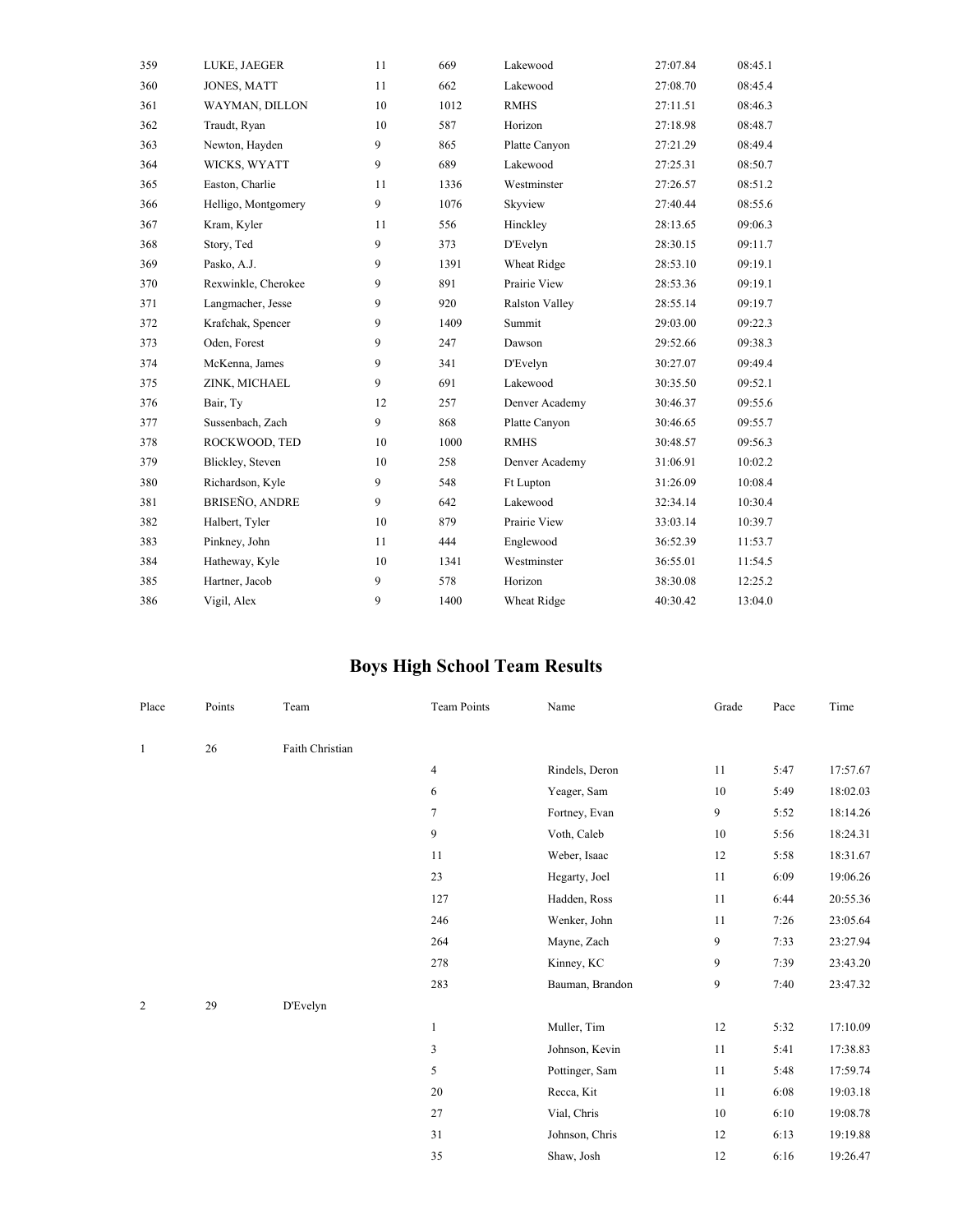|   |     |                | 38      | Secora, Conner      | 11               | 6:16 | 19:28.89 |
|---|-----|----------------|---------|---------------------|------------------|------|----------|
|   |     |                | 44      | Shappell, Evan      | 9                | 6:19 | 19:38.59 |
|   |     |                | 48      | Huckenpahler, Eric  | 12               | 6:21 | 19:43.78 |
|   |     |                | $78\,$  | Patrick, Nick       | $10\,$           | 6:30 | 20:11.79 |
|   |     |                | $80\,$  | Hooper, Ryan        | $10\,$           | 6:31 | 20:13.55 |
|   |     |                | 110     | Evans, Lance        | 10               | 6:39 | 20:39.20 |
|   |     |                | 118     | Danahey, Patrick    | $10\,$           | 6:42 | 20:49.39 |
|   |     |                | 121     | Antoun, Danny       | 12               | 6:43 | 20:51.20 |
|   |     |                | 130     | Holland, John       | 11               | 6:45 | 20:56.21 |
|   |     |                | 139     | Dufficy, Conor      | 11               | 6:48 | 21:06.38 |
|   |     |                | 141     | Frauenhoff, Zach    | $\boldsymbol{9}$ | 6:49 | 21:08.50 |
|   |     |                | 152     | Chen, David         | 12               | 6:55 | 21:29.51 |
|   |     |                | 177     | Nedeau, Nick        | 11               | 7:03 | 21:54.96 |
|   |     |                | 178     | Madsen, Nolan       | $\overline{9}$   | 7:04 | 21:55.33 |
|   |     |                | 190     | Kleiner, Zach       | 10               | 7:07 | 22:05.08 |
|   |     |                | 193     | Price, Ethan        | 12               | 7:07 | 22:06.30 |
|   |     |                | 194     | Barker, Davis       | $\overline{9}$   | 7:09 | 22:10.33 |
|   |     |                | 200     | Crawford, Andrew    | 11               | 7:10 | 22:14.81 |
|   |     |                | 213     | Birney, Blaine      | $10\,$           | 7:13 | 22:25.78 |
|   |     |                | 231     | Sutton, Kyle        | $10\,$           | 7:22 | 22:51.79 |
|   |     |                | 259     | Jung, Richard       | 12               | 7:32 | 23:24.27 |
|   |     |                | 292     | Hite, Ryan          | 10               | 7:45 | 24:03.05 |
|   |     |                | 322     | Wilkie, Alec        | 11               | 8:15 | 25:36.01 |
|   |     |                | 326     | Mong, Connor        | $10\,$           | 8:17 | 25:42.19 |
|   |     |                | 347     | Rybczynski, Warren  | 9                | 8:44 | 27:07.41 |
|   |     |                | 357     | Story, Ted          | 9                | 9:11 | 28:30.15 |
|   |     |                | 363     | McKenna, James      | 9                | 9:49 | 30:27.07 |
| 3 | 137 | Ralston Valley |         |                     |                  |      |          |
|   |     |                | 12      | Frederick, Robert   | 12               | 6:02 | 18:43.04 |
|   |     |                | $30\,$  | Aberle, Carson      | $10\,$           | 6:13 | 19:17.66 |
|   |     |                | 41      | Zimmermann, Tom     | 11               | 6:19 | 19:36.51 |
|   |     |                | 54      | Miller, Shane       | $10\,$           | 6:22 | 19:46.42 |
|   |     |                | $77 \,$ | Ralston, Corbin     | 10               | 6:30 | 20:11.43 |
|   |     |                | 82      | Padon', Mitch       | 11               | 6:31 | 20:15.89 |
|   |     |                | 124     | Beamis, Evan        | $\boldsymbol{9}$ | 6:44 | 20:53.58 |
|   |     |                | 145     | Ray, Stewart        | $10\,$           | 6:50 | 21:12.49 |
|   |     |                | 191     | Hallock, Austin     | 12               | 7:07 | 22:05.37 |
|   |     |                | 195     | Couri, Brian        | 12               | 7:09 | 22:11.72 |
|   |     |                | 224     | Johnson, Kevin      | 9                | 7:18 | 22:40.12 |
|   |     |                | 251     | Troutman, Brendan   | 10               | 7:29 | 23:14.29 |
|   |     |                | 255     | Lubchenco, Sterling | 9                | 7:30 | 23:17.80 |
|   |     |                | 263     | Snyder, Josh        | 9                | 7:33 | 23:27.16 |
|   |     |                | 282     | Eldredge, Connor    | 9                | 7:39 | 23:44.99 |
|   |     |                | 291     | Reynolds, Aaron     | $10\,$           | 7:45 | 24:02.67 |
|   |     |                | 297     | Lewis, Matt         | 12               | 7:48 | 24:11.97 |
|   |     |                | 302     | Lemmons, Phillip    | 9                | 7:54 | 24:32.21 |
|   |     |                | 315     | Hamilton, Josh      | $10\,$           | 8:07 | 25:10.83 |
|   |     |                | 360     | Langmacher, Jesse   | 9                | 9:19 | 28:55.14 |
| 4 | 154 | Rock Canyon    |         |                     |                  |      |          |
|   |     |                | 21      | Anderson, Thomas    | 11               | 6:09 | 19:04.52 |
|   |     |                | 29      | Tomczak, Kels       | 10               | 6:12 | 19:14.53 |
|   |     |                | 49      | Shoemake, Austin    | 9                | 6:21 | 19:44.69 |
|   |     |                |         |                     |                  |      |          |

| 137 | <b>Ralston Valley</b> |  |
|-----|-----------------------|--|
|     |                       |  |

| 4 | 154 | Rock Canyon |                   |
|---|-----|-------------|-------------------|
|   |     |             | $\mathbf{\hat{}}$ |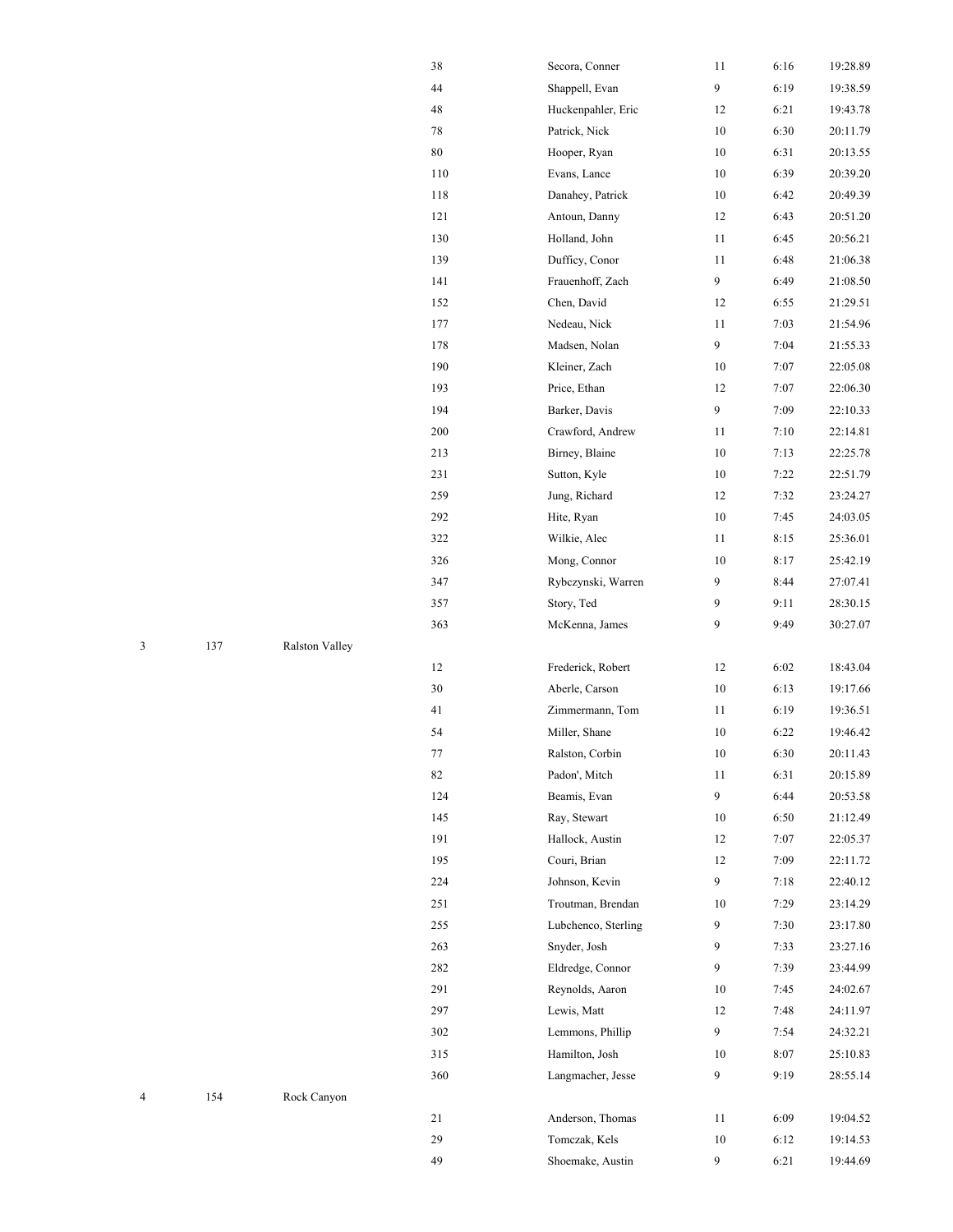|   |     |             | 55  | Dysart, Jake           | 9                | 6:22 | 19:46.64 |
|---|-----|-------------|-----|------------------------|------------------|------|----------|
|   |     |             | 59  | Arribas, Guillermo     | 11               | 6:23 | 19:49.20 |
|   |     |             | 61  | Burdon, Mike           | 12               | 6:24 | 19:51.08 |
|   |     |             | 66  | Waltermire, Dan        | $10\,$           | 6:25 | 19:56.23 |
|   |     |             | 86  | Olson, Erik            | 10               | 6:33 | 20:21.10 |
|   |     |             | 92  | Johnston, Connor       | $\overline{9}$   | 6:35 | 20:26.86 |
|   |     |             | 103 | Shearer, Kip           | 12               | 6:38 | 20:36.00 |
|   |     |             | 109 | Manion, Danny          | 9                | 6:39 | 20:38.67 |
|   |     |             | 132 | Theodore, Steven       | 9                | 6:45 | 20:57.14 |
|   |     |             | 133 | Hemming, Jess          | 12               | 6:45 | 20:57.85 |
|   |     |             | 150 | Dahlstrom, Dale        | 12               | 6:55 | 21:27.09 |
|   |     |             | 153 | Shlegel, Cody          | 9                | 6:55 | 21:29.97 |
|   |     |             | 166 | Howard, Tyler          | $\overline{9}$   | 6:59 | 21:41.89 |
|   |     |             | 172 | Wilson, Andrew         | $10\,$           | 7:02 | 21:50.01 |
|   |     |             | 181 | Bruner, JT             | 12               | 7:05 | 21:58.78 |
|   |     |             | 219 | Ritter, Evan           | 10               | 7:17 | 22:37.29 |
|   |     |             | 241 | Becker, Preston        | 12               | 7:25 | 23:02.75 |
|   |     |             | 248 | Gerken, Adam           | $\boldsymbol{9}$ | 7:28 | 23:11.59 |
|   |     |             | 266 | Sanchez, Matt          | 12               | 7:34 | 23:30.66 |
|   |     |             | 295 | Bulmer, Brandon        | 9                | 7:46 | 24:05.65 |
|   |     |             | 309 | Johnson, Garrett       | 9                | 7:59 | 24:47.86 |
|   |     |             | 319 | Wesson, Jake           | 9                | 8:09 | 25:19.85 |
| 5 | 168 | <b>RMHS</b> |     |                        |                  |      |          |
|   |     |             | 32  | LARSON, BEN            | $10\,$           | 6:14 | 19:22.05 |
|   |     |             | 43  | FISHER, DANIEL         | 9                | 6:19 | 19:38.27 |
|   |     |             | 46  | FELIX, DIEGO           | 11               | 6:21 | 19:42.73 |
|   |     |             | 47  | THORNTON, SCOTT        | 10               | 6:21 | 19:43.36 |
|   |     |             | 51  | HARRISON, ANDREW       | 9                | 6:22 | 19:45.48 |
|   |     |             | 52  | EKBLAD, JOHN           | 9                | 6:22 | 19:45.70 |
|   |     |             | 53  | <b>BRIAN, HAYDEN</b>   | 11               | 6:22 | 19:45.93 |
|   |     |             | 56  | JONES, ANDREW          | $10\,$           | 6:22 | 19:46.88 |
|   |     |             | 62  | RANDALL, JEFF          | 11               | 6:24 | 19:51.93 |
|   |     |             | 67  | SUMEARLL, JAKE         | 11               | 6:25 | 19:56.71 |
|   |     |             | 69  | QUANSTROM, ROY         | $10\,$           | 6:29 | 20:06.85 |
|   |     |             | 88  | CICERO, DANIEL         | $10\,$           | 6:34 | 20:24.96 |
|   |     |             | 93  | ROTMAN, ANDREW         | $10\,$           | 6:35 | 20:27.54 |
|   |     |             | 107 | <b>BASHAM, JOHN</b>    | 10               | 6:39 | 20:37.86 |
|   |     |             | 112 | MILLER, CHRIS          | $10\,$           | 6:41 | 20:44.39 |
|   |     |             | 136 | WRAY, KYLE             | 12               | 6:47 | 21:04.89 |
|   |     |             | 143 | <b>BRATSCHUN, ALEX</b> | $10\,$           | 6:49 | 21:10.30 |
|   |     |             | 174 | DEMCHOK, DAVID         | $\overline{9}$   | 7:02 | 21:51.65 |
|   |     |             | 229 | LEWIS, JASON           | $10\,$           | 7:20 | 22:46.61 |
|   |     |             | 262 | KREISHER, KENYAN       | 11               | 7:33 | 23:25.47 |
|   |     |             | 276 | NUGENT, KELLY          | $10\,$           | 7:38 | 23:42.40 |
|   |     |             | 306 | CALDWELL, SKYLAR       | 11               | 7:57 | 24:40.99 |
|   |     |             | 328 | NUGENT, MATTHEW        | $10\,$           | 8:17 | 25:43.95 |
|   |     |             | 350 | WAYMAN, DILLON         | $10\,$           | 8:46 | 27:11.51 |
|   |     |             | 367 | ROCKWOOD, TED          | $10\,$           | 9:56 | 30:48.57 |
| 6 | 170 | Arvada West |     |                        |                  |      |          |
|   |     |             | 8   | Ryther, Drew           | 11               | 5:54 | 18:20.31 |
|   |     |             | 36  | Nelson, Alex           | $\boldsymbol{9}$ | 6:16 | 19:27.16 |
|   |     |             | 50  | Dumford, Nick          | $10\,$           | 6:22 | 19:45.00 |

| 5 | 168 | <b>RMHS</b> |
|---|-----|-------------|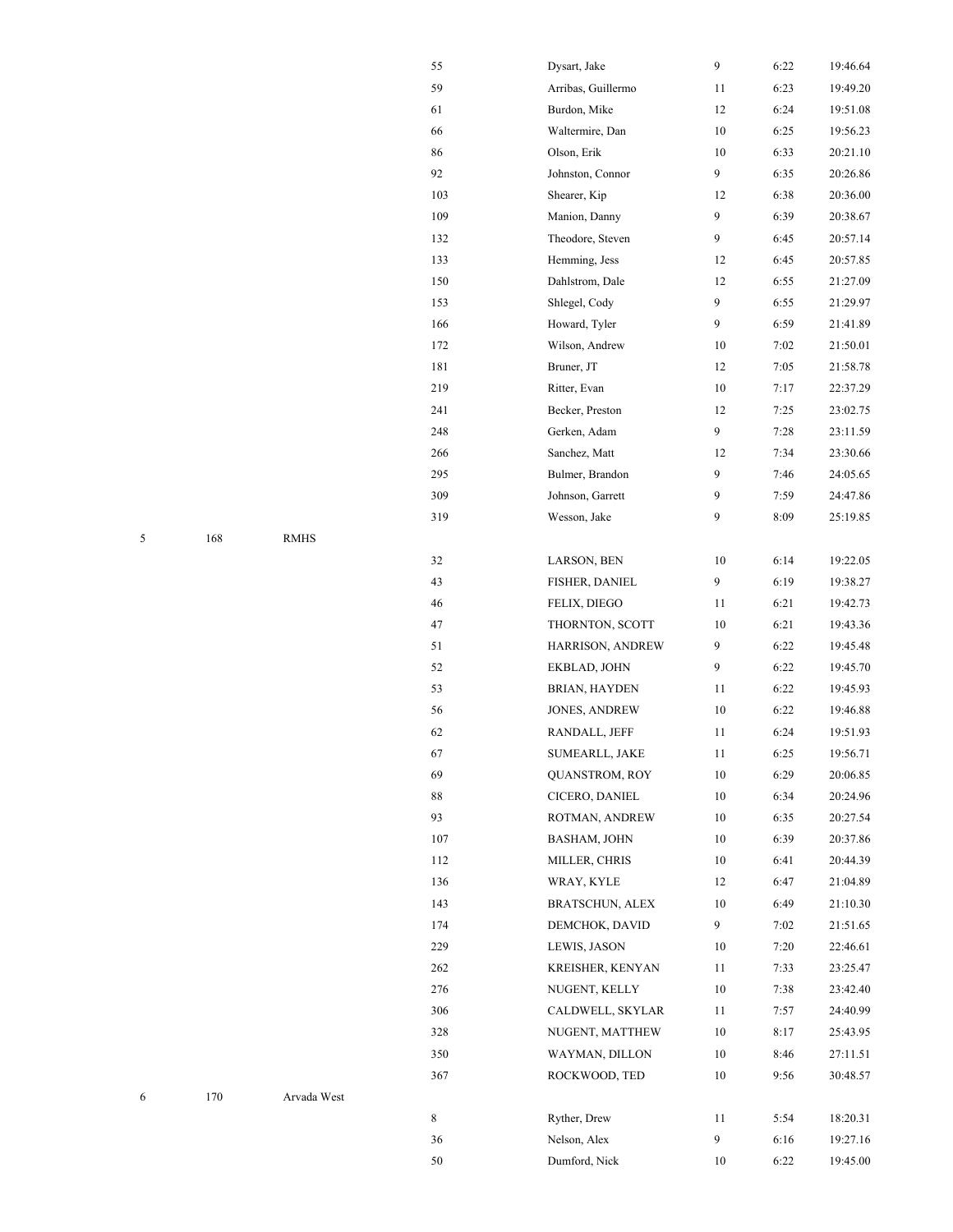|   |     |            | 76     | Larson, Mitch       | $10\,$         | 6:30 | 20:10.92 |
|---|-----|------------|--------|---------------------|----------------|------|----------|
|   |     |            | 87     | Gentile, Nick       | $10\,$         | 6:33 | 20:21.33 |
|   |     |            | 90     | Tyus, Andy          | 12             | 6:35 | 20:25.87 |
|   |     |            | 98     | McIntyre, Monty     | 11             | 6:37 | 20:31.90 |
|   |     |            | 142    | Moore, Adam         | 11             | 6:49 | 21:09.00 |
|   |     |            | 280    | Satriana, Joe       | 9              | 7:39 | 23:43.85 |
|   |     |            | 293    | Wagner, Matt        | 9              | 7:45 | 24:04.02 |
| 7 | 184 | Berthoud   |        |                     |                |      |          |
|   |     |            | 14     | Gwin, Derek         | 11             | 6:02 | 18:45.24 |
|   |     |            | 37     | Kirk, Jack          | 12             | 6:16 | 19:27.90 |
|   |     |            | 58     | Golsan, Spencer     | $10\,$         | 6:23 | 19:48.13 |
|   |     |            | $75\,$ | Divine, Tom         | 11             | 6:30 | 20:10.56 |
|   |     |            | 102    | Divine, Nick        | 11             | 6:38 | 20:34.78 |
|   |     |            | 128    | Cahill, Bryan       | 11             | 6:44 | 20:55.61 |
|   |     |            | 155    | Satterthwaite, Jake | 11             | 6:56 | 21:32.25 |
|   |     |            | 215    | Fell, Ben           | 11             | 7:15 | 22:29.80 |
|   |     |            | 252    | Alexander, Nicolas  | 11             | 7:30 | 23:15.62 |
|   |     |            | 254    | Klaes, Riley        | 11             | 7:30 | 23:16.41 |
|   |     |            | 285    | French, David       | 11             | 7:41 | 23:51.14 |
|   |     |            | 333    | Smith, Ravi         | $10\,$         | 8:19 | 25:49.67 |
| 8 | 188 | Broomfield |        |                     |                |      |          |
|   |     |            | 28     | Donaldson, Ian      | 12             | 6:11 | 19:13.98 |
|   |     |            | 40     | Garcia, Zach        | 12             | 6:18 | 19:34.38 |
|   |     |            | 57     | Boeckner, Blake     | 12             | 6:22 | 19:47.46 |
|   |     |            | 63     | Walton, Doug        | 11             | 6:24 | 19:53.52 |
|   |     |            | 83     | Woodfin, Clark      | $10\,$         | 6:32 | 20:16.23 |
|   |     |            | 89     | Mathe, Ryan         | 11             | 6:35 | 20:25.46 |
|   |     |            | 97     | Canlas, Mike        | 12             | 6:37 | 20:31.05 |
|   |     |            | 114    | Robison, Joe        | $10\,$         | 6:41 | 20:44.88 |
|   |     |            | 115    | Besson, Marc        | 10             | 6:41 | 20:45.95 |
|   |     |            | 125    | Blas Aquino, Hernan | 10             | 6:44 | 20:54.30 |
|   |     |            | 162    | Warner, Everett     | 12             | 6:59 | 21:39.08 |
|   |     |            | 164    | Ricket, Thomas      | 11             | 6:59 | 21:40.32 |
|   |     |            | 202    | Ebert, Mike         | 12             | 7:10 | 22:15.44 |
|   |     |            | 232    | Ricket, JJ          | $\overline{9}$ | 7:22 | 22:53.90 |
|   |     |            | 236    | Doran, Liam         | 10             | 7:23 | 22:56.39 |
|   |     |            | 237    | Mitchell, Keifer    | 11             | 7:23 | 22:56.69 |
|   |     |            | 242    | Spellman, Garrett   | $\overline{9}$ | 7:26 | 23:03.01 |
|   |     |            | 267    | Reeves, Keller      | $10\,$         | 7:35 | 23:32.53 |
|   |     |            | 269    | Gleason, Pete       | 12             | 7:36 | 23:35.09 |
|   |     |            | 270    | Engstrom, Kent      | 12             | 7:36 | 23:36.05 |
|   |     |            | 281    | Elliott, Ben        | $10\,$         | 7:39 | 23:44.29 |
|   |     |            | 298    | Welch, Brian        | 12             | 7:48 | 24:12.34 |
|   |     |            | 327    | Ricket, Gabe        | $10\,$         | 8:17 | 25:42.43 |
|   |     |            | 334    | Anderson, Nicolas   | 12             | 8:19 | 25:49.89 |
|   |     |            | 335    | Roylance, Nathan    | 9              | 8:20 | 25:50.09 |
|   |     |            | 336    | DeFrisco, Weston    | 12             | 8:20 | 25:50.17 |
| 9 | 189 | Summit     |        |                     |                |      |          |
|   |     |            | 10     | Rice, Chris         | 12             | 5:56 | 18:25.06 |
|   |     |            | 16     | Radigan, Will       | 11             | 6:04 | 18:50.10 |
|   |     |            | 17     | Armstrong, Zach     | 12             | 6:05 | 18:52.59 |
|   |     |            | 146    | Willis, John        | 12             | 6:50 | 21:13.62 |
|   |     |            |        |                     |                |      |          |

| $\Omega$ | Summit |
|----------|--------|
| 189      |        |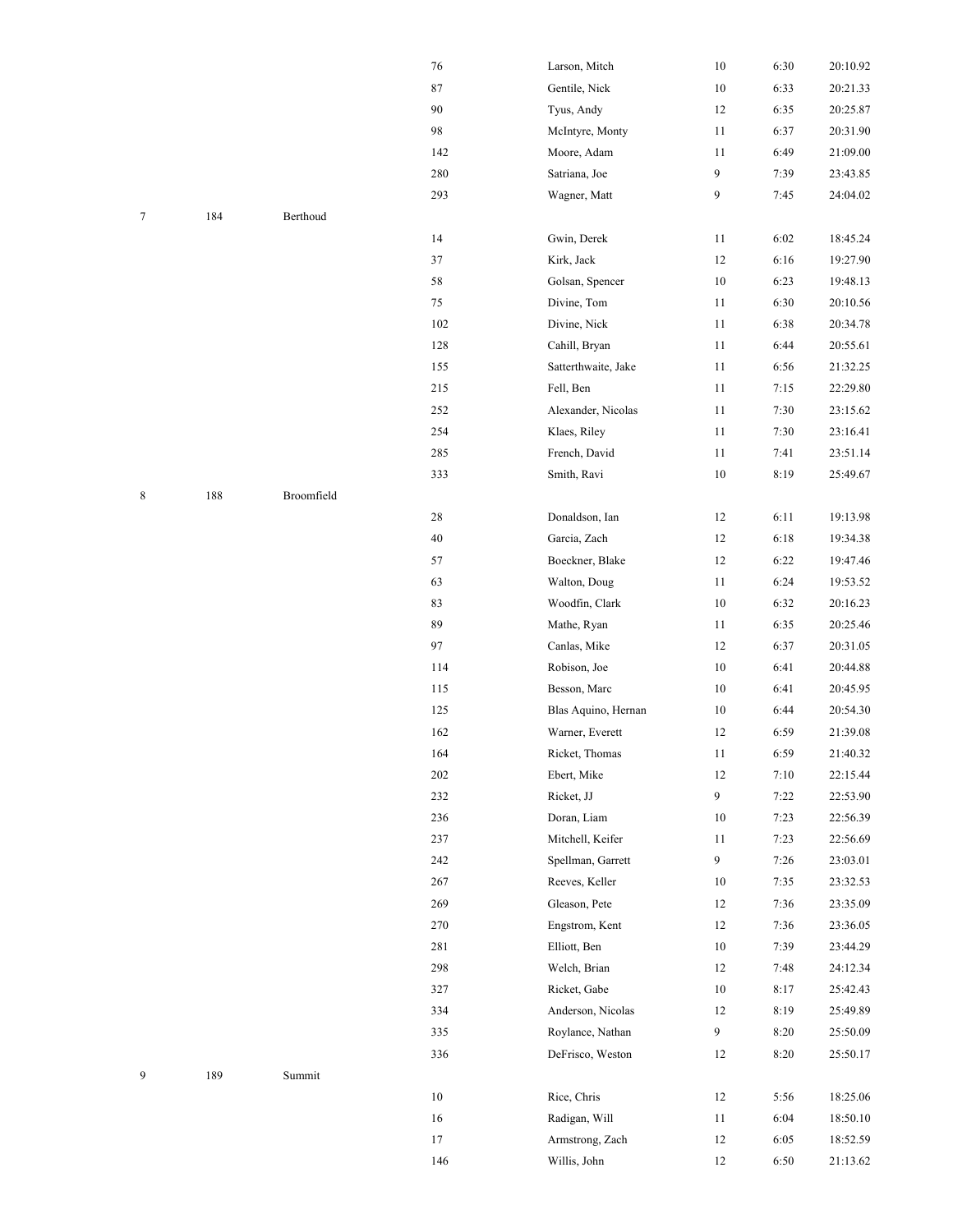|    |     |                      | 160    | Bobb, Quinton        | 9                | 6:58  | 21:37.51 |
|----|-----|----------------------|--------|----------------------|------------------|-------|----------|
|    |     |                      | 186    | Koehn, Duncan        | 10               | 7:06  | 22:02.79 |
|    |     |                      | 187    | Sawyer, Clint        | $\boldsymbol{9}$ | 7:06  | 22:03.61 |
|    |     |                      | 230    | Ladwig, Erik         | 11               | 7:21  | 22:50.66 |
|    |     |                      | 320    | Meeker, Troy         | 9                | 8:12  | 25:27.00 |
|    |     |                      | 341    | Arrance, Austin      | 9                | 8:25  | 26:07.64 |
|    |     |                      | 361    | Krafchak, Spencer    | 9                | 9:22  | 29:03.00 |
| 10 | 216 | Lakewood             |        |                      |                  |       |          |
|    |     |                      | $22\,$ | HILL, THOMAS         | $10\,$           | 6:09  | 19:05.29 |
|    |     |                      | 33     | DYER, JOHN           | 12               | 6:15  | 19:23.53 |
|    |     |                      | 70     | TAYLOR, TIM          | $10\,$           | 6:29  | 20:07.45 |
|    |     |                      | 91     | FORRY, IAN           | 10               | 6:35  | 20:26.16 |
|    |     |                      | 95     | SANCHEZ, DEREK       | $10\,$           | 6:36  | 20:28.72 |
|    |     |                      | 99     | PETERSON, MATT       | 9                | 6:37  | 20:32.43 |
|    |     |                      | 111    | GROSS, MATT          | $10\,$           | 6:40  | 20:43.62 |
|    |     |                      | 126    | CARROLL, JEFF        | $10\,$           | 6:44  | 20:55.08 |
|    |     |                      | 134    | KELSON, TAYLOR       | 12               | 6:46  | 21:00.34 |
|    |     |                      | 171    | DACH, AUSTIN         | $10\,$           | 7:02  | 21:49.77 |
|    |     |                      | 188    | MYERS, ALEX          | 11               | 7:07  | 22:04.35 |
|    |     |                      | 204    | GIBSON, RYAN         | $10\,$           | 7:10  | 22:16.37 |
|    |     |                      | 208    | JOHNSON, ALEX        | 12               | 7:11  | 22:19.10 |
|    |     |                      | 220    | KRAWCZAK, KYLE       | 9                | 7:18  | 22:38.16 |
|    |     |                      | 243    | LUKE, FALCON         | $\boldsymbol{9}$ | 7:26  | 23:03.52 |
|    |     |                      | 258    | TRAFTON, CONNER      | $10\,$           | 7:32  | 23:23.66 |
|    |     |                      | 284    | <b>BROWN, MATT</b>   | $10\,$           | 7:41  | 23:50.87 |
|    |     |                      | 311    | SHARBER, MATT        | 11               | 8:00  | 24:51.15 |
|    |     |                      | 312    | LAGROW, NICK         | 11               | 8:01  | 24:52.84 |
|    |     |                      | 318    | <b>WALKER, CHRIS</b> | $\boldsymbol{9}$ | 8:09  | 25:17.05 |
|    |     |                      | 343    | PATZ, COLIN          | $10\,$           | 8:37  | 26:43.49 |
|    |     |                      | 348    | LUKE, JAEGER         | 11               | 8:44  | 27:07.84 |
|    |     |                      | 349    | JONES, MATT          | 11               | 8:45  | 27:08.70 |
|    |     |                      | 353    | WICKS, WYATT         | 9                | 8:50  | 27:25.31 |
|    |     |                      | 364    | ZINK, MICHAEL        | 9                | 9:51  | 30:35.50 |
|    |     |                      | 369    | BRISEÑO, ANDRE       | 9                | 10:30 | 32:34.14 |
| 11 | 262 | <b>Standley Lake</b> |        |                      |                  |       |          |
|    |     |                      | 13     | Tarket, Chris        | 12               | 6:02  | 18:44.31 |
|    |     |                      | 72     | Nissen, Daniel       | 12               | 6:29  | 20:08.81 |
|    |     |                      | 81     | Crumpley, Damon      | 12               | 6:31  | 20:15.66 |
|    |     |                      | 96     | Boyd, Ricky          | 12               | 6:36  | 20:29.09 |
|    |     |                      | 106    | Miller, Todd         | $\overline{9}$   | 6:39  | 20:37.60 |
|    |     |                      | 119    | Crumpley, Levi       | 12               | 6:43  | 20:50.48 |
|    |     |                      | 122    | Wyss, Luke           | 9                | 6:43  | 20:51.73 |
|    |     |                      | 131    | Clark, Justine       | 11               | 6:45  | 20:56.58 |
|    |     |                      | 245    | Arendall, Mitch      | $10\,$           | 7:26  | 23:04.17 |
|    |     |                      | 273    | Hastings, Travis     | $\overline{9}$   | 7:38  | 23:40.99 |
| 12 | 291 | Clear Creek          |        |                      |                  |       |          |
|    |     |                      | 39     | Howard, Jon          | 12               | 6:17  | 19:29.46 |
|    |     |                      | 73     | Pate, Aaron          | 12               | 6:30  | 20:09.35 |
|    |     |                      | 79     | Semcken, Matt        | $10\,$           | 6:30  | 20:12.12 |
|    |     |                      | 100    | Schvetz, Bill        | $10\,$           | 6:37  | 20:32.89 |
|    |     |                      | 117    | Howard, Jace         | $10\,$           | 6:42  | 20:48.72 |
|    |     |                      | 151    | Andrade, Alexander   | 9                | 6:55  | 21:29.09 |
|    |     |                      |        |                      |                  |       |          |

- <sup>216</sup> Lakewood
	-
	-
- KRAWCZAK, KYLE LUKE, FALCON
- WALKER, CHRIS
- WICKS, WYATT ZINK, MICHAEL
- <sup>262</sup> Standley Lake
- Miller, Todd Wyss, Luke
- <sup>291</sup> Clear Creek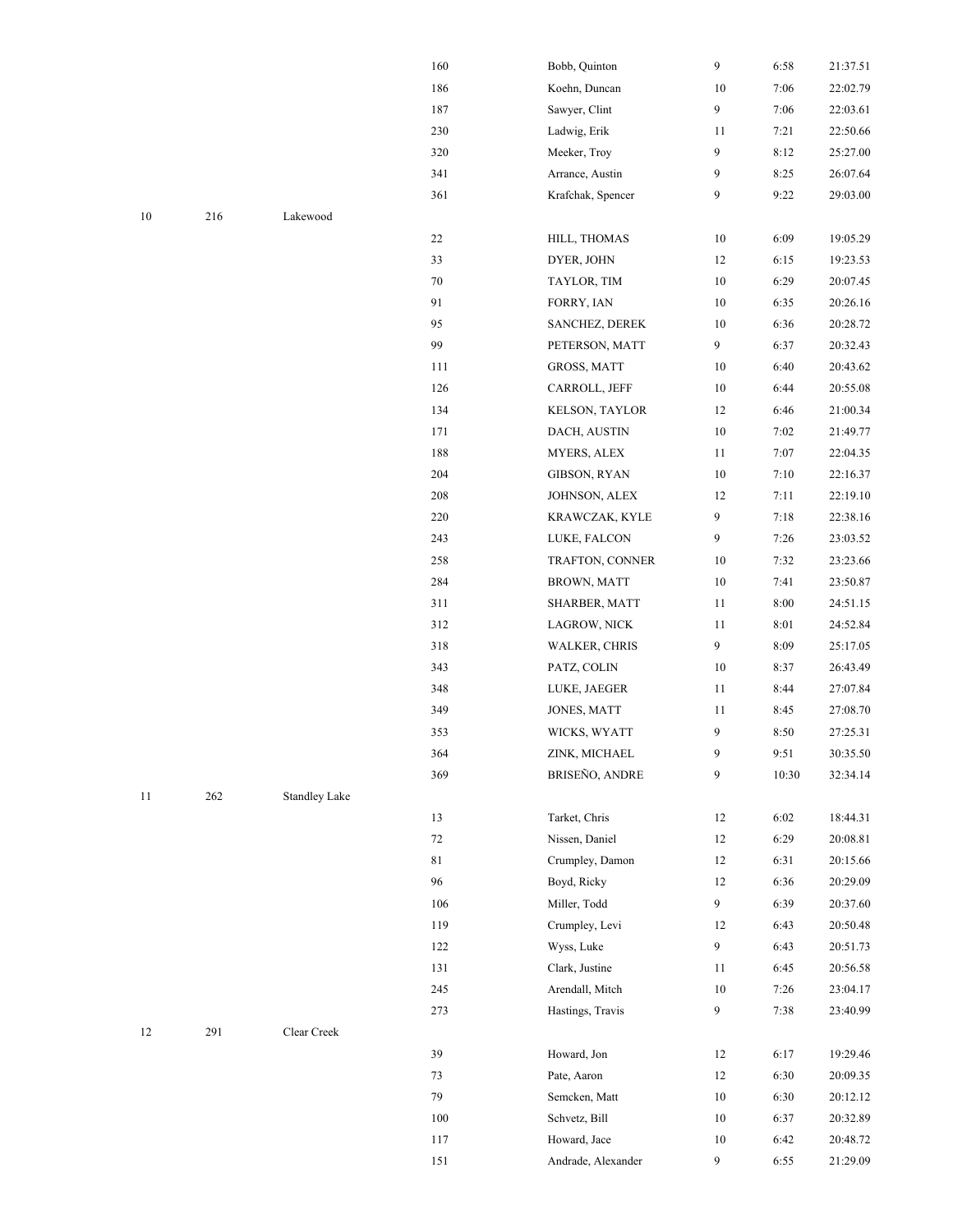|    |     |                   | 159            | Stewart, Brian     | 12     | 6:57  | 21:35.73 |
|----|-----|-------------------|----------------|--------------------|--------|-------|----------|
|    |     |                   | 168            | Andrade, Sebastian | 9      | 7:00  | 21:42.74 |
|    |     |                   | 225            | Ruschmyer, Bubba   | 11     | 7:18  | 22:40.73 |
|    |     |                   | 310            | Cook, Jake         | 9      | 8:00  | 24:49.04 |
|    |     |                   | 340            | Knoeble, Kyle      | 9      | 8:22  | 25:59.93 |
| 13 | 291 | Horizon           |                |                    |        |       |          |
|    |     |                   | $\overline{c}$ | English, Mike      | 12     | 5:35  | 17:20.40 |
|    |     |                   | 24             | Olivas, Daniel     | 9      | 6:09  | 19:06.87 |
|    |     |                   | 116            | Barker, Chase      | 10     | 6:42  | 20:47.32 |
|    |     |                   | 149            | LeMaire, Nick      | $10\,$ | 6:53  | 21:22.13 |
|    |     |                   | 154            | Davis, John-Walker | 11     | 6:56  | 21:31.93 |
|    |     |                   | 156            | Hartman, Jacob     | 11     | 6:56  | 21:32.65 |
|    |     |                   | 250            | Stanford, Nick     | 11     | 7:29  | 23:13.89 |
|    |     |                   | 308            | Gifford, Calvin    | 9      | 7:59  | 24:46.66 |
|    |     |                   | 351            | Traudt, Ryan       | 10     | 8:48  | 27:18.98 |
|    |     |                   | 373            | Hartner, Jacob     | 9      | 12:25 | 38:30.08 |
| 14 | 317 | Jefferson Academy |                |                    |        |       |          |
|    |     |                   | 26             | Mahoney, Sean      | 11     | 6:10  | 19:08.45 |
|    |     |                   | 65             | Holocher, Luke     | 11     | 6:25  | 19:55.78 |
|    |     |                   | 68             | Durant, Jarrett    | 11     | 6:27  | 20:00.55 |
|    |     |                   | 158            | Kimata, Nate       | 12     | 6:57  | 21:33.40 |
|    |     |                   | 226            | Tophoj, Mikkel     | 12     | 7:19  | 22:41.19 |
|    |     |                   | 227            | Burkel, David      | $11\,$ | 7:19  | 22:42.24 |
| 15 | 366 | Platte Canyon     |                |                    |        |       |          |
|    |     |                   | 18             | Hoffman, Thomas    | 12     | 6:07  | 18:59.44 |
|    |     |                   | 45             | Hanshue, Lance     | 11     | 6:20  | 19:41.56 |
|    |     |                   | 120            | Cook, Luke         | 9      | 6:43  | 20:50.81 |
|    |     |                   | 183            | Schindler, Lex     | 10     | 7:05  | 21:59.29 |
|    |     |                   | 185            | Todd, Corey        | 10     | 7:06  | 22:01.88 |
|    |     |                   | 268            | Carpenter, John    | 12     | 7:35  | 23:33.60 |
|    |     |                   | 352            | Newton, Hayden     | 9      | 8:49  | 27:21.29 |
|    |     |                   | 366            | Sussenbach, Zach   | 9      | 9:55  | 30:46.65 |
| 16 | 402 | Englewood         |                |                    |        |       |          |
|    |     |                   | 19             | Horan, CJ          | 11     | 6:07  | 19:00.99 |
|    |     |                   | 74             | Dowler, Tyler      | 12     | 6:30  | 20:09.80 |
|    |     |                   | 113            | Snell, Mike        | 12     | 6:41  | 20:44.64 |
|    |     |                   | 196            | Gabriel, Michael   | $10\,$ | 7:09  | 22:12.36 |
|    |     |                   | 206            | Howard, Joe        | 10     | 7:11  | 22:17.69 |
|    |     |                   | 275            | Valazquez, Eduardo | 9      | 7:38  | 23:42.11 |
|    |     |                   | 303            | Woods, James       | $10\,$ | 7:55  | 24:35.35 |
|    |     |                   | 314            | Steverson, Nick    | 10     | 8:04  | 25:01.33 |
|    |     |                   | 371            | Pinkney, John      | $11\,$ | 11:53 | 36:52.39 |
| 17 | 404 | Frederick         |                |                    |        |       |          |
|    |     |                   | 60             | Downs, Caleb       | 11     | 6:23  | 19:50.55 |
|    |     |                   | 71             | Falkum, Josh       | 11     | 6:29  | 20:08.19 |
|    |     |                   | 129            | Rigali, Will       | 11     | 6:44  | 20:55.94 |
|    |     |                   | 144            | Daggett, Scott     | 12     | 6:49  | 21:11.06 |
|    |     |                   | 218            | Hassebrook, Hayden | 12     | 7:16  | 22:34.89 |
|    |     |                   | 244            | Merkley, Jacob     | $10\,$ | 7:26  | 23:03.95 |
|    |     |                   | 288            | Santa Cruz, Jesse  | $10\,$ | 7:44  | 23:59.82 |
| 18 | 470 | Dawson            |                |                    |        |       |          |
|    |     |                   | 85             | Dolifka, David     | 12     | 6:33  | 20:20.65 |
|    |     |                   |                |                    |        |       |          |

|    |     |                   | $\overline{\mathbf{c}}$      |
|----|-----|-------------------|------------------------------|
|    |     |                   | $\overline{\mathbf{3}}$      |
|    |     |                   | $\overline{\mathbf{3}}$      |
| 13 | 291 | Horizon           |                              |
|    |     |                   | $\overline{\mathbf{c}}$      |
|    |     |                   | $\overline{\mathbf{c}}$      |
|    |     |                   | $\mathbf{1}$                 |
|    |     |                   | $\mathbf{1}$                 |
|    |     |                   | $\mathbf{1}$<br>$\mathbf{1}$ |
|    |     |                   | $\overline{\mathbf{c}}$      |
|    |     |                   | $\overline{\mathbf{3}}$      |
|    |     |                   | $\overline{\mathbf{3}}$      |
|    |     |                   | $\overline{\mathbf{3}}$      |
| 14 | 317 | Jefferson Academy |                              |
|    |     |                   | $\overline{\mathbf{c}}$      |
|    |     |                   | $\epsilon$                   |
|    |     |                   | $\epsilon$                   |
|    |     |                   | $\mathbf{1}$                 |
|    |     |                   | $\overline{\mathbf{c}}$      |
|    |     |                   | $\overline{\mathbf{c}}$      |
| 15 | 366 | Platte Canyon     |                              |
|    |     |                   | $\mathbf{1}$                 |
|    |     |                   | $\overline{\mathcal{L}}$     |
|    |     |                   | $\mathbf{1}$                 |
|    |     |                   | $\mathbf{1}$                 |
|    |     |                   | $\mathbf{1}$                 |
|    |     |                   | $\overline{\mathbf{c}}$      |
|    |     |                   | $\overline{\mathbf{3}}$      |
|    |     |                   | $\overline{3}$               |
| 16 | 402 | Englewood         |                              |
|    |     |                   | $\mathbf{1}$                 |
|    |     |                   | 7<br>$\mathbf{1}$            |
|    |     |                   | $\mathbf{1}$                 |
|    |     |                   | $\overline{\mathbf{c}}$      |
|    |     |                   | $\overline{\mathbf{c}}$      |
|    |     |                   | $\overline{\mathbf{3}}$      |
|    |     |                   | $\overline{\mathbf{3}}$      |
|    |     |                   | $\overline{\mathbf{3}}$      |
| 17 | 404 | Frederick         |                              |
|    |     |                   | $\epsilon$                   |
|    |     |                   | $\overline{\phantom{a}}$     |
|    |     |                   | $\mathbf{1}$                 |
|    |     |                   | $\mathbf{1}$                 |
|    |     |                   | $\overline{\mathbf{c}}$      |
|    |     |                   | $\overline{c}$               |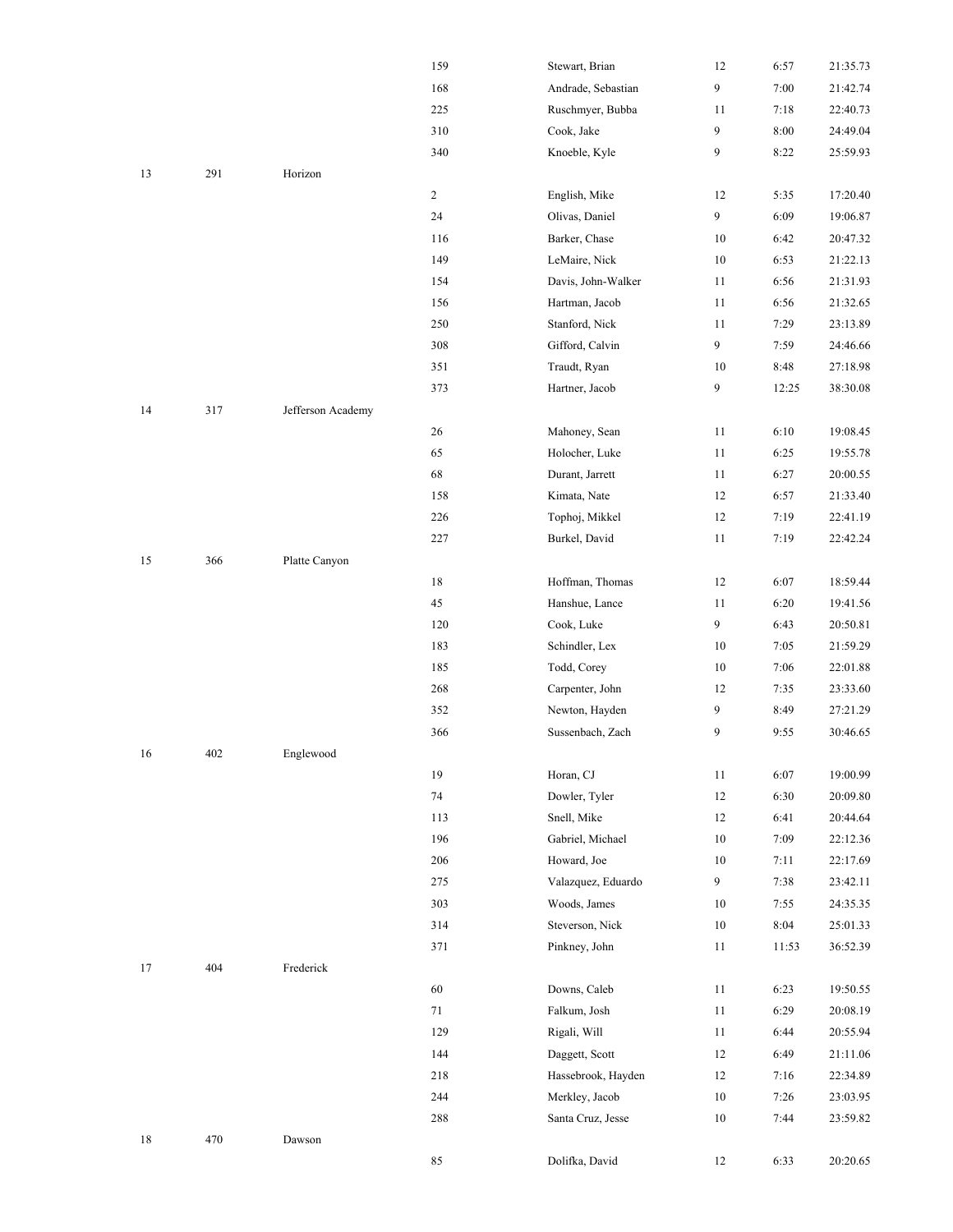|    |     |                   | 101     | Rothman, Jake       | 9              | 6:38   | 20:34.38 |
|----|-----|-------------------|---------|---------------------|----------------|--------|----------|
|    |     |                   | 105     |                     |                |        |          |
|    |     |                   |         | Broman, Robert      | 12             | 6:39   | 20:37.07 |
|    |     |                   | 179     | Keown, Matt         | 11             | 7:04   | 21:57.86 |
|    |     |                   | 209     | Becker, Kyle        | 9              | 7:11   | 22:19.37 |
|    |     |                   | 238     | Mandagere, Kevin    | 11             | 7:24   | 22:57.08 |
|    |     |                   | 277     | Gafner, Connor      | 9              | 7:38   | 23:42.82 |
|    |     |                   | 362     | Oden, Forest        | 9              | 9:38   | 29:52.66 |
| 19 | 481 | Peak To Peak      |         |                     |                |        |          |
|    |     |                   | 34      | Hoekstra, Matt      | 12             | 6:15   | 19:25.35 |
|    |     |                   | 123     | Ibrra, Fernado      | 12             | 6:43   | 20:52.37 |
|    |     |                   | 161     | Cardnial, Michael   | 12             | 6:58   | 21:38.33 |
|    |     |                   | 163     | Overson, Jocob      | 9              | 6:59   | 21:39.57 |
|    |     |                   | 165     | Hilvitz, Spencer    | 12             | 6:59   | 21:41.24 |
|    |     |                   | 173     | Gulati, Gunsagar    | 12             | 7:02   | 21:51.34 |
|    |     |                   | 175     | Beckman, Todd       | 9              | 7:03   | 21:54.16 |
|    |     |                   | 182     | Greef, Joe          | 10             | 7:05   | 21:59.01 |
|    |     |                   | 197     | Seebuger, Nick      | 10             | 7:09   | 22:12.73 |
|    |     |                   | 261     | Tanner, Zach        | 9              | 7:32   | 23:24.94 |
|    |     |                   | 344     | Whitehead, Elliot   | 9              | 8:41   | 26:57.16 |
| 20 | 482 | Prairie View      |         |                     |                |        |          |
|    |     |                   | 42      | Pawlek, Alex        | $\overline{9}$ | 6:19   | 19:37.23 |
|    |     |                   | 94      | Lane, Luke          | 12             | 6:36   | 20:28.02 |
|    |     |                   | 170     | Woodford, Joey      | 11             | 7:02   | 21:49.54 |
|    |     |                   | 176     | Moravec, Mike       | 12             | 7:03   | 21:54.43 |
|    |     |                   | 201     | Archuleta, Ryan     | $10\,$         | 7:10   | 22:15.16 |
|    |     |                   | $207\,$ | Binford, Collin     | 9              | 7:11   | 22:17.91 |
|    |     |                   | 247     | Day, Tyler          | $10\,$         | 7:28   | 23:09.04 |
|    |     |                   | 257     | Cavanaugh, Will     | 12             | 7:32   | 23:22.03 |
|    |     |                   | 265     | Bejarano, Iran      | 9              | 7:34   | 23:28.17 |
|    |     |                   | 301     | Gorell, Donald      | 10             | 7:52   | 24:24.97 |
|    |     |                   | 307     | Kleber, Chase       | 9              | 7:58   | 24:42.13 |
|    |     |                   | 313     | Gazewood, Joey      | 11             | 8:01   | 24:53.69 |
|    |     |                   | 331     | Lopez, Alex         | 9              | $8:18$ | 25:46.75 |
|    |     |                   | 342     | Wood, Nick          | 12             | 8:27   | 26:14.17 |
|    |     |                   | 346     | McCurry, Dillon     | 10             | 8:44   | 27:05.51 |
|    |     |                   | 359     | Rexwinkle, Cherokee | $\overline{9}$ | 9:19   | 28:53.36 |
|    |     |                   | 370     | Halbert, Tyler      | $10\,$         | 10:39  | 33:03.14 |
| 21 | 616 | <b>Estes Park</b> |         |                     |                |        |          |
|    |     |                   | 15      | Thoms, Brad         | 12             | 6:03   | 18:47.64 |
|    |     |                   | 138     | Buttler, Peter      | $10\,$         | 6:48   | 21:05.74 |
|    |     |                   | 214     | Gamble, David       | 9              | 7:14   | 22:27.03 |
|    |     |                   | 249     | Calden, Walker      | 9              | 7:29   | 23:13.11 |
|    |     |                   | 329     | Garret, Unknown     | 10             | 8:18   | 25:44.56 |
|    |     |                   |         |                     |                |        |          |
| 22 | 639 | Brush             |         |                     |                |        |          |
|    |     |                   | 135     | Bowen, Amos         | $10\,$         | 6:47   | 21:04.27 |
|    |     |                   | 140     | Zuniga, Derek       | $10\,$         | 6:49   | 21:08.21 |
|    |     |                   | 180     | Stevens, Bryce      | $10\,$         | 7:05   | 21:58.31 |
|    |     |                   | 184     | Massey, Kevin       | 12             | 7:06   | 22:01.10 |
|    |     |                   | 316     | Cruz, Ubaldo        | 11             | 8:08   | 25:15.64 |
|    |     |                   | 317     | Carrillo, Fernando  | 12             | 8:09   | 25:16.11 |
|    |     |                   | 323     | Anderson, Nick      | 12             | 8:15   | 25:37.55 |
|    |     |                   |         |                     |                |        |          |

|    |     |                   | 102        | Droman, <i>r</i> obert          |
|----|-----|-------------------|------------|---------------------------------|
|    |     |                   | 179        | Keown, Matt                     |
|    |     |                   | 209        | Becker, Kyle                    |
|    |     |                   | 238        | Mandagere, Kevi:                |
|    |     |                   | 277        | Gafner, Connor                  |
|    |     |                   | 362        | Oden, Forest                    |
| 19 | 481 | Peak To Peak      |            |                                 |
|    |     |                   | 34         | Hoekstra, Matt                  |
|    |     |                   | 123        | Ibrra, Fernado                  |
|    |     |                   | 161        | Cardnial, Michael               |
|    |     |                   | 163        | Overson, Jocob                  |
|    |     |                   | 165        | Hilvitz, Spencer                |
|    |     |                   | 173        | Gulati, Gunsagar                |
|    |     |                   | 175        | Beckman, Todd                   |
|    |     |                   | 182        | Greef, Joe                      |
|    |     |                   | 197        | Seebuger, Nick                  |
|    |     |                   | 261        | Tanner, Zach                    |
|    |     |                   | 344        | Whitehead, Elliot               |
| 20 | 482 | Prairie View      |            |                                 |
|    |     |                   | 42         | Pawlek, Alex                    |
|    |     |                   | 94         | Lane, Luke                      |
|    |     |                   | 170        | Woodford, Joey                  |
|    |     |                   | 176        | Moravec, Mike                   |
|    |     |                   | 201        | Archuleta, Ryan                 |
|    |     |                   | 207        | Binford, Collin                 |
|    |     |                   | 247        | Day, Tyler                      |
|    |     |                   | 257        | Cavanaugh, Will                 |
|    |     |                   | 265        | Bejarano, Iran                  |
|    |     |                   | 301        | Gorell, Donald                  |
|    |     |                   | 307        | Kleber, Chase                   |
|    |     |                   | 313        | Gazewood, Joey                  |
|    |     |                   | 331        | Lopez, Alex                     |
|    |     |                   | 342        | Wood, Nick                      |
|    |     |                   | 346        | McCurry, Dillon                 |
|    |     |                   | 359        | Rexwinkle, Chero                |
|    |     |                   | 370        | Halbert, Tyler                  |
| 21 | 616 | <b>Estes Park</b> |            |                                 |
|    |     |                   | 15         | Thoms, Brad                     |
|    |     |                   | 138        | Buttler, Peter                  |
|    |     |                   | 214        | Gamble, David                   |
|    |     |                   | 249        | Calden, Walker                  |
|    |     |                   | 329        | Garret, Unknown                 |
| 22 | 639 | <b>Brush</b>      |            |                                 |
|    |     |                   | 135        | Bowen, Amos                     |
|    |     |                   | 140        | Zuniga, Derek                   |
|    |     |                   |            |                                 |
|    |     |                   | 180<br>184 | Stevens, Bryce<br>Massey, Kevin |
|    |     |                   | 316        | Cruz, Ubaldo                    |
|    |     |                   | 317        | Carrillo, Fernando              |
|    |     |                   |            |                                 |
| 23 | 641 |                   | 323        | Anderson, Nick                  |
|    |     | Hinckley          |            |                                 |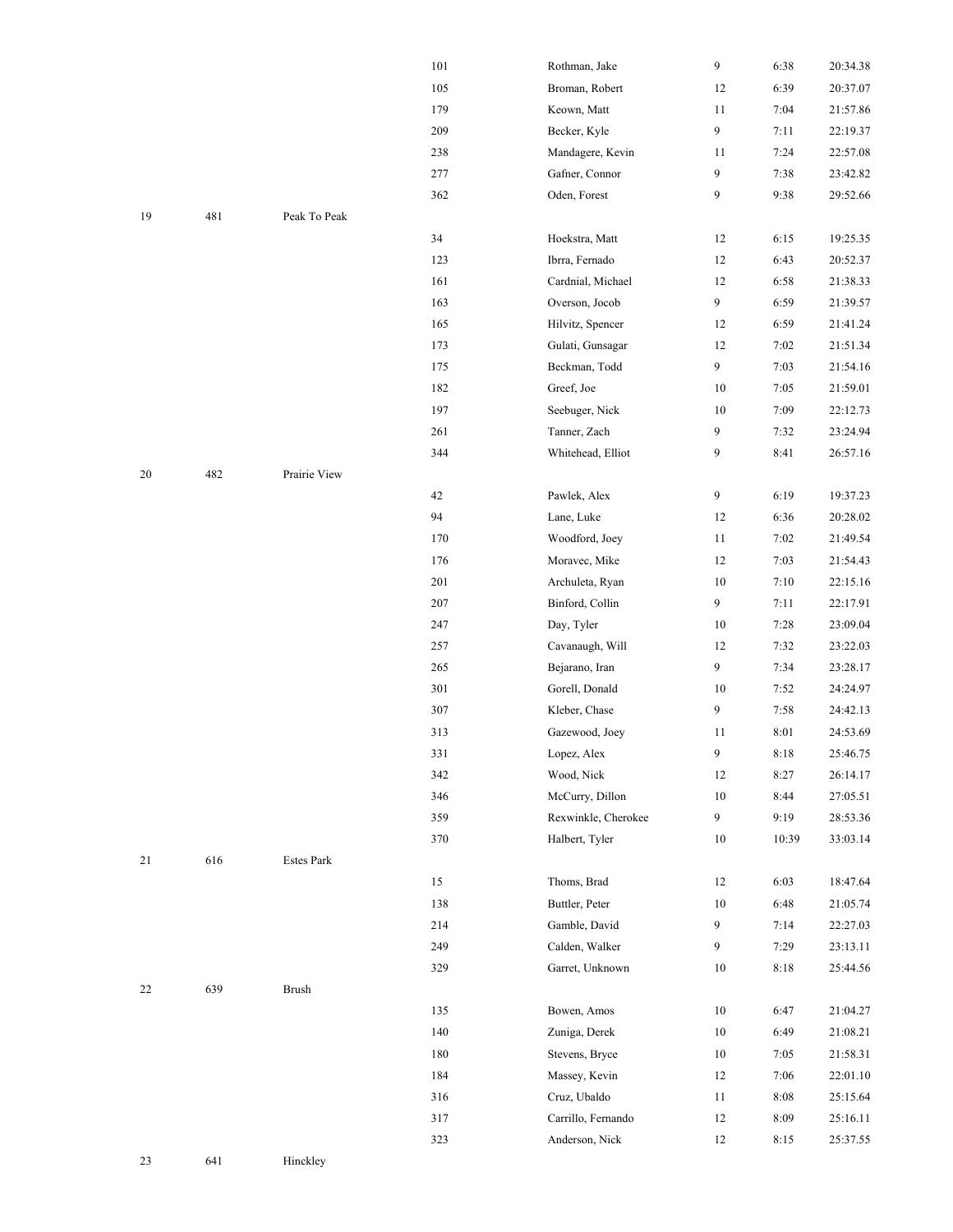|    |     |             | 64  | Smith, Steven          | 11     | 6:25  | 19:54.42 |
|----|-----|-------------|-----|------------------------|--------|-------|----------|
|    |     |             | 84  | Reyna, Joaquin         | $10\,$ | 6:32  | 20:17.56 |
|    |     |             | 189 | Nicholls, Ben          | $10\,$ | 7:07  | 22:04.59 |
|    |     |             | 304 | Shover, Michael        | 12     | 7:57  | 24:39.39 |
|    |     |             | 356 | Kram, Kyler            | 11     | 9:06  | 28:13.65 |
| 24 | 641 | Machebeuf   |     |                        |        |       |          |
|    |     |             | 104 | McPherson, Sean        | 12     | 6:38  | 20:36.49 |
|    |     |             | 137 | Ibarra, Angel          | 12     | 6:48  | 21:05.39 |
|    |     |             | 167 | Eder, Robby            | $10\,$ | 7:00  | 21:42.40 |
|    |     |             | 233 | Smith, Jake            | 10     | 7:23  | 22:54.67 |
|    |     |             | 253 | Cogger, Thomas         | 9      | 7:30  | 23:16.17 |
|    |     |             | 279 | McDermott, Tim         | 10     | 7:39  | 23:43.57 |
|    |     |             | 300 | Babish, Daniel         | $10\,$ | 7:50  | 24:18.93 |
|    |     |             | 332 | McDermott, John        | 12     | 8:19  | 25:47.70 |
|    |     |             | 337 | Jennings, Eric         | 9      | 8:20  | 25:53.24 |
| 25 | 652 | Wheat Ridge |     |                        |        |       |          |
|    |     |             | 108 | Wylde, Andrew          | $10\,$ | 6:39  | 20:38.29 |
|    |     |             | 147 | Wyser, Ryan            | 9      | 6:50  | 21:14.04 |
|    |     |             | 198 | Lormand, Marshall      | 12     | 7:10  | 22:13.99 |
|    |     |             | 199 | Hanson, Ryan           | 9      | 7:10  | 22:14.23 |
|    |     |             | 223 | Durbano, Adrian        | 9      | 7:18  | 22:39.70 |
|    |     |             | 234 | Frank, Logan           | 9      | 7:23  | 22:55.07 |
|    |     |             | 271 | Del Negro, Michael     | 10     | 7:37  | 23:37.83 |
|    |     |             | 286 | McCall, Keenan         | 9      | 7:42  | 23:54.28 |
|    |     |             | 289 | Vulcani, Jack          | 9      | 7:44  | 24:00.72 |
|    |     |             | 294 | Thompkins, Nick        | 9      | 7:45  | 24:04.90 |
|    |     |             | 321 | Brunetti, Darian       | 10     | 8:14  | 25:33.30 |
|    |     |             | 324 | Kendall, Robert        | 12     | 8:16  | 25:39.69 |
|    |     |             | 325 | Lormand, Nick          | $10\,$ | 8:16  | 25:40.04 |
|    |     |             | 330 | Hranac, Reed           | 12     | 8:18  | 25:45.27 |
|    |     |             | 358 | Pasko, A.J.            | 9      | 9:19  | 28:53.10 |
|    |     |             | 374 | Vigil, Alex            | 9      | 13:03 | 40:30.42 |
| 26 | 714 | Brighton    |     |                        |        |       |          |
|    |     |             | 148 | MAKEPEACE, JOE         | 11     | 6:53  | 21:21.44 |
|    |     |             | 169 | <b>LANDEROS, JESSE</b> | 9      | 7:00  | 21:45.08 |
|    |     |             | 192 | MERICH, RICHARD        | 11     | 7:07  | 22:05.78 |
|    |     |             | 205 | JOHNSON, ERIC          | $10\,$ | 7:10  | 22:16.80 |
|    |     |             | 217 | <b>GUTIERREZ, JOSE</b> | 11     | 7:16  | 22:32.19 |
|    |     |             | 221 | HECK, DANIEL           | 9      | 7:18  | 22:38.74 |
|    |     |             | 235 | LANDEROS, JORDAN       | 10     | 7:23  | 22:55.44 |
|    |     |             | 239 | <b>BONA, JASON</b>     | 11     | 7:24  | 22:59.65 |
|    |     |             | 260 | NIELSON, FORREST       | 9      | 7:32  | 23:24.62 |
|    |     |             | 272 | SWARR, MASON           | 11     | 7:38  | 23:40.48 |
|    |     |             | 305 | YORK, LUCIEN           | 11     | 7:57  | 24:40.20 |
| 27 | 714 | Kent Denver |     |                        |        |       |          |
|    |     |             | 25  | Lang, Gus              | 11     | 6:10  | 19:08.01 |
|    |     |             | 203 | Savoie, Will           | 10     | 7:10  | 22:15.96 |
|    |     |             | 212 | Osland, Beau           | 12     | 7:13  | 22:25.52 |
|    |     |             | 274 | Dewey, Graham          | 11     | 7:38  | 23:41.79 |
|    |     |             | 296 | Cowan, Zach            | 9      | 7:46  | 24:07.46 |
| 28 | 871 | Westminster |     |                        |        |       |          |
|    |     |             | 210 | Pacheco, Eric          | 10     | 7:11  | 22:19.66 |
|    |     |             |     |                        |        |       |          |

|        |     |             | ٢                       |
|--------|-----|-------------|-------------------------|
|        |     |             | $\overline{\mathbf{3}}$ |
| 24     | 641 | Machebeuf   |                         |
|        |     |             | $\mathbf{1}$            |
|        |     |             |                         |
|        |     |             | $\mathbf{1}$            |
|        |     |             | $\mathbf{1}$            |
|        |     |             | $\overline{\mathbf{c}}$ |
|        |     |             | $\overline{\mathbf{c}}$ |
|        |     |             | $\overline{\mathbf{c}}$ |
|        |     |             | $\overline{\mathbf{3}}$ |
|        |     |             |                         |
|        |     |             | $\overline{\mathbf{3}}$ |
|        |     |             | $\overline{\mathbf{3}}$ |
| 25     | 652 | Wheat Ridge |                         |
|        |     |             | $\mathbf{1}$            |
|        |     |             | $\mathbf{1}$            |
|        |     |             | $\mathbf{1}$            |
|        |     |             |                         |
|        |     |             | $\mathbf{1}$            |
|        |     |             | $\overline{\mathbf{c}}$ |
|        |     |             | $\overline{\mathbf{c}}$ |
|        |     |             | $\overline{\mathbf{c}}$ |
|        |     |             | $\overline{\mathbf{c}}$ |
|        |     |             | $\overline{c}$          |
|        |     |             |                         |
|        |     |             | $\overline{\mathbf{c}}$ |
|        |     |             | $\overline{\mathbf{3}}$ |
|        |     |             | $\overline{\mathbf{3}}$ |
|        |     |             | $\overline{\mathbf{3}}$ |
|        |     |             | $\overline{\mathbf{3}}$ |
|        |     |             | $\overline{3}$          |
|        |     |             | $\overline{\mathbf{3}}$ |
|        |     |             |                         |
| 26     | 714 | Brighton    |                         |
|        |     |             | $\mathbf{1}$            |
|        |     |             | $\mathbf{1}$            |
|        |     |             | $\mathbf{1}$            |
|        |     |             | $\overline{\mathbf{c}}$ |
|        |     |             | $\overline{\mathbf{c}}$ |
|        |     |             | $\overline{\mathbf{c}}$ |
|        |     |             |                         |
|        |     |             | $\overline{\mathbf{c}}$ |
|        |     |             | $\overline{c}$          |
|        |     |             | $\overline{c}$          |
|        |     |             | $\overline{\mathbf{c}}$ |
|        |     |             | $\overline{\mathbf{3}}$ |
| $27\,$ | 714 | Kent Denver |                         |
|        |     |             |                         |
|        |     |             | $\overline{\mathbf{c}}$ |
|        |     |             | $\overline{c}$          |
|        |     |             | $\overline{\mathbf{c}}$ |
|        |     |             | $\overline{\mathbf{c}}$ |
|        |     |             | $\overline{\mathbf{c}}$ |
| 28     | 871 | Westminster |                         |
|        |     |             | $\overline{2}$          |
|        |     |             |                         |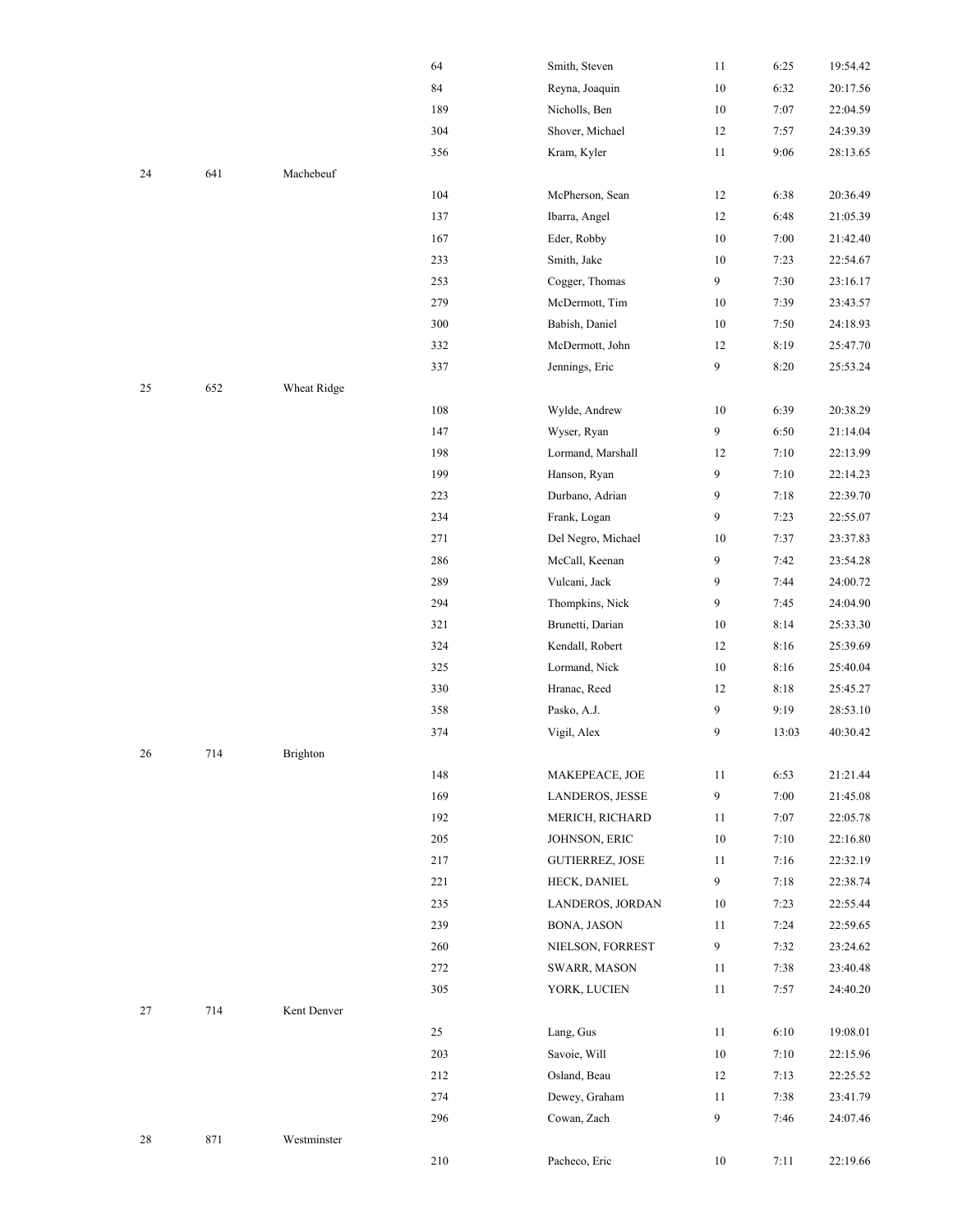|    |      |                | 211 | Aquino, Peter       | 12     | 7:13  | 22:25.05 |
|----|------|----------------|-----|---------------------|--------|-------|----------|
|    |      |                | 222 | Huetson, Connor     | $10\,$ | 7:18  | 22:39.46 |
|    |      |                | 228 | Fitzgerald, Robert  | 11     | 7:19  | 22:43.44 |
|    |      |                | 240 | Grosek, Ryan        | 11     | 7:25  | 23:00.91 |
|    |      |                | 345 | Caaranza, Dominic   | 9      | 8:43  | 27:04.30 |
|    |      |                | 354 | Easton, Charlie     | 11     | 8:50  | 27:26.57 |
|    |      |                | 372 | Hatheway, Kyle      | $10\,$ | 11:54 | 36:55.01 |
| 29 | 1018 | Skyview        |     |                     |        |       |          |
|    |      |                | 157 | Howard, Lavon       | 12     | 6:57  | 21:33.12 |
|    |      |                | 216 | Loera, Antonio      | 11     | 7:15  | 22:31.90 |
|    |      |                | 290 | Olivas, Javier      | 10     | 7:45  | 24:02.43 |
|    |      |                | 355 | Helligo, Montgomery | 9      | 8:55  | 27:40.44 |
| 30 | 1180 | Denver Academy |     |                     |        |       |          |
|    |      |                | 256 | Starr, Tyler        | 10     | 7:31  | 23:19.57 |
|    |      |                | 287 | Whaley, James       | 9      | 7:44  | 23:59.64 |
|    |      |                | 299 | Callahan, Juba      | 11     | 7:49  | 24:14.17 |
|    |      |                | 338 | Bradford, Hunter    | 9      | 8:21  | 25:55.50 |
|    |      |                | 339 | Kwon, Daniel        | 11     | 8:22  | 25:59.20 |
|    |      |                | 365 | Bair, Ty            | 12     | 9:55  | 30:46.37 |
|    |      |                | 368 | Blickley, Steven    | 10     | 10:01 | 31:06.91 |
|    |      |                |     |                     |        |       |          |

## **Boys Middle School Individual Results**

| Place          | Name                    | Grade | Bib  | Team               | Time     | Pace    |
|----------------|-------------------------|-------|------|--------------------|----------|---------|
| $\mathbf{1}$   | Reynolds, John          | 8     | 628  | Kent Denver        | 11:06.91 | 05:58.6 |
| $\mathbf{2}$   | Koegel, Robert          | 7     | 1200 | Summit             | 11:08.94 | 05:59.6 |
| 3              | McLain, Ian             | 8     | 467  | <b>Estes Park</b>  | 11:15.27 | 06:03.0 |
| $\overline{4}$ | Cam, Healy              | 8     | 803  | Peak To Peak       | 11:22.65 | 06:07.0 |
| 5              | Parkinson, Cole         | 7     | 349  | D'Evelyn           | 11:23.80 | 06:07.6 |
| 6              | O'Hagan, John           | 6     | 1129 | St Vincent De Paul | 11:24.62 | 06:08.1 |
| 7              | Phillips, Adrian        | 8     | 511  | Fitzsimmons        | 11:25.97 | 06:08.8 |
| $8\,$          | Cook, Canyon            | 8     | 504  | Fitzsimmons        | 11:27.86 | 06:09.8 |
| 9              | Nathan, Hausman         | 8     | 839  | Peak To Peak       | 11:31.79 | 06:11.9 |
| 10             | Schneider, Ryan         | 7     | 1470 | Summit Ridge       | 11:32.96 | 06:12.6 |
| 11             | White, Ryan             | 7     | 432  | Elizabeth          | 11:36.12 | 06:14.3 |
| 12             | Maes, Levi              | 8     | 1460 | Summit Ridge       | 11:41.77 | 06:17.3 |
| 13             | Stephen, Rice           | 8     | 846  | Peak To Peak       | 11:45.20 | 06:19.1 |
| 14             | Schwappach, Christopher | 7     | 1138 | St Vincent De Paul | 11:45.84 | 06:19.5 |
| 15             | Aaron, Miller           | 8     | 794  | Peak To Peak       | 11:46.14 | 06:19.6 |
| 16             | Kedl, Ben               | 8     | 281  | Denver Christian   | 11:48.72 | 06:21.0 |
| 17             | Marvel, Cody            | 8     | 339  | D'Evelyn           | 11:50.56 | 06:22.0 |
| 18             | Almanzar, Eric          | 8     | 1440 | Summit Ridge       | 11:53.29 | 06:23.5 |
| 19             | Winn, Zacc              | 6     | 181  | <b>Brush</b>       | 11:54.29 | 06:24.0 |
| 20             | Riley, Rodenburg        | 8     | 842  | Peak To Peak       | 11:54.93 | 06:24.4 |
| 21             | Sebald, Davis           | 7     | 1471 | Summit Ridge       | 11:56.67 | 06:25.3 |
| 22             | Cavey, Kyle             | 7     | 1284 | Turner             | 11:58.23 | 06:26.1 |
| 23             | Smith, Taylor           | 7     | 1473 | Summit Ridge       | 12:00.10 | 06:27.2 |
| 24             | Sangster, Reid          | 8     | 361  | D'Evelyn           | 12:02.31 | 06:28.3 |
| 25             | Terry, Gus              | 7     | 429  | Elizabeth          | 12:04.76 | 06:29.7 |
| 26             | Camann, Indy            | 7     | 1446 | Summit Ridge       | 12:12.73 | 06:33.9 |
| 27             | Baker, Tim              | 8     | 452  | <b>Estes Park</b>  | 12:13.96 | 06:34.6 |
| 28             | Boss, Trevor            | 7     | 410  | Elizabeth          | 12:16.41 | 06:35.9 |
| 29             | Carney, Bradley         | 7     | 1447 | Summit Ridge       | 12:24.22 | 06:40.1 |
| 30             | Van Horn, Peter         | 8     | 476  | <b>Estes Park</b>  | 12:25.61 | 06:40.9 |
| 31             | Tynan, Mackenzie        | 6     | 1146 | St Vincent De Paul | 12:29.79 | 06:43.1 |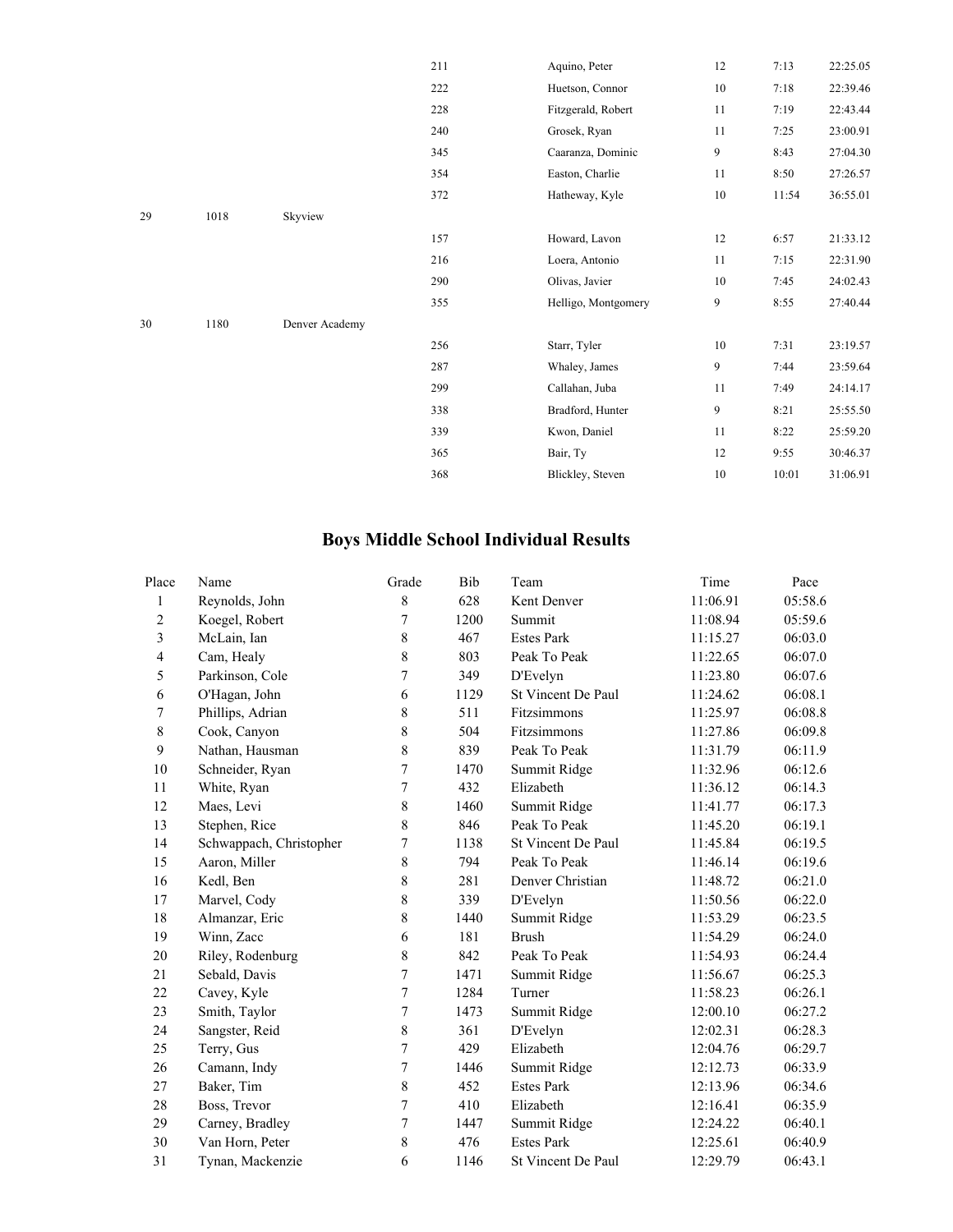| 32     | Camp, Murphy        | $\boldsymbol{7}$ | 503  | Fitzsimmons             | 12:31.37 | 06:44.0 |
|--------|---------------------|------------------|------|-------------------------|----------|---------|
| 33     | Piehl, Sam          | $\,$ 8 $\,$      | 1426 | Summit                  | 12:32.06 | 06:44.3 |
| 34     | Andrew, Otey        | $\,$ 8 $\,$      | 795  | Peak To Peak            | 12:33.17 | 06:44.9 |
| 35     | Kinnard, Will       | $\overline{7}$   | 243  | Dawson                  | 12:33.54 | 06:45.1 |
| $36\,$ | Heyman, Henry       | $\boldsymbol{7}$ | 238  | Dawson                  | 12:33.95 | 06:45.3 |
| $37\,$ | Leach, Ian          | $\boldsymbol{7}$ | 1458 | Summit Ridge            | 12:34.51 | 06:45.7 |
| 38     | Hughes, Chase       | $\,$ 8 $\,$      | 1289 | Turner                  | 12:35.37 | 06:46.1 |
| 39     | Urchek, Quinton     | $\,$ 8 $\,$      | 1299 | Turner                  | 12:36.34 | 06:46.6 |
| $40\,$ | Thompson, Jake      | $\boldsymbol{7}$ | 430  | Elizabeth               | 12:38.40 | 06:47.7 |
| 41     | William, Swanson    | 6                | 852  | Peak To Peak            | 12:42.79 | 06:50.1 |
| 42     | Maas, Erik          | $\,$ 8 $\,$      | 1294 | Turner                  | 12:45.38 | 06:51.5 |
| 43     | Arrigo, Alec        | $\boldsymbol{7}$ | 1108 | St Vincent De Paul      | 12:46.22 | 06:51.9 |
| $44\,$ | Sbarbaro, Jake      | $\boldsymbol{7}$ | 363  | D'Evelyn                | 12:47.27 | 06:52.5 |
| $45\,$ | Acosta, Duane       | $\boldsymbol{7}$ | 293  | D'Evelyn                | 12:50.32 | 06:54.2 |
| 46     | Youngbluth, John    | $\,$ 8 $\,$      | 478  | <b>Estes Park</b>       | 12:51.40 | 06:54.7 |
| $47\,$ | Nicolas, Kelly      | $\boldsymbol{7}$ | 840  | Peak To Peak            | 12:51.63 | 06:54.9 |
| $48\,$ | Austin, Warner      | $\boldsymbol{7}$ | 797  | Peak To Peak            | 12:52.23 | 06:55.2 |
|        |                     |                  |      | <b>Estes Park</b>       | 12:52.63 |         |
| 49     | Severin, Austin     | $\,$ 8 $\,$      | 471  |                         |          | 06:55.4 |
| $50\,$ | James, Rice         | 6                | 821  | Peak To Peak            | 12:53.23 | 06:55.7 |
| 51     | Nowicki, Joe        | $\,$ $\,$        | 348  | D'Evelyn                | 12:53.77 | 06:56.0 |
| 52     | Thompson, Risto     | 8                | 474  | <b>Estes Park</b>       | 12:54.93 | 06:56.6 |
| 53     | Jhamal, Fanning     | $\boldsymbol{7}$ | 822  | Peak To Peak            | 12:57.00 | 06:57.7 |
| 54     | Bryant, Connor      | $\,$ 8 $\,$      | 455  | <b>Estes Park</b>       | 12:58.93 | 06:58.8 |
| 55     | Hoven, Chase        | $\boldsymbol{7}$ | 703  | Littleton Academy       | 13:00.35 | 06:59.5 |
| 56     | Baker, Bryce        | $\sqrt{6}$       | 126  | <b>Brush</b>            | 13:01.16 | 07:00.0 |
| 57     | Gomez, Fabian       | 8                | 1314 | Valley                  | 13:03.97 | 07:01.5 |
| 58     | Christiansen, James | $\boldsymbol{7}$ | 412  | Elizabeth               | 13:04.69 | 07:01.9 |
| 59     | Clawson, Will       | 6                | 767  | Most Precious Blood     | 13:05.29 | 07:02.2 |
| 60     | Neal, Zach          | $\boldsymbol{7}$ | 270  | Denver Academy          | 13:06.31 | 07:02.7 |
| 61     | Gutierrez, Pablo    | $\boldsymbol{7}$ | 150  | <b>Brush</b>            | 13:08.43 | 07:03.9 |
| 62     | Brannum, Jake       | $\boldsymbol{7}$ | 303  | D'Evelyn                | 13:09.22 | 07:04.3 |
| 63     | McDonald, Nicholas  | $\,$ 8 $\,$      | 1281 | The Academy             | 13:13.03 | 07:06.4 |
| 64     | chavez, justin      | $\boldsymbol{7}$ | 187  | Challenge To Excellence | 13:13.53 | 07:06.6 |
| 65     | DeHerrera, Levi     | $\boldsymbol{7}$ | 1114 | St Vincent De Paul      | 13:14.50 | 07:07.2 |
| 66     | Scott, Westin       | $\,$ 8 $\,$      | 723  | Littleton Academy       | 13:14.73 | 07:07.3 |
| 67     | O'neil, Chris       | $\overline{7}$   | 271  | Denver Academy          | 13:14.97 | 07:07.4 |
| 68     | Morris, Ryan        | $\epsilon$       | 1464 | Summit Ridge            | 13:17.15 | 07:08.6 |
| 69     | Kiser, Josh         | $\boldsymbol{6}$ | 509  | Fitzsimmons             | 13:18.49 | 07:09.3 |
| 70     | Swayze, Neal        | $\boldsymbol{7}$ | 1476 | Summit Ridge            | 13:19.07 | 07:09.6 |
| 71     | Justin, Rodenburg   | $\,$ 8 $\,$      | 825  | Peak To Peak            | 13:19.82 | 07:10.0 |
| $72\,$ | Franke, Ethan       | 7                | 1453 | Summit Ridge            | 13:21.22 | 07:10.8 |
| 73     | Hunter, Moses       | $\,$ 8 $\,$      | 153  | <b>Brush</b>            | 13:21.94 | 07:11.2 |
| 74     | Chado, Michael      | $\boldsymbol{7}$ | 1448 | Summit Ridge            | 13:22.59 | 07:11.5 |
| 75     | magdessian, arteom  | 6                | 191  | Challenge To Excellence | 13:23.38 | 07:11.9 |
| 76     | Hall, Jon           | 7                | 324  | D'Evelyn                | 13:23.79 | 07:12.1 |
| $77\,$ | coors, ryan         | 6                | 188  | Challenge To Excellence | 13:24.40 | 07:12.5 |
| 78     | Velten, Jimmy       | 6                | 760  | Monument Academy        | 13:26.34 | 07:13.5 |
| 79     | Ruhter, matt        | $\,$ 8 $\,$      | 514  | Fitzsimmons             | 13:26.92 | 07:13.8 |
| $80\,$ |                     | $\,$ 8 $\,$      | 1290 |                         |          |         |
|        | Kinney, Alex        |                  |      | Turner                  | 13:28.43 | 07:14.6 |
| 81     | Morse, Michael      | $\boldsymbol{7}$ | 1465 | Summit Ridge            | 13:29.04 | 07:15.0 |
| 82     | Cottle, Drew        | 6                | 697  | Littleton Academy       | 13:33.53 | 07:17.4 |
| 83     | Bacon, Hunter       | 6                | 693  | Littleton Academy       | 13:33.89 | 07:17.6 |
| 84     | Hood, Louis         | 7                | 280  | Denver Christian        | 13:34.63 | 07:18.0 |
| 85     | Brown, Tim          | $\boldsymbol{7}$ | 133  | <b>Brush</b>            | 13:35.74 | 07:18.6 |
| 86     | Bradley, DeYoung    | $\,$ 8 $\,$      | 800  | Peak To Peak            | 13:36.36 | 07:18.9 |
| $87\,$ | Cooper, Ryan        | $\boldsymbol{7}$ | 696  | Littleton Academy       | 13:37.47 | 07:19.5 |
| $88\,$ | Paquette, Michael   | $\boldsymbol{7}$ | 249  | Dawson                  | 13:38.81 | 07:20.2 |
| 89     | Talbert, Tyler      | $\boldsymbol{7}$ | 1478 | Summit Ridge            | 13:41.06 | 07:21.4 |
| 90     | Lawley, Lawrence    | 6                | 1064 | Sheridan                | 13:41.52 | 07:21.7 |
| 91     | Scharff, Luke       | 8                | 364  | D'Evelyn                | 13:42.13 | 07:22.0 |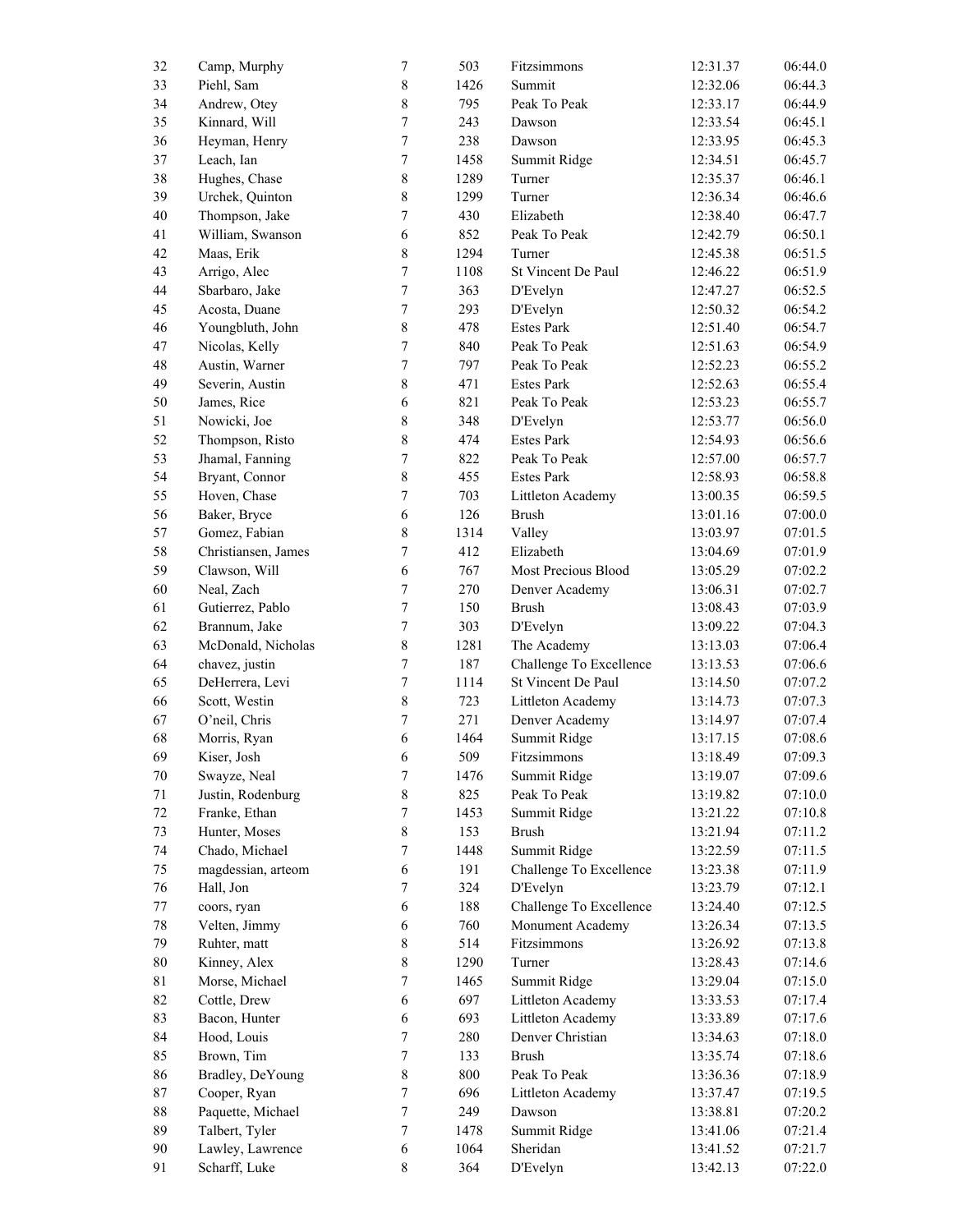| 92      | Sollender, Grayson  | $\sqrt{6}$       | 1142 | St Vincent De Paul  | 13:43.90 | 07:23.0 |
|---------|---------------------|------------------|------|---------------------|----------|---------|
| 93      | Keown, Robby        | $\boldsymbol{7}$ | 242  | Dawson              | 13:44.52 | 07:23.3 |
| 94      | Cutter, Ryan        | $\overline{7}$   | 1450 | Summit Ridge        | 13:45.39 | 07:23.8 |
| 95      | Butler, Tyson       | $\overline{7}$   | 1444 | Summit Ridge        | 13:48.79 | 07:25.6 |
| 96      | Dylan, Patch        | $\,$ $\,$        | 808  | Peak To Peak        | 13:49.61 | 07:26.0 |
| 97      | Cutter, Blake       | $\overline{7}$   | 1449 | Summit Ridge        | 13:50.71 | 07:26.6 |
| 98      | Gonzales, Matthew   | $\overline{7}$   | 1454 | Summit Ridge        | 13:51.28 | 07:26.9 |
| 99      | Wilson, Shane       | 8                | 433  | Elizabeth           | 13:52.01 | 07:27.3 |
| $100\,$ | Brewer, Dustin      | $\,$ 8 $\,$      | 411  | Elizabeth           | 13:53.79 | 07:28.3 |
| 101     | McCabe, Colin       | $\,$ $\,$        | 776  | Most Precious Blood | 13:57.66 | 07:30.4 |
| 102     | Johnston, Jordan    | $\,$ 8 $\,$      | 751  | Monument Academy    | 13:58.61 | 07:30.9 |
|         |                     |                  |      |                     |          |         |
| 103     | Cominelli, Riccardo | $\sqrt{6}$       | 1060 | Sheridan            | 13:59.02 | 07:31.1 |
| 104     | Billings, Jacob     | $\boldsymbol{7}$ | 502  | Fitzsimmons         | 13:59.28 | 07:31.2 |
| 105     | Gregory, Josh       | $\,$ $\,$        | 1193 | Summit              | 13:59.78 | 07:31.5 |
| 106     | Tucker, Ben         | $\overline{7}$   | 1145 | St Vincent De Paul  | 14:00.06 | 07:31.6 |
| 107     | Riesenman, Quinn    | $\overline{7}$   | 782  | Most Precious Blood | 14:04.51 | 07:34.0 |
| 108     | Cox-Lauf, Lonny     | $\boldsymbol{7}$ | 414  | Elizabeth           | 14:06.66 | 07:35.2 |
| 109     | Towle, Mike         | $\sqrt{6}$       | 789  | Most Precious Blood | 14:07.28 | 07:35.5 |
| 110     | Chris, Roob         | $\,$ 8 $\,$      | 806  | Peak To Peak        | 14:10.45 | 07:37.2 |
| 111     | White, Walker       | $\overline{7}$   | 1275 | Summit Ridge        | 14:12.91 | 07:38.6 |
| 112     | Sevy, Ben           | $\overline{7}$   | 1298 | Turner              | 14:13.29 | 07:38.8 |
| 113     | Ayabarreno, Chris   | 8                | 748  | Monument Academy    | 14:13.64 | 07:38.9 |
| 114     | Jacob, Fanger       | $\sqrt{6}$       | 820  | Peak To Peak        | 14:13.95 | 07:39.1 |
| 115     | Marquez, Joel       | $\sqrt{6}$       | 1065 | Sheridan            | 14:14.31 | 07:39.3 |
| 116     | Liam, Healy         | $\boldsymbol{7}$ | 832  | Peak To Peak        | 14:16.67 | 07:40.6 |
| 117     | Sayre, Matt         | $\overline{7}$   | 784  | Most Precious Blood | 14:17.66 | 07:41.1 |
| 118     | Tucker, Robbie      | $\overline{7}$   | 431  | Elizabeth           | 14:20.23 | 07:42.5 |
| 119     | Chacon, Payton      | $\sqrt{6}$       | 1307 | Valley              | 14:21.12 | 07:43.0 |
| 120     | Siekierski, Ben     | $\boldsymbol{7}$ | 428  | Elizabeth           | 14:21.99 | 07:43.4 |
| 121     | Luis, Michael       | $\sqrt{6}$       | 1321 | Valley              | 14:23.64 | 07:44.3 |
| 122     | Bronson, Jarret     | $\boldsymbol{7}$ | 1283 | Turner              | 14:24.93 | 07:45.0 |
| 123     | Armagast, Angelo    | $\sqrt{6}$       | 1304 | Valley              | 14:29.46 | 07:47.5 |
| 124     |                     | $\epsilon$       | 184  | <b>Brush</b>        |          |         |
|         | Zuniga, Michael     |                  |      |                     | 14:32.54 | 07:49.1 |
| 125     | Alexander, Cameron  | $\sqrt{6}$       | 124  | <b>Brush</b>        | 14:34.49 | 07:50.2 |
| 126     | Nichols, Justin     | 8                | 424  | Elizabeth           | 14:35.45 | 07:50.7 |
| 127     | Gomez, Julian       | $\sqrt{6}$       | 1315 | Valley              | 14:39.50 | 07:52.8 |
| 128     | Daniel, Shannon     | 7                | 1451 | Summit Ridge        | 14:40.61 | 07:53.4 |
| 129     | Quan, Jake          | 6                | 1135 | St Vincent De Paul  | 14:42.64 | 07:54.5 |
| 130     | Koschnitzke, Peter  | $\overline{7}$   | 463  | <b>Estes Park</b>   | 14:43.43 | 07:55.0 |
| 131     | Minch, Tanner       | 7                | 423  | Elizabeth           | 14:46.23 | 07:56.5 |
| 132     | Berardi, Anthony    | 8                | 501  | Fitzsimmons         | 14:49.51 | 07:58.2 |
| 133     | Diess, Ray          | 8                | 416  | Elizabeth           | 14:51.09 | 07:59.1 |
| 134     | Pecot, Cooper       | 8                | 285  | Denver Christian    | 14:51.55 | 07:59.3 |
| 135     | McWhirt, Dominick   | $\boldsymbol{7}$ | 1462 | Summit Ridge        | 14:52.19 | 07:59.7 |
| 136     | Kulig, Sean         | $\boldsymbol{7}$ | 334  | D'Evelyn            | 14:52.94 | 08:00.1 |
| 137     | Mulder, Jacob       | $\boldsymbol{7}$ | 1296 | Turner              | 14:53.74 | 08:00.5 |
| 138     | Roberts, Alex       | $\epsilon$       | 755  | Monument Academy    | 14:54.37 | 08:00.8 |
| 139     | Grosskreuz, Cade    | 8                | 1195 | Summit              | 14:57.87 | 08:02.7 |
| 140     | Freymiller, Kevin   | 7                | 235  | Dawson              | 14:58.84 | 08:03.2 |
| 141     | Salazar, Angel      | 8                | 756  | Monument Academy    | 15:00.02 | 08:03.9 |
| 142     | Ackerman, Tyler     | 8                | 407  | Elizabeth           | 15:04.57 | 08:06.3 |
| 143     | Pahlau, Luke        | 7                | 715  | Littleton Academy   | 15:08.05 | 08:08.2 |
| 144     | Overbey, Alex       | 8                | 284  | Denver Christian    | 15:09.19 | 08:08.8 |
| 145     | Benjamin, DeYoung   | $\epsilon$       | 799  | Peak To Peak        | 15:10.86 | 08:09.7 |
| 146     | Campo, Myles        | 8                | 309  | D'Evelyn            |          |         |
|         |                     |                  |      |                     | 15:12.33 | 08:10.5 |
| 147     | Baker, William      | $\boldsymbol{7}$ | 1276 | The Academy         | 15:14.86 | 08:11.9 |
| 148     | Morgan, Jacob       | $\boldsymbol{7}$ | 283  | Denver Christian    | 15:17.24 | 08:13.1 |
| 149     | Howley, Austin      | 8                | 613  | Kent Denver         | 15:20.69 | 08:15.0 |
| 150     | Sirio, Jacob        | $\epsilon$       | 1326 | Valley              | 15:24.00 | 08:16.8 |
| 151     | Buck, Sam           | $\,$ $\,$        | 763  | Most Precious Blood | 15:24.50 | 08:17.0 |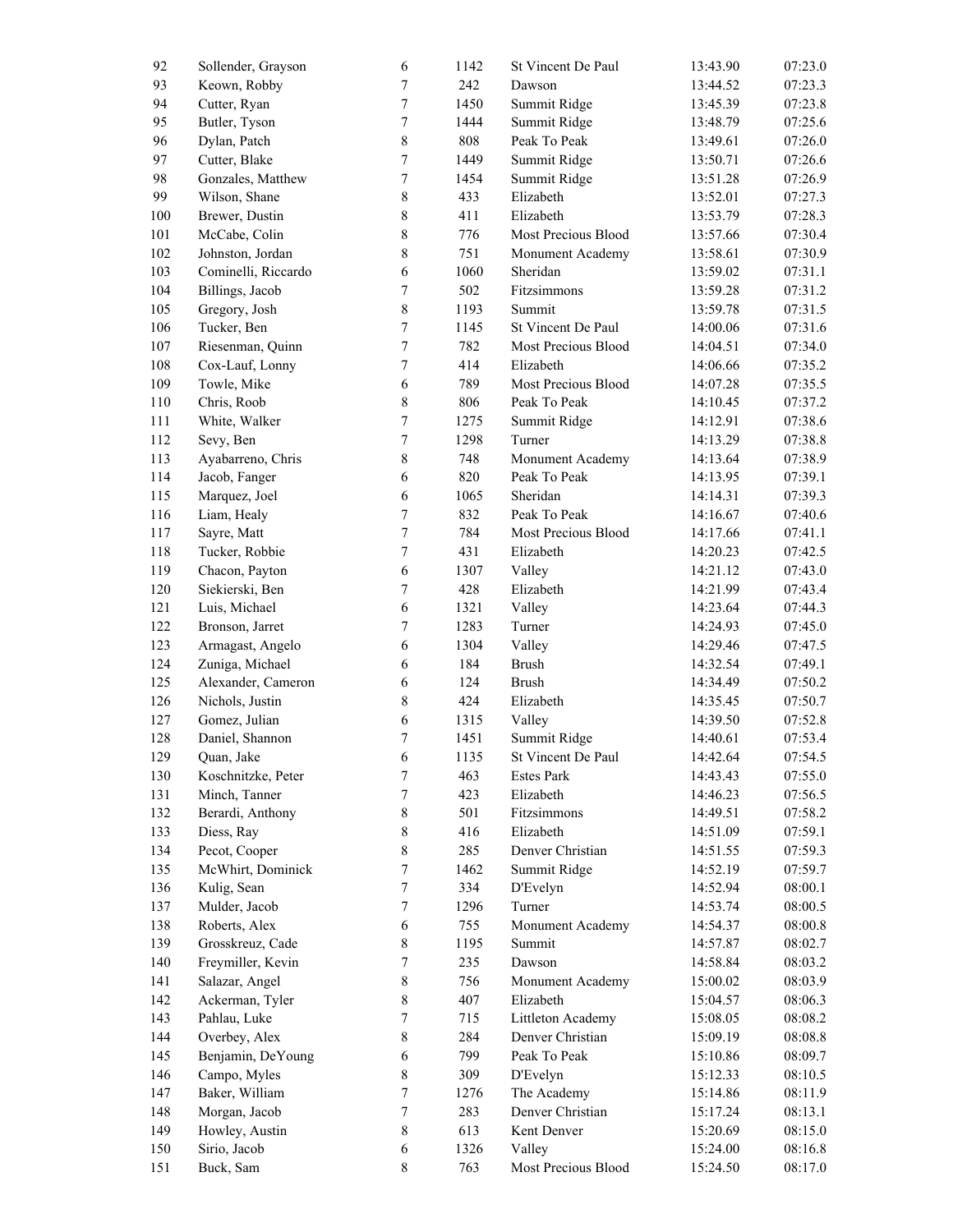| 152 | Daigle, Danny       | $\boldsymbol{7}$ | 1189 | Summit                  | 15:25.60 | 08:17.6 |
|-----|---------------------|------------------|------|-------------------------|----------|---------|
| 153 | head, ryan          | $\,$ $\,$        | 189  | Challenge To Excellence | 15:25.84 | 08:17.8 |
| 154 | Stevens, Brandon    | 6                | 171  | <b>Brush</b>            | 15:27.06 | 08:18.4 |
| 155 | Rocha, Beau         | 7                | 166  | <b>Brush</b>            | 15:28.16 | 08:19.0 |
| 156 | Tinucci, Josh       | $\boldsymbol{7}$ | 788  | Most Precious Blood     | 15:28.65 | 08:19.3 |
| 157 | Bolling, Evan       | 6                | 762  | Most Precious Blood     | 15:28.95 | 08:19.4 |
| 158 | Mohler, Ben         | 6                | 778  | Most Precious Blood     | 15:29.31 | 08:19.6 |
| 159 | Badiga, Dylan       | $\boldsymbol{7}$ | 256  | Denver Academy          | 15:29.77 | 08:19.9 |
| 160 | Patil, Sanjay       | 6                | 716  | Littleton Academy       | 15:30.19 | 08:20.1 |
| 161 | Coggan, Will        | $\boldsymbol{7}$ | 231  | Dawson                  | 15:37.50 | 08:24.0 |
| 162 | DuBois, Myles       | $\boldsymbol{7}$ | 1115 | St Vincent De Paul      | 15:42.35 | 08:26.6 |
| 163 | Kyle, Seeberger     | $\boldsymbol{7}$ | 830  | Peak To Peak            | 15:50.08 | 08:30.8 |
| 164 | moore, tyler        | $\boldsymbol{7}$ | 192  | Challenge To Excellence | 15:50.43 | 08:31.0 |
| 165 | Graham, Thomas      | $\boldsymbol{7}$ | 810  | Peak To Peak            | 15:50.84 | 08:31.2 |
| 166 | Weir, Rory          | $\boldsymbol{7}$ | 520  | Fitzsimmons             | 15:51.46 | 08:31.5 |
| 167 | Eli, Rogers         | $\boldsymbol{7}$ | 809  | Peak To Peak            | 15:52.22 | 08:31.9 |
| 168 | Clark, Trevor       | 7                | 413  | Elizabeth               | 15:53.13 | 08:32.4 |
| 169 | Battenhouse, Curt   | 6                | 500  | Fitzsimmons             | 15:54.18 | 08:33.0 |
| 170 | Gammill, Aaron      | 8                | 279  | Denver Christian        | 15:55.52 | 08:33.7 |
| 171 | Wing, Noah          | 6                | 727  | Littleton Academy       | 15:56.93 | 08:34.5 |
| 172 | Pfeiffer, Ethan     | $\,$ 8 $\,$      | 718  | Littleton Academy       | 16:06.36 | 08:39.5 |
| 173 | Schroeder, Seth     | $\boldsymbol{7}$ | 757  | Monument Academy        | 16:08.28 | 08:40.6 |
| 174 | Grant, Tyler        | 8                | 421  | Elizabeth               | 16:09.81 | 08:41.4 |
| 175 | Gertie, Adam        | $\,8\,$          | 420  | Elizabeth               | 16:22.05 | 08:48.0 |
| 176 | Colville, Josh      | 6                | 695  | Littleton Academy       | 16:24.67 | 08:49.4 |
| 177 | Torrealba, Ishmael  | 6                | 176  | <b>Brush</b>            | 16:25.06 | 08:49.6 |
| 178 | Grayson, Brasier    | 6                | 811  | Peak To Peak            | 16:26.68 | 08:50.5 |
| 179 | Covarrubias, Carlos | 6                | 1061 | Sheridan                | 16:27.97 | 08:51.2 |
| 180 | Boardman, Weston    | $\boldsymbol{7}$ | 276  | Denver Christian        | 16:28.55 | 08:51.5 |
| 181 | Scobie, Ian         | 8                | 631  | Kent Denver             | 16:29.57 | 08:52.0 |
| 182 | Ryan, Jack          | 8                | 629  | Kent Denver             | 16:30.23 | 08:52.4 |
| 183 | Freeman, Moses      | $\boldsymbol{7}$ | 1287 | Turner                  | 16:37.83 | 08:56.5 |
| 184 | Dodd, Sean          | $8\,$            | 417  | Elizabeth               | 16:41.13 | 08:58.2 |
| 185 | Hopp, Austin        | $\boldsymbol{7}$ | 1457 | Summit Ridge            | 16:41.79 | 08:58.6 |
| 186 | Frias, Hector       | 6                | 1062 | Sheridan                | 16:44.69 | 09:00.2 |
| 187 | Oden, Storm         | 6                | 164  | <b>Brush</b>            | 16:49.64 | 09:02.8 |
| 188 | Archer, BJ          | 6                | 1441 | Summit Ridge            | 16:54.60 | 09:05.5 |
| 189 | Hoke, Steve         | 7                | 1197 | Summit                  | 16:56.76 | 09:06.6 |
| 190 | Schindler, Drew     | 6                | 516  | Fitzsimmons             | 17:09.06 | 09:13.3 |
| 191 | Peterson, Jeremy    | $\boldsymbol{7}$ | 1071 | Sheridan                | 17:18.10 | 09:18.1 |
| 192 | Larson, Tor         | $\boldsymbol{7}$ | 335  | D'Evelyn                | 17:20.17 | 09:19.2 |
| 193 | Bewley, Aidan       | $\epsilon$       | 749  | Monument Academy        | 17:23.24 | 09:20.9 |
| 194 | Furman, Ashton      | $\boldsymbol{7}$ | 143  | <b>Brush</b>            | 17:37.05 | 09:28.3 |
| 195 | mustillo, auggi     | $\epsilon$       | 193  | Challenge To Excellence | 17:40.33 | 09:30.1 |
| 196 | Kevin, Bombinski    | $\boldsymbol{7}$ | 828  | Peak To Peak            | 17:59.34 | 09:40.3 |
| 197 | Isley-Rice, Masala  | $\boldsymbol{7}$ | 264  | Denver Academy          | 19:06.27 | 10:16.3 |
| 198 | Rabinovich, Leo     | $\boldsymbol{7}$ | 358  | D'Evelyn                | 19:29.89 | 10:29.0 |
| 199 | Whiston, Ian        | $\epsilon$       | 1328 | Valley                  | 19:42.89 | 10:36.0 |
| 200 | DeBoer, Alex        | $8\,$            | 278  | Denver Christian        | 20:43.65 | 11:08.6 |

## **Boys Middle School Team Results**

| Place | Points | Team         | <b>Team Points</b> | Name            | Grade | Pace | Time     |
|-------|--------|--------------|--------------------|-----------------|-------|------|----------|
|       | 41     | Peak To Peak |                    |                 |       |      |          |
|       |        |              | 4                  | Cam, Healy      | 8     | 6:06 | 11:22.65 |
|       |        |              | Q                  | Nathan, Hausman | 8     | 6:11 | 11:31.79 |
|       |        |              | 13                 | Stephen, Rice   | 8     | 6:19 | 11:45.20 |
|       |        |              | 15                 | Aaron, Miller   | 8     | 6:19 | 11:46.14 |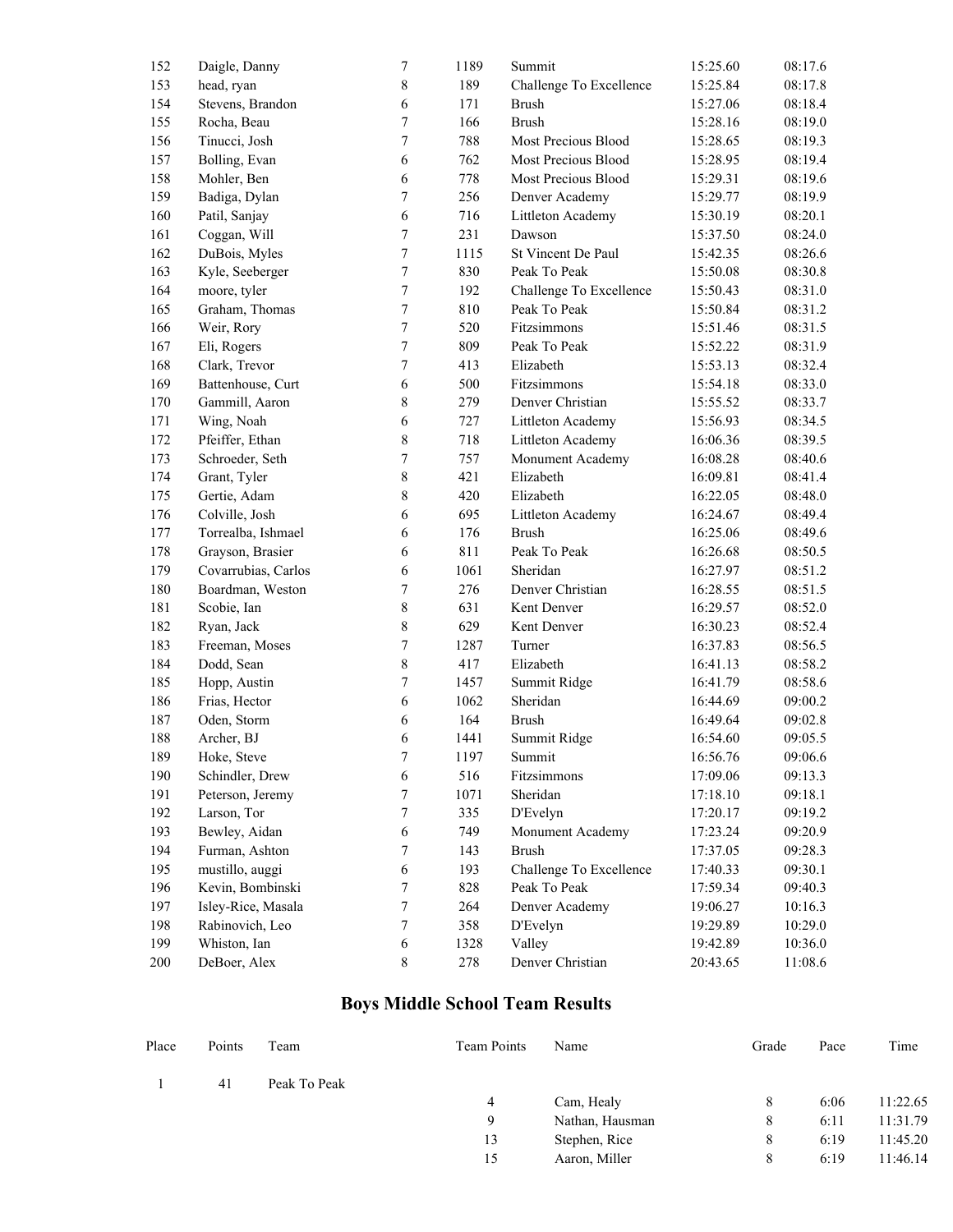|    |                    | $20\,$      | Riley, Rodenburg        | $\,$ 8 $\,$      | 6:23  | 11:54.93 |
|----|--------------------|-------------|-------------------------|------------------|-------|----------|
|    |                    | 34          | Andrew, Otey            | 8                | 6:44  | 12:33.17 |
|    |                    | 41          | William, Swanson        | 6                | 6:49  | 12:42.79 |
|    |                    | 47          | Nicolas, Kelly          | $\overline{7}$   | 6:54  | 12:51.63 |
|    |                    | $\sqrt{48}$ | Austin, Warner          | $\overline{7}$   | 6:55  | 12:52.23 |
|    |                    | 50          | James, Rice             | 6                | 6:55  | 12:53.23 |
|    |                    | 53          | Jhamal, Fanning         | $\overline{7}$   | 6:57  | 12:57.00 |
|    |                    | $70\,$      | Justin, Rodenburg       | $\,8$            | 7:09  | 13:19.82 |
|    |                    | 85          | Bradley, DeYoung        | 8                | 7:18  | 13:36.36 |
|    |                    | 95          | Dylan, Patch            | 8                | 7:25  | 13:49.61 |
|    |                    | 109         | Chris, Roob             | 8                | 7:36  | 14:10.45 |
|    |                    | 113         | Jacob, Fanger           | 6                | 7:38  | 14:13.95 |
|    |                    | 115         | Liam, Healy             | 7                | 7:40  | 14:16.67 |
|    |                    | 144         | Benjamin, DeYoung       | 6                | 8:09  | 15:10.86 |
|    |                    | 161         | Kyle, Seeberger         | $\overline{7}$   | 8:30  | 15:50.08 |
|    |                    | 163         | Graham, Thomas          | $\overline{7}$   | 8:30  | 15:50.84 |
|    |                    | 165         | Eli, Rogers             | $\overline{7}$   | 8:31  | 15:52.22 |
|    |                    | 176         | Grayson, Brasier        | 6                | 8:50  | 16:26.68 |
|    |                    | 194         | Kevin, Bombinski        | 7                | 9:40  | 17:59.34 |
| 61 | Summit Ridge       |             |                         |                  |       |          |
|    |                    | $10\,$      | Schneider, Ryan         | 7                | 6:12  | 11:32.96 |
|    |                    | $12\,$      | Maes, Levi              | $\,$ 8 $\,$      | 6:16  | 11:41.77 |
|    |                    | 18          | Almanzar, Eric          | $\,$ $\,$        | 6:23  | 11:53.29 |
|    |                    | 21          | Sebald, Davis           | 7                | 6:24  | 11:56.67 |
|    |                    | 23          | Smith, Taylor           | $\sqrt{ }$       | 6:27  | 12:00.10 |
|    |                    | 26          | Camann, Indy            | $\sqrt{ }$       | 6:33  | 12:12.73 |
|    |                    | 29          | Carney, Bradley         | $\sqrt{ }$       | 6:40  | 12:24.22 |
|    |                    | 37          | Leach, Ian              | $\sqrt{ }$       | 6:45  | 12:34.51 |
|    |                    | 67          | Morris, Ryan            | 6                | 7:08  | 13:17.15 |
|    |                    | 69          | Swayze, Neal            | $\overline{7}$   | 7:09  | 13:19.07 |
|    |                    | $71\,$      | Franke, Ethan           | $\overline{7}$   | 7:10  | 13:21.22 |
|    |                    | 73          | Chado, Michael          | $\boldsymbol{7}$ | 7:11  | 13:22.59 |
|    |                    | $80\,$      | Morse, Michael          | $\boldsymbol{7}$ | 7:14  | 13:29.04 |
|    |                    | $88\,$      | Talbert, Tyler          | $\boldsymbol{7}$ | 7:21  | 13:41.06 |
|    |                    | 93          | Cutter, Ryan            | $\boldsymbol{7}$ | 7:23  |          |
|    |                    | 94          | Butler, Tyson           |                  |       | 13:45.39 |
|    |                    |             |                         | $\boldsymbol{7}$ | 7:25  | 13:48.79 |
|    |                    | 96          | Cutter, Blake           | $\sqrt{ }$       | 7:26  | 13:50.71 |
|    |                    | 97          | Gonzales, Matthew       | $\sqrt{ }$       | 7:26  | 13:51.28 |
|    |                    | 110         | White, Walker           | $\boldsymbol{7}$ | 7:38  | 14:12.91 |
|    |                    | 127         | Daniel, Shannon         | $\boldsymbol{7}$ | 7:53  | 14:40.61 |
|    |                    | 134         | McWhirt, Dominick       | 7                | 7:59  | 14:52.19 |
|    |                    | 183         | Hopp, Austin            | 7                | 8:58  | 16:41.79 |
|    |                    | 186         | Archer, BJ              | 6                | 9:05  | 16:54.60 |
| 90 | D'Evelyn           |             |                         |                  |       |          |
|    |                    | 5           | Parkinson, Cole         | 7                | 6:07  | 11:23.80 |
|    |                    | $17\,$      | Marvel, Cody            | 8                | 6:21  | 11:50.56 |
|    |                    | 24          | Sangster, Reid          | 8                | 6:28  | 12:02.31 |
|    |                    | 44          | Sbarbaro, Jake          | $\boldsymbol{7}$ | 6:52  | 12:47.27 |
|    |                    | 45          | Acosta, Duane           | 7                | 6:53  | 12:50.32 |
|    |                    | 51          | Nowicki, Joe            | 8                | 6:55  | 12:53.77 |
|    |                    | 62          | Brannum, Jake           | $\overline{7}$   | 7:04  | 13:09.22 |
|    |                    | 75          | Hall, Jon               | $\boldsymbol{7}$ | 7:11  | 13:23.79 |
|    |                    | 90          | Scharff, Luke           | $\,$ 8 $\,$      | 7:21  | 13:42.13 |
|    |                    | 135         | Kulig, Sean             | $\boldsymbol{7}$ | 7:59  | 14:52.94 |
|    |                    | 145         | Campo, Myles            | 8                | 8:10  | 15:12.33 |
|    |                    | 190         | Larson, Tor             | $\boldsymbol{7}$ | 9:19  | 17:20.17 |
|    |                    | 196         | Rabinovich, Leo         | 7                | 10:28 | 19:29.89 |
| 94 | St Vincent De Paul |             |                         |                  |       |          |
|    |                    | 6           | O'Hagan, John           | 6                | 6:07  | 11:24.62 |
|    |                    | 14          | Schwappach, Christopher | 7                | 6:19  | 11:45.84 |

3 90 D'Evelyn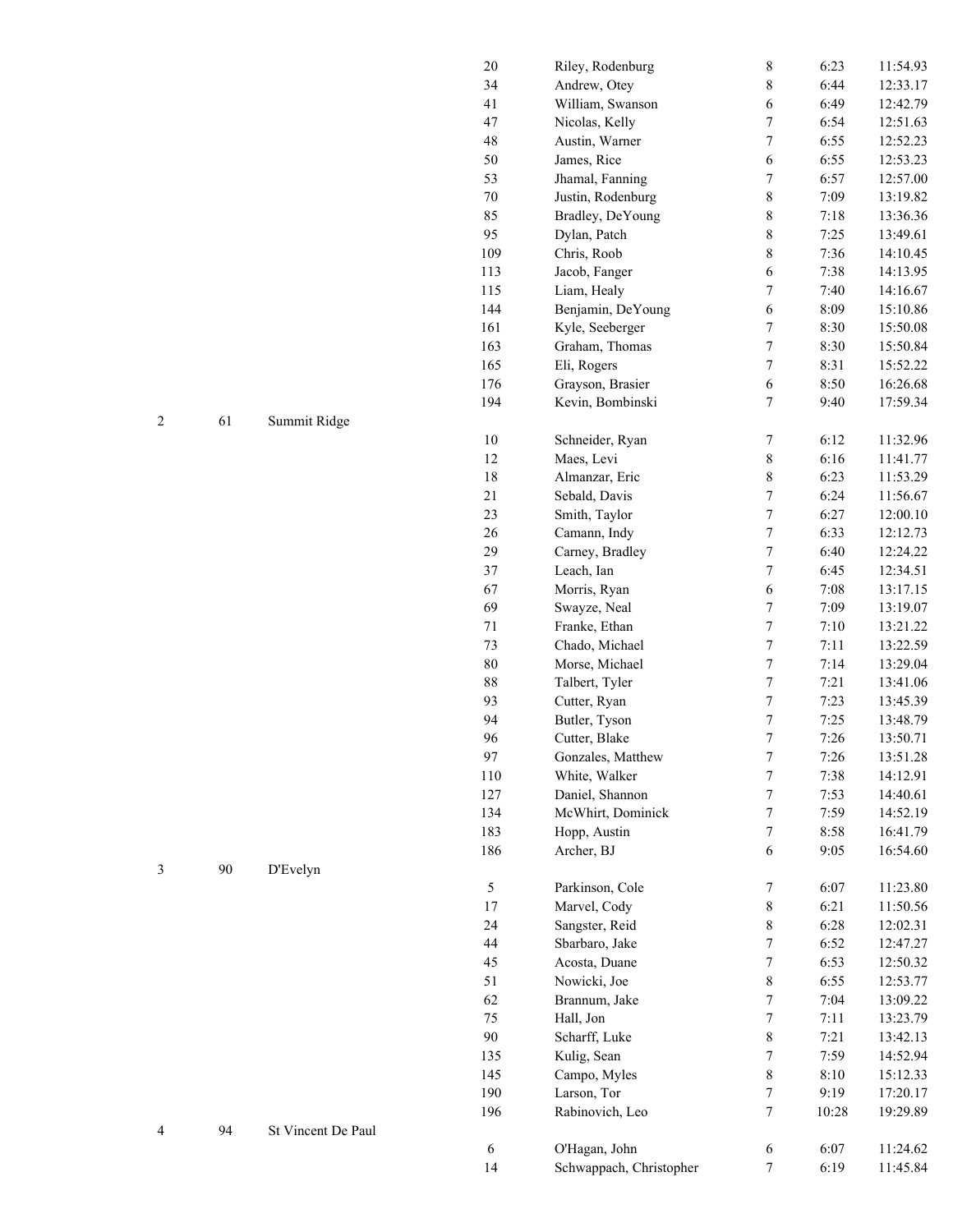| 43<br>Arrigo, Alec<br>64<br>DeHerrera, Levi<br>91<br>Sollender, Grayson<br>105<br>Tucker, Ben<br>128<br>Quan, Jake<br>160<br>DuBois, Myles<br>104<br>Elizabeth<br>5<br>11<br>White, Ryan<br>25<br>Terry, Gus<br>28<br>Boss, Trevor<br>40<br>Thompson, Jake<br>58<br>Christiansen, James | 7<br>7<br>6<br>7<br>6<br>7<br>7<br>7<br>$\tau$ | 6:51<br>7:06<br>7:22<br>7:31<br>7:54<br>8:26<br>6:14<br>6:29 | 12:46.22<br>13:14.50<br>13:43.90<br>14:00.06<br>14:42.64<br>15:42.35 |
|-----------------------------------------------------------------------------------------------------------------------------------------------------------------------------------------------------------------------------------------------------------------------------------------|------------------------------------------------|--------------------------------------------------------------|----------------------------------------------------------------------|
|                                                                                                                                                                                                                                                                                         |                                                |                                                              |                                                                      |
|                                                                                                                                                                                                                                                                                         |                                                |                                                              |                                                                      |
|                                                                                                                                                                                                                                                                                         |                                                |                                                              |                                                                      |
|                                                                                                                                                                                                                                                                                         |                                                |                                                              |                                                                      |
|                                                                                                                                                                                                                                                                                         |                                                |                                                              |                                                                      |
|                                                                                                                                                                                                                                                                                         |                                                |                                                              |                                                                      |
|                                                                                                                                                                                                                                                                                         |                                                |                                                              |                                                                      |
|                                                                                                                                                                                                                                                                                         |                                                |                                                              | 11:36.12                                                             |
|                                                                                                                                                                                                                                                                                         |                                                |                                                              | 12:04.76                                                             |
|                                                                                                                                                                                                                                                                                         |                                                | 6:35                                                         | 12:16.41                                                             |
|                                                                                                                                                                                                                                                                                         | $\tau$                                         | 6:47                                                         | 12:38.40                                                             |
|                                                                                                                                                                                                                                                                                         | $\tau$                                         | 7:01                                                         | 13:04.69                                                             |
| 98<br>Wilson, Shane                                                                                                                                                                                                                                                                     | 8                                              | 7:27                                                         | 13:52.01                                                             |
| 99<br>Brewer, Dustin                                                                                                                                                                                                                                                                    | $\,8\,$                                        | 7:27                                                         | 13:53.79                                                             |
|                                                                                                                                                                                                                                                                                         |                                                |                                                              |                                                                      |
| 107<br>Cox-Lauf, Lonny                                                                                                                                                                                                                                                                  | $\boldsymbol{7}$                               | 7:34                                                         | 14:06.66                                                             |
| 117<br>Tucker, Robbie                                                                                                                                                                                                                                                                   | $\tau$                                         | 7:42                                                         | 14:20.23                                                             |
| 119<br>Siekierski, Ben                                                                                                                                                                                                                                                                  | $\tau$                                         | 7:42                                                         | 14:21.99                                                             |
| 125<br>Nichols, Justin                                                                                                                                                                                                                                                                  | $\,8\,$                                        | 7:50                                                         | 14:35.45                                                             |
| 130<br>Minch, Tanner                                                                                                                                                                                                                                                                    | $\boldsymbol{7}$                               | 7:56                                                         | 14:46.23                                                             |
| 132<br>Diess, Ray                                                                                                                                                                                                                                                                       | $\,8\,$                                        | 7:59                                                         | 14:51.09                                                             |
| Ackerman, Tyler<br>141                                                                                                                                                                                                                                                                  | $\,8\,$                                        | 8:06                                                         | 15:04.57                                                             |
| 166<br>Clark, Trevor                                                                                                                                                                                                                                                                    | 7                                              | 8:32                                                         | 15:53.13                                                             |
| 172<br>Grant, Tyler                                                                                                                                                                                                                                                                     | $8\,$                                          | 8:40                                                         | 16:09.81                                                             |
| 173<br>Gertie, Adam                                                                                                                                                                                                                                                                     | 8                                              | 8:47                                                         | 16:22.05                                                             |
| 182<br>Dodd, Sean                                                                                                                                                                                                                                                                       | 8                                              | 8:58                                                         | 16:41.13                                                             |
| 106<br><b>Estes Park</b><br>6                                                                                                                                                                                                                                                           |                                                |                                                              |                                                                      |
| $\mathfrak z$<br>McLain, Ian                                                                                                                                                                                                                                                            | $8\,$                                          | 6:02                                                         | 11:15.27                                                             |
| 27<br>Baker, Tim                                                                                                                                                                                                                                                                        | $\,$ 8 $\,$                                    | 6:34                                                         | 12:13.96                                                             |
| 30<br>Van Horn, Peter                                                                                                                                                                                                                                                                   | $\,$ 8 $\,$                                    | 6:40                                                         | 12:25.61                                                             |
| 46<br>Youngbluth, John                                                                                                                                                                                                                                                                  | $\,$ $\,$                                      | 6:54                                                         | 12:51.40                                                             |
| 49<br>Severin, Austin                                                                                                                                                                                                                                                                   | $\,$ $\,$                                      | 6:55                                                         | 12:52.63                                                             |
| 52<br>Thompson, Risto                                                                                                                                                                                                                                                                   | 8                                              | 6:56                                                         | 12:54.93                                                             |
| 54<br>Bryant, Connor                                                                                                                                                                                                                                                                    | 8                                              | 6:58                                                         | 12:58.93                                                             |
| 129<br>Koschnitzke, Peter                                                                                                                                                                                                                                                               | $\overline{7}$                                 | 7:54                                                         | 14:43.43                                                             |
| 7<br>115<br>Fitzsimmons                                                                                                                                                                                                                                                                 |                                                |                                                              |                                                                      |
| $\overline{7}$<br>Phillips, Adrian                                                                                                                                                                                                                                                      | $\,$ 8 $\,$                                    | 6:08                                                         | 11:25.97                                                             |
| 8<br>Cook, Canyon                                                                                                                                                                                                                                                                       | $\,$ 8 $\,$                                    | 6:09                                                         | 11:27.86                                                             |
| 32<br>Camp, Murphy                                                                                                                                                                                                                                                                      | 7                                              | 6:43                                                         | 12:31.37                                                             |
| 68<br>Kiser, Josh                                                                                                                                                                                                                                                                       |                                                | 7:09                                                         | 13:18.49                                                             |
|                                                                                                                                                                                                                                                                                         | 6                                              |                                                              |                                                                      |
| 78<br>Ruhter, matt                                                                                                                                                                                                                                                                      | 8                                              | 7:13                                                         | 13:26.92                                                             |
| 103<br>Billings, Jacob                                                                                                                                                                                                                                                                  | 7                                              | 7:31                                                         | 13:59.28                                                             |
| 131<br>Berardi, Anthony                                                                                                                                                                                                                                                                 | 8                                              | 7:57                                                         | 14:49.51                                                             |
| 164<br>Weir, Rory                                                                                                                                                                                                                                                                       | 7                                              | 8:31                                                         | 15:51.46                                                             |
| 167<br>Battenhouse, Curt                                                                                                                                                                                                                                                                | 6                                              | 8:32                                                         | 15:54.18                                                             |
| 188<br>Schindler, Drew                                                                                                                                                                                                                                                                  | 6                                              | 9:13                                                         | 17:09.06                                                             |
| 8<br>141<br>Turner                                                                                                                                                                                                                                                                      |                                                |                                                              |                                                                      |
| 22<br>Cavey, Kyle                                                                                                                                                                                                                                                                       | 7                                              | 6:26                                                         | 11:58.23                                                             |
|                                                                                                                                                                                                                                                                                         | 8                                              | 6:45                                                         | 12:35.37                                                             |
| 38<br>Hughes, Chase                                                                                                                                                                                                                                                                     |                                                | 6:46                                                         | 12:36.34                                                             |
| 39<br>Urchek, Quinton                                                                                                                                                                                                                                                                   | 8                                              |                                                              | 12:45.38                                                             |
| 42<br>Maas, Erik                                                                                                                                                                                                                                                                        | 8                                              | 6:51                                                         |                                                                      |
| 79<br>Kinney, Alex                                                                                                                                                                                                                                                                      | 8                                              | 7:14                                                         | 13:28.43                                                             |
| 111<br>Sevy, Ben                                                                                                                                                                                                                                                                        | 7                                              | 7:38                                                         | 14:13.29                                                             |
| 121                                                                                                                                                                                                                                                                                     | 7                                              | 7:44                                                         |                                                                      |
| Bronson, Jarret                                                                                                                                                                                                                                                                         |                                                |                                                              | 14:24.93                                                             |
| 136<br>Mulder, Jacob                                                                                                                                                                                                                                                                    | 7                                              | 8:00                                                         | 14:53.74                                                             |
| 181<br>Freeman, Moses                                                                                                                                                                                                                                                                   | 7                                              | 8:56                                                         | 16:37.83                                                             |
| 9<br>208<br><b>Brush</b>                                                                                                                                                                                                                                                                |                                                |                                                              |                                                                      |
| 19<br>Winn, Zacc                                                                                                                                                                                                                                                                        | 6                                              | 6:23                                                         | 11:54.29                                                             |
| 56<br>Baker, Bryce<br>61<br>Gutierrez, Pablo                                                                                                                                                                                                                                            | 6<br>7                                         | 6:59<br>7:03                                                 | 13:01.16<br>13:08.43                                                 |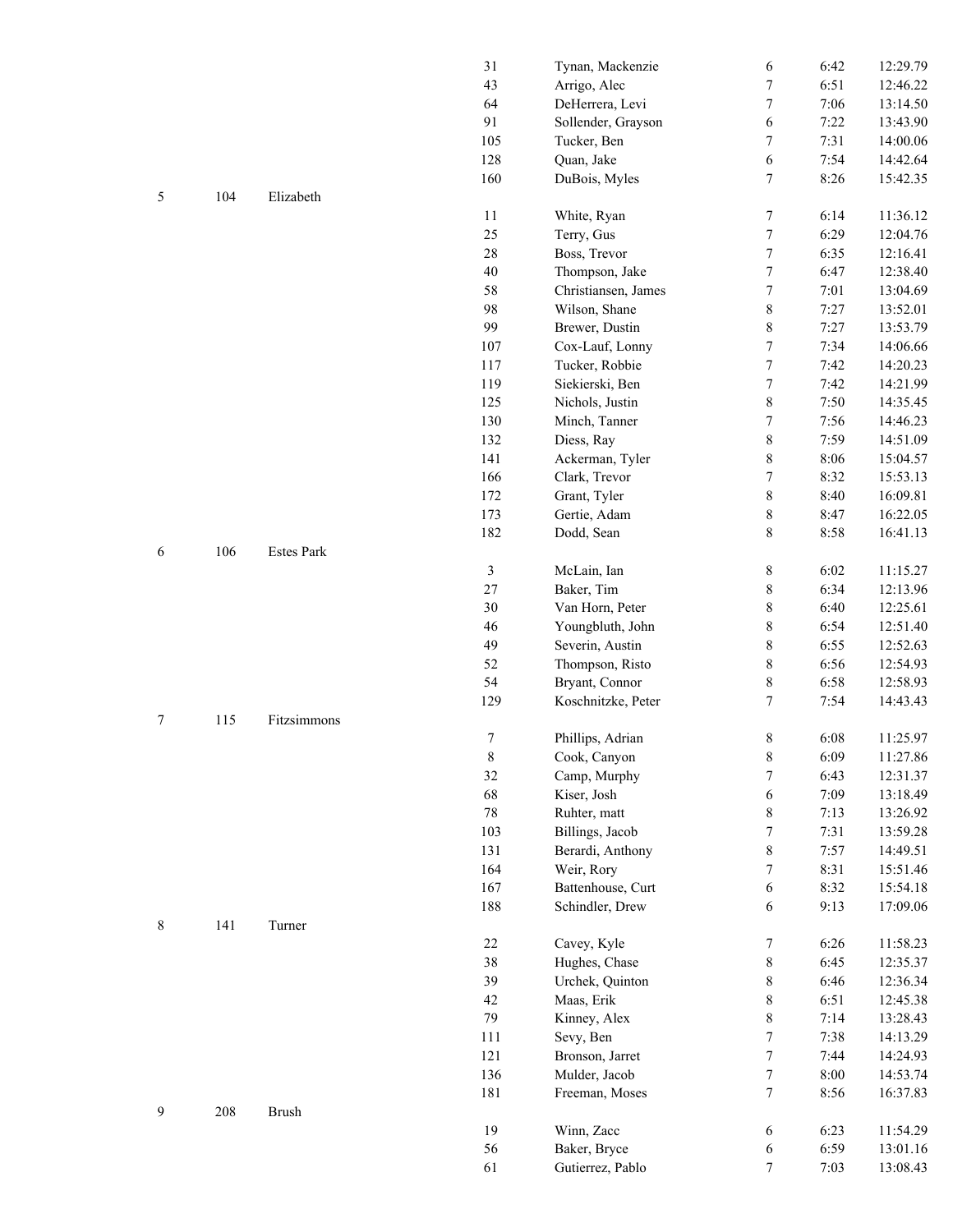|        |     |                         | 72             | Hunter, Moses             | 8                | 7:10  | 13:21.94 |
|--------|-----|-------------------------|----------------|---------------------------|------------------|-------|----------|
|        |     |                         | 84             | Brown, Tim                | $\boldsymbol{7}$ | 7:18  | 13:35.74 |
|        |     |                         | 123            | Zuniga, Michael           | 6                | 7:48  | 14:32.54 |
|        |     |                         | 124            | Alexander, Cameron        | 6                | 7:49  | 14:34.49 |
|        |     |                         | 152            | Stevens, Brandon          | 6                | 8:18  | 15:27.06 |
|        |     |                         | 153            | Rocha, Beau               | 7                | 8:18  | 15:28.16 |
|        |     |                         | 175            | Torrealba, Ishmael        | 6                | 8:49  | 16:25.06 |
|        |     |                         | 185            | Oden, Storm               | 6                | 9:02  | 16:49.64 |
|        |     |                         | 192            | Furman, Ashton            | $\tau$           | 9:28  | 17:37.05 |
| $10\,$ | 250 | Dawson                  |                |                           |                  |       |          |
|        |     |                         | 35             | Kinnard, Will             | 7                | 6:44  | 12:33.54 |
|        |     |                         | 36             | Heyman, Henry             | $\tau$           | 6:44  | 12:33.95 |
|        |     |                         | 87             | Paquette, Michael         | $\tau$           | 7:19  | 13:38.81 |
|        |     |                         | 92             |                           | $\tau$           |       |          |
|        |     |                         |                | Keown, Robby              |                  | 7:23  | 13:44.52 |
|        |     |                         | 139            | Freymiller, Kevin         | $\tau$           | 8:02  | 14:58.84 |
|        |     |                         | 159            | Coggan, Will              | $\tau$           | 8:23  | 15:37.50 |
| 11     | 277 | Summit                  |                |                           |                  |       |          |
|        |     |                         | $\overline{c}$ | Koegel, Robert            | 7                | 5:59  | 11:08.94 |
|        |     |                         | 33             | Piehl, Sam                | $\,8\,$          | 6:44  | 12:32.06 |
|        |     |                         | 104            | Gregory, Josh             | $\,$ 8 $\,$      | 7:31  | 13:59.78 |
|        |     |                         | 138            | Grosskreuz, Cade          | $\,$ 8 $\,$      | 8:02  | 14:57.87 |
|        |     |                         | 150            | Daigle, Danny             | 7                | 8:17  | 15:25.60 |
|        |     |                         | 187            | Hoke, Steve               | $\overline{7}$   | 9:06  | 16:56.76 |
| 12     | 283 | Littleton Academy       |                |                           |                  |       |          |
|        |     |                         | 55             | Hoven, Chase              | 7                | 6:59  | 13:00.35 |
|        |     |                         | 65             | Scott, Westin             | $\,$ 8 $\,$      | 7:06  | 13:14.73 |
|        |     |                         | 81             | Cottle, Drew              | 6                | 7:17  | 13:33.53 |
|        |     |                         | 82             | Bacon, Hunter             | 6                | 7:17  | 13:33.89 |
|        |     |                         | 86             | Cooper, Ryan              | 7                | 7:19  | 13:37.47 |
|        |     |                         | 142            | Pahlau, Luke              | $\tau$           | 8:08  | 15:08.05 |
|        |     |                         | 158            | Patil, Sanjay             | 6                | 8:20  | 15:30.19 |
|        |     |                         | 169            | Wing, Noah                | 6                | 8:33  | 15:56.93 |
|        |     |                         | 170            | Pfeiffer, Ethan           | 8                | 8:39  | 16:06.36 |
|        |     |                         | 174            | Colville, Josh            | 6                | 8:49  | 16:24.67 |
| 13     | 364 | Challenge To Excellence |                |                           |                  |       |          |
|        |     |                         | 63             | chavez, justin            | 7                | 7:06  | 13:13.53 |
|        |     |                         | 74             | magdessian, arteom        | 6                | 7:11  | 13:23.38 |
|        |     |                         | 76             |                           | 6                | 7:12  | 13:24.40 |
|        |     |                         | 151            | coors, ryan<br>head, ryan | $\,$ 8 $\,$      | 8:17  | 15:25.84 |
|        |     |                         | 162            | moore, tyler              | 7                | 8:30  | 15:50.43 |
|        |     |                         |                |                           |                  |       |          |
|        |     |                         | 193            | mustillo, auggi           | 6                | 9:29  | 17:40.33 |
| 14     | 373 | Most Precious Blood     |                |                           |                  |       |          |
|        |     |                         | 59             | Clawson, Will             | 6                | 7:02  | 13:05.29 |
|        |     |                         | 100            | McCabe, Colin             | $8\,$            | 7:30  | 13:57.66 |
|        |     |                         | 106            | Riesenman, Quinn          | 7                | 7:33  | 14:04.51 |
|        |     |                         | 108            | Towle, Mike               | 6                | 7:35  | 14:07.28 |
|        |     |                         | 116            | Sayre, Matt               | 7                | 7:40  | 14:17.66 |
|        |     |                         | 149            | Buck, Sam                 | 8                | 8:16  | 15:24.50 |
|        |     |                         | 154            | Tinucci, Josh             | 7                | 8:18  | 15:28.65 |
|        |     |                         | 155            | Bolling, Evan             | 6                | 8:18  | 15:28.95 |
|        |     |                         | 156            | Mohler, Ben               | 6                | 8:19  | 15:29.31 |
| 15     | 375 | Denver Christian        |                |                           |                  |       |          |
|        |     |                         | 16             | Kedl, Ben                 | 8                | 6:20  | 11:48.72 |
|        |     |                         | 83             | Hood, Louis               | 7                | 7:17  | 13:34.63 |
|        |     |                         | 133            | Pecot, Cooper             | 8                | 7:59  | 14:51.55 |
|        |     |                         | 143            | Overbey, Alex             | $\,$ 8 $\,$      | 8:08  | 15:09.19 |
|        |     |                         | 146            | Morgan, Jacob             | 7                | 8:13  | 15:17.24 |
|        |     |                         | 168            | Gammill, Aaron            | $8\,$            | 8:33  | 15:55.52 |
|        |     |                         | 178            | Boardman, Weston          | 7                | 8:51  | 16:28.55 |
|        |     |                         | 198            | DeBoer, Alex              | $8\,$            | 11:08 | 20:43.65 |
|        |     |                         |                |                           |                  |       |          |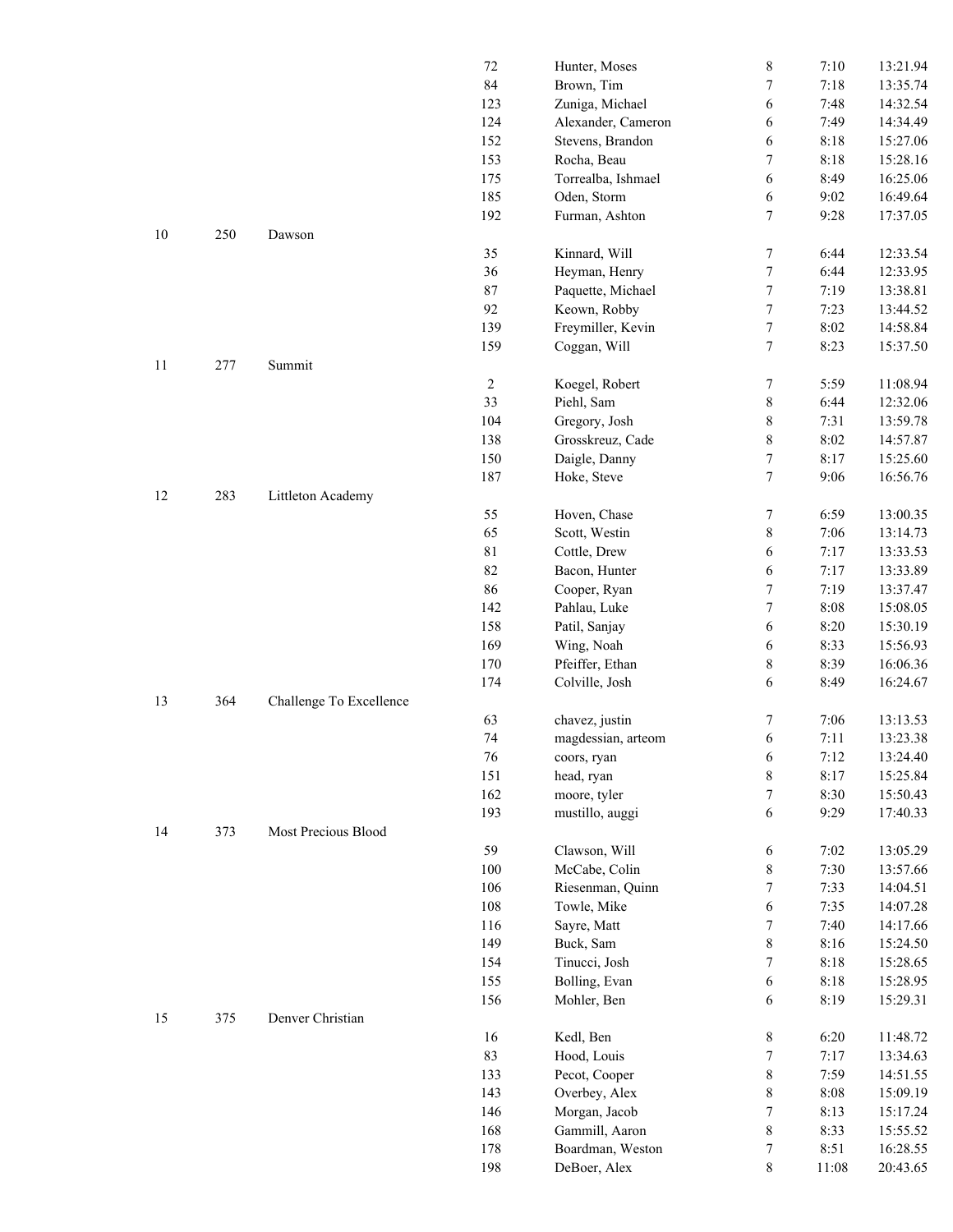| 16 | 417 | Valley           |              |                     |                  |       |          |
|----|-----|------------------|--------------|---------------------|------------------|-------|----------|
|    |     |                  | 57           | Gomez, Fabian       | $\,$ 8 $\,$      | 7:00  | 13:03.97 |
|    |     |                  | 118          | Chacon, Payton      | 6                | 7:42  | 14:21.12 |
|    |     |                  | 120          | Luis, Michael       | 6                | 7:43  | 14:23.64 |
|    |     |                  | 122          | Armagast, Angelo    | 6                | 7:47  | 14:29.46 |
|    |     |                  | 126          | Gomez, Julian       | 6                | 7:52  | 14:39.50 |
|    |     |                  | 148          | Sirio, Jacob        | 6                | 8:16  | 15:24.00 |
|    |     |                  | 197          | Whiston, Ian        | 6                | 10:35 | 19:42.89 |
| 17 | 427 | Monument Academy |              |                     |                  |       |          |
|    |     |                  | 77           | Velten, Jimmy       | $\sqrt{6}$       | 7:13  | 13:26.34 |
|    |     |                  | 101          | Johnston, Jordan    | $\,$ 8 $\,$      | 7:30  | 13:58.61 |
|    |     |                  | 112          | Ayabarreno, Chris   | $\,$ 8 $\,$      | 7:38  | 14:13.64 |
|    |     |                  | 137          | Roberts, Alex       | 6                | 8:00  | 14:54.37 |
|    |     |                  | 140          | Salazar, Angel      | $\,$ 8 $\,$      | 8:03  | 15:00.02 |
|    |     |                  | 171          | Schroeder, Seth     | $\boldsymbol{7}$ | 8:40  | 16:08.28 |
|    |     |                  | 191          | Bewley, Aidan       | 6                | 9:20  | 17:23.24 |
| 18 | 478 | Denver Academy   |              |                     |                  |       |          |
|    |     |                  | 60           | Neal, Zach          | $\boldsymbol{7}$ | 7:02  | 13:06.31 |
|    |     |                  | 66           | O'neil, Chris       | $\boldsymbol{7}$ | 7:06  | 13:14.97 |
|    |     |                  | 157          | Badiga, Dylan       | 7                | 8:19  | 15:29.77 |
|    |     |                  | 195          | Isley-Rice, Masala  | $\boldsymbol{7}$ | 10:16 | 19:06.27 |
| 19 | 482 | Sheridan         |              |                     |                  |       |          |
|    |     |                  | 89           | Lawley, Lawrence    | 6                | 7:21  | 13:41.52 |
|    |     |                  | 102          | Cominelli, Riccardo | 6                | 7:31  | 13:59.02 |
|    |     |                  | 114          | Marquez, Joel       | 6                | 7:39  | 14:14.31 |
|    |     |                  | 177          | Covarrubias, Carlos | 6                | 8:50  | 16:27.97 |
|    |     |                  | 184          | Frias, Hector       | 6                | 8:59  | 16:44.69 |
|    |     |                  | 189          | Peterson, Jeremy    | 7                | 9:18  | 17:18.10 |
| 20 | 507 | Kent Denver      |              |                     |                  |       |          |
|    |     |                  | $\mathbf{1}$ | Reynolds, John      | $\,$ 8 $\,$      | 5:58  | 11:06.91 |
|    |     |                  | 147          | Howley, Austin      | 8                | 8:14  | 15:20.69 |
|    |     |                  | 179          | Scobie, Ian         | $\,$ 8 $\,$      | 8:51  | 16:29.57 |
|    |     |                  | 180          | Ryan, Jack          | 8                | 8:52  | 16:30.23 |

#### **Girls Middle School Individual Results**

| Place | Name               | Grade | Bib  | Team                  | Time     | Pace    |
|-------|--------------------|-------|------|-----------------------|----------|---------|
|       | Chacon, Courtney   | 8     | 1306 | Valley                | 12:00.19 | 06:27.2 |
| 2     | Bowen, Mercy       | 8     | 130  | <b>Brush</b>          | 12:00.56 | 06:27.4 |
| 3     | Whipple, Kelsey    | 7     | 180  | <b>Brush</b>          | 12:14.41 | 06:34.8 |
| 4     | Gonzales, Vanessa  | 7     | 1455 | Summit Ridge          | 12:15.22 | 06:35.3 |
| 5     | Stein, Sydney      | 8     | 1436 | Summit                | 12:15.46 | 06:35.4 |
| 6     | Dallas, Frisbie    | 6     | 807  | Peak To Peak          | 12:23.07 | 06:39.5 |
|       | Morgan, Miller     |       | 837  | Peak To Peak          | 12:23.64 | 06:39.8 |
| 8     | Garnier, Emily     | 7     | 322  | D'Evelyn              | 12:24.56 | 06:40.3 |
| 9     | Canham, Emily      | 8     | 765  | Most Precious Blood   | 12:32.79 | 06:44.7 |
| 10    | Marcus, Morgan     |       | 156  | <b>Brush</b>          | 12:34.08 | 06:45.4 |
| 11    | Lehr, Jen          | 8     | 620  | Kent Denver           | 12:37.28 | 06:47.1 |
| 12    | Simcox, Aubrey     | 7     | 1472 | Summit Ridge          | 12:37.87 | 06:47.5 |
| 13    | LOPEZ, RACHAEL     | 7     | 59   | <b>Brighton</b>       | 12:38.86 | 06:48.0 |
| 14    | McGonagle, Morgan  | 7     | 625  | Kent Denver           | 12:42.79 | 06:50.1 |
| 15    | Kraich, Baily      | 8     | 154  | <b>Brush</b>          | 12:49.33 | 06:53.6 |
| 16    | Mullen, Madeline   | 6     | 752  | Monument Academy      | 12:52.87 | 06:55.5 |
| 17    | Harpham, Michelle  | 8     | 792  | Peace With Christ     | 12:53.37 | 06:55.8 |
| 18    | Kolberg, Courtney  | 8     | 615  | Kent Denver           | 12:53.73 | 06:56.0 |
| 19    | Porth, Ayuna       | 7     | 542  | Front Range Christian | 12:54.07 | 06:56.2 |
| 20    | Student 1, Bridget | 6     | 374  | D'Evelyn              | 12:56.59 | 06:57.5 |
| 21    | McElvaine, Havana  | 8     | 624  | Kent Denver           | 12:57.77 | 06:58.2 |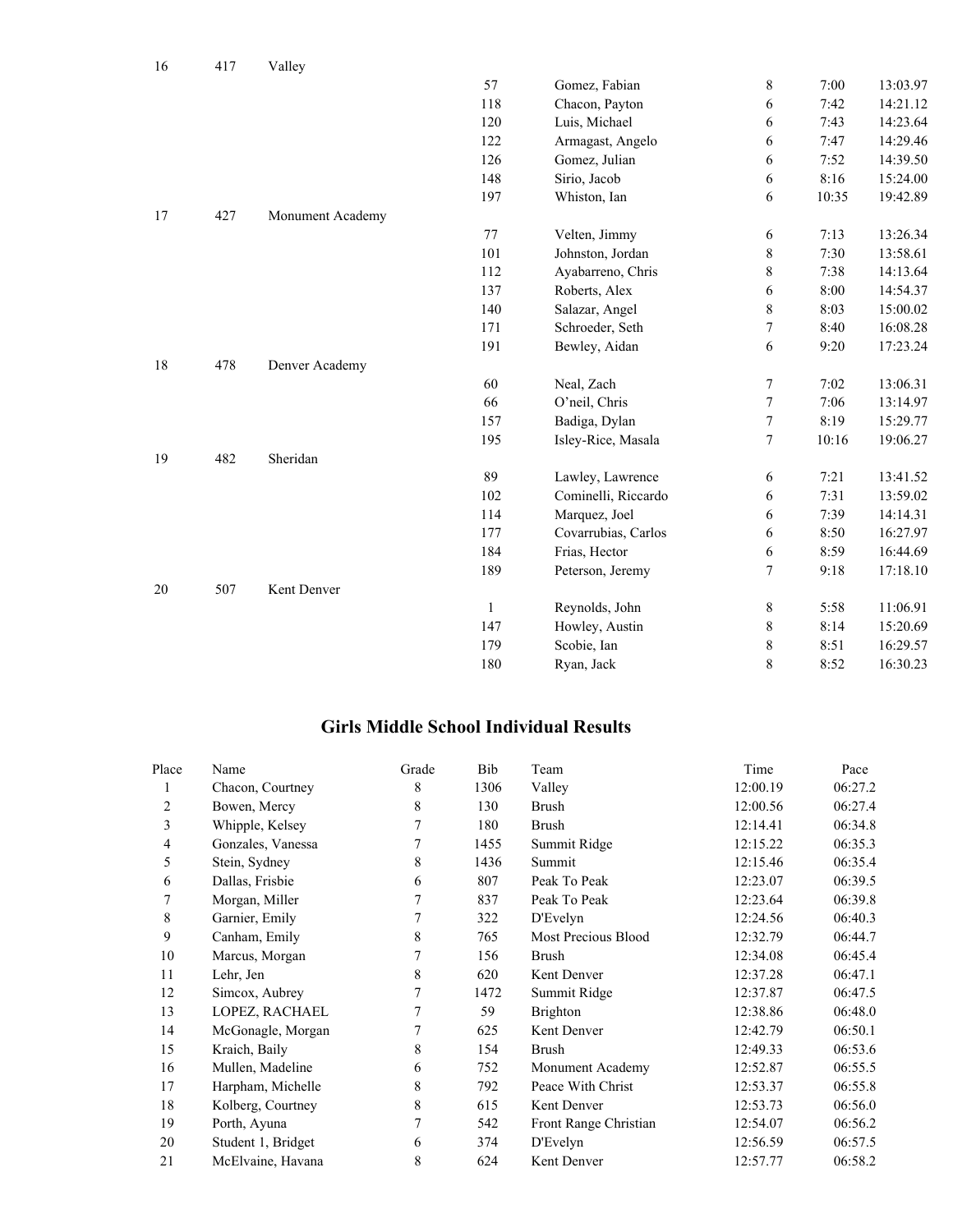| $22\,$ | Serocki, Erin     | $\boldsymbol{7}$ | 724  | Littleton Academy       | 13:00.12 | 06:59.4 |
|--------|-------------------|------------------|------|-------------------------|----------|---------|
| 23     | Glass, Jessica    | $8\,$            | 1122 | St Vincent De Paul      | 13:00.75 | 06:59.8 |
| 24     | Brown, Molly      | $\boldsymbol{7}$ | 306  | D'Evelyn                | 13:05.25 | 07:02.2 |
| 25     | Buchli, Sydney    | $\sqrt{6}$       | 1443 | Summit Ridge            | 13:07.81 | 07:03.6 |
| 26     | Harpham, Shannon  | 8                | 793  | Peace With Christ       | 13:10.13 | 07:04.8 |
| $27\,$ | Cook, Rosie       | $\sqrt{6}$       | 505  | Fitzsimmons             | 13:11.19 | 07:05.4 |
| $28\,$ | Messick, Stefani  | $\,$ 8 $\,$      | 1295 | Turner                  | 13:13.73 | 07:06.7 |
| 29     | Kirk, Hannah      | $\,8\,$          | 1291 | Turner                  | 13:17.26 | 07:08.6 |
| 30     | Vail, Andrea      | $\boldsymbol{7}$ | 1274 | Summit Ridge            | 13:18.16 | 07:09.1 |
| 31     | Hoven, Cassity    | $\tau$           | 702  | Littleton Academy       | 13:22.60 | 07:11.5 |
| 32     | Naeff, Kathrine   | $\tau$           | 269  | Denver Academy          | 13:26.39 | 07:13.5 |
|        |                   | $\boldsymbol{7}$ | 1188 |                         |          | 07:14.7 |
| 33     | Burns, Kelly      |                  |      | Summit                  | 13:28.56 |         |
| 34     | Lujan, Kaitlynn   | $8\,$            | 155  | <b>Brush</b>            | 13:32.08 | 07:16.6 |
| 35     | Pappas, Katherine | $\boldsymbol{7}$ | 1424 | Summit                  | 13:36.00 | 07:18.7 |
| 36     | Aafedt, Cori      | $\sqrt{6}$       | 1300 | Valley                  | 13:37.21 | 07:19.4 |
| 37     | Garcia, Tyra      | 7                | 146  | <b>Brush</b>            | 13:37.78 | 07:19.7 |
| 38     | Hutton, Bridget   | $\sqrt{6}$       | 1318 | Valley                  | 13:38.21 | 07:19.9 |
| 39     | Trout, Torie      | $\,$ 8 $\,$      | 177  | <b>Brush</b>            | 13:38.78 | 07:20.2 |
| 40     | Brown, Mariah     | 6                | 132  | <b>Brush</b>            | 13:39.10 | 07:20.4 |
| 41     | Klaes, Ally       | $\boldsymbol{7}$ | 1292 | Turner                  | 13:41.07 | 07:21.4 |
| 42     | Haggas, Hannah    | $\,8\,$          | 1288 | Turner                  | 13:41.39 | 07:21.6 |
| 43     | Loberg, Lindsey   | $8\,$            | 1293 | Turner                  | 13:49.27 | 07:25.8 |
| $44\,$ | Card, Mati        | $\,$ $\,$        | 766  | Most Precious Blood     | 13:54.45 | 07:28.6 |
| 45     | Mills, Arien      | $\,$ 8 $\,$      | 422  | Elizabeth               | 13:59.55 | 07:31.4 |
| $46\,$ | SMIDT, ABBY       | $\sqrt{6}$       | 65   | Brighton                | 14:00.19 | 07:31.7 |
| 47     | Sanchez, Ashley   | $\sqrt{6}$       | 1072 | Sheridan                | 14:01.12 | 07:32.2 |
| 48     | Lathan, Frenice   | 6                | 510  | Fitzsimmons             | 14:01.59 | 07:32.5 |
| 49     | Erickson, Alamea  | $\,$ 8 $\,$      | 316  | D'Evelyn                | 14:01.96 | 07:32.7 |
| 50     | Espinoza, Marelyn | 6                | 142  | <b>Brush</b>            | 14:02.36 | 07:32.9 |
| 51     |                   | $\,$ $\,$        | 515  |                         |          | 07:33.0 |
|        | Sause, Maya       |                  |      | Fitzsimmons             | 14:02.62 |         |
| 52     | Johnson, Jessica  | $\boldsymbol{7}$ | 508  | Fitzsimmons             | 14:02.89 | 07:33.2 |
| 53     | Barlow, Lauren    | $\tau$           | 602  | Kent Denver             | 14:06.90 | 07:35.3 |
| 54     | Wehrman, Abbey    | $\sqrt{6}$       | 1327 | Valley                  | 14:07.38 | 07:35.6 |
| 55     | Vigil, Ieshia     | $\sqrt{6}$       | 179  | <b>Brush</b>            | 14:08.30 | 07:36.1 |
| 56     | Samhouri, Mai     | $\,$ 8 $\,$      | 425  | Elizabeth               | 14:08.77 | 07:36.3 |
| 57     | Macy, Miller      | 8                | 833  | Peak To Peak            | 14:10.27 | 07:37.1 |
| 58     | Morrison, Ciara   | $\overline{7}$   | 1420 | Summit                  | 14:12.30 | 07:38.2 |
| 59     | Maher, Jacqueline | 8                | 1128 | St Vincent De Paul      | 14:18.71 | 07:41.7 |
| 60     | Gerken, Kathryn   | 6                | 1120 | St Vincent De Paul      | 14:21.69 | 07:43.3 |
| 61     | Parker, Anne      | 7                | 1425 | Summit                  | 14:24.79 | 07:44.9 |
| 62     | Burke, Cassidy    | $\,$ 8 $\,$      | 307  | D'Evelyn                | 14:25.22 | 07:45.2 |
| 63     | nash, madison     | $\boldsymbol{7}$ | 194  | Challenge To Excellence | 14:26.53 | 07:45.9 |
| 64     | Student 6, Monica | 6                | 394  | D'Evelyn                | 14:27.86 | 07:46.6 |
| 65     | Blaich, Bonnie    | 8                | 1110 | St Vincent De Paul      | 14:31.43 | 07:48.5 |
| 66     | Murphree, Grace   | $\boldsymbol{7}$ | 753  | Monument Academy        | 14:34.16 | 07:50.0 |
| 67     | Johnson, Alexa    | 6                | 773  | Most Precious Blood     | 14:34.76 | 07:50.3 |
| 68     | Annette, Warner   | 7                | 796  | Peak To Peak            | 14:35.17 | 07:50.5 |
| 69     | Melanie, Hoekstra | 7                | 835  | Peak To Peak            | 14:35.76 | 07:50.8 |
| $70\,$ |                   | $\,$ 8 $\,$      | 1466 |                         |          | 07:51.4 |
|        | Nelson, Solveig   |                  |      | Summit Ridge            | 14:36.83 |         |
| $71\,$ | Scheidt, Shelby   | 7                | 426  | Elizabeth               | 14:38.78 | 07:52.5 |
| 72     | Tabor, Kaylie     | 7                | 1477 | Summit Ridge            | 14:44.38 | 07:55.5 |
| 73     | McInerney, Kelly  | $8\,$            | 340  | D'Evelyn                | 14:45.99 | 07:56.3 |
| 74     | Seat, Savannah    | 7                | 1297 | Turner                  | 14:49.18 | 07:58.1 |
| 75     | Call, Katie       | 7                | 136  | <b>Brush</b>            | 14:49.53 | 07:58.2 |
| 76     | Jocelyn, Aguilar  | $\,8\,$          | 823  | Peak To Peak            | 14:49.94 | 07:58.5 |
| $77\,$ | Porter, Sarah     | $\,$ 8 $\,$      | 354  | D'Evelyn                | 14:50.35 | 07:58.7 |
| $78\,$ | Maerz, Kathryn    | 6                | 774  | Most Precious Blood     | 14:52.07 | 07:59.6 |
| 79     | Mattison, Kaley   | 7                | 1322 | Valley                  | 14:56.89 | 08:02.2 |
| $80\,$ | Miller, Kelly     | 6                | 777  | Most Precious Blood     | 14:58.29 | 08:03.0 |
| 81     | JOHNSON, EVAN     | 7                | 55   | Brighton                | 14:59.44 | 08:03.6 |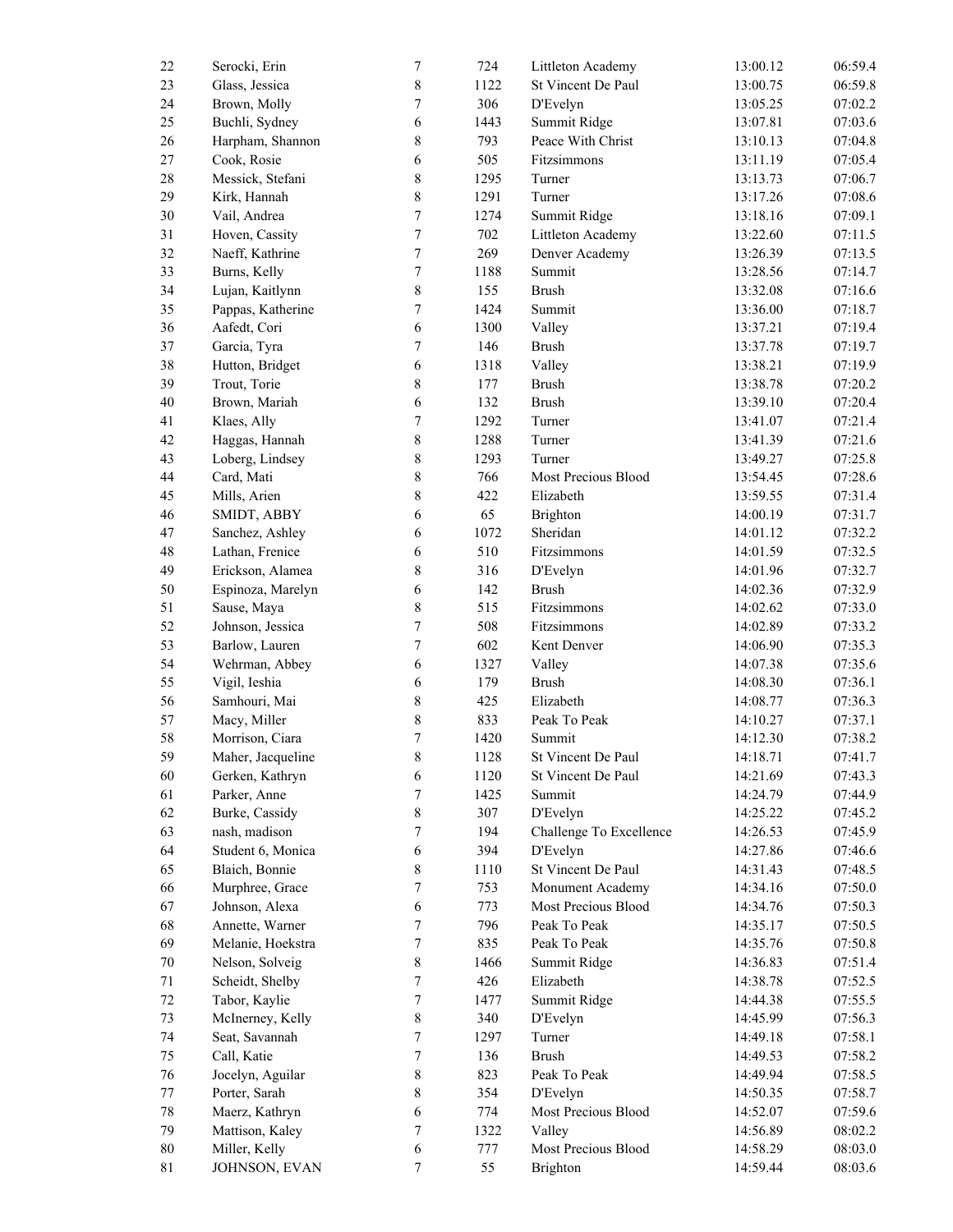| 82      | Davis, Courtney     | $\boldsymbol{7}$ | 415  | Elizabeth               | 15:00.41 | 08:04.1 |
|---------|---------------------|------------------|------|-------------------------|----------|---------|
| 83      | Piehl, Tessa        | 6                | 1427 | Summit                  | 15:01.14 | 08:04.5 |
| 84      | Finholm, Olivia     | $\boldsymbol{7}$ | 1117 | St Vincent De Paul      | 15:02.21 | 08:05.1 |
| 85      | Kerkhoff, Alex      | $\boldsymbol{7}$ | 1127 | St Vincent De Paul      | 15:02.51 | 08:05.2 |
| 86      | Borchers, Jordan    | 8                | 1442 | Summit Ridge            | 15:03.65 | 08:05.8 |
| 87      | Deline, Maggie      | $\,8\,$          | 768  | Most Precious Blood     | 15:04.35 | 08:06.2 |
| 88      | Moreno, Jackie      | $\overline{7}$   | 163  | <b>Brush</b>            | 15:06.34 | 08:07.3 |
| 89      | Student 7, Emily    | 6                | 395  | D'Evelyn                | 15:06.93 | 08:07.6 |
| 90      | Stieb, Morrisey     | 6                | 174  | <b>Brush</b>            | 15:08.49 | 08:08.4 |
| 91      | Stieb, Marisa       | 6                | 173  | <b>Brush</b>            | 15:09.34 | 08:08.9 |
| 92      | Aden, Olya          | 8                | 1179 | Summit                  |          | 08:11.9 |
|         |                     |                  |      |                         | 15:14.93 |         |
| 93      | Baird, Becky        | $\overline{7}$   | 408  | Elizabeth               | 15:16.70 | 08:12.8 |
| 94      | Merkel, Jordyn      | $\boldsymbol{7}$ | 1463 | Summit Ridge            | 15:17.07 | 08:13.0 |
| 95      | Penny, Eileen       | $\,$ $\,$        | 1131 | St Vincent De Paul      | 15:19.43 | 08:14.3 |
| 96      | Snyder, Mariel      | 8                | 1141 | St Vincent De Paul      | 15:20.26 | 08:14.8 |
| 97      | Shehan, Colleen     | $\,8\,$          | 369  | D'Evelyn                | 15:21.58 | 08:15.5 |
| 98      | Gombas, Lauren      | $\,8\,$          | 323  | D'Evelyn                | 15:26.90 | 08:18.3 |
| 99      | Anderson, Claire    | $\boldsymbol{7}$ | 1180 | Summit                  | 15:28.86 | 08:19.4 |
| $100\,$ | Lund, Katrine       | $\boldsymbol{7}$ | 709  | Littleton Academy       | 15:31.61 | 08:20.9 |
| 101     | Schmidt, Jessica    | 8                | 427  | Elizabeth               | 15:33.67 | 08:22.0 |
| 102     | Briggs, Emily       | $\overline{7}$   | 1186 | Summit                  | 15:39.70 | 08:25.2 |
| 103     | Madeline, Sargent   | 6                | 834  | Peak To Peak            | 15:40.36 | 08:25.6 |
| 104     | Pappas, Sofia       | 7                | 1467 | Summit Ridge            | 15:40.77 | 08:25.8 |
| 105     | Martinez, Genesis   | 6                | 1066 | Sheridan                | 15:42.36 | 08:26.6 |
| 106     | DeBolt, Tara        | 6                | 1113 | St Vincent De Paul      | 15:45.25 | 08:28.2 |
| 107     | Erickson, Kristen   | 8                | 1191 | Summit                  | 15:49.33 | 08:30.4 |
|         |                     | $\overline{7}$   |      |                         |          |         |
| $108\,$ | Dietel, Elizabeth   |                  | 1452 | Summit Ridge            | 15:50.50 | 08:31.0 |
| 109     | Bedard, Molly       | 6                | 1109 | St Vincent De Paul      | 15:53.39 | 08:32.6 |
| 110     | Hernandez, Ashley   | 6                | 1063 | Sheridan                | 15:54.50 | 08:33.2 |
| 111     | Call, Beth          | $\overline{7}$   | 135  | <b>Brush</b>            | 15:55.31 | 08:33.6 |
| 112     | Haas, Sarah         | $\overline{7}$   | 771  | Most Precious Blood     | 15:57.34 | 08:34.7 |
| 113     | Middleton, Miranda  | 6                | 282  | Denver Christian        | 15:57.79 | 08:34.9 |
| 114     | Kayla, Pries        | 8                | 826  | Peak To Peak            | 15:58.91 | 08:35.5 |
| 115     | Puchi, Crista       | 6                | 1134 | St Vincent De Paul      | 15:59.84 | 08:36.0 |
| 116     | busher, katherin    | 6                | 186  | Challenge To Excellence | 16:04.45 | 08:38.5 |
| 117     | Marchino, Gabrielle | $\overline{7}$   | 710  | Littleton Academy       | 16:06.88 | 08:39.8 |
| 118     | Senn, Arran         | 6                | 758  | Monument Academy        | 16:08.71 | 08:40.8 |
| 119     | Gifford, Meghan     | 6                | 750  | Monument Academy        | 16:09.81 | 08:41.4 |
| 120     | Henston, Erin       | $\boldsymbol{7}$ | 612  | Kent Denver             | 16:10.18 | 08:41.6 |
| 121     | Cadayong, Justine   | 8                | 1445 | Summit Ridge            | 16:10.99 | 08:42.0 |
| 122     | Vega-Perkins, Jesse | 8                | 1147 | St Vincent De Paul      | 16:13.64 | 08:43.5 |
| 123     | Pontarelli, Kendal  | $\,$ 8 $\,$      | 1132 | St Vincent De Paul      | 16:15.86 | 08:44.7 |
| 124     | Snedeker, Cassie    | 7                | 1474 | Summit Ridge            | 16:18.47 | 08:46.1 |
|         |                     |                  |      |                         |          |         |
| 125     | Richter, Devin      | 6                | 165  | <b>Brush</b>            | 16:20.80 | 08:47.3 |
| 126     | Devittorio, Tacey   | 7                | 1286 | Turner                  | 16:21.31 | 08:47.6 |
| 127     | Barosh, Kimberly    | $\tau$           | 453  | <b>Estes Park</b>       | 16:22.53 | 08:48.2 |
| 128     | woodward, emily     | $\sqrt{6}$       | 197  | Challenge To Excellence | 16:23.58 | 08:48.8 |
| 129     | Foster, Reid        | 7                | 769  | Most Precious Blood     | 16:24.55 | 08:49.3 |
| 130     | Schrum, Courtney    | $\sqrt{6}$       | 170  | <b>Brush</b>            | 16:31.71 | 08:53.2 |
| 131     | DeSousa, Analyse    | $\overline{7}$   | 1285 | Turner                  | 16:32.59 | 08:53.7 |
| 132     | Tobler, Emily       | $\overline{7}$   | 1144 | St Vincent De Paul      | 16:33.68 | 08:54.2 |
| 133     | Lucero, Dezare      | $\,8\,$          | 1320 | Valley                  | 16:34.52 | 08:54.7 |
| 134     | Garcai, Lauren      | 7                | 1312 | Valley                  | 16:35.98 | 08:55.5 |
| 135     | Brianna, Seeberger  | 8                | 801  | Peak To Peak            | 16:36.43 | 08:55.7 |
| 136     | Taylor, Madison     | 7                | 1143 | St Vincent De Paul      | 16:37.12 | 08:56.1 |
| 137     | Gavrilovic, Laura   | $\tau$           | 1118 | St Vincent De Paul      | 16:37.62 | 08:56.4 |
| 138     | Payne, Charlise     | 7                | 717  | Littleton Academy       | 16:38.17 | 08:56.7 |
|         |                     |                  |      |                         |          |         |
| 139     | Hardy, Kimber       | $\sqrt{6}$       | 151  | <b>Brush</b>            | 16:38.61 | 08:56.9 |
| 140     | pinto, ashley       | $\sqrt{6}$       | 195  | Challenge To Excellence | 16:51.03 | 09:03.6 |
| 141     | Mangham, Delany     | $\tau$           | 268  | Denver Academy          | 16:51.78 | 09:04.0 |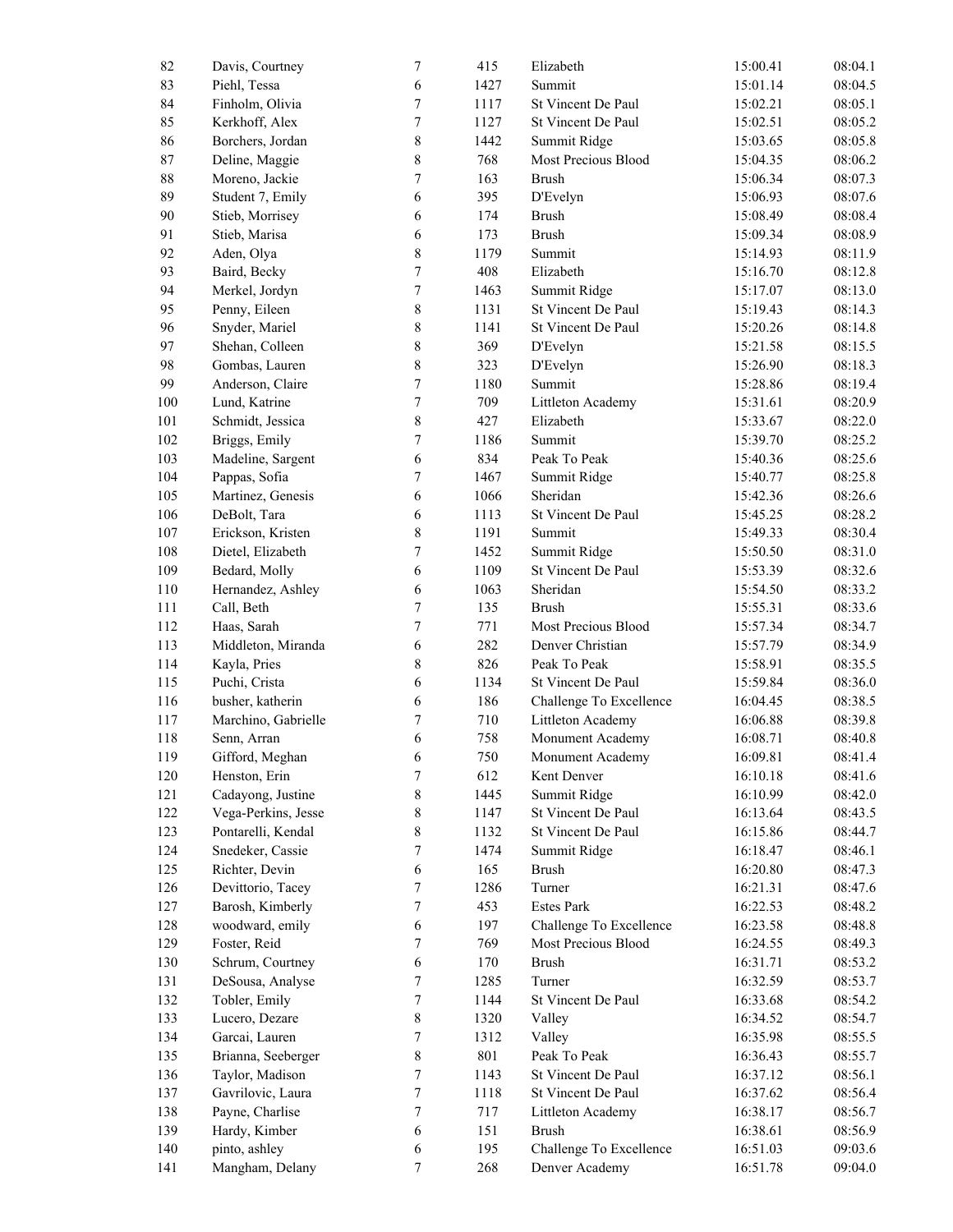| 142 | Dilli, Calla          | 6                | 698  | Littleton Academy       | 16:55.83 | 09:06.1 |
|-----|-----------------------|------------------|------|-------------------------|----------|---------|
| 143 | Nunez, Monica         | 7                | 1070 | Sheridan                | 16:56.23 | 09:06.4 |
| 144 | Spatcher, Dylan       | 8                | 1475 | Summit Ridge            | 16:56.57 | 09:06.5 |
| 145 | Beasley, Gianna       | 6                | 694  | Littleton Academy       | 16:56.96 | 09:06.8 |
| 146 | Munoz, Alina          | 6                | 1069 | Sheridan                | 16:57.33 | 09:07.0 |
| 147 | Student 15, Tatianna  | 6                | 380  | D'Evelyn                | 16:57.80 | 09:07.2 |
| 148 | Rodgers, Lucy         | 8                | 1136 | St Vincent De Paul      | 16:59.94 | 09:08.4 |
| 149 | Batchler, Lauren      | 7                | 409  | Elizabeth               | 17:20.25 | 09:19.3 |
| 150 | kopp, kayla           | 6                | 190  | Challenge To Excellence | 17:25.09 | 09:21.9 |
| 151 | Batrez, Arely         | 7                | 127  | <b>Brush</b>            | 17:25.70 | 09:22.2 |
| 152 | Cyr, Andrea           | 7                | 139  | <b>Brush</b>            | 17:26.40 | 09:22.6 |
| 153 | Brandenburg, Merideth | $\boldsymbol{7}$ | 131  | <b>Brush</b>            | 17:31.71 | 09:25.4 |
| 154 | Hurlbut, Haleigh      | $\overline{7}$   | 1126 | St Vincent De Paul      | 17:49.19 | 09:34.8 |
| 155 | Hessa, Miller         | 7                | 815  | Peak To Peak            | 17:53.95 | 09:37.4 |
| 156 | Moreno, Melissa       | 8                | 779  | Most Precious Blood     | 17:54.90 | 09:37.9 |
| 157 | Paciaroni, Caroline   | 7                | 1130 | St Vincent De Paul      | 17:55.27 | 09:38.1 |
| 158 | Schreiner, Tamara     | 6                | 169  | <b>Brush</b>            | 18:00.95 | 09:41.2 |
| 159 | O'Toole, Allie        | 8                | 781  | Most Precious Blood     | 18:01.51 | 09:41.5 |
| 160 | Anderson, Lizi        | 6                | 1181 | Summit                  | 18:02.85 | 09:42.2 |
| 161 | Sena, Maryssa         | 6                | 786  | Most Precious Blood     | 18:06.57 | 09:44.2 |
| 162 | Carter, Jennifer      | 7                | 1111 | St Vincent De Paul      | 18:20.82 | 09:51.8 |
| 163 | Lopez, Kat            | $\boldsymbol{7}$ | 1459 | Summit Ridge            | 18:27.64 | 09:55.5 |
| 164 | Perrett, Addison      | 8                | 352  | D'Evelyn                | 18:32.30 | 09:58.0 |
| 165 | Hindman, Alliee       | 7                | 1456 | Summit Ridge            | 18:59.55 | 10:12.7 |
| 166 | Grubaugh, Anne        | 7                | 770  | Most Precious Blood     | 19:03.13 | 10:14.6 |
| 167 | Brianna, Treppeda     | 7                | 802  | Peak To Peak            | 19:03.74 | 10:14.9 |
| 168 | Murray, Jessica       | 8                | 780  | Most Precious Blood     | 19:04.63 | 10:15.4 |
| 169 | Korie, Pries          | 6                | 829  | Peak To Peak            | 19:13.54 | 10:20.2 |
| 170 | Middlebrook, Kristina | 8                | 1417 | Summit                  | 19:46.28 | 10:37.8 |
| 171 | Foster, Erika         | 7                | 419  | Elizabeth               | 19:51.58 | 10:40.6 |
| 172 | Rose, Madison         | 6                | 783  | Most Precious Blood     | 20:06.34 | 10:48.6 |
| 173 | Harding, Alex         | 8                | 772  | Most Precious Blood     | 20:30.63 | 11:01.6 |
| 174 | Garcia, Corina        | 7                | 144  | <b>Brush</b>            | 20:33.80 | 11:03.3 |
| 175 | Mauser, Emily         | 8                | 775  | Most Precious Blood     | 20:34.14 | 11:03.5 |
| 176 | May, Jessica          | 8                | 1414 | Summit                  | 21:09.20 | 11:22.4 |
| 177 | Korneev, Angela       | 6                | 705  | Littleton Academy       | 21:20.01 | 11:28.2 |
| 178 | Kume, Katie           | 6                | 707  | Littleton Academy       | 21:28.87 | 11:32.9 |
| 179 | Davies, Kassie        | 6                | 141  | <b>Brush</b>            | 21:30.00 | 11:33.5 |
| 180 | Garcia, Jackie        | 6                | 145  | <b>Brush</b>            | 27:38.00 | 14:51.4 |

#### **Girls Middle School Team Results**

| Place | Points | Team         | <b>Team Points</b> | Name              | Grade | Pace | Time     |
|-------|--------|--------------|--------------------|-------------------|-------|------|----------|
|       | 29     | <b>Brush</b> |                    |                   |       |      |          |
|       |        |              | 2                  | Bowen, Mercy      | 8     | 6:27 | 12:00.56 |
|       |        |              | $\overline{3}$     | Whipple, Kelsey   | 7     | 6:34 | 12:14.41 |
|       |        |              | 10                 | Marcus, Morgan    | 7     | 6:45 | 12:34.08 |
|       |        |              | 14                 | Kraich, Baily     | 8     | 6:53 | 12:49.33 |
|       |        |              | 29                 | Lujan, Kaitlynn   | 8     | 7:16 | 13:32.08 |
|       |        |              | 32                 | Garcia, Tyra      | 7     | 7:19 | 13:37.78 |
|       |        |              | 34                 | Trout, Torie      | 8     | 7:19 | 13:38.78 |
|       |        |              | 35                 | Brown, Mariah     | 6     | 7:20 | 13:39.10 |
|       |        |              | 44                 | Espinoza, Marelyn | 6     | 7:32 | 14:02.36 |
|       |        |              | 49                 | Vigil, Ieshia     | 6     | 7:35 | 14:08.30 |
|       |        |              | 69                 | Call, Katie       | 7     | 7:57 | 14:49.53 |
|       |        |              | 81                 | Moreno, Jackie    | 7     | 8:07 | 15:06.34 |
|       |        |              | 83                 | Stieb, Morrisey   | 6     | 8:08 | 15:08.49 |
|       |        |              |                    |                   |       |      |          |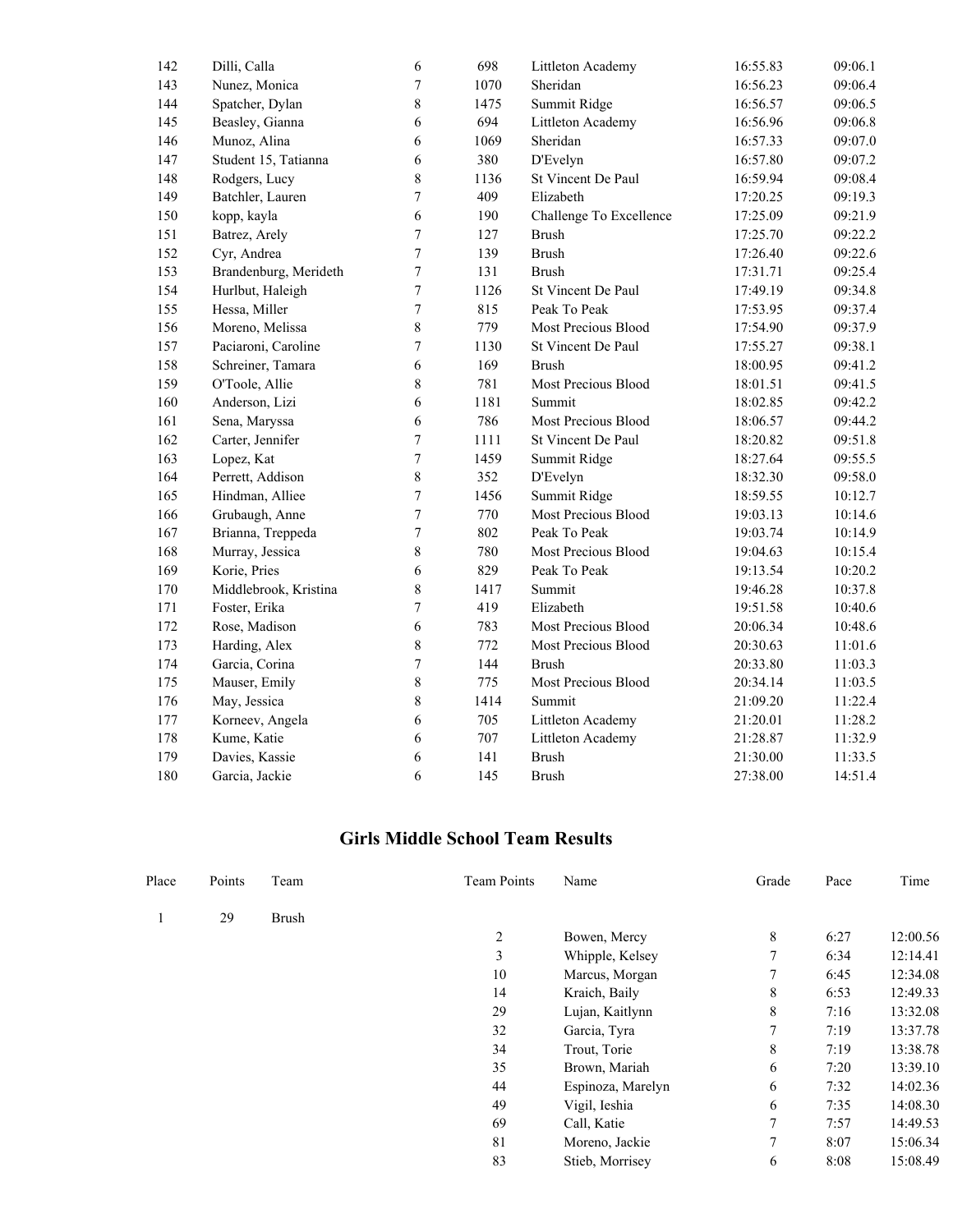|  |     |              | 84             | Stieb, Marisa         | 6                | 8:08  | 15:09.34 |
|--|-----|--------------|----------------|-----------------------|------------------|-------|----------|
|  |     |              |                |                       |                  |       |          |
|  |     |              | 104            | Call, Beth            | $\boldsymbol{7}$ | 8:33  | 15:55.31 |
|  |     |              | 117            | Richter, Devin        | 6                | 8:46  | 16:20.80 |
|  |     |              | 121            | Schrum, Courtney      | 6                | 8:52  | 16:31.71 |
|  |     |              | 130            | Hardy, Kimber         | 6                | 8:56  | 16:38.61 |
|  |     |              | 141            | Batrez, Arely         | $\boldsymbol{7}$ | 9:21  | 17:25.70 |
|  |     |              | 142            | Cyr, Andrea           | $\sqrt{ }$       | 9:22  | 17:26.40 |
|  |     |              | 143            | Brandenburg, Merideth | $\sqrt{ }$       | 9:25  | 17:31.71 |
|  |     |              | 148            | Schreiner, Tamara     |                  | 9:40  |          |
|  |     |              |                |                       | 6                |       | 18:00.95 |
|  |     |              | 164            | Garcia, Corina        | 7                | 11:02 | 20:33.80 |
|  |     |              | 169            | Davies, Kassie        | 6                | 11:33 | 21:30.00 |
|  |     |              | 170            | Garcia, Jackie        | 6                | 14:51 | 27:38.00 |
|  | 58  | Kent Denver  |                |                       |                  |       |          |
|  |     |              | 11             | Lehr, Jen             | $\,$ $\,$        | 6:46  | 12:37.28 |
|  |     |              | 13             | McGonagle, Morgan     | $\boldsymbol{7}$ | 6:49  | 12:42.79 |
|  |     |              | 16             | Kolberg, Courtney     | $\,$ $\,$        | 6:55  | 12:53.73 |
|  |     |              | 18             | McElvaine, Havana     | $\,$ $\,$        | 6:57  | 12:57.77 |
|  |     |              |                |                       |                  |       |          |
|  |     |              | $47\,$         | Barlow, Lauren        | $\boldsymbol{7}$ | 7:34  | 14:06.90 |
|  |     |              | 112            | Henston, Erin         | $\boldsymbol{7}$ | 8:41  | 16:10.18 |
|  | 64  | Summit Ridge |                |                       |                  |       |          |
|  |     |              | $\overline{4}$ | Gonzales, Vanessa     | $\boldsymbol{7}$ | 6:35  | 12:15.22 |
|  |     |              | 12             | Simcox, Aubrey        | $\boldsymbol{7}$ | 6:46  | 12:37.87 |
|  |     |              | $22\,$         | Buchli, Sydney        | 6                | 7:03  | 13:07.81 |
|  |     |              | 26             | Vail, Andrea          | $\boldsymbol{7}$ | 7:09  | 13:18.16 |
|  |     |              | 64             | Nelson, Solveig       | $\,$ $\,$        | 7:50  | 14:36.83 |
|  |     |              |                |                       |                  |       |          |
|  |     |              | 66             | Tabor, Kaylie         | $\sqrt{ }$       | 7:55  | 14:44.38 |
|  |     |              | 79             | Borchers, Jordan      | $\,$ $\,$        | 8:05  | 15:03.65 |
|  |     |              | 87             | Merkel, Jordyn        | $\boldsymbol{7}$ | 8:13  | 15:17.07 |
|  |     |              | 97             | Pappas, Sofia         | $\sqrt{ }$       | 8:25  | 15:40.77 |
|  |     |              | 101            | Dietel, Elizabeth     | $\sqrt{ }$       | 8:30  | 15:50.50 |
|  |     |              | 113            | Cadayong, Justine     | $\,$ $\,$        | 8:41  | 16:10.99 |
|  |     |              | 116            | Snedeker, Cassie      | $\boldsymbol{7}$ | 8:45  | 16:18.47 |
|  |     |              | 134            | Spatcher, Dylan       | $\,$ $\,$        | 9:06  | 16:56.57 |
|  |     |              | 153            |                       |                  |       |          |
|  |     |              |                | Lopez, Kat            | $\boldsymbol{7}$ | 9:55  | 18:27.64 |
|  |     |              | 155            | Hindman, Alliee       | $\boldsymbol{7}$ | 10:12 | 18:59.55 |
|  | 89  | D'Evelyn     |                |                       |                  |       |          |
|  |     |              | $\,$ $\,$      | Garnier, Emily        | $\boldsymbol{7}$ | 6:40  | 12:24.56 |
|  |     |              | 17             | Student 1, Bridget    | $\boldsymbol{6}$ | 6:57  | 12:56.59 |
|  |     |              | 21             | Brown, Molly          | $\sqrt{ }$       | 7:02  | 13:05.25 |
|  |     |              | 43             | Erickson, Alamea      | $\,$ $\,$        | 7:32  | 14:01.96 |
|  |     |              | 56             | Burke, Cassidy        | $\,$ $\,$        | 7:45  | 14:25.22 |
|  |     |              | 58             | Student 6, Monica     |                  | 7:46  | 14:27.86 |
|  |     |              |                |                       | 6                |       |          |
|  |     |              | 67             | McInerney, Kelly      | $\,$ $\,$        | 7:55  | 14:45.99 |
|  |     |              | 71             | Porter, Sarah         | $\,$ $\,$        | 7:58  | 14:50.35 |
|  |     |              | 82             | Student 7, Emily      | 6                | 8:07  | 15:06.93 |
|  |     |              | 90             | Shehan, Colleen       | $\,$ $\,$        | 8:15  | 15:21.58 |
|  |     |              | 91             | Gombas, Lauren        | $\,$ $\,$        | 8:17  | 15:26.90 |
|  |     |              | 137            | Student 15, Tatianna  | 6                | 9:06  | 16:57.80 |
|  |     |              | 154            | Perrett, Addison      | $\,$ 8 $\,$      | 9:57  | 18:32.30 |
|  | 113 | Valley       |                |                       |                  |       |          |
|  |     |              | $\mathbf{1}$   | Chacon, Courtney      | $\,8\,$          | 6:27  | 12:00.19 |
|  |     |              |                |                       |                  |       |          |
|  |     |              | 31             | Aafedt, Cori          | 6                | 7:19  | 13:37.21 |
|  |     |              | 33             | Hutton, Bridget       | 6                | 7:19  | 13:38.21 |
|  |     |              | 48             | Wehrman, Abbey        | 6                | 7:35  | 14:07.38 |
|  |     |              | $73\,$         | Mattison, Kaley       | 7                | 8:01  | 14:56.89 |
|  |     |              | 124            | Lucero, Dezare        | $\,$ $\,$        | 8:54  | 16:34.52 |
|  |     |              | 125            | Garcai, Lauren        | $\tau$           | 8:54  | 16:35.98 |
|  | 115 | Summit       |                |                       |                  |       |          |
|  |     |              | 5              | Stein, Sydney         | $\,$ $\,$        | 6:35  | 12:15.46 |
|  |     |              |                |                       |                  |       |          |
|  |     |              | $28\,$         | Burns, Kelly          | $\boldsymbol{7}$ | 7:14  | 13:28.56 |

4 89 D'Evelyn

5 113 Valley

6 115 Summit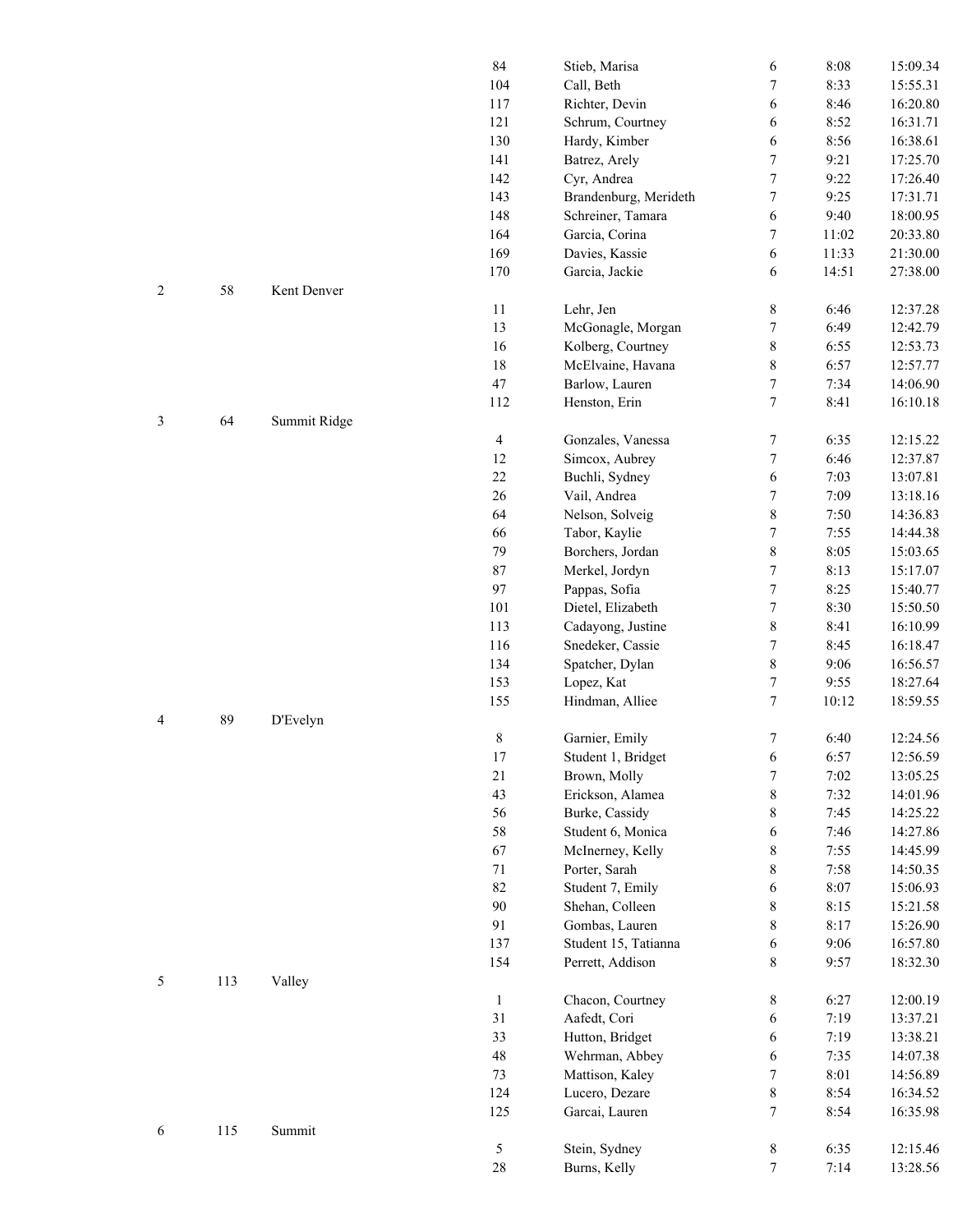|             |     |                     | 30     | Pappas, Katherine     | 7                | 7:18  | 13:36.00 |
|-------------|-----|---------------------|--------|-----------------------|------------------|-------|----------|
|             |     |                     | 52     | Morrison, Ciara       | $\boldsymbol{7}$ | 7:38  | 14:12.30 |
|             |     |                     | 55     | Parker, Anne          | $\boldsymbol{7}$ | 7:44  | 14:24.79 |
|             |     |                     | 76     | Piehl, Tessa          | 6                | 8:04  | 15:01.14 |
|             |     |                     | 85     | Aden, Olya            | $\,$ 8 $\,$      | 8:11  | 15:14.93 |
|             |     |                     | 92     | Anderson, Claire      | $\boldsymbol{7}$ | 8:18  | 15:28.86 |
|             |     |                     | 95     | Briggs, Emily         | $\boldsymbol{7}$ | 8:24  | 15:39.70 |
|             |     |                     | 100    | Erickson, Kristen     | $\,$ $\,$        | 8:30  | 15:49.33 |
|             |     |                     | 150    | Anderson, Lizi        | 6                | 9:41  | 18:02.85 |
|             |     |                     | 160    | Middlebrook, Kristina | $\,$ $\,$        | 10:37 | 19:46.28 |
|             |     |                     | 166    | May, Jessica          | 8                | 11:22 | 21:09.20 |
| 7           | 122 | Turner              |        |                       |                  |       |          |
|             |     |                     | 24     | Messick, Stefani      |                  | 7:06  | 13:13.73 |
|             |     |                     | 25     |                       | $\,$ 8 $\,$      | 7:08  |          |
|             |     |                     |        | Kirk, Hannah          | $\,8\,$          |       | 13:17.26 |
|             |     |                     | 36     | Klaes, Ally           | $\boldsymbol{7}$ | 7:21  | 13:41.07 |
|             |     |                     | 37     | Haggas, Hannah        | $\,$ $\,$        | 7:21  | 13:41.39 |
|             |     |                     | 38     | Loberg, Lindsey       | $\,$ $\,$        | 7:25  | 13:49.27 |
|             |     |                     | 68     | Seat, Savannah        | $\boldsymbol{7}$ | 7:57  | 14:49.18 |
|             |     |                     | 118    | Devittorio, Tacey     | $\boldsymbol{7}$ | 8:47  | 16:21.31 |
|             |     |                     | 122    | DeSousa, Analyse      | $\tau$           | 8:53  | 16:32.59 |
| $\,$ 8 $\,$ | 126 | Peak To Peak        |        |                       |                  |       |          |
|             |     |                     | 6      | Dallas, Frisbie       | 6                | 6:39  | 12:23.07 |
|             |     |                     | $\tau$ | Morgan, Miller        | $\boldsymbol{7}$ | 6:39  | 12:23.64 |
|             |     |                     | 51     | Macy, Miller          | $\,$ $\,$        | 7:36  | 14:10.27 |
|             |     |                     | 62     | Annette, Warner       | $\boldsymbol{7}$ | 7:50  | 14:35.17 |
|             |     |                     | 63     | Melanie, Hoekstra     | $\boldsymbol{7}$ | 7:50  | 14:35.76 |
|             |     |                     | $70\,$ | Jocelyn, Aguilar      | $\,$ $\,$        | 7:57  | 14:49.94 |
|             |     |                     | 96     | Madeline, Sargent     | 6                | 8:25  | 15:40.36 |
|             |     |                     | 106    | Kayla, Pries          | $\,$ 8 $\,$      | 8:35  | 15:58.91 |
|             |     |                     | 126    | Brianna, Seeberger    | $\,8\,$          | 8:55  | 16:36.43 |
|             |     |                     | 145    | Hessa, Miller         | $\boldsymbol{7}$ | 9:36  | 17:53.95 |
|             |     |                     | 157    | Brianna, Treppeda     | $\boldsymbol{7}$ | 10:14 | 19:03.74 |
|             |     |                     | 159    | Korie, Pries          | 6                | 10:19 | 19:13.54 |
| 9           | 156 | Fitzsimmons         |        |                       |                  |       |          |
|             |     |                     | 23     | Cook, Rosie           | 6                | 7:05  | 13:11.19 |
|             |     |                     | 42     | Lathan, Frenice       | 6                | 7:32  | 14:01.59 |
|             |     |                     | 45     | Sause, Maya           | $\,$ $\,$        | 7:32  | 14:02.62 |
|             |     |                     | 46     |                       | 7                | 7:32  | 14:02.89 |
| $10\,$      | 181 | Most Precious Blood |        | Johnson, Jessica      |                  |       |          |
|             |     |                     | 9      |                       |                  |       |          |
|             |     |                     |        | Canham, Emily         | $\,8\,$          | 6:44  | 12:32.79 |
|             |     |                     | 39     | Card, Mati            | $\,8\,$          | 7:28  | 13:54.45 |
|             |     |                     | 61     | Johnson, Alexa        | 6                | 7:49  | 14:34.76 |
|             |     |                     | 72     | Maerz, Kathryn        | 6                | 7:59  | 14:52.07 |
|             |     |                     | 74     | Miller, Kelly         | 6                | 8:02  | 14:58.29 |
|             |     |                     | $80\,$ | Deline, Maggie        | $\,8\,$          | 8:06  | 15:04.35 |
|             |     |                     | 105    | Haas, Sarah           | $\boldsymbol{7}$ | 8:34  | 15:57.34 |
|             |     |                     | 120    | Foster, Reid          | $\boldsymbol{7}$ | 8:49  | 16:24.55 |
|             |     |                     | 146    | Moreno, Melissa       | $\,$ $\,$        | 9:37  | 17:54.90 |
|             |     |                     | 149    | O'Toole, Allie        | $\,$ 8 $\,$      | 9:41  | 18:01.51 |
|             |     |                     | 151    | Sena, Maryssa         | 6                | 9:43  | 18:06.57 |
|             |     |                     | 156    | Grubaugh, Anne        | $\boldsymbol{7}$ | 10:14 | 19:03.13 |
|             |     |                     | 158    | Murray, Jessica       | $\,$ $\,$        | 10:15 | 19:04.63 |
|             |     |                     | 162    | Rose, Madison         | 6                | 10:48 | 20:06.34 |
|             |     |                     | 163    | Harding, Alex         | $8\,$            | 11:01 | 20:30.63 |
|             |     |                     | 165    | Mauser, Emily         | $\,$ 8 $\,$      | 11:03 | 20:34.14 |
| 11          | 186 | St Vincent De Paul  |        |                       |                  |       |          |
|             |     |                     | $20\,$ | Glass, Jessica        | 8                | 6:59  | 13:00.75 |
|             |     |                     | 53     | Maher, Jacqueline     | $8\,$            | 7:41  | 14:18.71 |
|             |     |                     | 54     | Gerken, Kathryn       | 6                | 7:42  | 14:21.69 |
|             |     |                     | 59     | Blaich, Bonnie        | 8                | 7:48  | 14:31.43 |
|             |     |                     |        |                       |                  |       |          |